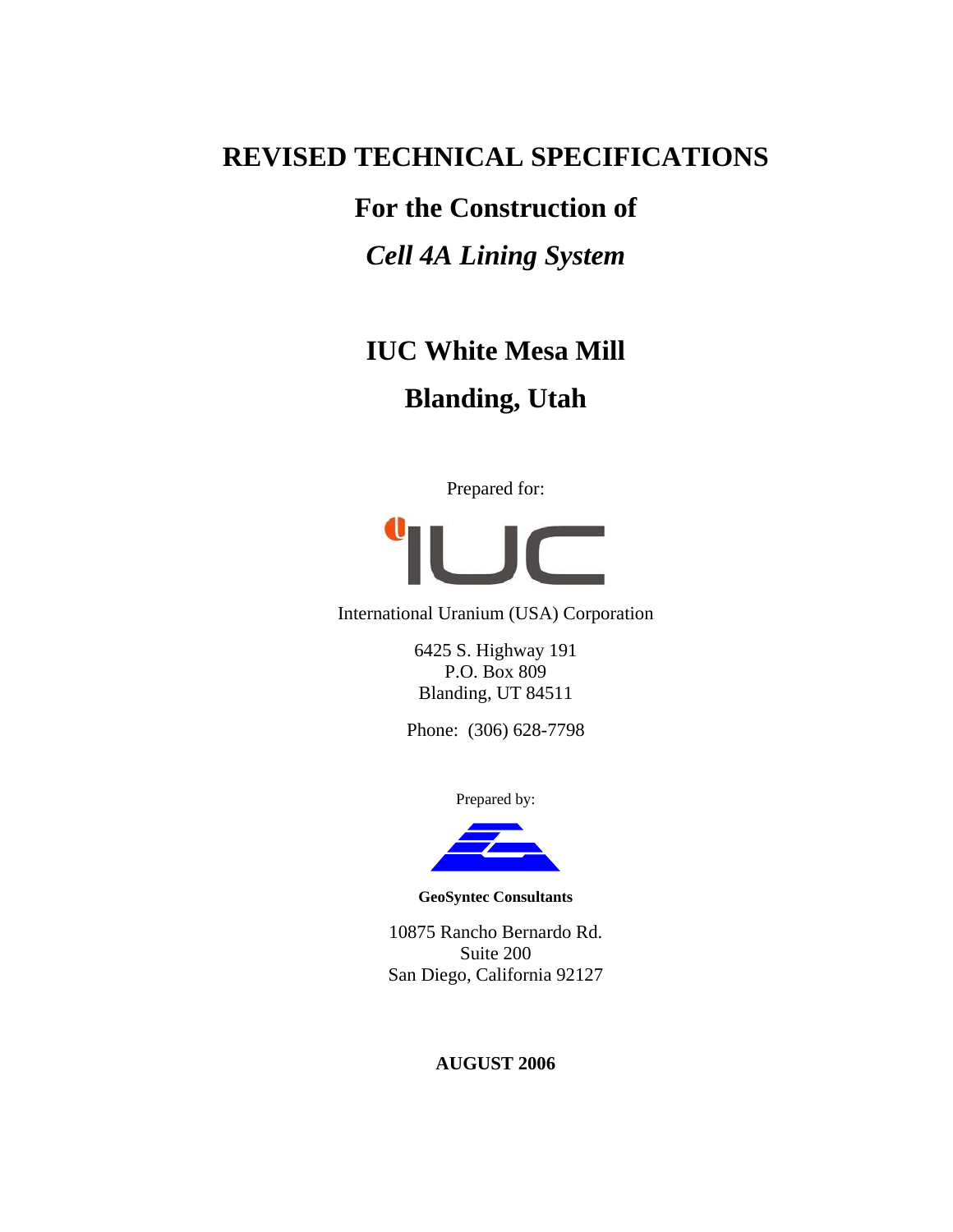# **CERTIFICATION PAGE**

# **TECHNICAL SPECIFICATIONS CELL 4A LINING SYSTEM CONSTRUCTION INTERNATIONAL URANIUM (USA) CORPORATION WHITE MESA MILL BLANDING, UTAH**

The Engineering material and data contained in these Technical Specifications were prepared under the supervision and direction of the undersigned, whose seal as a registered Professional Engineer is affixed below.

 $\overline{a}$ 

Gregory T. Corcoran, P.E. Engineer of Record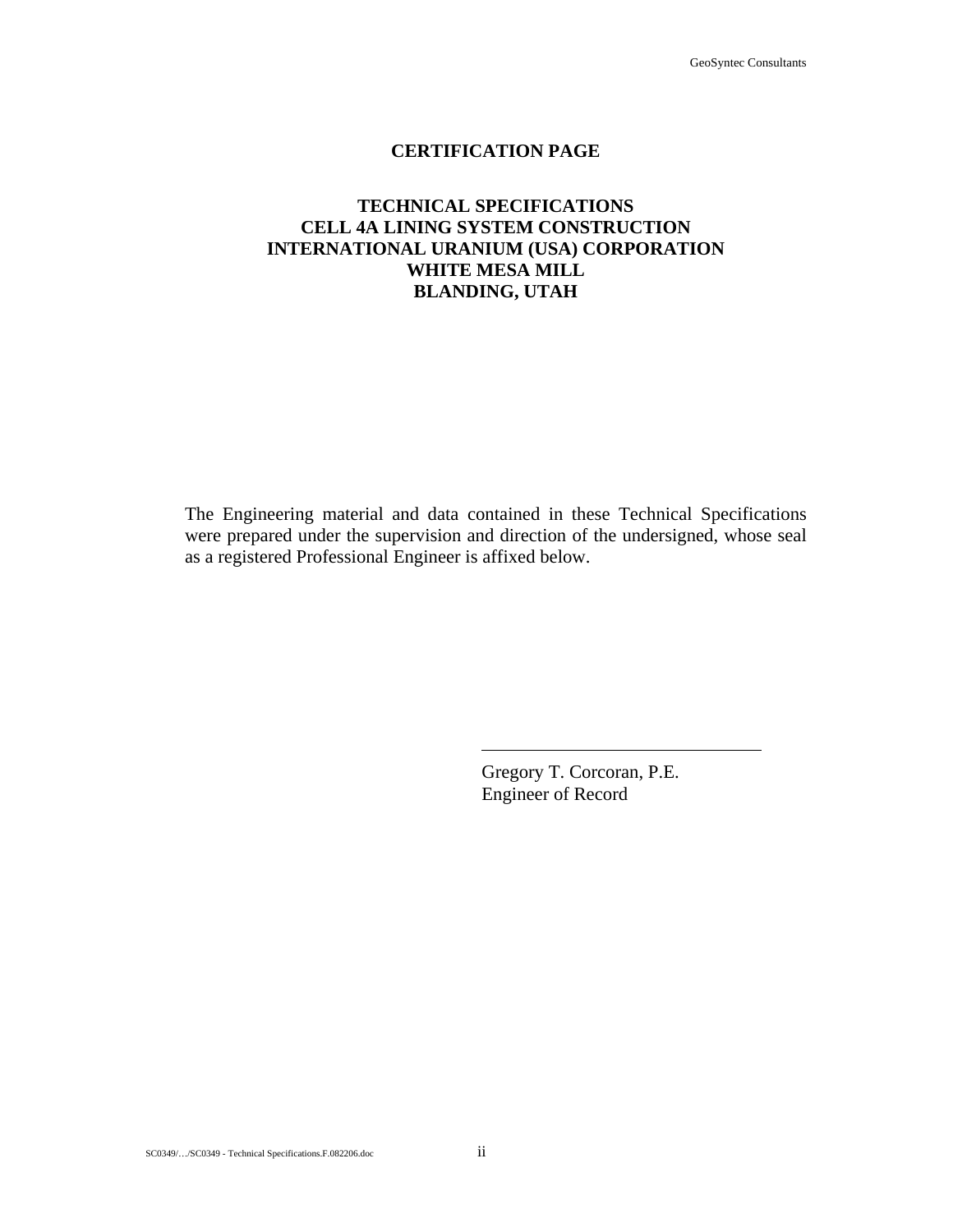# **TABLE OF CONTENTS**

| <b>Section 01010</b> | <b>Summary of Work</b>               |
|----------------------|--------------------------------------|
| <b>Section 01025</b> | <b>Measurement &amp; Payment</b>     |
| <b>Section 01300</b> | <b>Submittals</b>                    |
| <b>Section 01400</b> | <b>Quality Control</b>               |
| <b>Section 01500</b> | <b>Construction Facilities</b>       |
| <b>Section 01505</b> | <b>Mobilization / Demobilization</b> |
| <b>Section 01560</b> | <b>Temporary Controls</b>            |
| <b>Section 01700</b> | <b>Contract Closeout</b>             |
| <b>Section 02010</b> | <b>Demolition</b>                    |
| <b>Section 02220</b> | <b>Subgrade Preparation</b>          |
| <b>Section 02225</b> | <b>Drainage Aggregate</b>            |
| <b>Section 02616</b> | <b>PVC Pipe</b>                      |
| <b>Section 02770</b> | <b>Geomembrane</b>                   |
| <b>Section 02771</b> | <b>Geotextile</b>                    |
| <b>Section 02772</b> | <b>Geosynthetic Clay Liner</b>       |
| <b>Section 02773</b> | <b>Geonet</b>                        |
| <b>Section 03400</b> | <b>Cast-In-Place Concrete</b>        |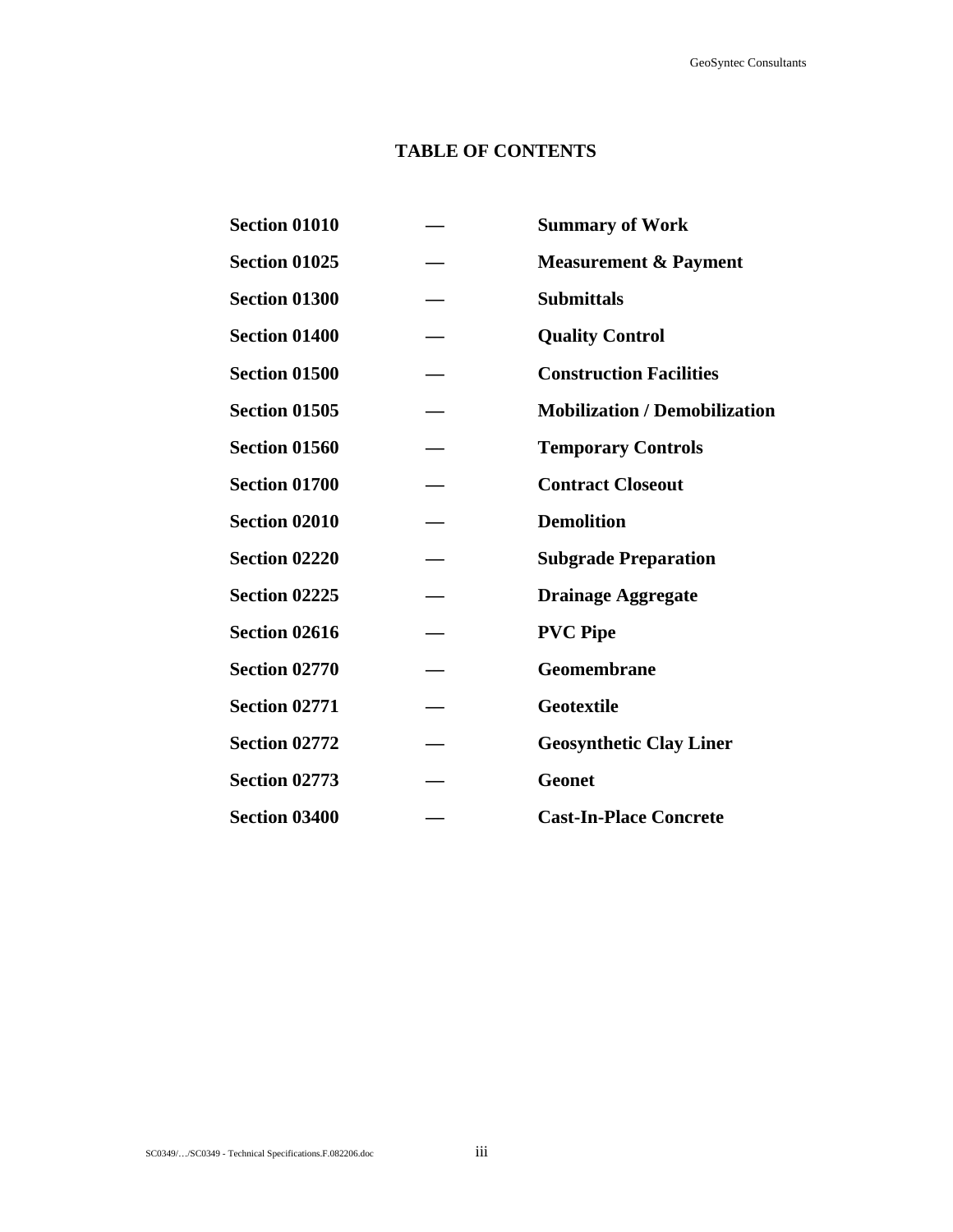# **SECTION 01010 SUMMARY OF WORK**

# **PART 1 – GENERAL**

#### **1.01 DESCRIPTION OF WORK**

- A. The Work generally involves the preparation of subgrade, installation of geosynthetic liner system, and associated piping.
- B. The Work will generally consist of:
	- 1. Initial topographic survey;
	- 2. Mass excavation and subgrade preparation;
	- 3. Anchor trench and leak detection system trench excavation;
	- 4. Installation of needle-punched geosynthetic clay liner (GCL) consisting of woven and nonwoven geotextiles;
	- 5. Installation of 60-mil HDPE secondary geomembrane;
	- 6. Installation of leak detection system 4-inch and 18-inch PVC pipe and fittings;
	- 7. Installation of aggregate within leak detection system pipe trench and sump;
	- 8. Installation of 300 mil geonet;
	- 9. Installation of 60-mil HDPE primary geomembrane;
	- 10. Installation of 16 oz./SY nonwoven geotextile cushion;
	- 11. Installation of slimes drain 4-inch and 18-inch PVC pipe and fittings;
	- 12. Installation of aggregate around slimes drain and within sump; and
	- 13. Installation of strip composite drainage layer.

## **1.02 CONTRACTOR'S RESPONSIBILITIES**

- A. Start, layout, construct, and complete the Project in accordance with the Technical Specifications, CQA Plan, and Drawings (Contract Documents).
- B. Provide a competent Site superintendent, capable of reading and understanding the Construction Documents, who shall receive instructions from the Construction Manager.
- C. Establish means, techniques, and procedures for constructing and otherwise executing the Work.
- D. Establish and maintain proper Health and Safety practices for the duration of the Project.
- E. Except as otherwise specified, furnish the following and pay the cost thereof:
	- 1. Labor, superintendent, and products.
	- 2. Construction supplies, equipment, tools, and machinery.
	- 3. Water, electricity, and other utilities required for construction.
	- 4. Other facilities and services necessary to properly execute and complete the Work.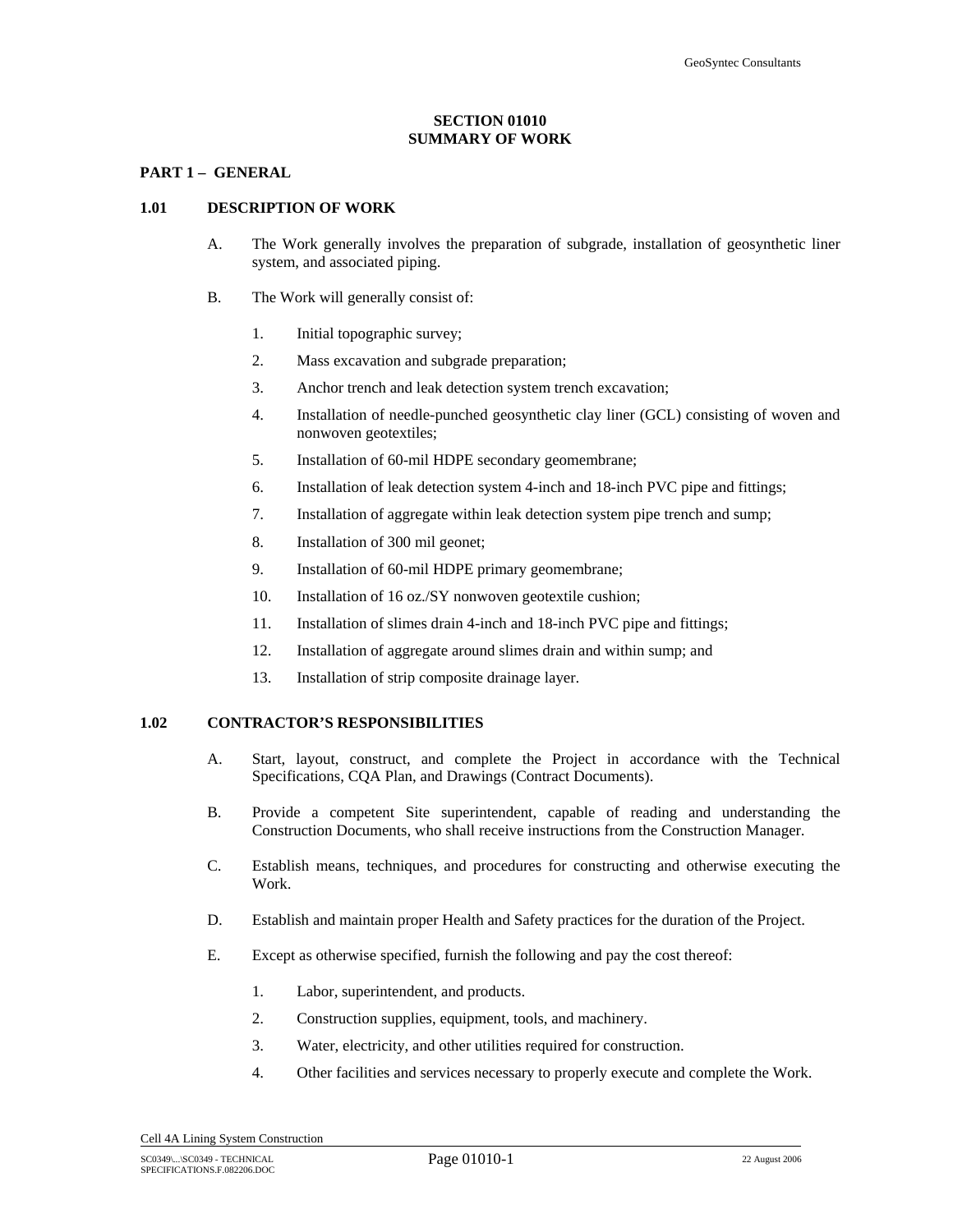- 5. A Registered Land Surveyor, licensed in the State of Utah, to survey and layout the Work, and to certify as-built Record Drawings.
- F. Pay cost of legally required sales, consumer, and use taxes and governmental fees.
- G. Perform Work in accordance with codes, ordinances, rules, regulations, orders, and other legal requirements of governmental bodies and public agencies bearing on performance of Work.
- H. Forward submittals and communications to the Construction Manager. Where applicable, the Construction Manager will coordinate submittals and communications with the representatives who will give approvals and directions through the Construction Manager.
- I. Maintain order, safe practices, and proper conduct at all times among Contractor's employees. The Owner, and its authorized representative, may require that disciplinary action be taken against an employee of the Contractor for disorderly, improper, or unsafe conduct. Should an employee of the Contractor be dismissed from his duties for misconduct, incompetence, or unsafe practice, or combination thereof, that employee shall not be rehired for the duration of the Work.
- J. Coordinate the Work with the utilities, private utilities, and/or other parties performing work on or adjacent to the Site. Eliminate or minimize delays in the Work and conflicts with those utilities or contractors. Coordinate activities with the Construction Manager. Schedule private utility and public utility Work relying on survey points, lines, and grades established by the Contractor to occur immediately after those points, lines and grades have been established.
- K. Coordinate activities of the several trades, suppliers, and subcontractors, if any, performing the Work.

#### **1.03 NOTIFICATION**

A. The Contractor shall notify the Construction Manager in writing if he elects to subcontract, sublet, or reassign any portion of the Work. This shall be done at the time the bid is submitted. The written statement shall describe the portion of the Work to be performed by the Subcontractor and shall include an indication, by reference if desired by the Construction Manager, that the Subcontractor is particularly experienced and equipped to perform that portion of the Work. No portion of the Work shall be subcontracted, sublet, or reassigned without written permission of the Construction Manager. Consent to subcontract, sublet, or reassign any portion of the Work by the Construction Manager shall not be considered as a testimony of the Construction Manager as to the qualifications of the Subcontractor and shall not be construed to relieve the Contractor of any responsibilities for completion of the Work.

# **1.04 CONFORMANCE**

- A. Work shall conform to the Technical Specifications, CQA Plan, and Drawings that form a part of these Contract Documents.
- B. Omissions from the Technical Specifications, CQA Plan, and Drawings or the misdescription of details of Work which are necessary to carry out the intent of the Contract Documents are customarily performed, shall not relieve the Contractor from performing such omitted or misdescribed details of the Work, but they shall be performed as if fully and correctly set forth and described in the Technical Specifications, CQA Plan, and Drawings.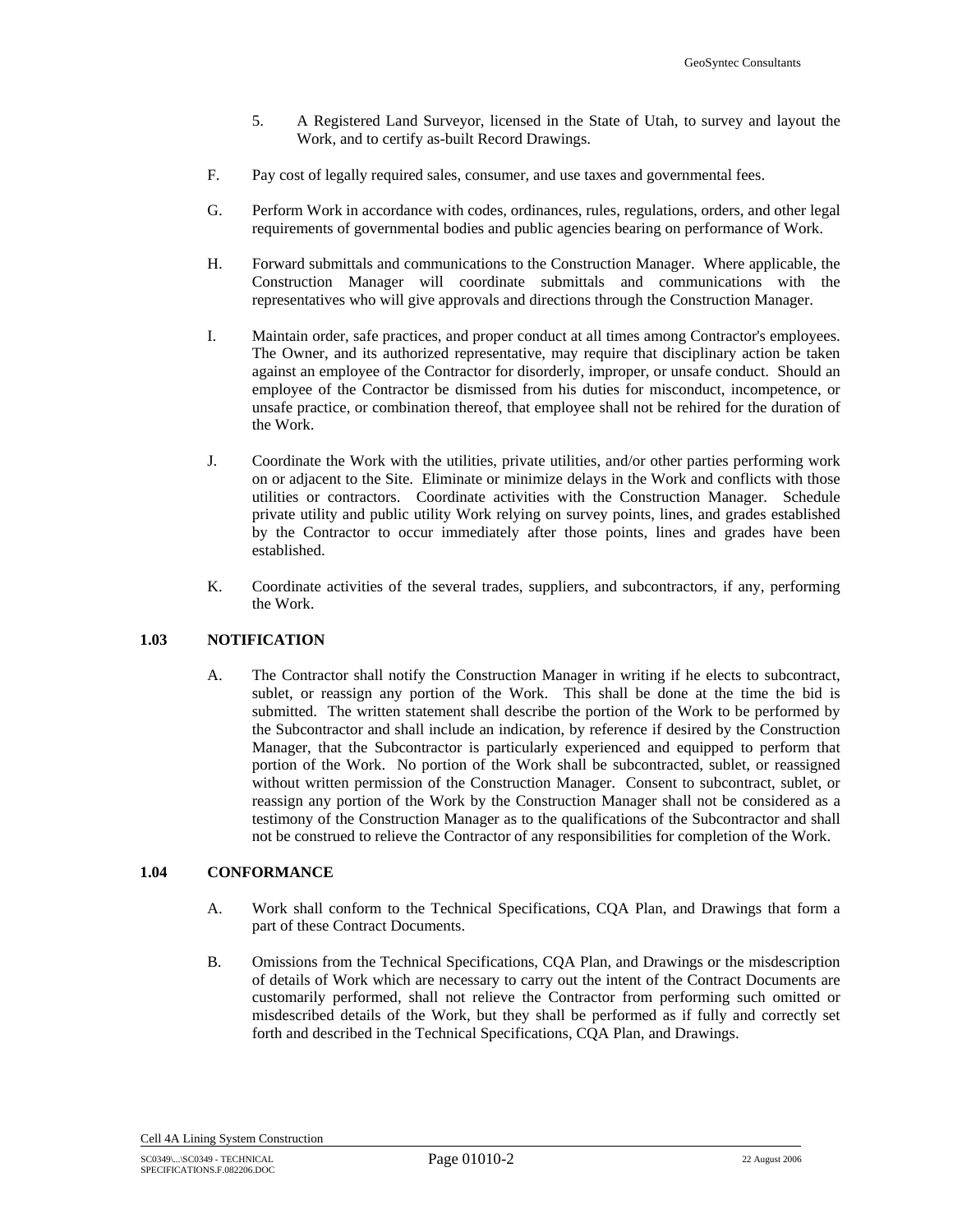# **1.05 DEFINITIONS**

- A. **OWNER** The term Owner means the International Uranium (USA) Corporation for whom the Work is to be provided.
- B. **CONSTRUCTION MANAGER**  The term Construction Manager means the firm responsible for project administration and project documentation control. All formal documents will be submitted to the Construction Manager for proper distribution and/or review. During the period of Work the Construction Manager will act as an authorized representative of the Owner.
- C. **DESIGN ENGINEER** The term Design Engineer means the firm responsible for the design and preparation of the Construction Documents. The Engineer is responsible for approving all design changes, modifications, or clarifications encountered during construction. The Design Engineer reports directly to the Owner.
- D. **CQA ENGINEER**  The term CQA Engineer refers to the firm responsible for CQA related monitoring and testing activities. The CQA Engineer's authorized personnel will include CQA Engineer-of-Record and Lead CQA Monitor. The CQA Engineer may also perform CQC work as appropriate. The CQA Engineer reports directly to the Owner.
- E. **CONTRACTOR** The term Contractor means the firm that is responsible for the Work. The Contractor's responsibilities include the Work of any and all of subcontractors and suppliers. The Contractor reports directly to the Construction Manager. All subcontractors report directly to the Contractor.
- F. **SURVEYOR**  The term Surveyor means the firm that will perform survey and provide asbuilt Record Drawings for the Work. The Surveyor shall be a Registered Land Surveyor, licensed to practice in the State of Utah. The Surveyor is employed by and reports directly to the Contractor.
- G. **SITE** The term Site refers to all approved staging areas, and all areas where the Work is to be performed, both public and privately owned.
- H. **WORK** The term Work means the entire completed construction, or various separately identifiable parts thereof, required to be furnished under the Contract Documents. Work includes any and all labor, services, materials, equipment, tools, supplies, and facilities required by the Contract Documents and necessary for the completion of the project. Work is the result of performing services, furnishing labor, and furnishing and incorporating materials and equipment into the construction, all as required by the Contract Documents.
- I. **DAY** A calendar day on which weather and other conditions not under the control of the Contractor will permit construction operations to proceed for the major part of the day with the normal working force engaged in performing the controlling item or items of Work which would be in progress at that time.
- J. **CONTRACT DOCUMENTS** Contract Documents consist of the Technical Specifications, CQA Plan, and Drawings.

# **1.06 CONTRACT TIMES**

A. The time stated for completion and substantial completion shall be in accordance with the Contract Times specified in the Agreement. Extensions to the Contract Time of performance shall be granted for those days when the Contractor is unable to work due to adverse weather conditions or as a result of abnormal conditions. Extension of time of performance based on adverse weather conditions shall be granted when requested by the Contractor and reviewed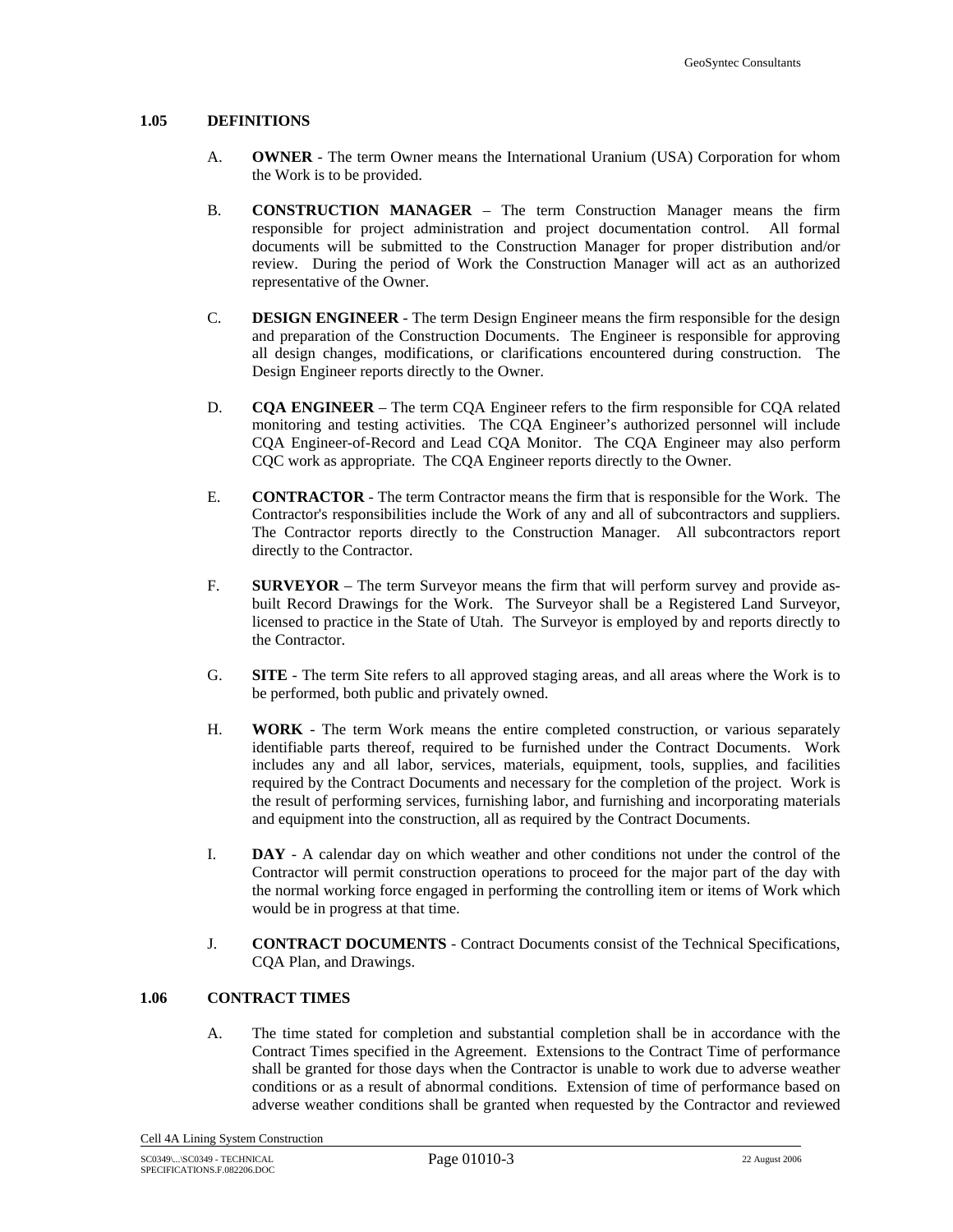in writing by the Construction Manager. All requests for extensions of time by the Contractor based on adverse weather conditions must be submitted in writing to the Construction Manager within five (5) working days of the time in question. No claims for damages shall be made by the Contractor for delays.

B. Contractor shall adhere to the schedule provided in the Contract. Unapproved extensions to the schedule will result in the Contractor paying liquidated damages in the amount of \$4,000 per day to cover costs associated with Construction Management and construction oversight.

# **1.07 CONTRACTOR USE OF WORK SITE**

- A. Confine Site operations to areas permitted by law, ordinances, permits, and the Contract Documents. The Contractor shall ensure that all persons under his control (including Subcontractors and their workers and agents) are kept within the boundaries of the Site and shall be responsible for any acts of trespass or damage to property by persons who are under his control. Consider the safety of the Work, and that of people and property on and adjacent to work Site, when determining amount, location, movement, and use of materials and equipment on work Site.
- B. The Contractor shall be responsible for protecting private and public property including pavements, drainage culverts, electricity, highway, telephone, and similar property and shall make good of, or pay for, all damage caused thereto. Control of erosion throughout the project is of prime importance and is the responsibility of the Contractor. The Contractor shall provide and maintain all necessary measures to control erosion during progress of the Work to the satisfaction of the Construction Manager and all applicable laws and regulations, and shall remove such measures and collected debris upon completion of the project. All provisions for erosion and sedimentation control apply equally to all areas of the Work.
- C. Contractor shall promptly notify the Construction Manager in writing of any subsurface or latent physical conditions at the Site that differ materially from those indicated or referred to in the Contract Documents. Construction Manager will promptly review those conditions and advise Owner in writing if further investigations or tests are necessary. If the Construction Manager finds that the results of such investigations or tests indicate that there are subsurface and latent physical conditions which differ materially from those intended in the Contract Documents, and which could not reasonably have been anticipated by Contractor, a Change Order shall be issued incorporating the necessary revisions.
- D. At no time shall Contractor interfere with operations of businesses on or in the vicinity of the Site. Should the Contractor need to work outside the regular working hours, the Contractor is required to submit a written request and obtain approval by the Construction Manager.

#### **1.08 PRESERVATION OF SCIENTIFIC INFORMATION**

- A. Federal and State legislation provides for the protection, preservation, and collection of data having scientific, prehistoric, historical, or archaeological value (including relics and specimens) that might otherwise be lost due to alteration of the terrain as a result of any construction work. If evidence of such information is discovered during the course of the Work, the Contractor shall notify the Construction Manager immediately, giving the location and nature of the findings. Written confirmation shall be forwarded within two (2) working days.
- B. The Contractor shall exercise care so as not to damage artifacts uncovered during excavation operations, and shall provide such cooperation and assistance as may be necessary to preserve the findings for removal or other disposition by the Construction Manager or Government agency.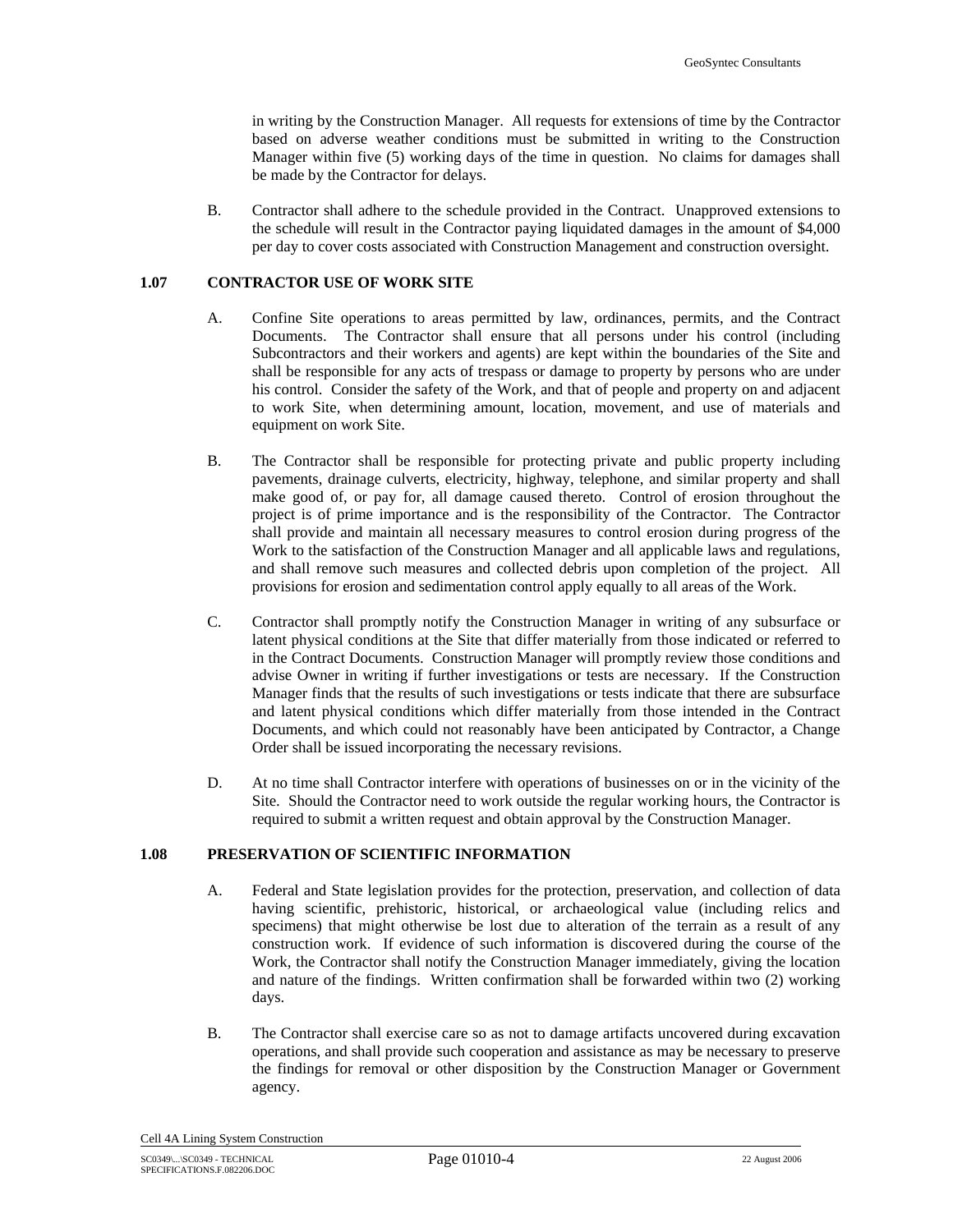C. Where appropriate, by reason of a discovery, the Construction Manager may order delays in the time of performance, or changes in the Work, or both. If such delays, or changes, or both, are ordered, the time of performance and contract price shall be adjusted in accordance with the applicable clauses of the Contract.

### **1.09 MEASUREMENT AND PAYMENT**

A. Measurement for Work will be according to the work items listed in Section 01025 of these Specifications.

#### **1.10 EXISTING UTILITIES**

- A. The Contractor shall be responsible for locating, uncovering, protecting, flagging, and identifying all existing utilities encountered while performing the Work. The Contractor shall request that Underground Service Alert (USA) locate and identify the existing utilities. The request shall be made 48 hours in advance.
- B. Costs resulting from damage to utilities shall be borne by the Contractor. Costs of damage shall include repair and compensation for incidental costs resulting from the unscheduled loss of utility service to affected parties.
- C. The Contractor shall immediately stop work and notify the Construction Manager of all utilities encountered and damaged. The Contractor shall also Survey the exact location of any utilities encountered during construction.

# **1.11 CONTRACTOR QUALIFICATIONS**

- A. The Contractor, and all subcontractors, shall be licensed at the time of bidding, and throughout the period of the Contract, by the State of Utah to do the type of work required under terms of these Contract Documents. By submitting a bid, the Contractor certifies that he is skilled, competent, and knowledgeable on the nature, extent and inherent conditions of the Work to be performed and has been regularly engaged in the general class and type of work called for in these Contract Documents and meets the qualifications required in these Specifications.
- B. The Construction Manager shall disqualify a bidder that either cannot provide references, or if the references cannot substantiate the Contractor's qualifications.
- C. By submission of a bid for this Project, the Contractor acknowledges that he is thoroughly familiar with the Site conditions.

# **1.12 INTERPRETATION OF TECHNICAL SPECIFICATIONS, CQA PLAN, AND DRAWINGS**

A. Should it appear that the Work to be done or any matters relative thereto are not sufficiently detailed or explained in the Technical Specifications, CQA Plan, and/or Drawings, the Design Engineer will further explain or clarify, as may be necessary. In the event of any questions arising respecting the true meaning of the Contract Documents, the matter shall be referred to the Design Engineer, whose decision thereon shall be final.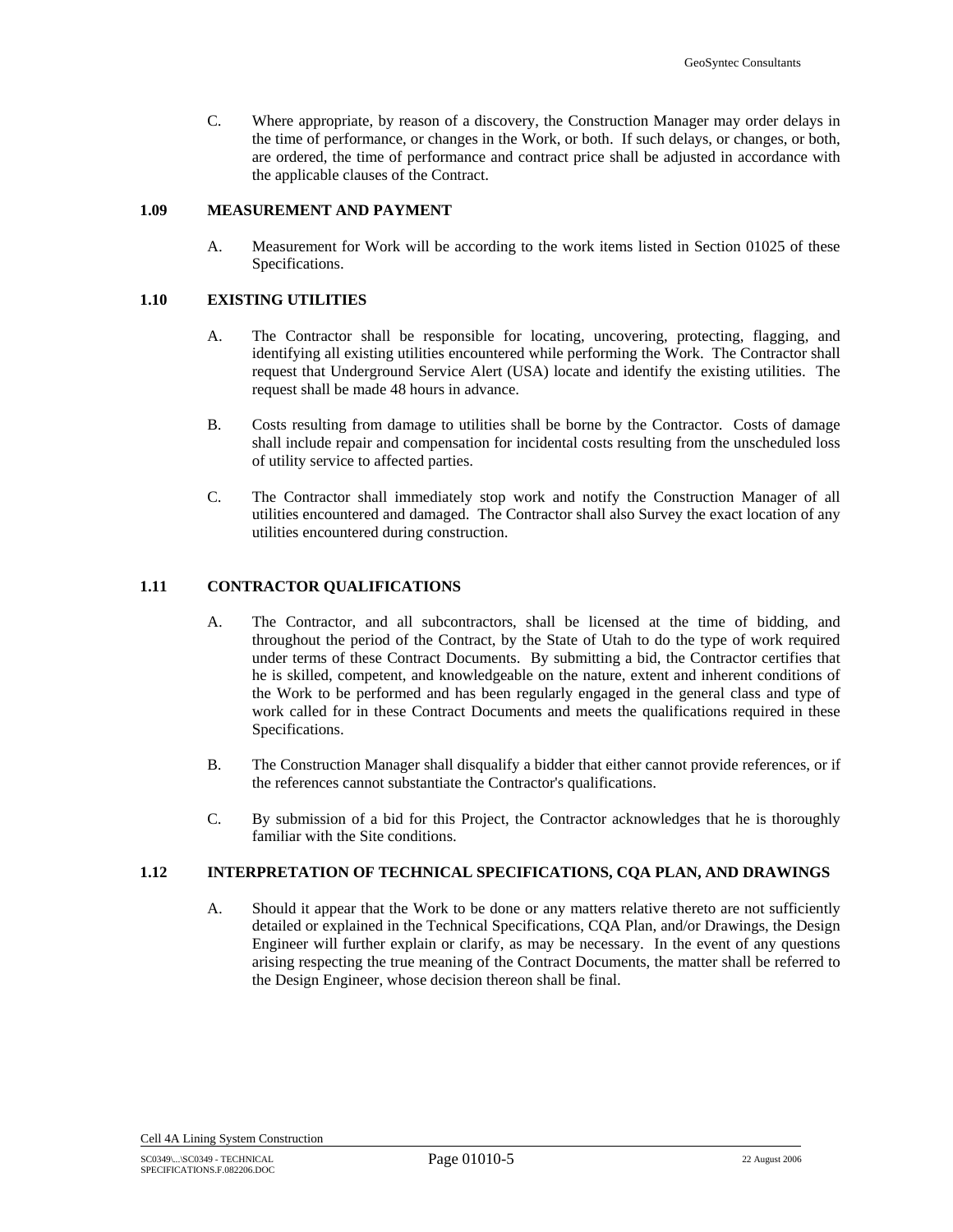# **1.13 HEALTH AND SAFETY**

A. The Contractor shall be responsible for health and safety of its own crew, subcontractors, suppliers, and visitors. Contractor shall adhere to the Contractor Safety Rules for the site.

# **1.14 GENERAL REQUIREMENTS**

- A. SURVEYING The Surveyor shall be responsible for all surveying required to layout and control the Work. Surveying shall be conducted such that all applicable standards required by the State of California.
- B. PERMITS The Contractor shall be required to obtain permits in accordance with construction of the facility.
- C. SEDIMENTATION, EROSION CONTROL, AND DEWATERING Contractor shall comply with all laws, ordinances, and permits for controlling erosion, water pollution, and dust emissions resulting from construction activities; the Contractor shall be responsible for any fines imposed due to noncompliance. The Contractor shall perform work in accordance with the Storm Water Pollution Prevention Plan (SWPPP) provided by the Owner. The Contractor shall pump all water generated from dewatering into Cell 3, as directed by the Construction Manager.
- D. PROTECTION OF EXISTING SERVICES AND WELLS The Contractor shall exercise care to avoid disturbing or damaging the existing monitor wells, electrical poles and lines, permanent below-ground utilities, permanent drainage structures, and temporary utilities and structures. When the Work requires the Contractor to be near or to cross locations of known utilities, the Contractor shall carefully uncover, support and protect these utilities and shall not cut, damage, or otherwise disturb them without prior authorization from the Construction Manager. All utilities or wells damaged by the Contractor shall be immediately repaired by the Contractor to the satisfaction of the Construction Manager at no additional cost.
- E. BURNING The use of open fires for any reason is prohibited.
- F. TEMPORARY ROADS The Contractor shall be responsible for constructing and maintaining all temporary roads and lay down areas that the Contractor may require in the execution of the Work.
- G. CONSTRUCTION WATER The Contractor shall obtain for water from the Owner for construction and dust control. The Contractor shall not add substances (such as soap) to construction water. The Contractor shall utilize measuring devices that allow him to track the volume of water used. Such usage records shall be maintained and provided to the Construction Manager.
- H. COOPERATION The Contractor shall cooperate with all other parties engaged in projectrelated activities to the greatest extent possible. Disputes or problems should be referred to the Construction Manager for resolution.
- I. FAMILIARIZATION The Contractor is responsible for becoming familiar with all aspects of the Work prior to performing the Work.
- J. SAFEGUARDS The Contractor shall provide and use all personnel safety equipment, barricades, guardrails, signs, lights, flares, and flagmen as required by OSHA, state, or local codes and ordinances. No excavations deeper than 4 feet with side slopes steeper than 2:1 (horizontal:vertical) shall be made without the prior approval of the Design Engineer and the Construction Manager. When shoring is required, the design and inspection of such shoring shall be the Contractor's responsibility and shall be subject to the review of the Design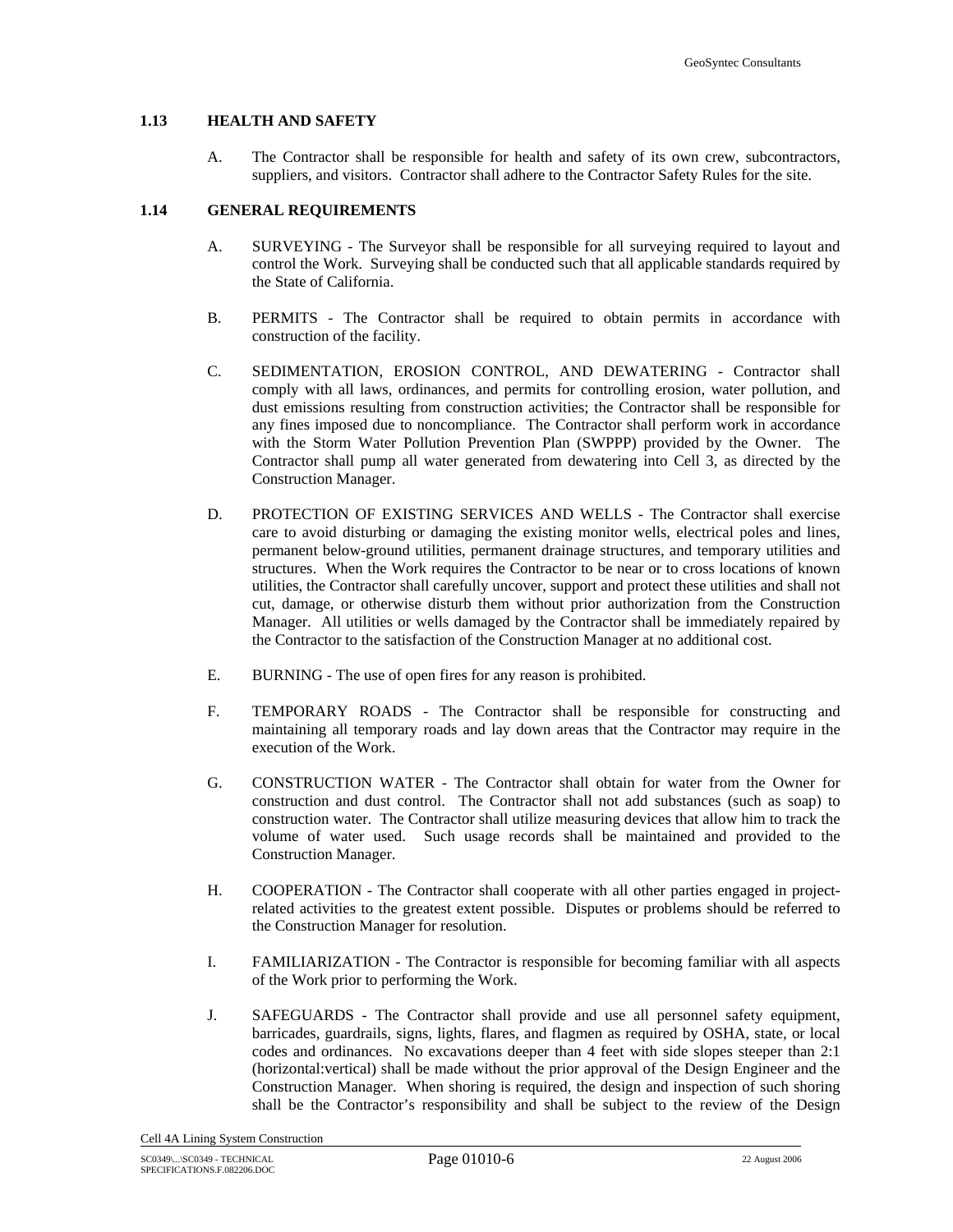Engineer and Construction Manager prior to use. No personnel shall Work within or next to an excavation requiring shoring until such shoring has been installed, inspected, and approved by an engineer registered in the State of Utah. The Contractor shall be responsible for any fines imposed due to violation of any laws and regulations relating to the safety of the Contractor's personnel.

- K. CLEAN-UP The Contractor shall be responsible for general housekeeping during construction. Upon completion of the Work, the Contractor shall remove all of his equipment, facilities, construction materials, and trash. All disturbed surface areas shall be re-paved, revegetated, or otherwise put into the pre-existing condition before performing the Work, or a condition satisfactory to the Construction Manager.
- L. SECURITY The Contractor is responsible for the safety and condition of all of his tools and equipment.
- M. ACCEPTANCE OF WORK The Contractor shall retain ownership and responsibility for all Work until accepted by Construction Manager. Construction Manager will accept ownership and responsibility for the Work: (i) when all Work is completed; and (ii) after the Contractor has submitted all required documentation, including manufacturing quality control documentation and manufacturing certifications.

# **PART 2 – PRODUCTS**

NOT USED.

### **PART 3 – EXECUTION**

NOT USED.

# **PART 4 – MEASUREMENT AND PAYMENT**

NOT USED.

[END OF SECTION]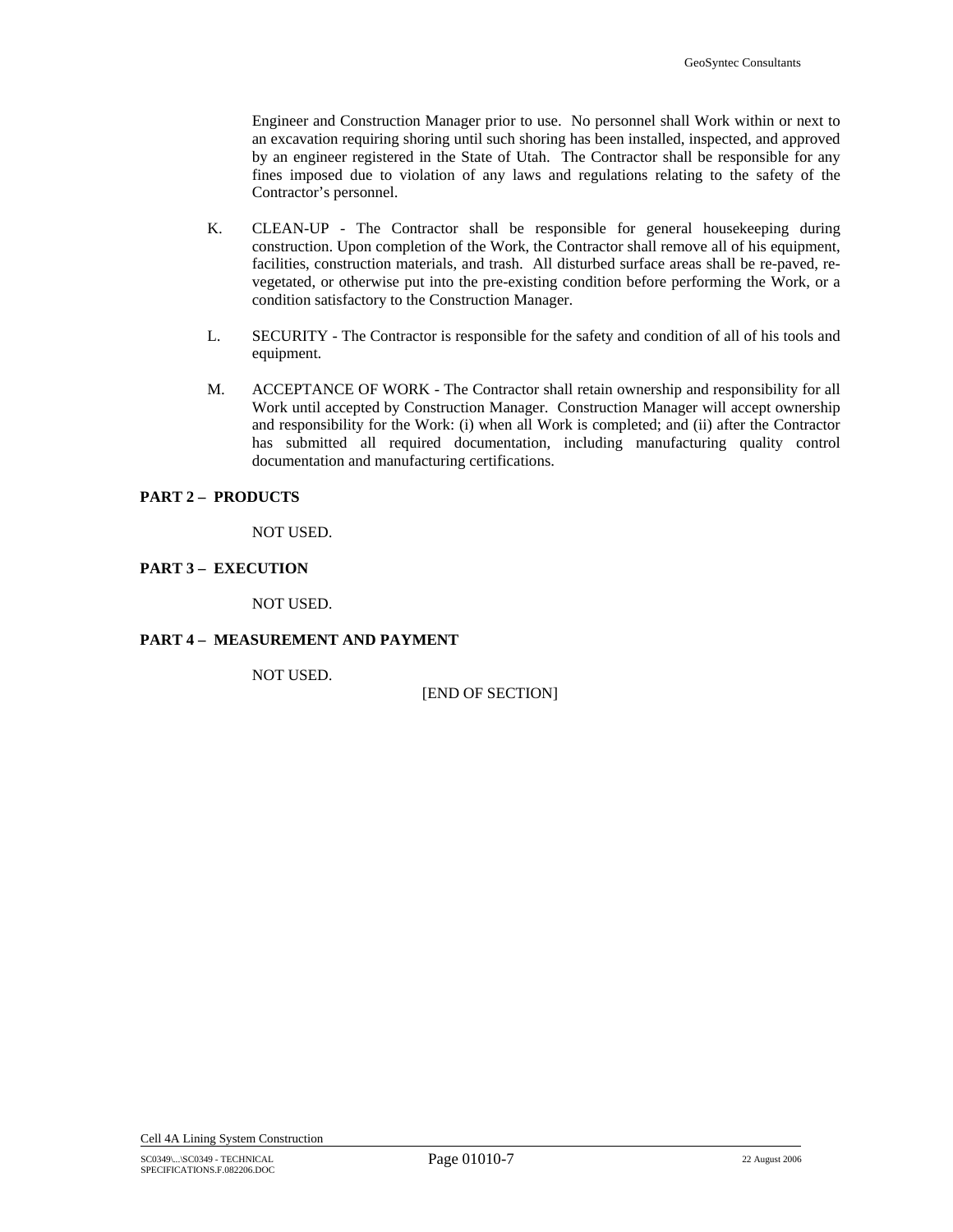# **SECTION 01025 MEASUREMENT AND PAYMENT**

# <span id="page-10-0"></span>**PART 1 – GENERAL**

# **1.01 DESCRIPTION OF WORK**

A. This section covers measurement and payment criteria applicable to the Work performed under lump sum and unit price payment methods, and non-payment for rejected work.

#### **1.02 RELATED SECTIONS**

A. This section relates to all other sections of the contract.

#### **1.03 AUTHORITY**

- A. Measurement methods delineated in the individual specification sections are intended to complement the criteria of this section. In the event of conflict, the requirements of the individual specification section shall govern.
- B. A surveyor, licensed in the State of Utah, hired by the Contractor will take all measurements and compute quantities accordingly. All measurements, cross-sections and quantities shall be stamped and certified by the licensed surveyor and submitted to the Construction Manager. The Construction Manager maintains the right to provide additional measurements and calculation of quantities to verify measurements and quantities submitted by the Contractor.

### **1.04 UNIT QUANTITIES SPECIFIED**

- A. Quantities and measurements indicated in the Bid Schedule are for bidding and contract purposes only. Quantities and measurements supplied or placed in the Work and verified by the Construction Manager shall determine payment. If the actual work requires more or fewer quantities than those quantities indicated, the Contractor shall provide the required quantities at the lump sum and unit prices contracted unless modified elsewhere in these Contract Documents.
- B. Utah sales tax shall be included in each bid item as appropriate.

#### **1.05 MEASUREMENT OF QUANTITIES**

- A. Measurement by Volume: Measurement shall be by the cubic dimension using mean lengths, widths and heights or thickness, or by average end area method as measured by the surveyor. All measurement shall be the difference between the original ground surface and the design ("neatline") dimensions and grades.
- B. Measurement by Area: Measurement shall be by the square dimension using mean lengths and widths and/or radius as measured by the surveyor. All measurement shall be the difference between the original ground surface and the design ("neat-line") dimensions and grades.
- C. Linear Measurement: Measurement shall be by the linear dimension, at the item centerline or mean chord. All measurement shall be the difference between the original ground surface and the design ("neat-line") dimensions and grades.
- D. Stipulated Lump Sum Measurement: Items shall be measured as a percentage by weight, volume, area, or linear means or combination, as appropriate, of a completed item or unit of Work.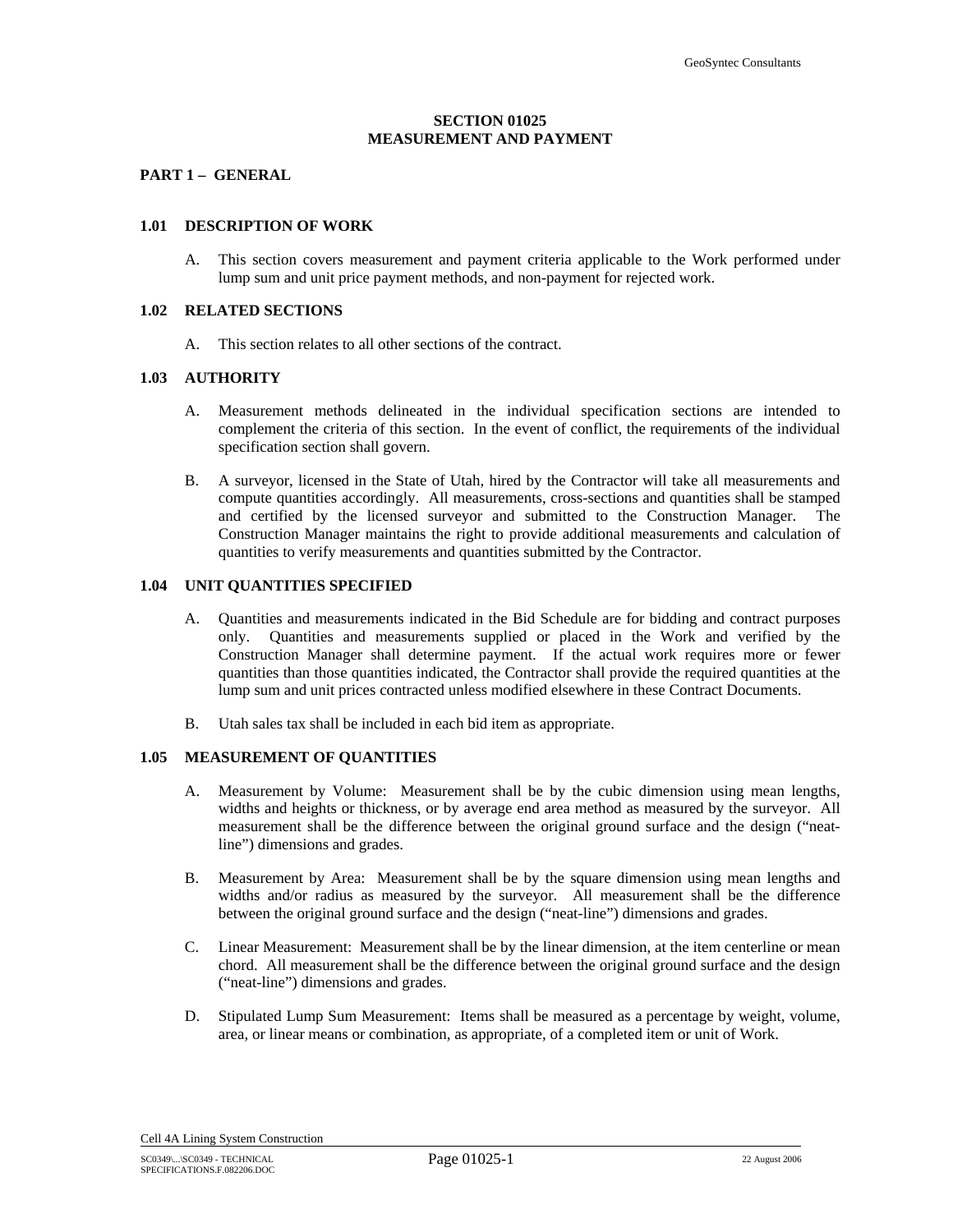# **1.06 PAYMENT**

- A. Payment includes full compensation for all required labor, products, tools, equipment, transportation, services and incidentals; erection, application or installation of an item of the Work; and all overhead and profit. Final payment for Work governed by unit prices will be made on the basis of the actual measurements and quantities accepted by the Construction Manager multiplied by the unit price for Work which is incorporated in or made necessary by the Work.
- B. A monthly progress payment schedule will be used to compensate the Contractor for the Work. The monthly amount to be paid to the Contractor is calculated as the percent of completed work for each bid item multiplied by the total anticipated work for that bid item minus a 10 percent retainer.
- C. When the Contractor has completed all Work associated with completion of the project, the remaining 10 percent retainer of the contract amount will be paid to the Contractor after filing the Notice of Completion.

# **1.07 NON-PAYMENT FOR REJECTED PRODUCTS**

- A. Payment shall not be made for any of the following:
	- 1. Products wasted or disposed of in a manner that is not acceptable.
	- 2. Products determined as unacceptable before or after placement.
	- 3. Products not completely unloaded from the transporting vehicle.
	- 4. Products placed beyond the design lines, dimensions, grades and levels of the required Work.
	- 5. Products remaining on hand after completion of the Work.
	- 6. Loading, hauling, and disposing of rejected Products.
	- 7. Products rejected because of contamination (i.e. soil residues, fuel spills, solvents, etc.).

# **1.08 BID ITEMS**

A. The following bid items shall be used by the Owner and by the Contractor to bid the Work described in these bid documents.

| <b>BID</b><br><b>ITEM</b> | <b>SECTION</b> | <b>DESCRIPTION</b>                   | <b>UNITS</b> |
|---------------------------|----------------|--------------------------------------|--------------|
|                           | 01500          | <b>Construction Facilities</b>       | LS           |
| $\mathfrak{D}$            | 01505          | Mobilization / Demobilization        | LS           |
| 3                         | 02220          | Subgrade Preparation                 | <b>SF</b>    |
| $\overline{4}$            | 02220          | Anchor Trench                        | LF           |
| 5                         | 02616          | 4-inch PVC Pipe and Fittings         | LF           |
| 6                         | 02616          | 18-inch PVC Pipe and Fittings        | LF           |
| 7                         | 02616          | <b>Strip Drain Composite</b>         | LF           |
| 8                         | 02770          | 60-mil Smooth HDPE Geomembrane       | <b>SF</b>    |
| 9                         | 02772          | <b>SF</b><br>Geosynthetic Clay Liner |              |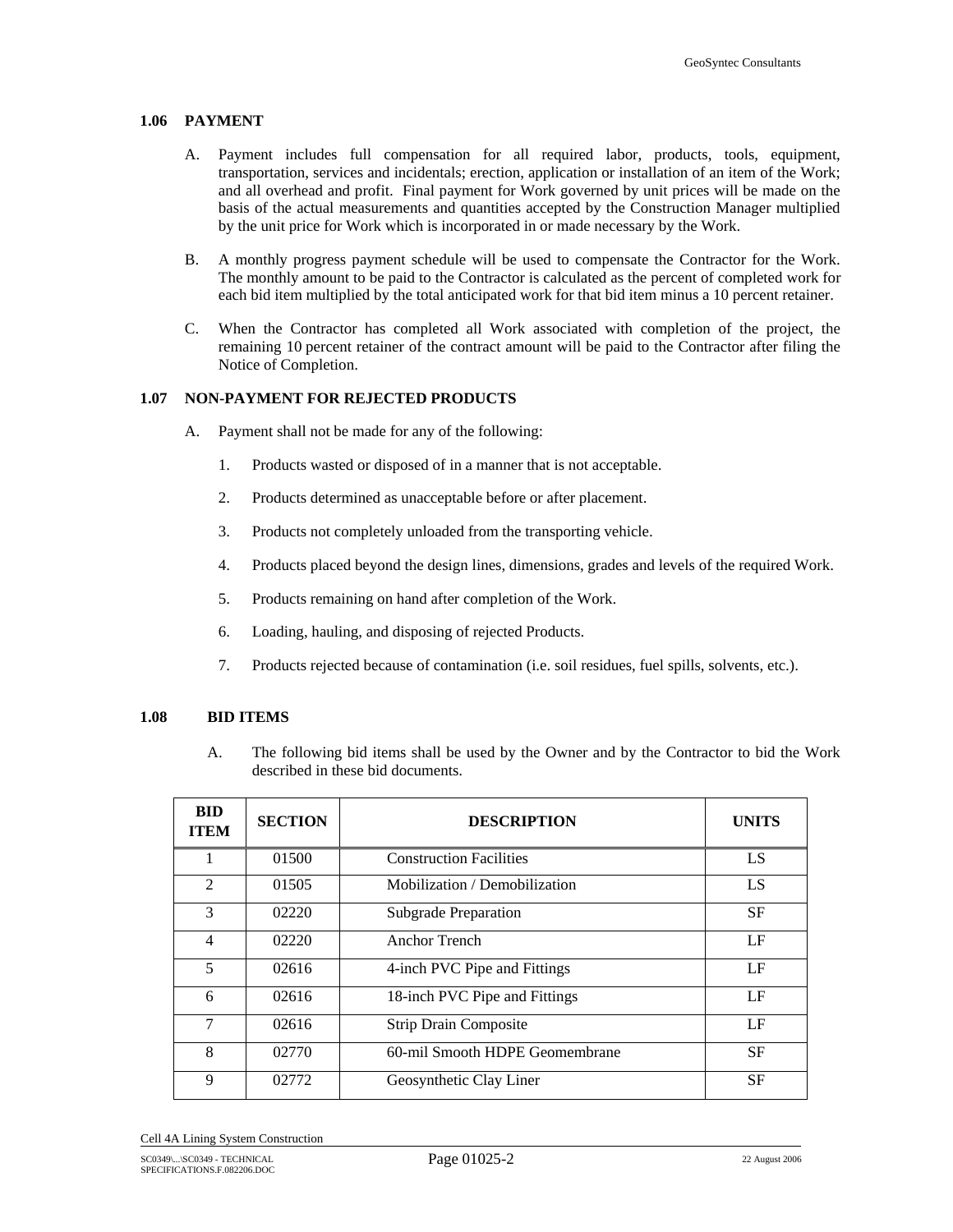| <b>BID</b><br><b>ITEM</b> | <b>SECTION</b> | <b>DESCRIPTION</b>     | <b>UNITS</b> |
|---------------------------|----------------|------------------------|--------------|
| 10                        | 02773          | 300-mil Geonet         |              |
|                           | 03400          | Cast-In-Place Concrete |              |

# **PART 2 – PRODUCTS**

NOT USED.

# **PART 3 – EXECUTION**

NOT USED.

# **PART 4 – MEASUREMENT AND PAYMENT**

NOT USED.

[END OF SECTION]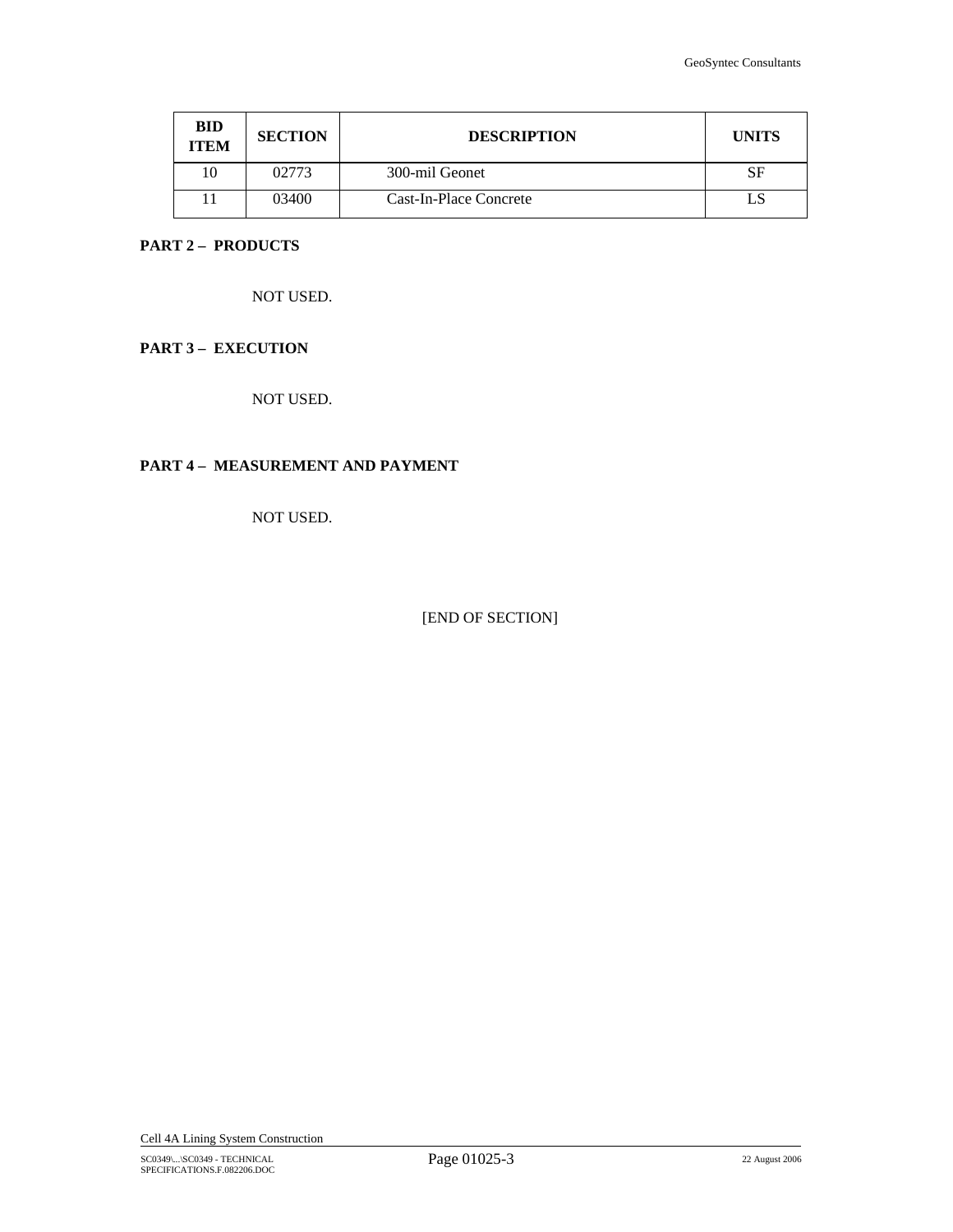# **SECTION 01300 SUBMITTALS**

# <span id="page-13-0"></span>**PART 1 – GENERAL**

# **1.01 DESCRIPTION OF WORK**

- A. This section contains requirements for administrative and work-related submittals such as construction progress schedules, Shop Drawings, test results, operation and maintenance data, and other submittals required by Contract Documents.
- B. Submit required materials to the Construction Manager for proper distribution and review in accordance with requirements of the Contract Documents**.**

# **1.02 CONSTRUCTION PROGRESS SCHEDULES**

- A. The Contractor shall prepare and submit two (2) copies of the construction progress Schedule to the Construction Manager for review within 5 days after the effective date of Contract.
- B. Schedules shall be prepared in the form of a horizontal bar chart. The schedule shall include the following items.
	- 1. A separate horizontal bar for each operation.
	- 2. A horizontal time scale, which identifies the first workday of each week.
	- 3. A scale with spacing to allow space for notations and future revisions.
	- 4. Listings arranged in order of start for each item of the Work.
- C. The Construction Progress Schedule for construction of the Work shall include the following items where applicable.
	- 1. Submittals: dates for beginning and completion of each major element of construction and installation dates for major items. Elements shall include, but not be limited to, the following items which are applicable:
		- a. Mobilization schedule
		- b. Demobilization schedule.
		- c. Final site clean-up.
		- d. Show projected percentage of completion for each item as of first day of each week.
		- e. Show each individual Bid Item.
- D. Schedule Revisions:
	- 1. Bi-weekly to reflect changes in progress of Work.
	- 2. Indicate progress of each activity at submittal date.
	- 3. Show changes occurring since the previous schedule submittal. Changes shall include the following.
		- a. Major changes in scope.
		- b. Activities modified since previous submittal.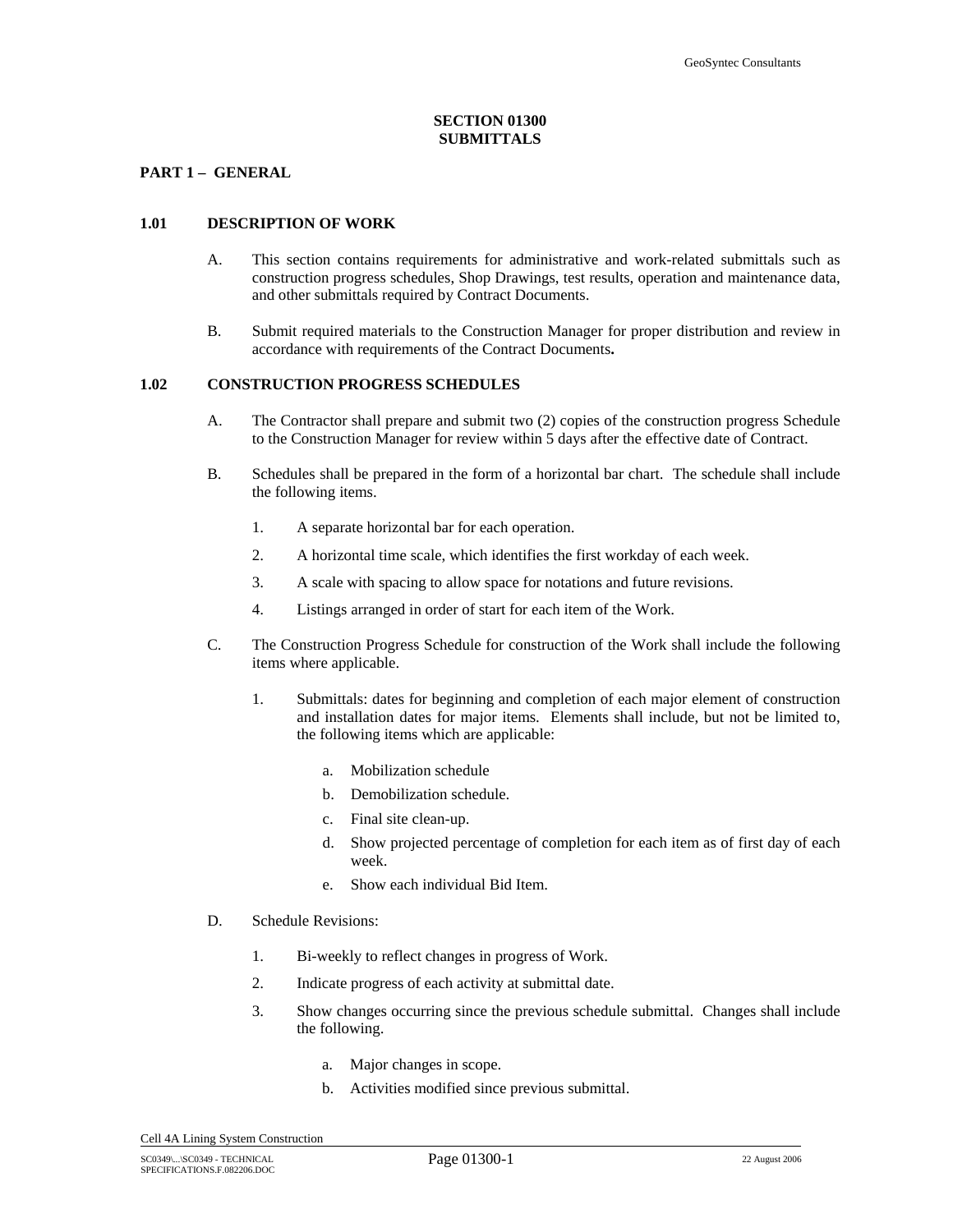- c. Revised projections of progress and completion.
- d. Other identifiable changes.
- 4. Provide narrative report as needed to define:
	- a. Problem areas, anticipated delays, and impact on schedule.
	- b. Recommended corrective action and its effect.

#### **1.03 CONSTRUCTION WORK SCHEDULE**

A. The Contractor shall submit an updated 14-day work schedule at the beginning of each week by Monday morning at 8:00 a.m. The schedule shall address applicable line items from the construction project schedule with a refined level of detail for special activities.

#### **1.04 SHOP DRAWINGS AND SAMPLES**

- A. Shop Drawings, product data, and samples shall be submitted as required in individual Sections of the Specifications.
- B. The Contractor's Responsibilities:
	- 1. Review Shop Drawings, product data, and samples prior to submittal.
	- 2. Determine and verify:
		- a. Field measurements.
		- b. Field construction criteria.
		- c. Catalog numbers and similar data.
		- d. Conformance with Specifications.
	- 3. Coordinate each submittal with requirements of the Work and Contract Documents.
	- 4. Notify the Construction Manager in writing, at the time of the submittal, of deviations from requirements of Contract Documents.
	- 5. Begin no fabrication or Work pertaining to required submittals until return of the submittals with appropriate approval.
	- 6. Designate dates for submittal and receipt of reviewed Shop Drawings and samples in the construction progress schedule.
- C. Submittals shall contain:
	- 1. Date of submittal and dates of previous submittals.
	- 2. Project title and number.
	- 3. Contract identification.
	- 4. Names of:
		- a. The Contractor.
		- b. Supplier.
		- c. Manufacturer.
	- 5. Summary of items contained in the submittal.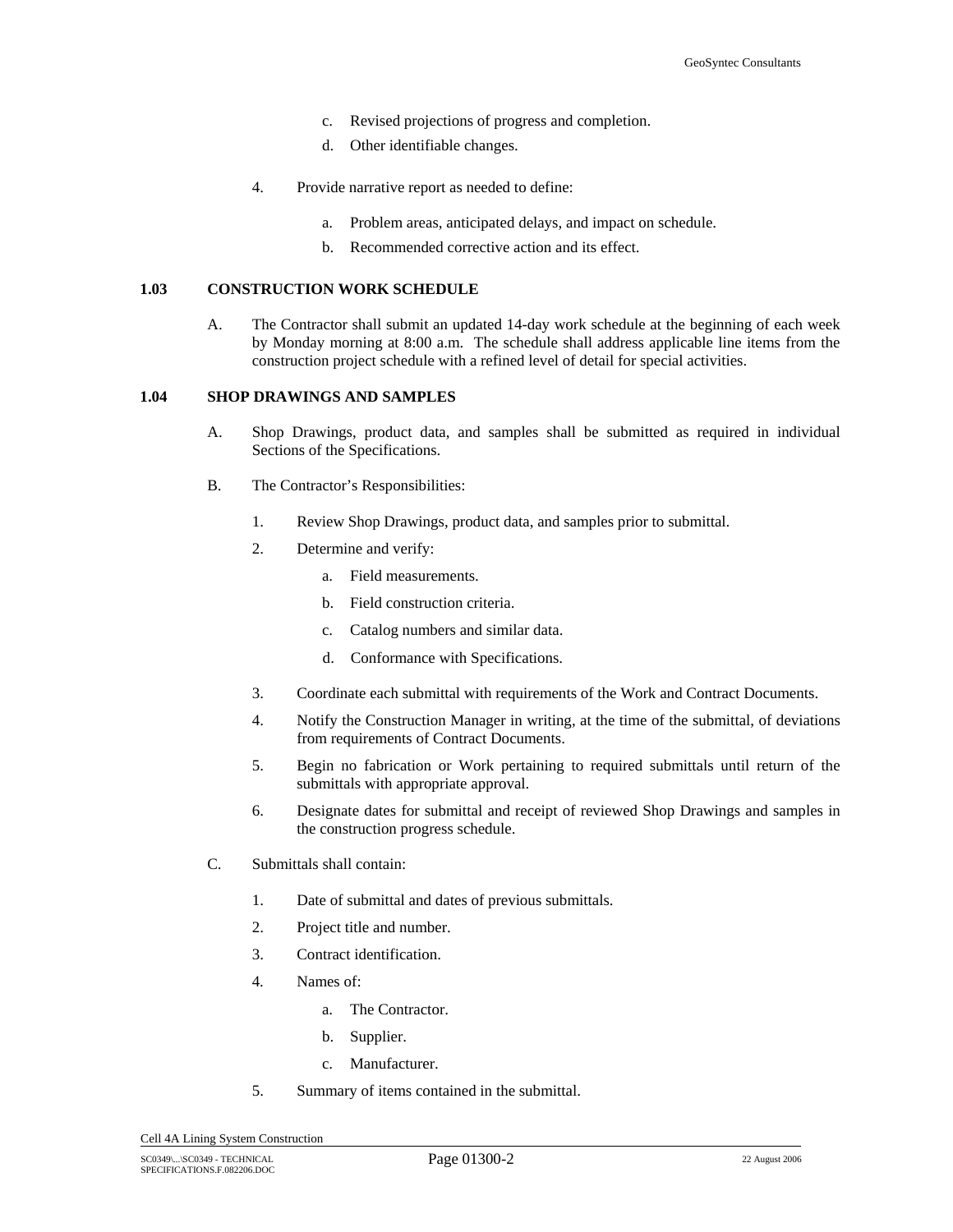- 6. Identification of the product with identification numbers, and the Drawing and Specification section numbers.
- 7. Clearly identified field dimensions.
- 8. Details required on the Drawings and in the Specifications.
- 9. Manufacturer, model number, dimensions, and clearances, where applicable.
- 10. Relation to adjacent or critical features of the Work or materials.
- 11. Applicable standards, such as ASTM or Federal Specification numbers.
- 12. Identification of deviations from Contract Documents.
- 13. Identification of revisions on re-submittals.
- 14. 8-in. by 3-in. blank space for the Contractor's and proper approval stamp.
- 15. The Contractor's stamp, signed, certifying to review of the submittal, verification of the products, field measurements, field construction criteria, and coordination of information within the submittal with requirements of Work and Contract Documents.
- D. Re-submittal Requirements:
	- 1. Re-submittal is required when corrections or changes in submittals are required by the Construction Manager, Design Engineer, or CQA Engineer. Re-submittals are required until all comments by the Construction Manager, Design Engineer, or CQA Engineer is addressed and the submittal is approved.
	- 2. Shop Drawings and Product Data:
		- a. Revise initial drawings or data and resubmit as specified for initial submittal.
		- b. Indicate changes made other than those requested by the Construction Manager, Design Engineer, or CQA Engineer.
- E. Distribute reproductions of Shop Drawings and copies of product data which have been accepted by the Construction Manager to:
	- 1. Job site file.
	- 2. Record documents file.
- F. Construction Manager's Duties:
	- 1. Verify that review comments are technically correct and are consistent with technical and contractual requirements of the work.
	- 2. Return submittals to the Contractor for distribution or re-submittal.
- G. Design Engineer's Duties:
	- 1. Review submittals promptly for compliance with contract documents and in accordance with the schedule.
	- 2. Affix stamp and signature, and indicate either the requirements for re-submittal or no comments.
	- 3. Return submittals to the Construction Manager.
- H. CQA Engineer's Duties: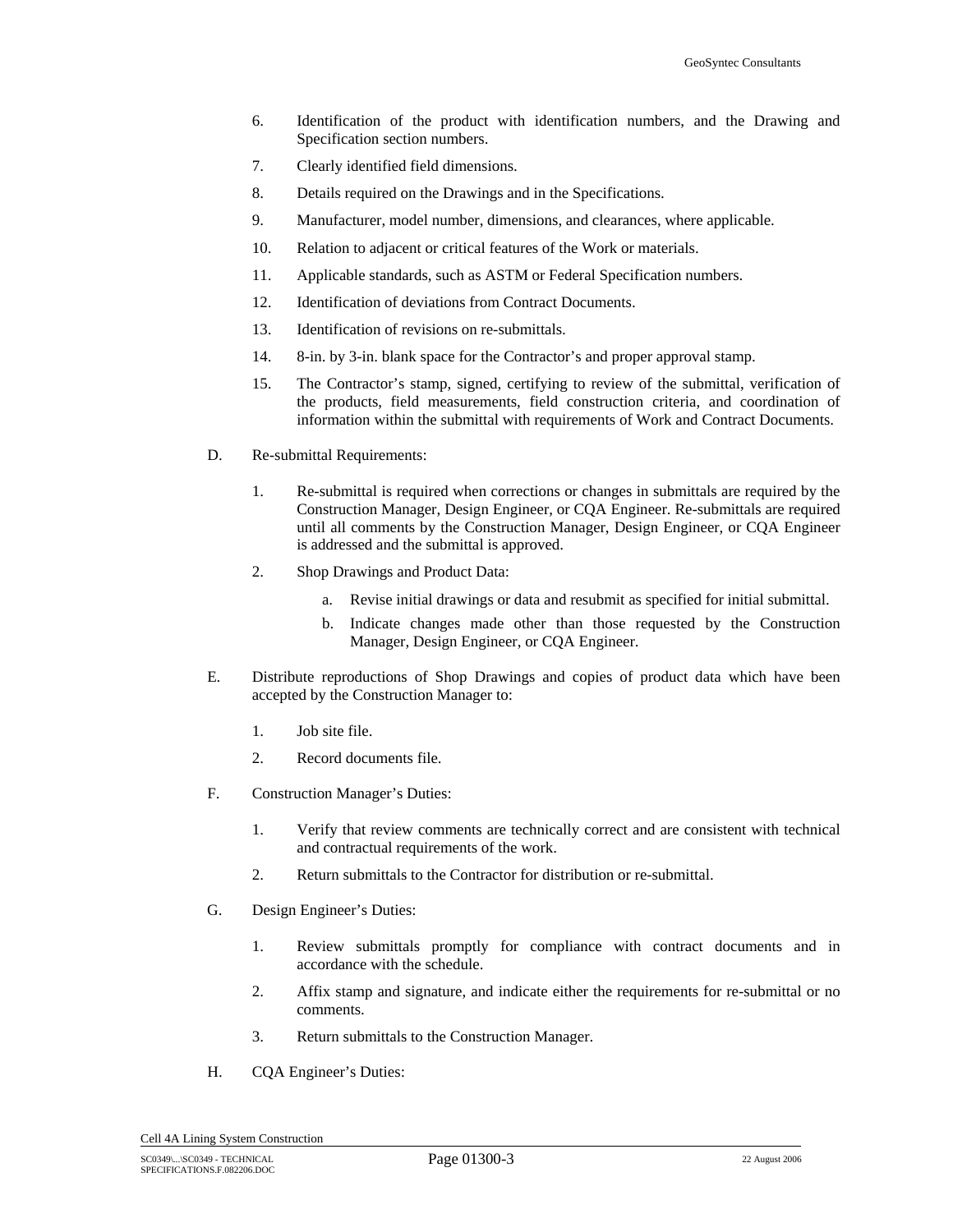- 1. Review submittals promptly for compliance with contract documents and in accordance with the schedule.
- 2. Affix stamp and signature, and indicate either the requirements for re-submittal or no comments.
- 3. Return submittals to the Construction Manager.

### **1.05 TEST RESULTS AND CERTIFICATION**

- A. Results of tests conducted by the Contractor on materials or products shall be submitted for review.
- B. Certification of products shall be submitted for review.

# **1.06 SUBMITTAL REQUIREMENTS**

- A. Provide complete copies of required submittals as follows.
	- 1. Construction Work Schedule:
		- a. Two copies of initial schedule.
		- b. Two copies of each revision.
	- 2. Construction Progress Schedule:
		- a. Two copies of initial schedule.
		- b. Two copies of each revision.
	- 3. Shop Drawings: Two copies.
	- 4. Certification Test Results: Two copies.
	- 5. Other Required Submittals:
		- a. Two copies if required for review.
		- b. Two copies if required for record.
- B. Deliver the required copies of the submittals to the Construction Manager.

# **PART 2 – PRODUCTS**

NOT USED.

#### **PART 3 – EXECUTION**

NOT USED.

# **PART 4 – MEASUREMENT AND PAYMENT**

# NOT USED.

[END OF SECTION]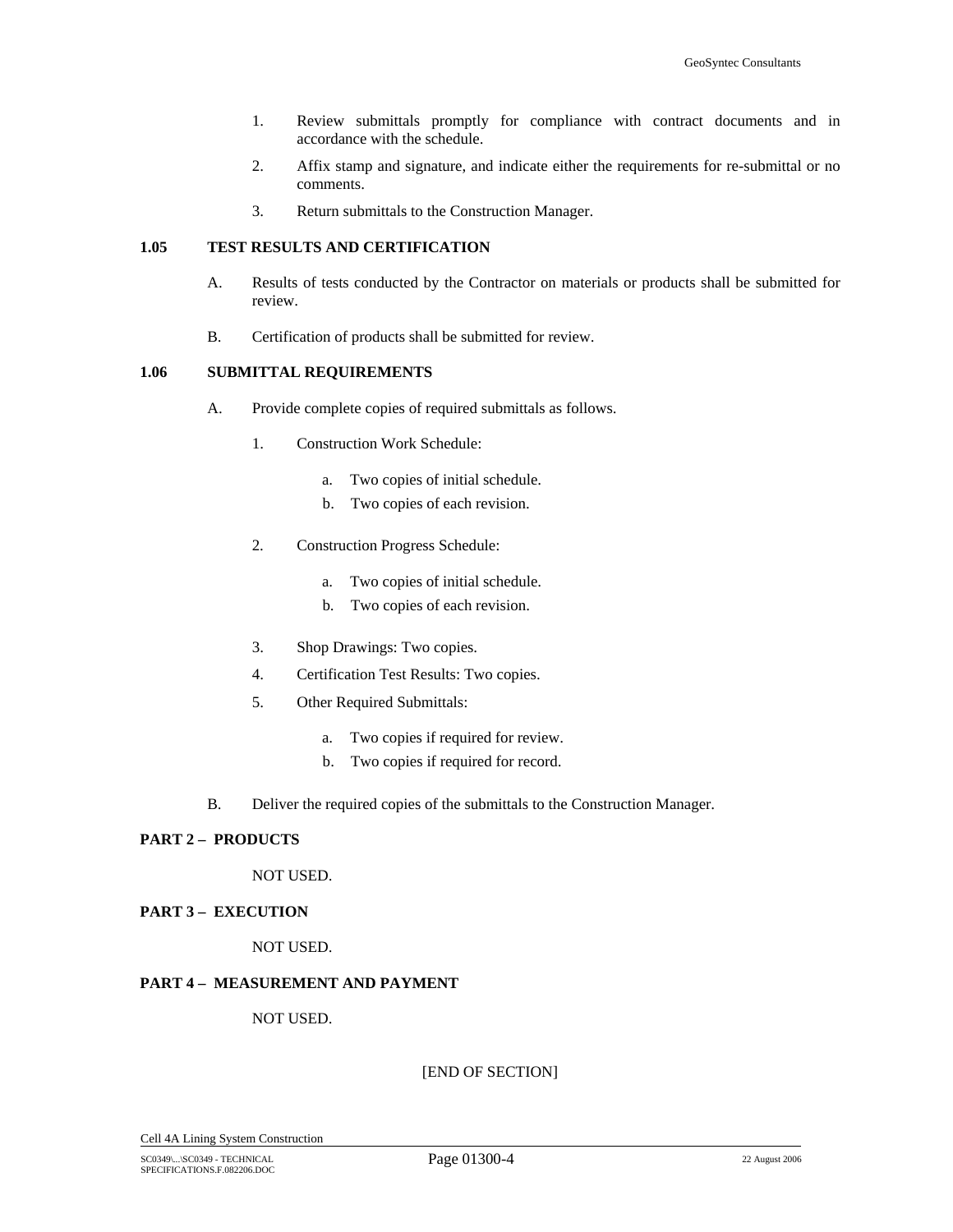# **SECTION 01400 QUALITY CONTROL**

### <span id="page-17-0"></span>**PART 1 – GENERAL**

#### **1.01 DESCRIPTION OF WORK**

- A. Monitor quality control over suppliers, Manufacturers, products, services, Site conditions, and workmanship, to produce Work of specified quality.
- B. Comply with Manufacturers' instructions, including each step in sequence.
- C. Should Manufacturers' instructions conflict with Technical Specifications, request clarification from Design Engineer before proceeding.
- D. Comply with specified standards as minimum quality for the Work except where more stringent tolerances, codes, or specified requirements indicate higher standards or more precise workmanship.
- E. Perform Work by persons qualified to produce workmanship of specified quality.

# **1.02 TOLERANCES**

- A. Monitor tolerance control of installed products to produce acceptable Work. Do not permit tolerances to accumulate.
- B. Comply with Manufacturers' tolerances. Should Manufacturers' tolerances conflict with Technical Specifications, request clarification from Design Engineer before proceeding.
- C. Adjust products to appropriate dimensions; position before securing products in place.

#### **1.03 REFERENCES**

- A. For products or workmanship specified by association, trade, or other consensus standards, complies with requirements of the standard, except when more rigid requirements are specified or are required by applicable codes.
- B. Conform to reference standard by date of current issue on date of Notice to Proceed with construction, except where a specific date is established by code.
- C. Obtain copies of standards where required by product Specification sections.

#### **1.04 INSPECTING AND TESTING SERVICES**

- A. The CQA Engineer will perform construction quality assurance (CQA) inspections, tests, and other services specified in individual Sections of the Specification.
- B. The Contractor shall cooperate with CQA Engineer; furnish samples of materials, design mix, equipment, tools, storage, safe access, and assistance by incidental labor as requested.
- C. CQA testing or inspecting does not relieve Contractor, subcontractors, and suppliers from their requirements to perform quality control Work as indicated in the Technical Specifications.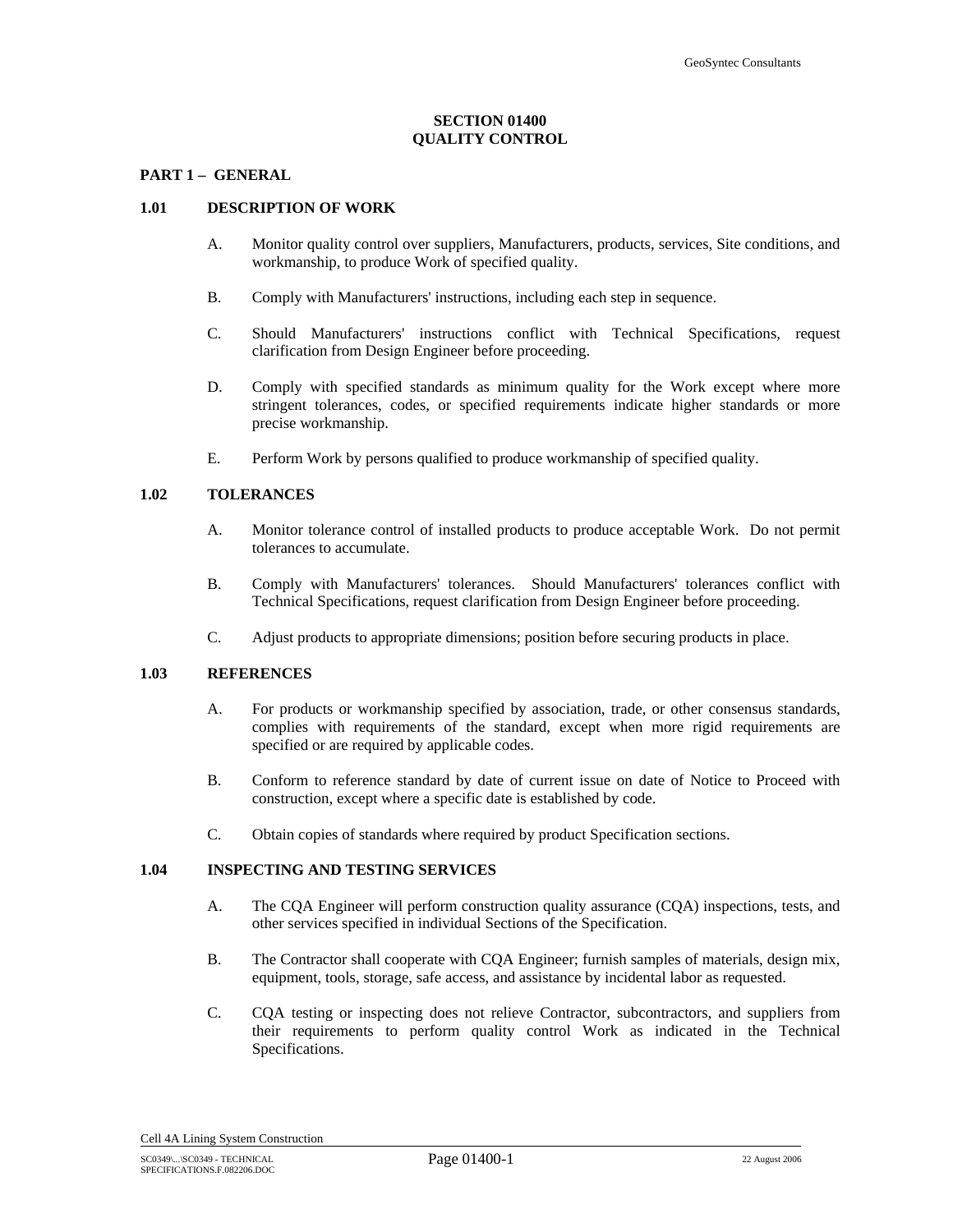# **PART 2 – PRODUCTS**

NOT USED.

# **PART 3 – EXECUTION**

NOT USED.

# **PART 4 – MEASUREMENT AND PAYMENT**

NOT USED.

[END OF SECTION]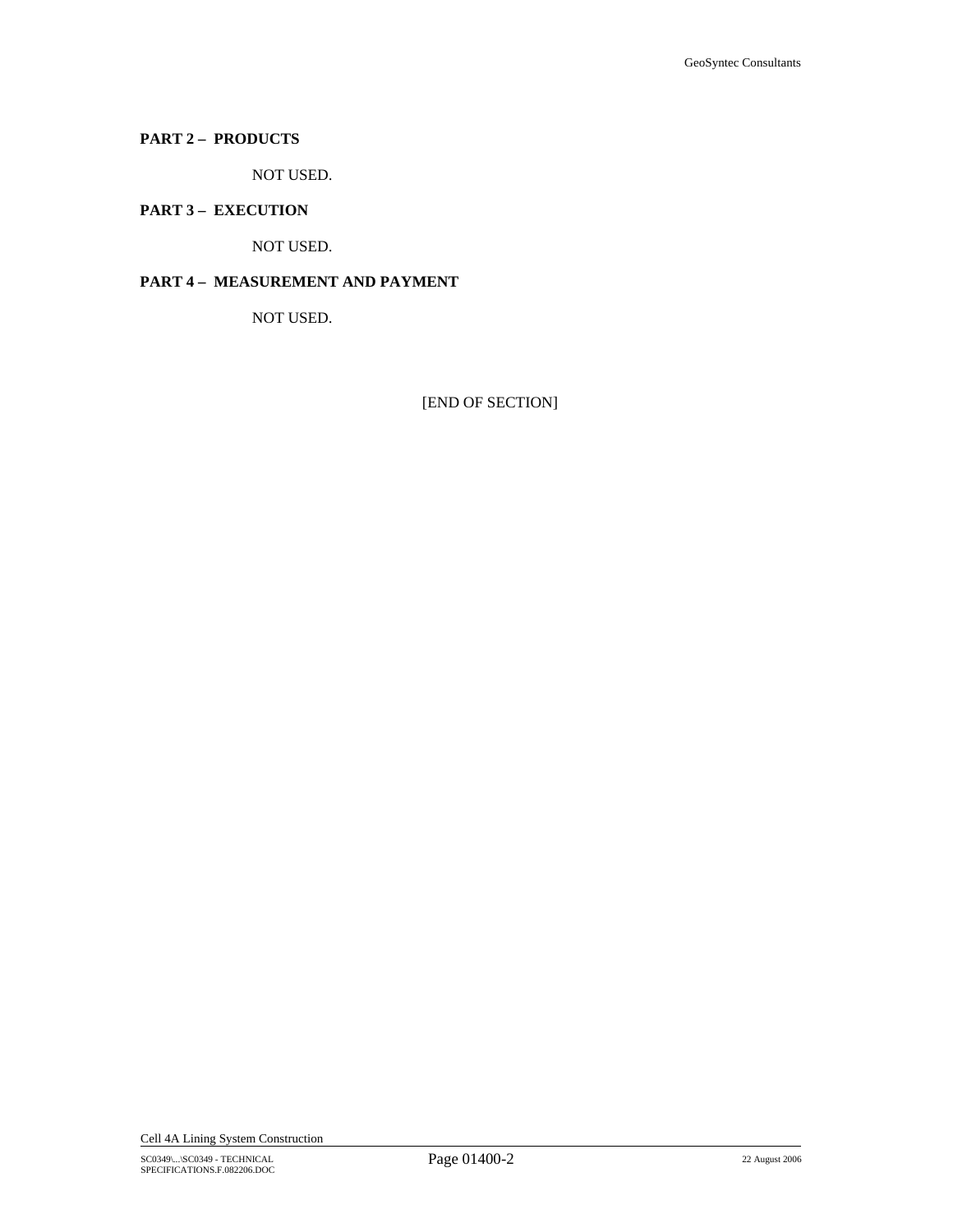# **SECTION 01500 CONSTRUCTION FACILITIES**

# <span id="page-19-0"></span>**PART 1 – GENERAL**

### **1.01 SECTION INCLUDES**

A. Construction facilities include furnishing of all equipment, materials, tools, accessories, incidentals, labor, and performing all work for the installation of equipment and for construction of facilities, including their maintenance, operation, and removal, if required, at the completion of the Work under the Contract.

#### **1.02 DESCRIPTION OF WORK**

- A. Construction facilities include, but are not limited to, the following equipment, materials, facilities, areas, and services:
	- 1. Parking Areas.
	- 2. Temporary Roads.
	- 3. Storage of Materials and Equipment.
	- 4. Construction Equipment.
	- 5. Temporary Sanitary Facilities.
	- 6. Temporary Water.
	- 7. First Aid Facilities.
	- 8. Health and Safety.
	- 9. Security.
- B. Construct/install, maintain, and operate construction facilities in accordance with the applicable federal, state, and local laws, rules, and regulations, and the Contract Documents.

#### **1.03 GENERAL REQUIREMENTS**

- A. Contractor is responsible for furnishing, installing, constructing, operating, maintaining, removing and disposing of the construction facilities, as specified in this Section, and as required for the completion of the Work under the Contract.
- B. Contractor shall maintain construction facilities in a clean, safe and sanitary condition at all times until completion of the Work.
- C. Contractor shall minimize land disturbances related to the construction facilities to the greatest extent possible and restore land, to the extent reasonable and practical, to its original contours by grading to provide positive drainage and by seeding the area to match with existing vegetation or as specified elsewhere.

# **1.04 TEMPORARY ROADS AND PARKING AREAS**

A. Temporary roads and parking areas are existing roads that are improved, or new roads constructed by Contractor for convenience of Contractor in the performance of the Work under the Contract.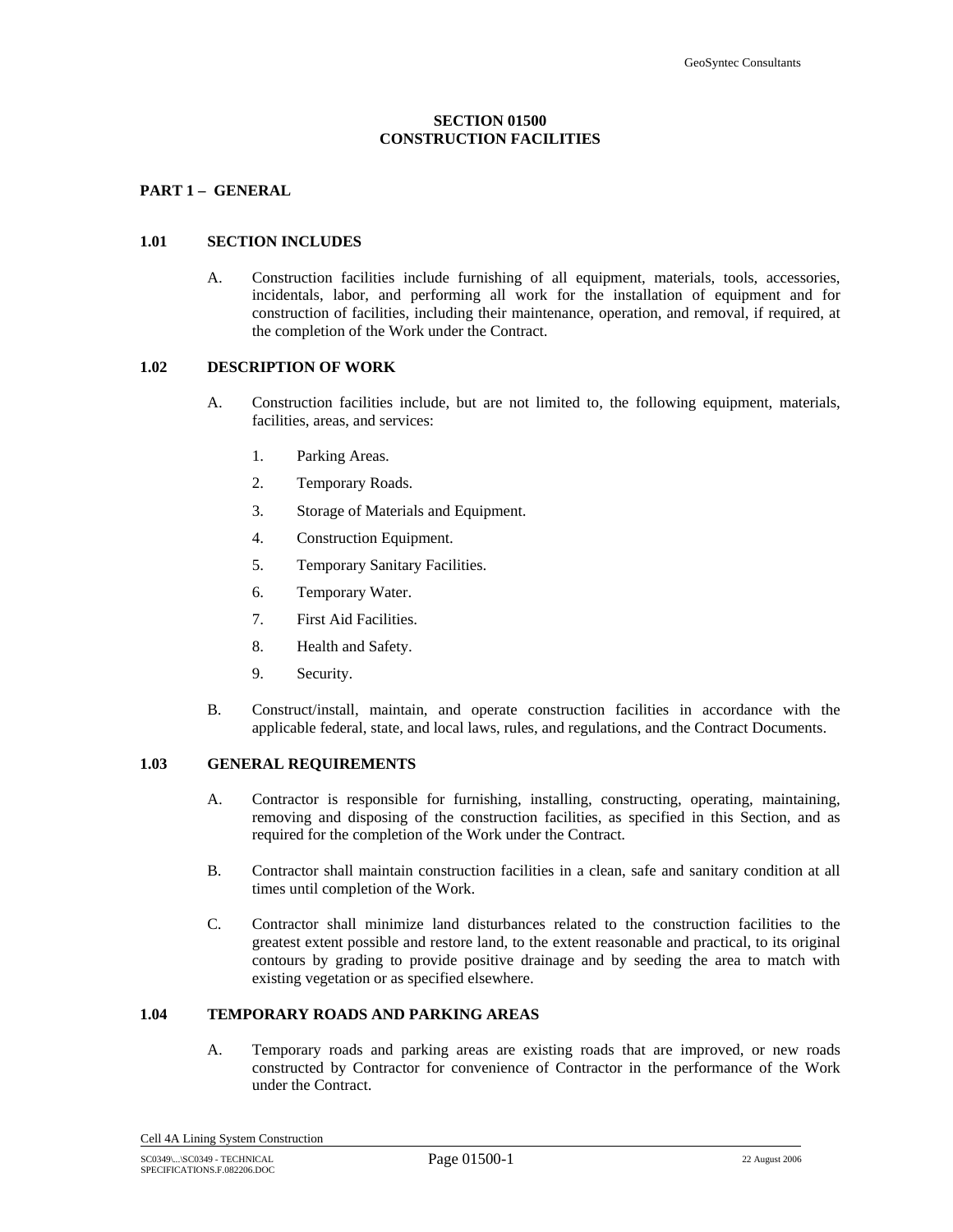- B. Contractor shall coordinate construction with Construction Manager.
- C. If applicable, coordinate all road construction activities with local utilities, fire, and police departments.
- D. Keep erosion to a minimum and maintain suitable grade and radii of curves to facilitate ease of movement of vehicles and equipment.
- E. Furnish and install longitudinal and cross drainage facilities, including, but not limited to, ditches, structures, pipes and the like.
- F. Clean equipment so that mud or dirt is not carried onto public roads. Clean up any mud or dirt transported by equipment on paved roads both on-site and off-site.

#### **1.05 STORAGE OF MATERIALS AND EQUIPMENT**

- A. Make arrangements for material and equipment storage areas. Locations and configurations of approved facilities are subject to the acceptance of the Construction Manager.
- B. Confine all operations, including storage of materials, to approved areas. Store materials in accordance with these Technical Specifications and the Construction Drawings.
- C. Store construction materials and equipment within boundaries of designated areas. Storage of gasoline or similar fuels must conform to state and local regulations and be limited to the areas approved for this purpose by the Construction Manager.

# **1.06 CONSTRUCTION EQUIPMENT**

- A. Erect, equip, and maintain all construction equipment in accordance with all applicable statutes, laws, ordinances, rules, and regulations or other authority having jurisdiction.
- B. Provide and maintain scaffolding, staging, hoists, barricades, and similar equipment required for performance of the Work. Provide hoists or similar equipment with operators and signals, as required.
- C. Provide, maintain, and remove upon completion of the Work, all temporary rigging, scaffolding, hoisting equipment, debris boxes, barricades around openings and excavations, fences, ladders, and all other temporary work, as required for all Work hereunder.
- D. Construction equipment and temporary work must conform to all the requirements of state, county, and local authorities, OSHA, and underwriters that pertain to operation, safety, and fire hazard. Furnish and install all items necessary for conformity with such requirements, whether or not called for under separate Sections of these Technical Specifications.

#### **1.07 TEMPORARY SANITARY FACILITIES**

- A. Provide temporary sanitary facilities for use by all employees and persons engaged in the Work, including subcontractors, their employees and authorized visitors, and the Construction Manager.
- B. Sanitary facilities include enclosed chemical toilets and washing facilities. These facilities must meet the requirements of local public health standards.
- C. Locate sanitary facilities as approved by Construction Manager, and maintain in a sanitary condition during the entire course of the Work.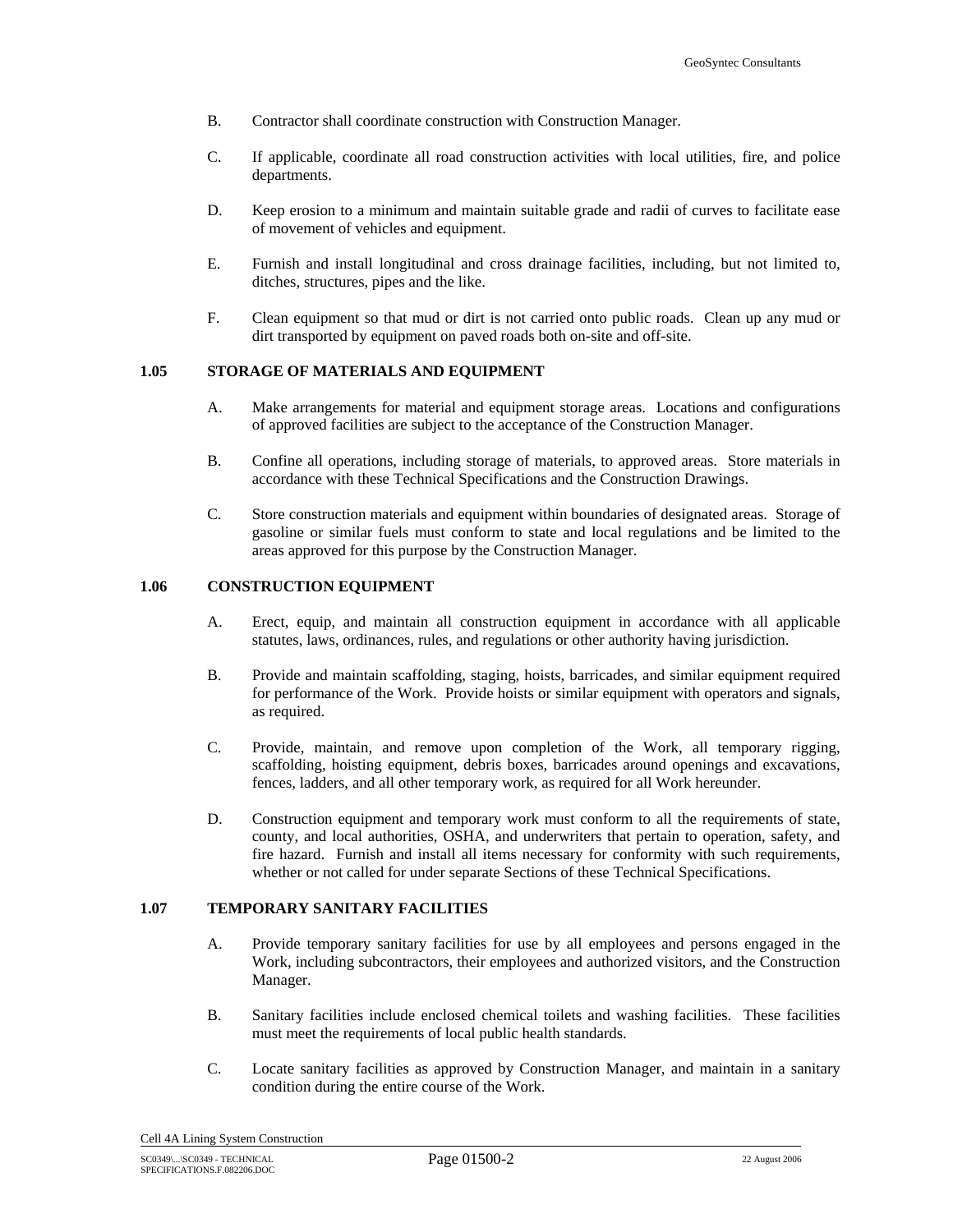# **1.08 TEMPORARY WATER**

- A. Make all arrangements for water needs from the Owner.
- B. Provide drinking water for all personnel at the site.

### **1.09 FIRST AID FACILITIES**

A. Provide first aid equipment and supplies to serve all Contractor personnel at the Site.

# **1.10 HEALTH AND SAFETY**

A. Provide necessary monitoring equipment and personal protective equipment in accordance with Contractor prepared Site Health and Safety Plan.

# **1.11 SECURITY**

A. Make all necessary provisions and be responsible for the security of the Work and the Site until final inspection and acceptance of the Work, unless otherwise directed by the Construction Manager.

# **1.12 SHUT-DOWN TIME OF SERVICE**

A. Do not disconnect or shut down any part of the existing utilities and services, except by express permission of Construction Manager.

### **1.13 MAINTENANCE**

A. Maintain all construction facilities, utilities, temporary roads, and the like in good working condition as required by the Construction Manager during the term of the Work.

# **1.14 STATUS AT COMPLETION**

- A. Upon completion of the Work, or prior thereto, when so required by Construction Manager:
	- 1. Repair damage to roads caused by or resulting from the Contractor's work or operations.
	- 2. Remove and dispose of all construction facilities. Similarly, all areas utilized for temporary facilities shall be returned to near original, natural state, or as otherwise indicated or directed by the Construction Manager.

# **PART 2 – PRODUCTS**

NOT USED**.** 

# **PART 3 – EXECUTION**

NOT USED.

#### **PART 4 – MEASUREMENT AND PAYMENT**

A. Providing for and complying with the requirements set forth in this Section for Construction Facilities as lump sum (LS) and payment will be based on the unit price provided on the Bid Schedule.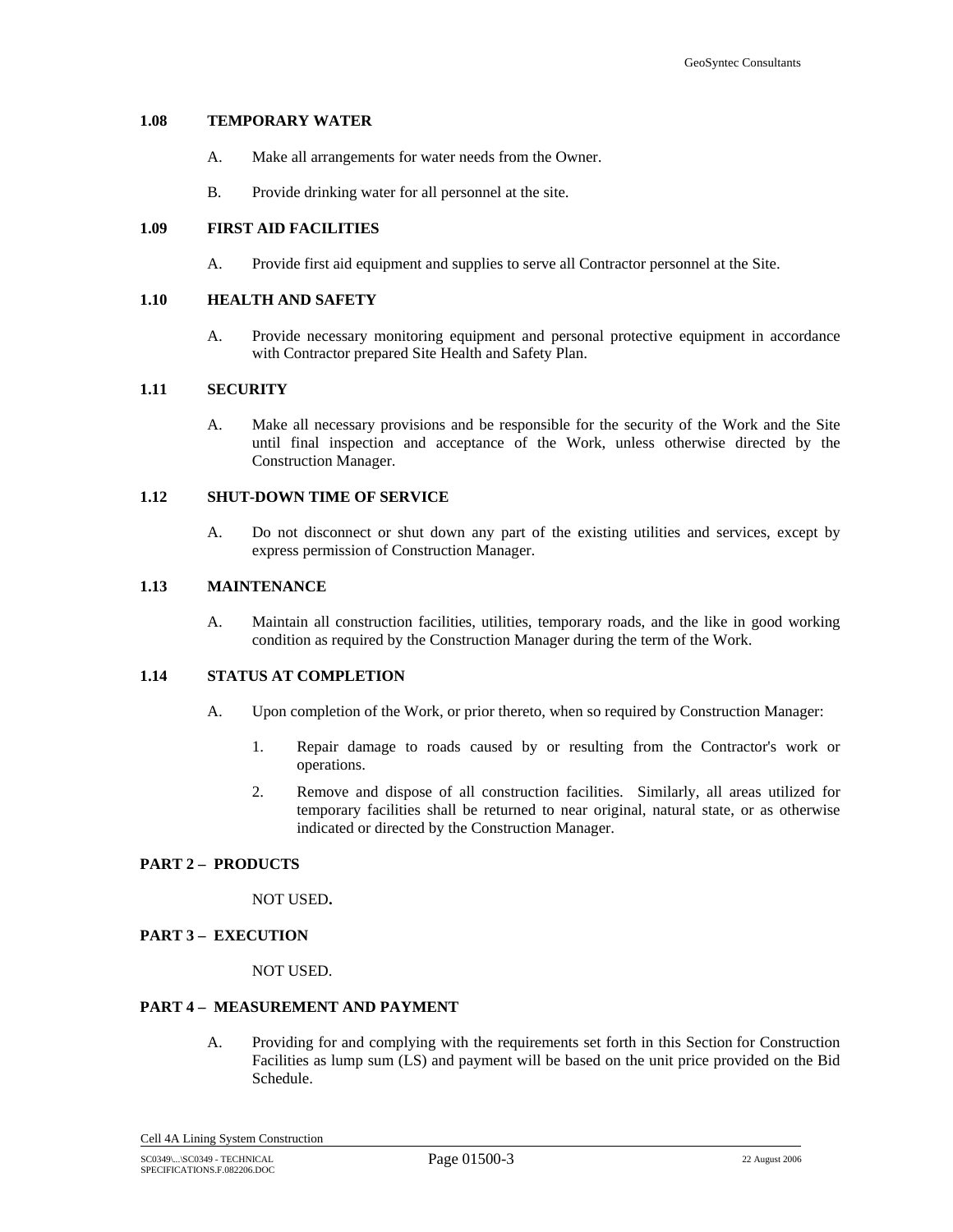- B. The following are considered incidental to the Work:
	- 1. Mobilization.
	- 2. Temporary roadways and parking areas.
	- 3. Temporary sanitary facilities.
	- 4. Decontamination of equipment.
	- 5. Security.
	- 6. Demobilization.

[END OF SECTION]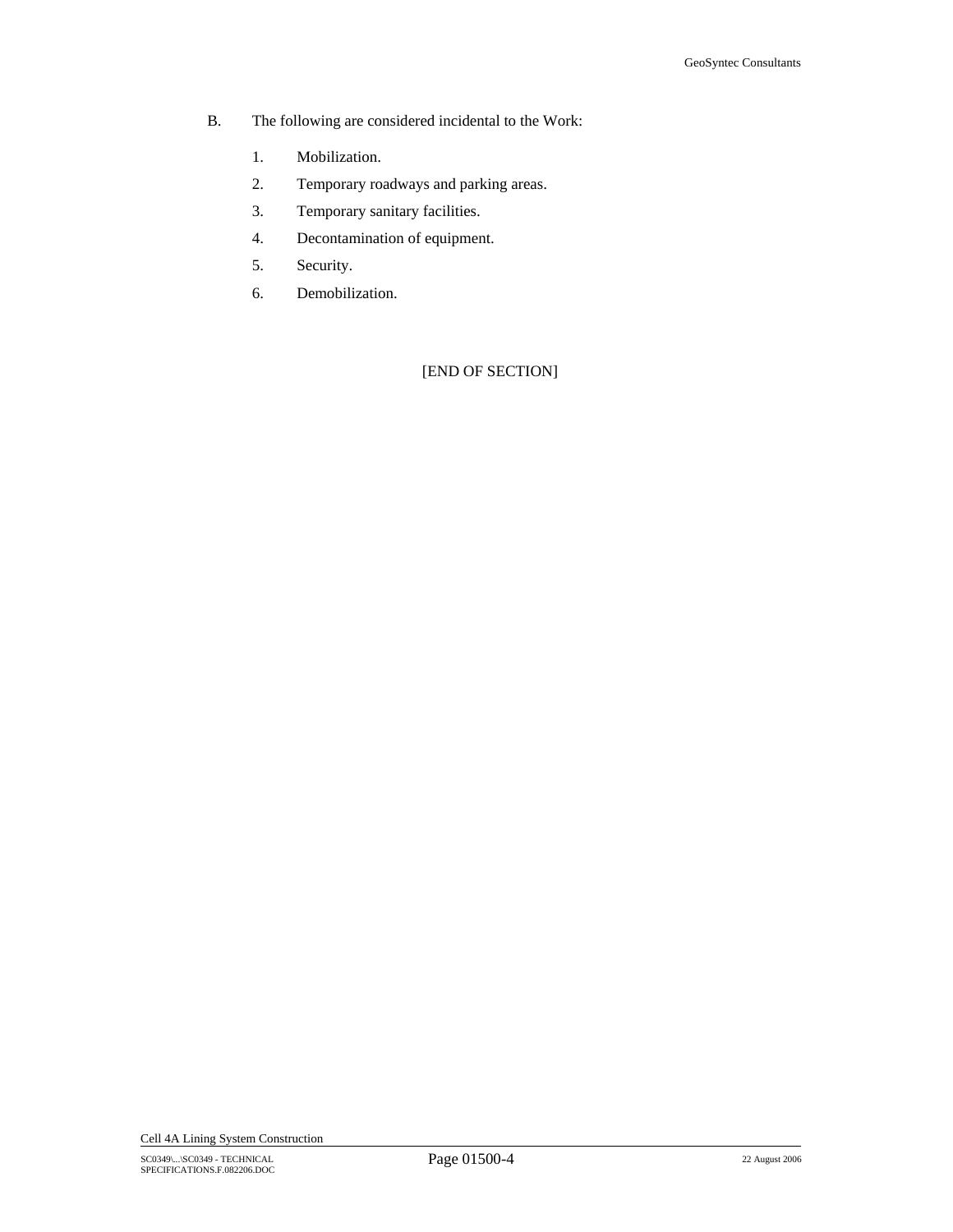# **SECTION 01505 MOBILIZATION / DEMOBILIZATION**

# <span id="page-23-0"></span>**PART 1 – GENERAL**

# **1.01 DESCRIPTION OF WORK**

- A. Mobilization consists of preparatory work and operations, including but not limited to those necessary for the movement of personnel and project safety; including: adequate personnel, equipment, supplies, and incidentals to the project Site; establishment of facilities necessary for work on the project; premiums on bond and insurance for the project and for other work and operations the Contractor must perform or costs the Contractor must incur before beginning work on the project, which are not covered in other bid items.
- B. Demobilization consists of work and operations including, but not limited to, movement of personnel, equipment, supplies, and incidentals off-site.

#### **PART 2 – PRODUCTS**

NOT USED.

### **PART 3 – EXECUTION**

NOT USED.

# **PART 4 – MEASUREMENT AND PAYMENT**

# **4.01 GENERAL**

- A. Providing for and complying with the requirements set forth in this Section as lump sum (LS) and payment will be based on the unit price provided on the Bid Schedule.
- B. The Contract Price for Mobilization / Demobilization shall include the provision for movement of equipment onto the job site; removal of all facilities and equipment at the completion of the project; cost of bonds, both prime and subcontractors; permits; preparation of a Health and Safety Plan; all necessary safety measures; and all other related mobilization and demobilization costs. Price bid for mobilization shall not exceed 10 percent of the total bid for the Project. Fifty percent of the mobilization bid price, less retention, will be paid on the initial billing provided all equipment and temporary facilities are in place and bond fees paid. The remaining 50 percent of the mobilization bid price will be paid on satisfactory removal of all facilities and equipment on completion of the project.

# [END OF SECTION]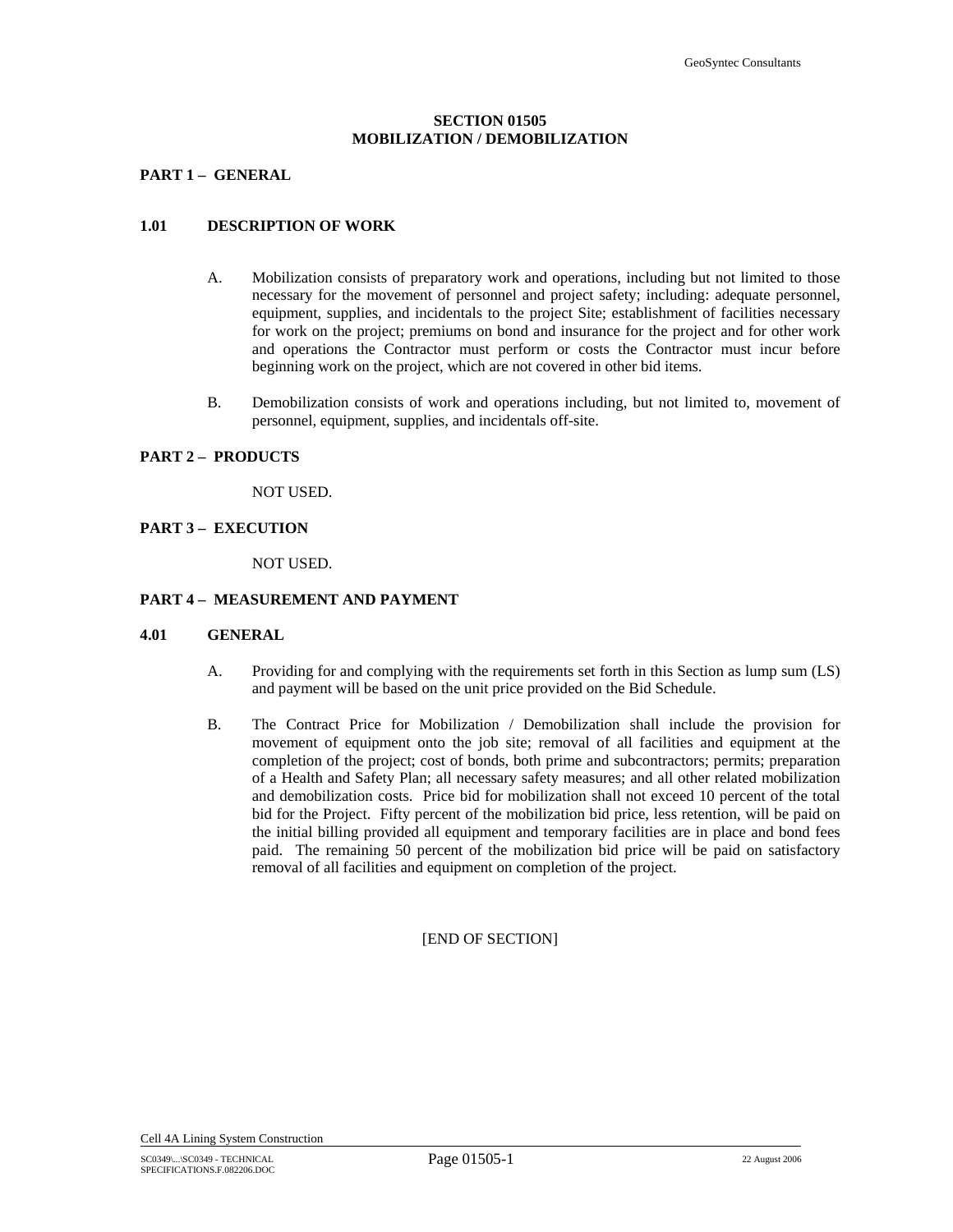# **SECTION 01560 TEMPORARY CONTROLS**

# <span id="page-24-0"></span>**PART 1 – GENERAL**

### **1.01 DESCRIPTION OF WORK**

- A. Temporary Controls required during the term of the Contract for the protection of the environment and the health and safety of workers and general public.
- B. Furnishing all equipment, materials, tools, accessories, incidentals, and labor, and performing all work for the installation of equipment and construction of facilities, including their maintenance and operation during the term of the Contract.
- C. Temporary Controls include:
	- 1. Dust Control.
	- 2. Pollution Control.
	- 3. Traffic and Safety Controls.
- D. Perform Work as specified in the Technical Specifications and as required by the Construction Manager. Maintain equipment and accessories in clean, safe and sanitary condition at all times until completion of the Work.

# **1.02 DUST CONTROL**

- A. Provide dust control measures in-accordance with the Technical Specifications. Dust control measures must meet requirements of applicable laws, codes, ordinances, and permits.
- B. Dust control consists of transporting water, furnishing required equipment, testing of equipment, additives, accessories and incidentals, and carrying out proper and efficient measures wherever and as often as necessary to reduce dust nuisance, and to prevent dust originating from construction operations throughout the duration of the Work.

# **1.03 POLLUTION CONTROL**

- A. Pollution of Waterways:
	- 1. Perform Work using methods that prevent entrance or accidental spillage of solid or liquid matter, contaminants, debris, and other objectionable pollutants and wastes into watercourses, flowing or dry, and underground water sources.
	- 2. Such pollutants and wastes will include, but will not be limited to, refuse, earth and earth products, garbage, cement, concrete, sewage effluent, industrial waste, hazardous chemicals, oil and other petroleum products, aggregate processing tailings, and mineral salts.
- B. Dispose of pollutants and wastes in accordance with applicable permit provisions or in a manner acceptable to and approved by the Construction Manager.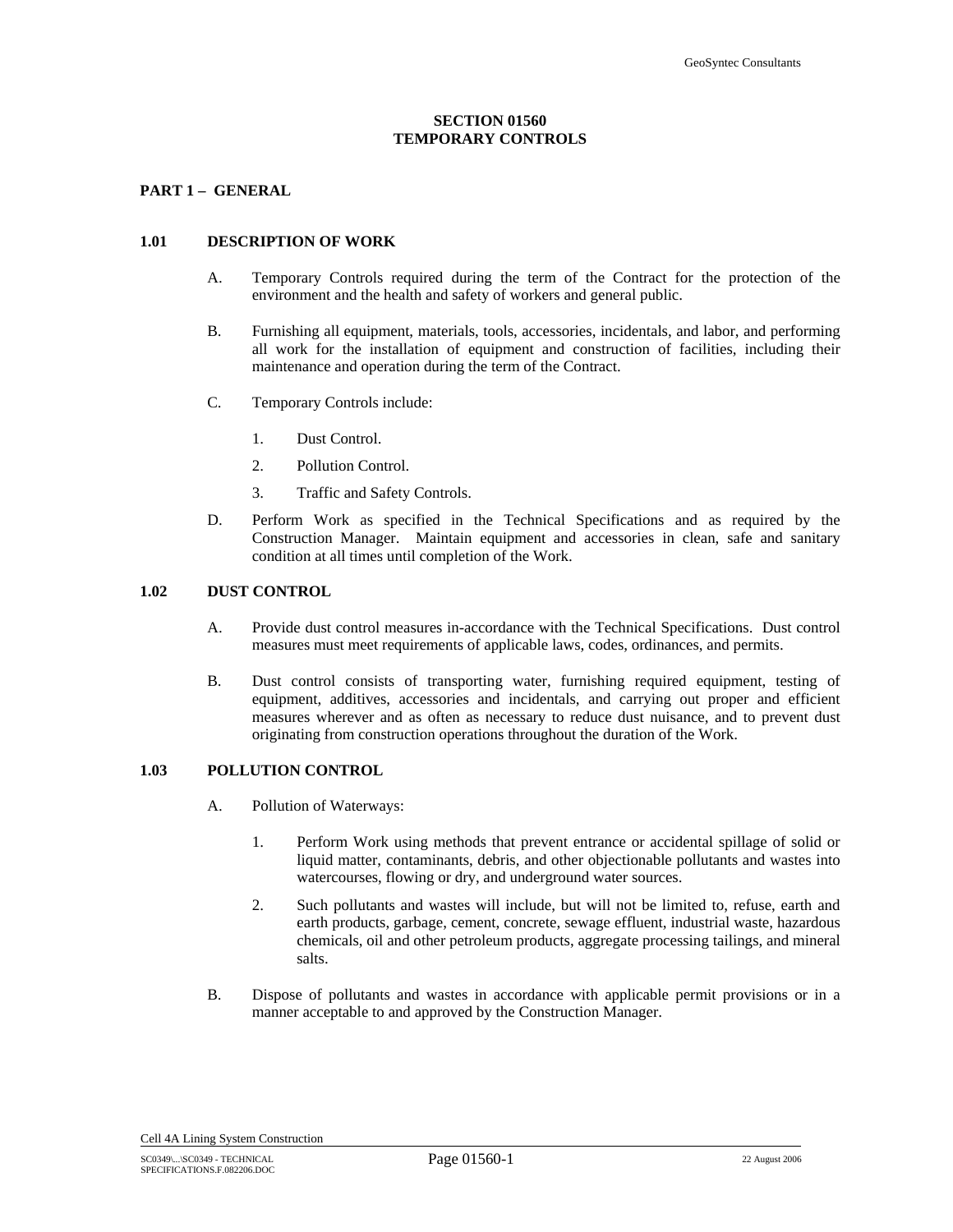- C. Storage and Disposal of Petroleum Product:
	- 1. Petroleum products covered by this Section include gasoline, diesel fuel, lubricants, and refined and used oil. During project construction, store all petroleum products in such a way as to prevent contamination of all ground and surface waters and in accordance with local, state, and federal regulations.
	- 2. Lubricating oil may be brought into the project area in steel drums or other means, as the Contractor elects. Store used lubricating oil in steel drums, or other approved means, and return them to the supplier for disposal. Do not burn or otherwise dispose of at the Site.
	- 3. Secondary containment shall be provided for products stored on site, in accordance with the Owner provided Storm Water Pollution Prevention Plan.

# **1.04 TRAFFIC AND SAFETY CONTROLS**

- A. Post construction areas and roads with traffic control signs or devices used for protection of workmen, the public, and equipment. Signs and devices must conform to the American National Standards Institute (ANSI) Manual on Uniform Traffic Control Devices for Streets and Highways.
- B. Remove signs or traffic control devices after they have finished serving their purpose. It is particularly important to remove any markings on road surfaces that under conditions of poor visibility could cause a driver to turn off the road or into traffic moving in the opposite direction.
- C. Provide flag persons, properly equipped with International Orange protective clothing and flags, as necessary, to direct or divert pedestrian or vehicular traffic. A full-time flag person shall be required for the duration of importation of fill.
- D. Barricades for protection of employees must conform to the portions of the ANSI Manual on Uniform Traffic Control Devices for Streets and Highways, relating to barricades.
- E. Guard and protect all workers, pedestrians, and the public from excavations, construction equipment, all obstructions, and other dangerous items or areas by means of adequate railings, guard rails, temporary walks, barricades, warning signs, sirens, directional signs, overhead protection, planking, decking, danger lights, etc.
- F. Construct and maintain fences, planking, barricades, lights, shoring, and warning signs as required by local authorities and federal and state safety ordinances, and as required to protect all property from injury or loss and as necessary for the protection of the public, and provide walks around any obstructions made in a public place for carrying out the Work covered in this Contract. Leave all such protection in place and maintained until removal is authorized by the Construction Manager.

# **1.05 MAINTENANCE**

A. Maintain all temporary controls in good working conditions during the term of the Contract for the safe and efficient transport of equipment and supplies, and for construction of permanent works.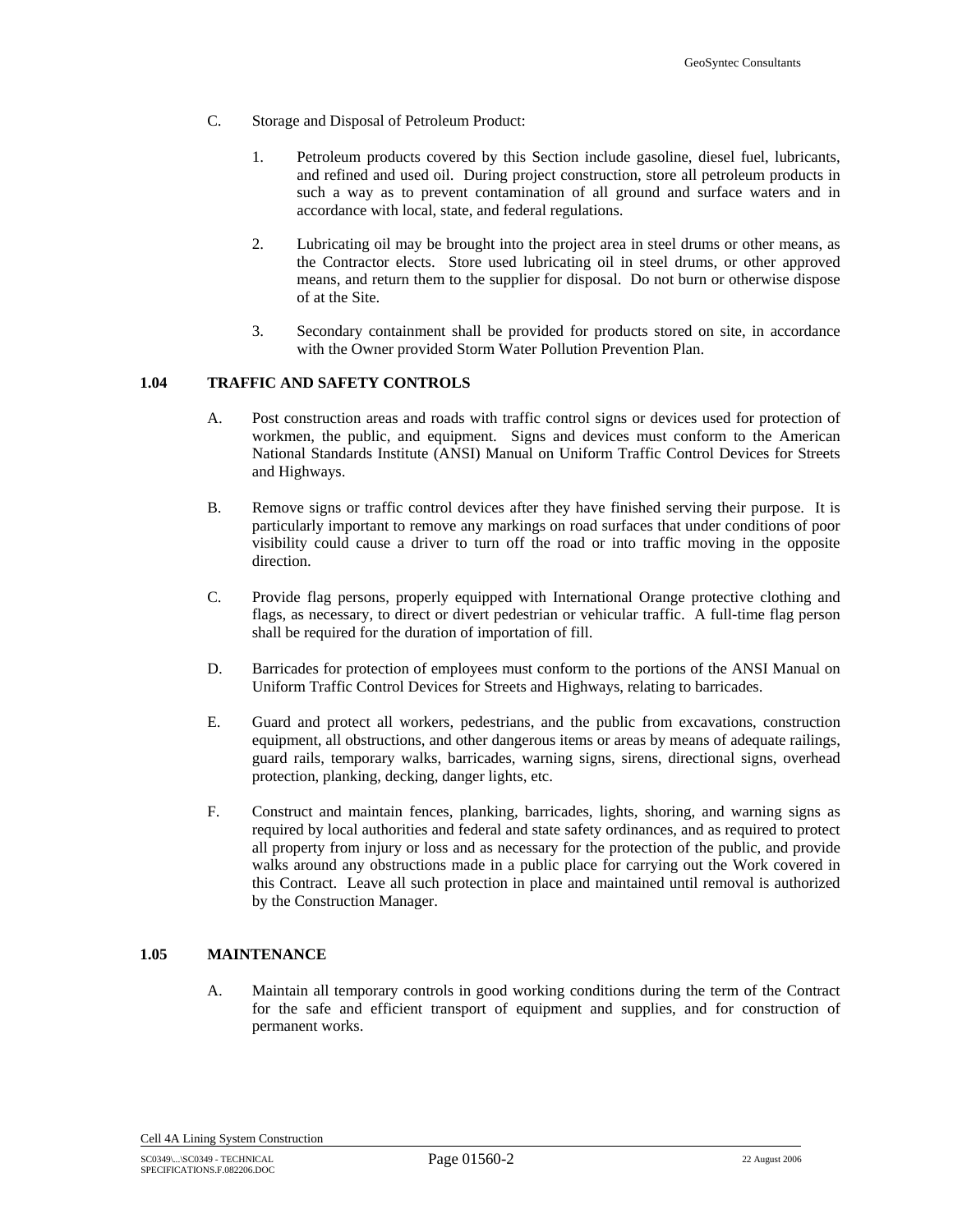# **1.06 STATUS AT COMPLETION**

A. Upon completion of the Work, or prior thereto as approved by the Construction Manager, remove all temporary controls and restore disturbed areas.

### **PART 2 – PRODUCTS**

NOT USED.

# **PART 3 – EXECUTION**

NOT USED.

### **PART 4 – MEASUREMENT AND PAYMENT**

# **4.01 TEMPORARY CONTROLS**

A. Temporary Controls: the measurement and payment of temporary controls shall be in accordance with and as a part of Mobilization / Demobilization, as outlined in Section 01505.

[END OF SECTION]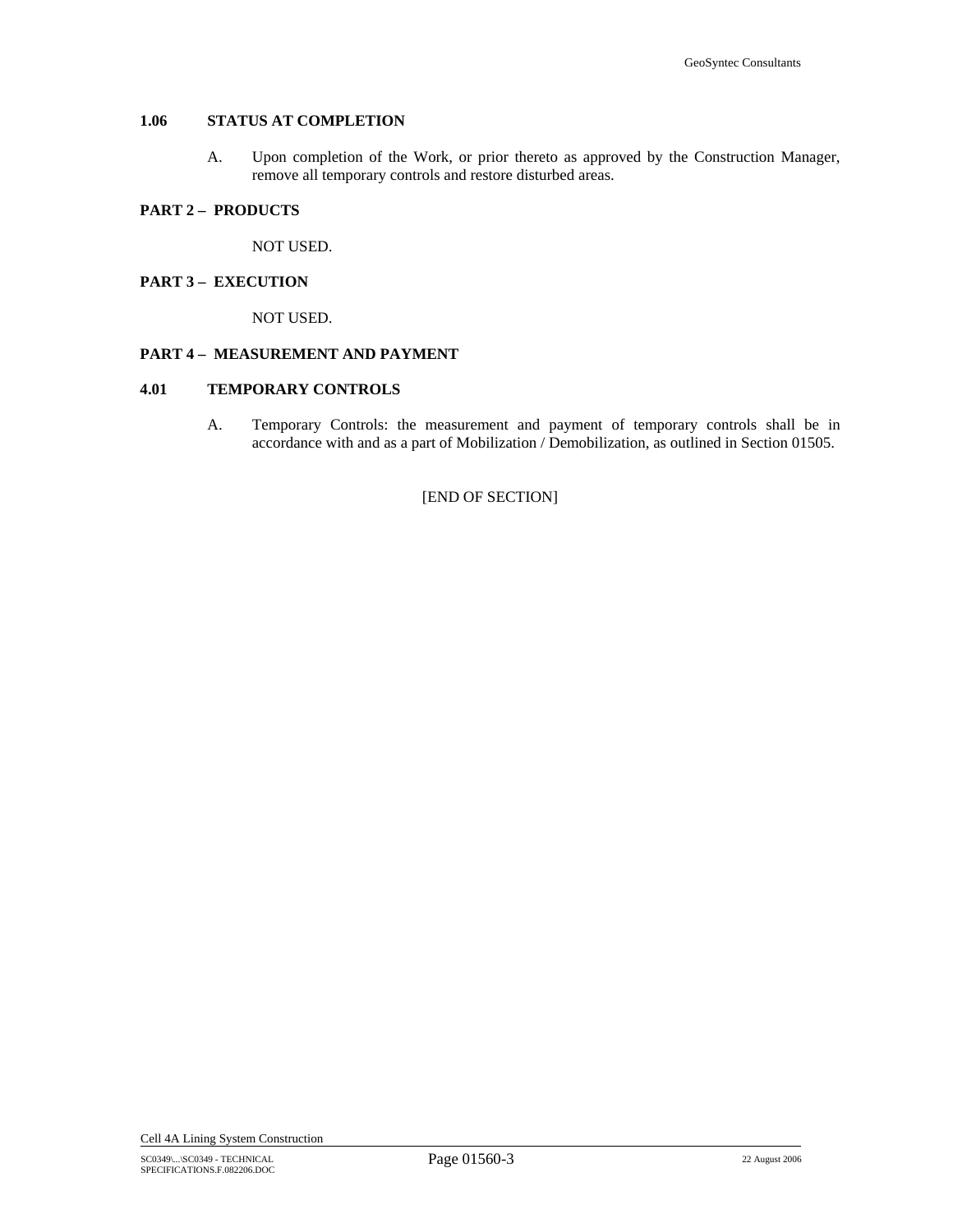# **SECTION 01700 CONTRACT CLOSEOUT**

# <span id="page-27-0"></span>**PART 1 – GENERAL**

### **1.01 CLOSEOUT PROCEDURES**

A. Contractor shall submit written certification that the Technical Specifications, CQA Plan, and Drawings have been reviewed, Work has been inspected, and that Work is complete and inaccordance with the Technical Specifications, CQA Plan, and Drawings and ready for Owner's inspection.

#### **1.02 FINAL CLEANING**

- A. Contractor shall execute final cleaning prior to final inspection.
- B. Contractor shall clean equipment and fixtures to a sanitary condition.
- C. Contractor shall remove waste and surplus materials, rubbish, and construction facilities from the construction Site.

# **1.03 PROJECT RECORD DOCUMENTS**

- A. Maintain on Site, one set of the following record documents and record actual revisions to the Work.
	- 1. Drawings.
	- 2. Specifications.
	- 3. Addenda.
	- 4. Change Orders and other Modifications to the Contract.
	- 5. Reviewed Shop Drawings, product data, and samples.
- B. Store Record Documents separate from documents used for construction.
- C. Record information concurrent with construction progress.
- D. Specifications: Legibly mark and record at each product Section a description of actual products installed, including the following:
	- 1. Manufacturer's name and product model and number.
	- 2. Product substitutions or alternates utilized.
	- 3. Changes made by Addenda and Modifications.
- E. Record Documents and Shop Drawings: Legibly mark each item to record actual construction including:
	- 1. Measured horizontal and vertical location of underground utilities and appurtenances referenced to permanent surface features.
	- 2. Measured locations of internal utilities and appurtenances concealed in construction, referenced to visible, accessible, and permanent features of the Work.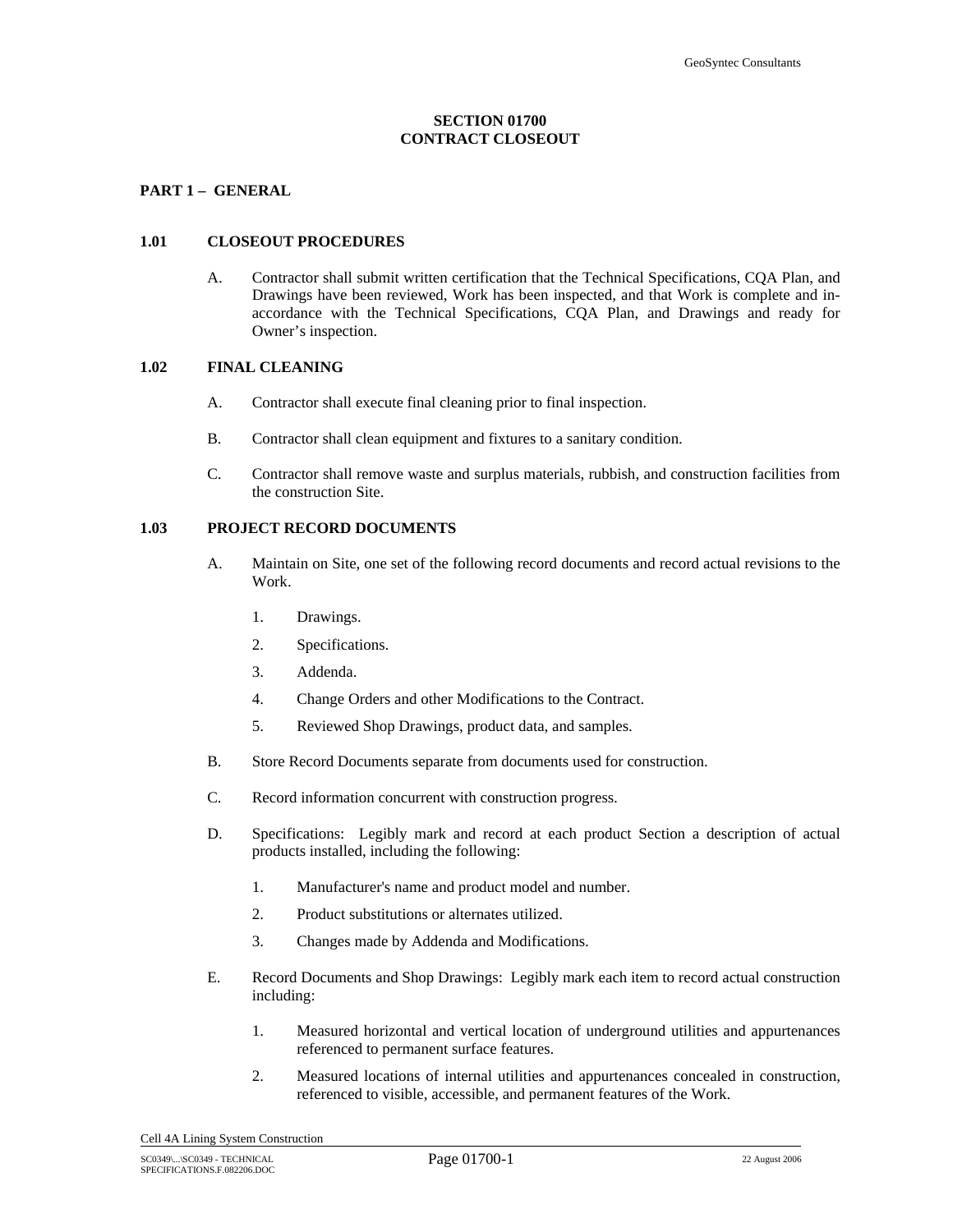- 3. Field changes of dimension and detail.
- 4. Details not shown on original Construction Drawings.
- F. Submit record documents to the Construction Manager.

# **PART 2 – PRODUCTS**

NOT USED.

# **PART 3 – EXECUTION**

NOT USED.

# **PART 4 – MEASUREMENT AND PAYMENT**

### **4.01 CONTRACT CLOSEOUT**

A. Contract Closeout: the measurement and payment of contract close out shall be in accordance with and as part of Mobilization / Demobilization, as outlined in Section 01505.

[END OF SECTION]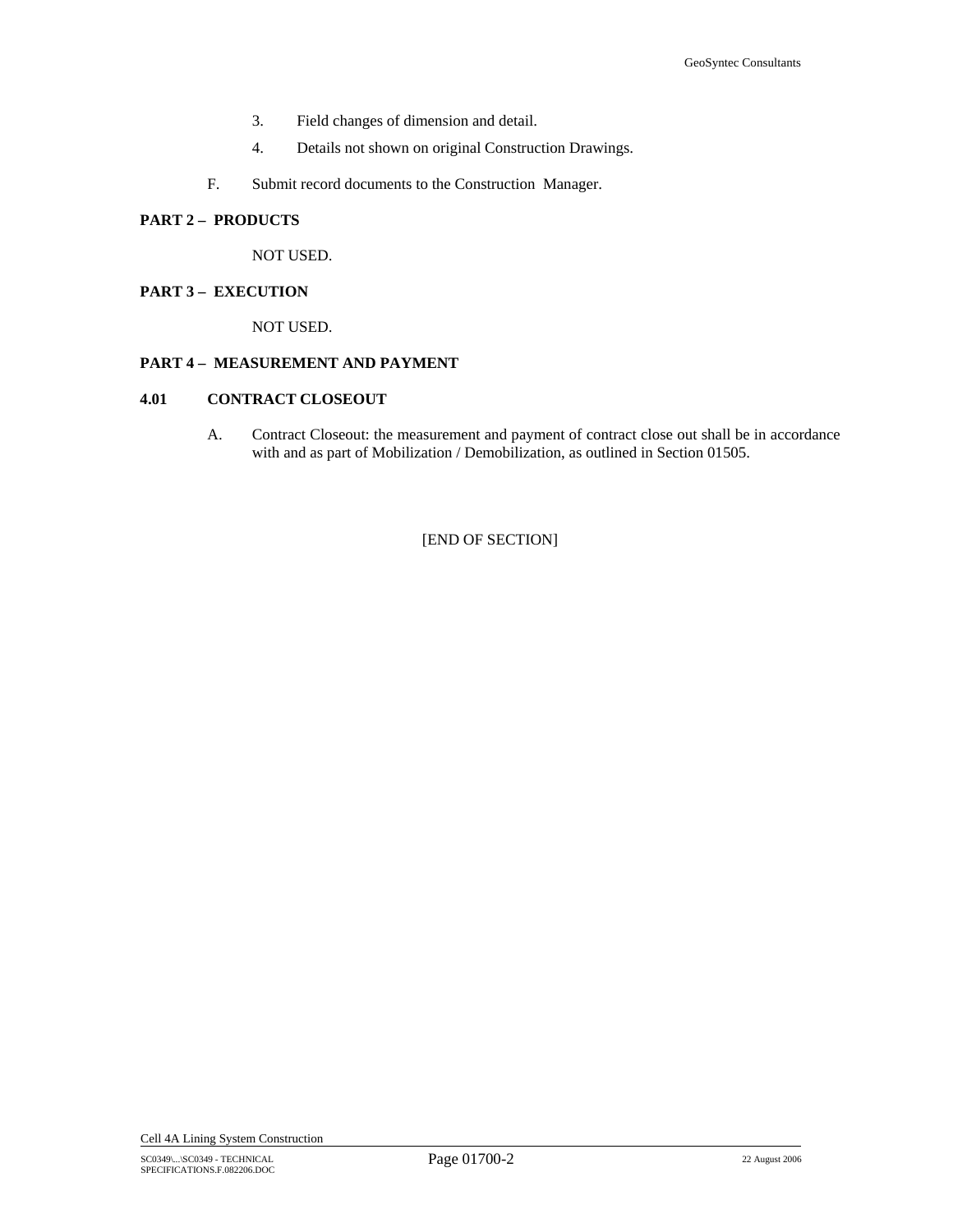# **SECTION 02220 SUBGRADE PREPARATION**

#### <span id="page-29-0"></span>**PART 1 – GENERAL**

#### **1.01 DESCRIPTION OF WORK**

- A. The Contractor shall furnish all labor, materials, tools, supervision, transportation, equipment, and incidentals necessary to perform all Earthwork. The Work shall be carried out as specified herein and in accordance with the Drawings and the Construction Quality Assurance (CQA) Plan.
- B. The Work shall include, but not be limited to vegetation removal, re-conditioning, and grading of subgrade soil and construction of geosynthetics anchor trench. Earthwork shall conform to the dimensions, lines, grades, and sections shown on the Drawings or as directed by the Engineer.

#### **1.02 RELATED SECTIONS**

Section 02770 – Geomembrane

Section 02771 – Geotextile

Section 02772 – Geosynthetic Clay Liner

Section 02773 – Geonet

#### **1.03 REFERENCES**

- A. Drawings
- B. Site CQA Plan

# **1.04 QUALIFICATIONS**

A. The Contractor's Site Superintendent for the earthworks operations shall have supervised the construction of at least two civil construction and earthworks projects in the last 5 years, including grading and trenching.

#### **1.05 QUALITY ASSURANCE**

A. The Contractor shall ensure that the materials and methods used for subgrade preparation meet the requirements of the Drawings and this Section. Any material or method that does not conform to these documents, or to alternatives approved in writing by the Design Engineer will be rejected and shall be repaired, or removed and replaced, by the Contractor at no additional expense to the Owner.

## **PART 2 – PRODUCTS**

#### **2.01 SUBGRADE SOIL**

A. Subgrade surface be free of protrusions larger than 0.5 inches. Any such observed particles shall be removed prior to placement of geosynthetics.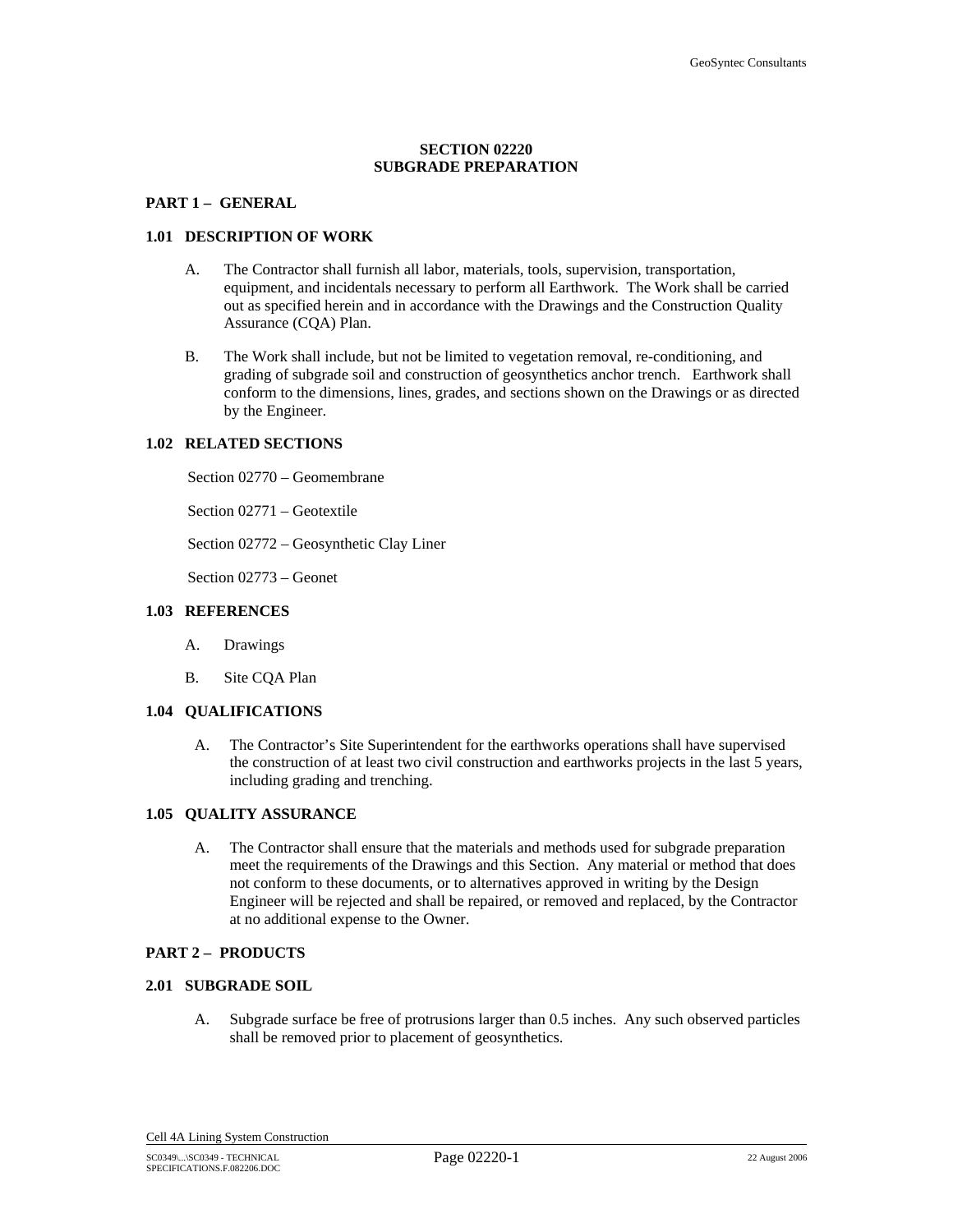B. Subgrade surface shall be free of large desiccation cracks at the time of geosynthetics placement.

# **2.02 ANCHOR TRENCH BACKFILL**

- A. Anchor trench backfill is the soil material that is placed in the anchor trench, as shown on the Drawings. Rocks greater than 6-in. in any dimension shall not be permitted in anchor trench backfill material.
- B. Where rocks are included in the anchor trench backfill, they shall be mixed with suitable excavated materials to eliminate voids.
- C. Material removed during trench excavation may be utilized for anchor trench backfill, provided that all organic material, rubbish, debris, and other objectionable materials are first removed.

# **2.03 EQUIPMENT**

- A. The Contractor shall furnish, operate, and maintain grading and compaction equipment as is necessary to produce smooth surfaces for the placement of geosynthetics and acceptable inplace soil density in the anchor trenches.
- B. The Contractor shall furnish, operate and maintain tank trucks, pressure distributors, or other equipment designed to apply water uniformly and in controlled quantities for dust control and for moisture conditioning soils to be placed as trench backfill.
- C. The Contractor shall be responsible for cleaning up all fuel, oil, or other spills, at the expense of the Contractor, and to the satisfaction of the Engineer.

# **PART 3 – EXECUTION**

#### **3.01 FAMILIARIZATION**

- A. Prior to implementing any of the work in this Section, the Contractor shall become thoroughly familiar with the Site, the Site conditions, and all portions of the work falling within this and other related Sections.
- B. The Contractor shall provide for the protection of work installed in accordance with other Sections. In the event of damage to other work, the Contractor shall make repairs and replacements to the satisfaction of the Engineer, at the expense of the Contractor.

#### **3.02 SUBGRADE SOIL**

- A. The Contractor shall remove vegetation and roots to a minimum depth of 4-inches below ground surface in all areas where geosynthetic materials are to be installed.
- B. Contractor shall grade subgrade soil to be uniform in slope, free from ruts, mounds, or depressions.
- C. Rock or soil particles larger than 0.5 inches in longest diameter shall be removed from the surface prior to geosynthetics placement.
- D. Prior to GCL installation, the subgrade shall be moisture conditioned.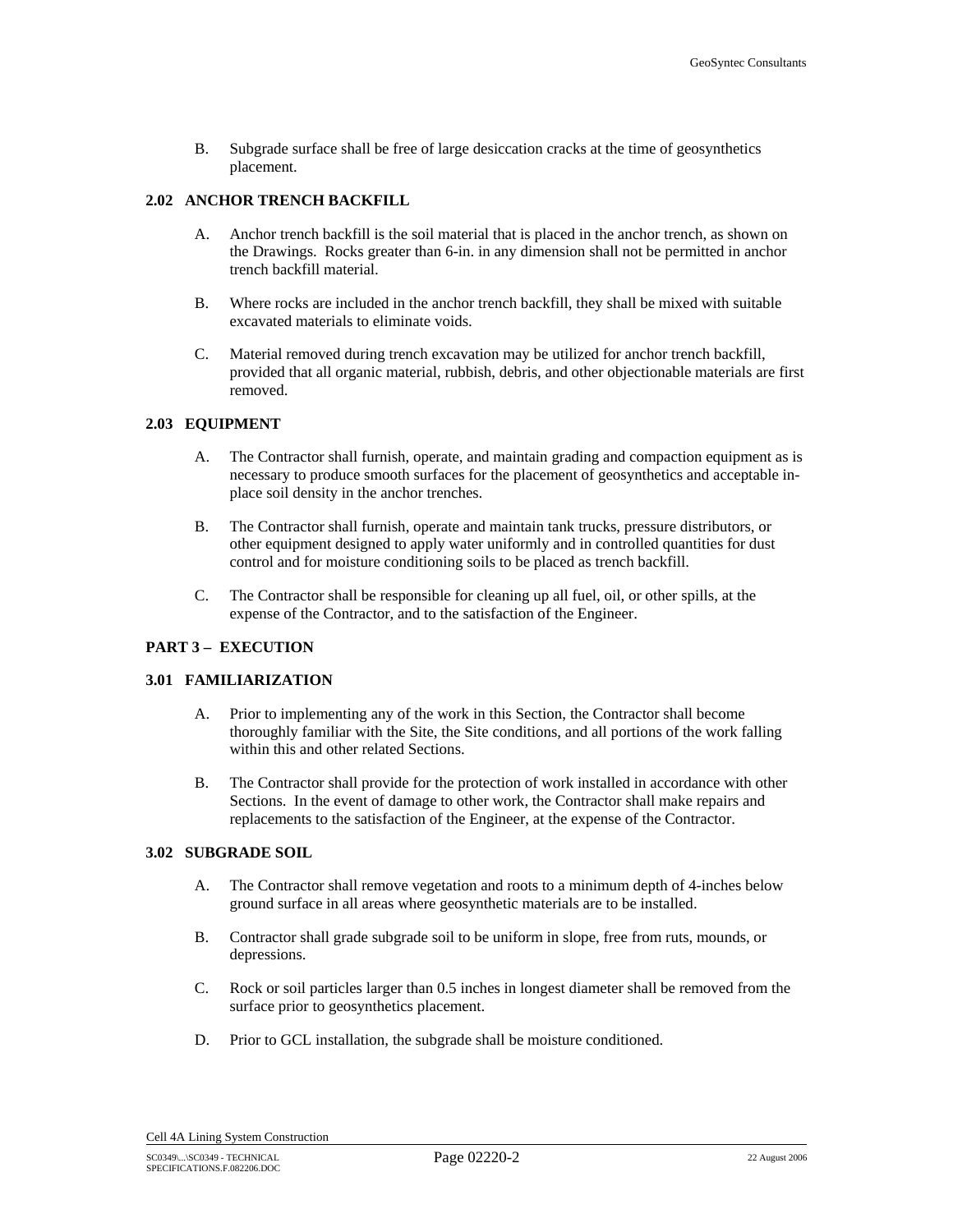#### **3.03 TRENCH EXCAVATION**

- A. The Contractor shall excavate the anchor trench to the limits and grades shown on the Drawings.
- B. Excavated anchor trench materials shall be returned as backfill for the anchor trench and compacted.
- C. Excavated materials not suitable for anchor trench backfill shall be stockpiled in an area as shown on the Drawings in accordance with Subpart 3.05 of this Section, or as designated by the Engineer.
- D. Material not suitable for anchor trench backfill shall be relocated as directed by the Engineer.

#### **3.04 TRENCH BACKFILL**

- A. The anchor trench backfill shall be placed to the lines and grades shown on the Drawings.
- B. Soil used for anchor trench backfill shall meet the requirements of Part 2.02 of this Section.
- C. Soil used for anchor trench backfill shall be placed in a loose lift that results in a compacted lift thickness of no greater than 6 inches. The maximum permissible pre-compaction soil clod size is 6 inches.
- D. The Contractor shall compact each lift of anchor trench backfill to the satisfaction of the CQA Consultant.
- E. The Contractor shall utilize compaction equipment suitable and sufficient for achieving the soil compaction requirements.
- F. During soil wetting or drying, the material shall be regularly disked or otherwise mixed so that uniform moisture conditions are obtained in the appropriate range.

#### **3.05 STOCKPILING**

- A. Soil and rock materials suitable for earthworks that are required to be stockpiled shall be stockpiled in areas as shown on the Drawings or as designated by the Engineer, and shall be free of incompatible soil, clearing debris, vegetation, trash, large rocks, or other objectionable materials.
- B. Stockpiles shall be no steeper than 2H:1V (Horizontal:Vertical) or other slope approved by the Engineer, graded to drain, sealed by tracking parallel to the direction of the slope with a dozer or other means approved by the Engineer, and dressed daily during periods when fill is taken from the stockpile. The Contractor shall employ temporary erosion and sediment control measures (i.e. silt fence) as directed by the Engineer around all temporary stockpile areas.
- C. There are no compaction requirements for stockpiled materials.

#### **3.06 SURVEY CONTROL**

A. The Contractor shall perform all surveys necessary for construction layout and control.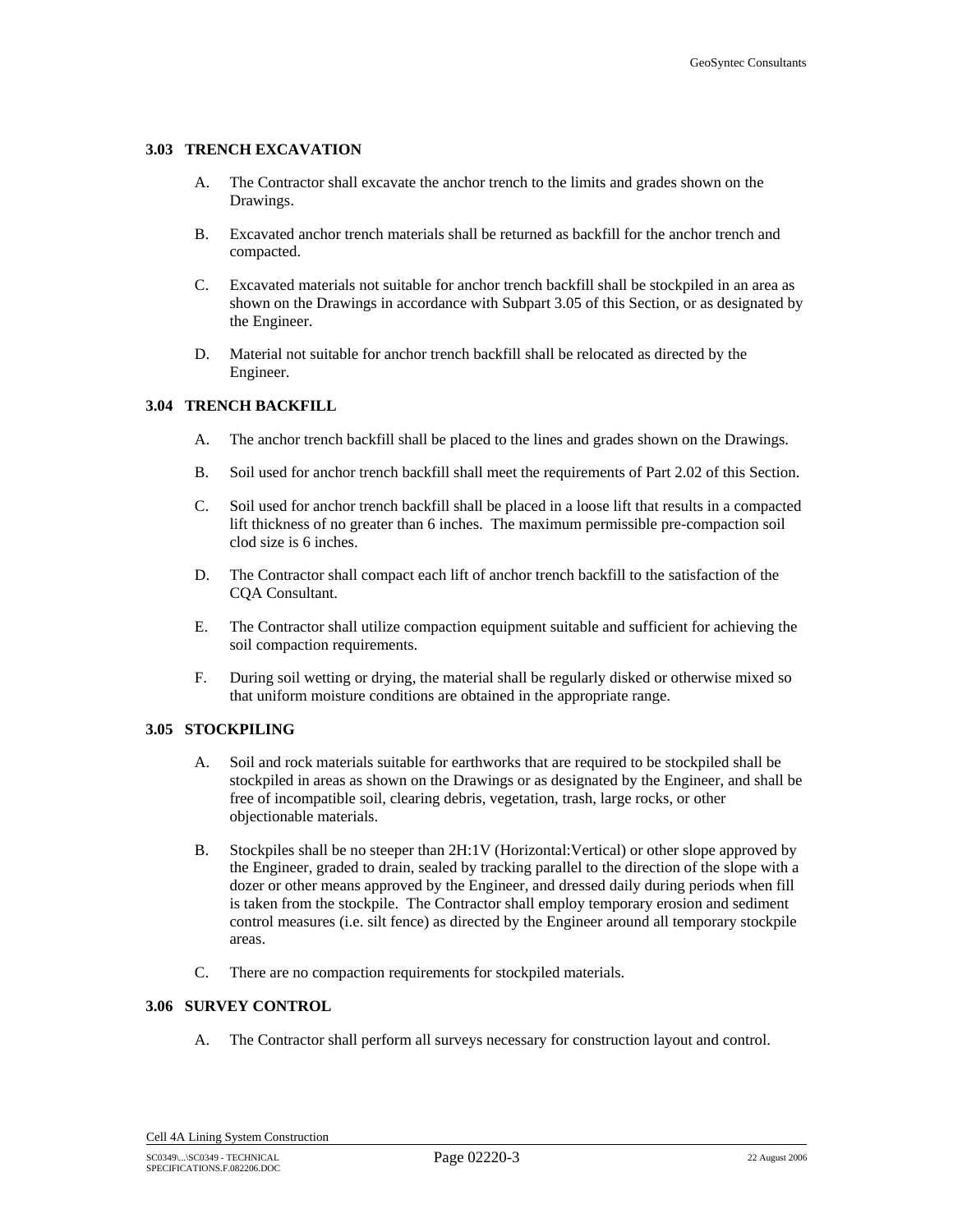<span id="page-32-0"></span>B. The Contractor shall perform as built surveys for all completed surfaces for purposes of Record Drawing preparation. At a minimum, survey points shall be obtained at grade breaks, top of slope, toe of slope, and limits of material type.

### **3.07 PROTECTION OF WORK**

- A. The Contractor shall protect completed work of this Section.
- B. At the end of each day, the Contractor shall verify that the entire work area is left in a state that promotes drainage of surface water away from the area and from finished work.
- C. In the event of damage to Work, the Contractor shall make repairs and replacements to the satisfaction of the CQA Engineer, at the expense of the Contractor.

### **PART 4 – MEASUREMENT AND PAYMENT**

#### **4.01 GENERAL**

- A. Providing for and complying with the requirements for subgrade preparation will be measured on a square foot (SF) basis and payment will be based on the unit price as provided on the Bid Schedule.
- B. Providing for and complying with the requirements for anchor trench excavation and backfill shall be measured on a lineal foot (LF) basis and payment will be based on the unit price as provided on the Bid Schedule.
- C. The following are considered incidental to the work:
	- Submittals.
	- Quality Assurance and Quality Control.
	- Excavation, loading, and hauling.
	- Temporary haul roads.
	- Dust control.
	- Placement, compaction, and moisture conditioning.
	- Stockpiling.
	- record survey.

#### [END OF SECTION]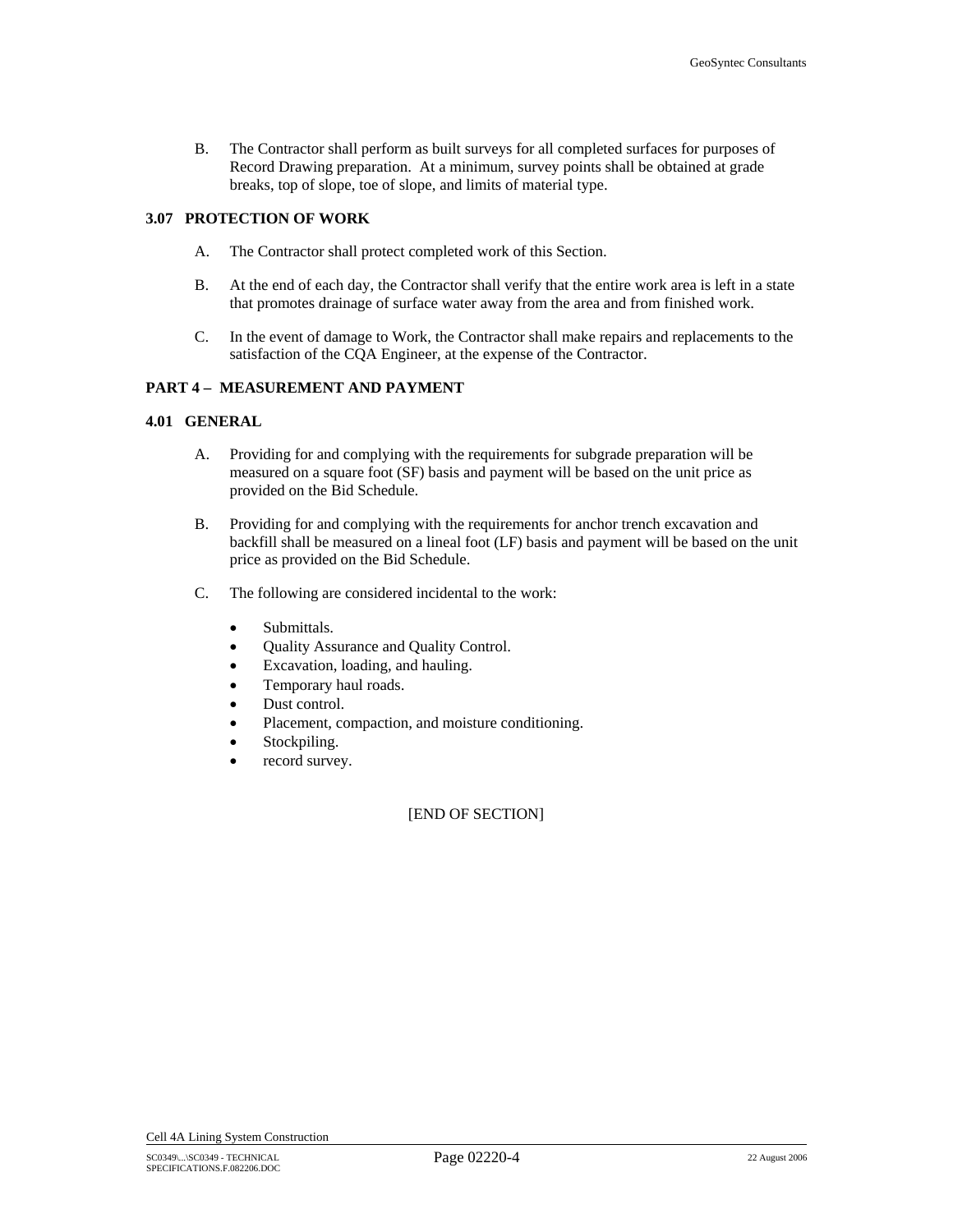# **SECTION 02225 DRAINAGE AGGREGATE**

# **PART 1 – GENERAL**

#### **1.01 DESCRIPTION OF WORK**

- A. The Contractor shall furnish all labor, materials, tools, supervision, transportation, equipment and incidentals necessary for the installation of Drainage Aggregate. The work shall be carried out as specified herein and in accordance with the Drawings and the site Construction Quality Assurance (CQA) Plan.
- B. The work shall include, but not be limited to, delivery, offloading, storage, and placement of Drainage Aggregate (aggregate).

#### **1.02 RELATED SECTIONS**

Section 02616 – PVC Pipe

Section 02770 – Geomembrane

Section 02771 – Geotextile

Section 02773 – Geonet

# **1.03 REFERENCES**

- A. Drawings
- B. Site CQA Plan
- C. Latest Version of American Society for Testing and Materials (ASTM) Standards:

| ASTM C 33   | <b>Standard Specification for Concrete Aggregates</b>              |
|-------------|--------------------------------------------------------------------|
| ASTM C 136  | Test Method for Sieve Analysis of Fine and Coarse Aggregates       |
| ASTM D 2434 | Test Method for Permeability of Granular Soils (Constant Head)     |
| ASTM D 3042 | Standard Test Method for Insoluble Residue in Carbonate Aggregates |

# **1.04 SUBMITTALS**

- A. The Contractor shall submit to the Engineer for approval, at least 7 days prior to the start of construction, Certificates of Compliance for proposed aggregate materials. Certificates of Compliance shall include, at a minimum, typical gradation, insoluable residue content, representative sample, and source of aggregate materials.
- B. The Contractor shall submit to the Engineer a list of equipment and technical information for equipment proposed for use in placing the aggregate material in accordance with this Section.

## **1.05 CONSTRUCTION QUALITY ASSURANCE (CQA) MONITORING**

A. The Contractor shall be aware of and accommodate all monitoring and field/laboratory conformance testing required by the CQA Plan. This monitoring and testing, including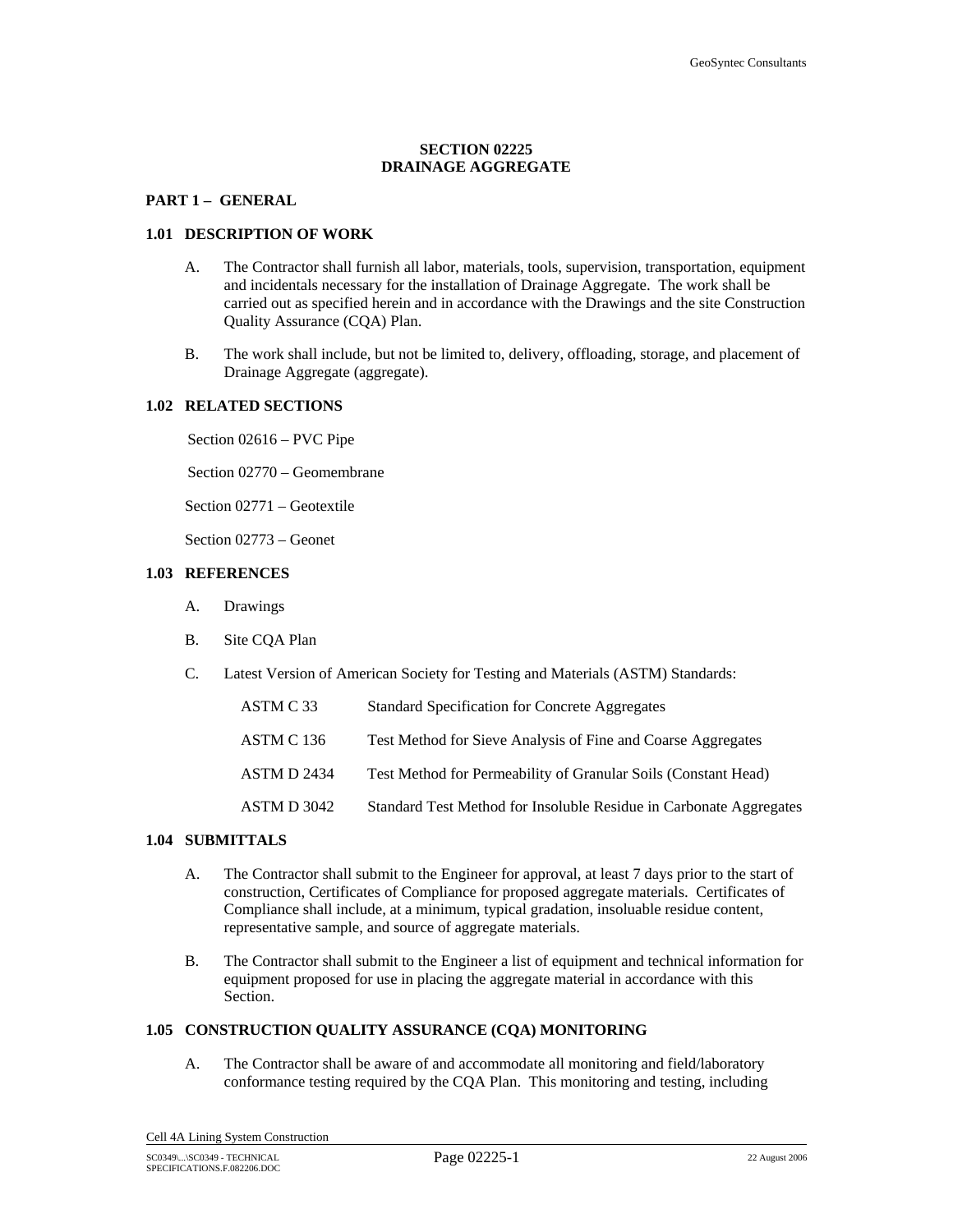random conformance testing of construction materials and completed work, will be performed by the CQA Consultant. If nonconformances or other deficiencies are found in the materials or completed work, the Contractor will be required to repair the deficiency or replace the deficient materials.

# **PART 2 – PRODUCTS**

### **2.01 MATERIALS**

A. Aggregate shall meet the requirements specified in ASTM C 33 and shall not contain limestone. Aggregate shall have a minimum permeability of 1 x  $10^{-1}$  cm/sec when tested in accordance with ASTM D 2434. The requirements of the Aggregate are presented below:

| <b>Maximum Particle Size (in.)</b> | <b>Percent Finer</b> |
|------------------------------------|----------------------|
| $\frac{3}{4}$ -in.                 | 100                  |
| No. 200 Sieve                      | $0$ to $2$           |

B. Carbonate loss shall be no greater than 10% by dry weight basis when tested in accordance with ASTM D 3042.

#### **2.02 EQUIPMENT**

A. The Contractor shall furnish, operate, and maintain hauling, placing, and grading equipment as necessary for aggregate placement, meeting the ground pressure requirements listed in Subpart 3.02.F.

# **PART 3 – EXECUTION**

#### **3.01 FAMILIARIZATION**

- A. Prior to implementing any of the work in this Section, the Contractor shall become thoroughly familiar with the site, the site conditions, and all portions of the work falling within this and other related Sections.
- B. Inspection:
	- 1. The Contractor shall carefully inspect the installed work of all other Sections and verify that all work is complete to the point where the installation of the work specified in this Section may properly commence without adverse impact.
	- 2. If the Contractor has any concerns regarding the installed work of other Sections, the Engineer shall be notified in writing prior to commencing work. Failure to notify the Engineer or commencement of the work of this Section will be construed as Contractor's acceptance of the related work of all other Sections.

# **3.02 PLACEMENT**

- A. Place after underlying geosynthetic installation is complete, including CQC and CQA work.
- B. Place to the lines, grades, and dimensions shown on the Drawings.
- C. The subgrade of the aggregate consists of a geotextile overlying a geomembrane. The Contractor shall avoid creating large wrinkles (greater than 6-inches high), tearing,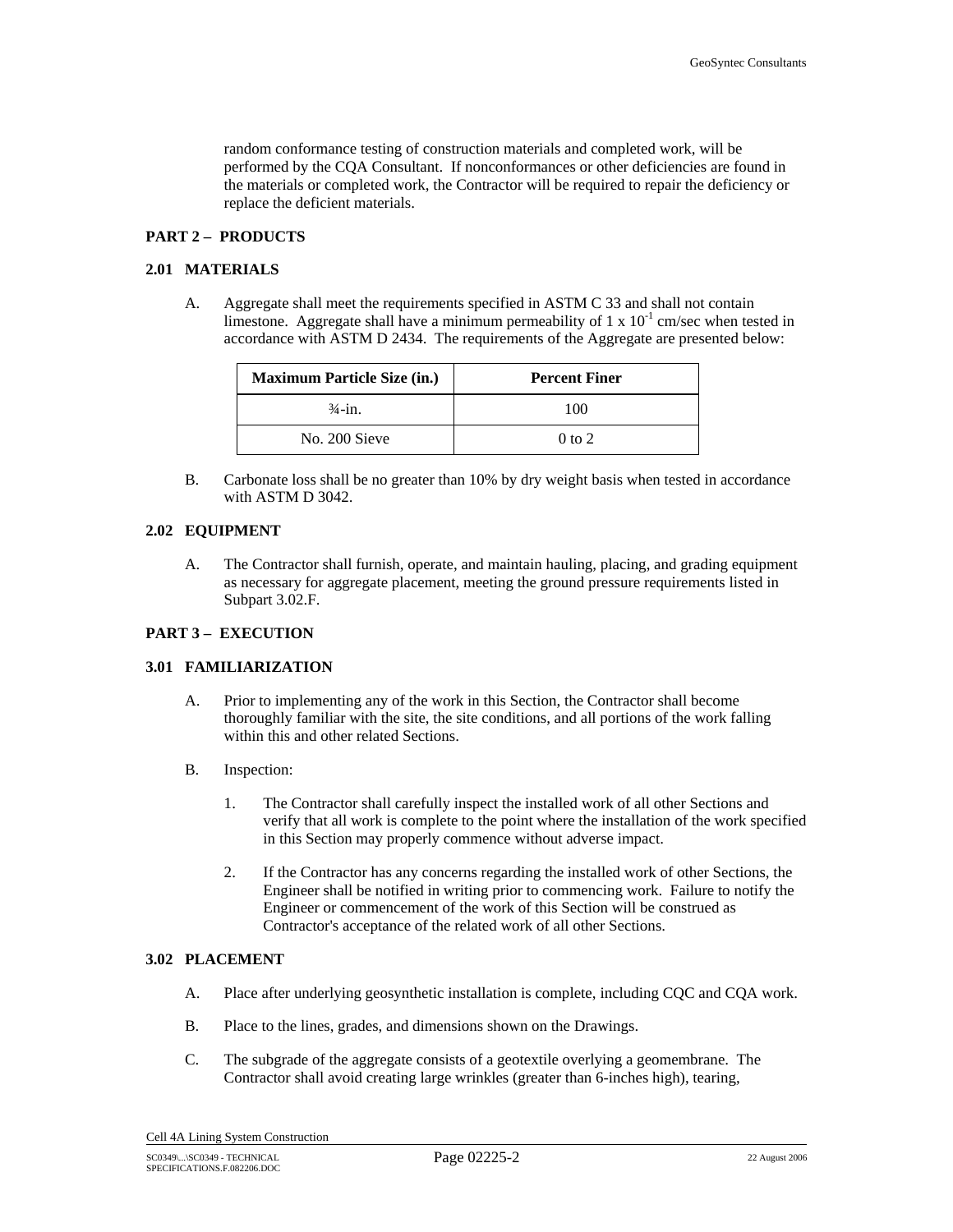puncturing, folding, or damaging in any way the geosynthetic materials during placement of the aggregate material.

- D. Damage to the geosynthetic liner system caused by the Contractor or his representatives shall be repaired by the Geosynthetic Installer, at the expense of the Contractor.
- E. No density or moisture requirements are specified for placement of the aggregate material.

### **3.03 FIELD TESTING**

- A. The minimum frequency and details of conformance testing are provided below. This testing will be performed by the CQA Consultant. The Contractor shall take this testing frequency into account in planning the construction schedule.
	- 1. Aggregates conformance testing:
		- a. particle-size analyses conducted in accordance with ASTM C 136 at a frequency of one test per  $5,000 \text{ yd}^3$ , minimum 1 per project; and
		- b. permeability tests conducted in accordance with ASTM D 2434 at a frequency of one test per  $10,000$  yd<sup>3</sup>, minimum 1 per project.

#### **3.04 SURVEY CONTROL**

A. The Contractor shall perform all surveys necessary for construction layout, control, and Record Drawings.

## **3.05 PROTECTION OF WORK**

- A. The Contractor shall use all means necessary to protect all work of this Section.
- B. In the event of damage, the Contractor shall make repairs and replacements to the satisfaction of the Engineer at no additional cost to the Owner.

# **PART 4 – MEASUREMENT AND PAYMENT**

#### **4.01 GENERAL**

- A. Providing for and complying with the requirements set forth in this Section for Drainage Aggregate will be incidental to the PVC pipe, and payment will be based on the unit price for PVC pipe provided on the Bid Schedule.
- B. The following are considered incidental to the work:
	- Submittals.
	- Quality Control.
	- Material samples, sampling, and testing.
	- Excavation, loading, and hauling.
	- Placing and grading.
	- Layout survey.
	- Rejected material.
	- Rejected material removal, re-testing, handling, and repair.
	- Mobilization.

[ END OF SECTION ]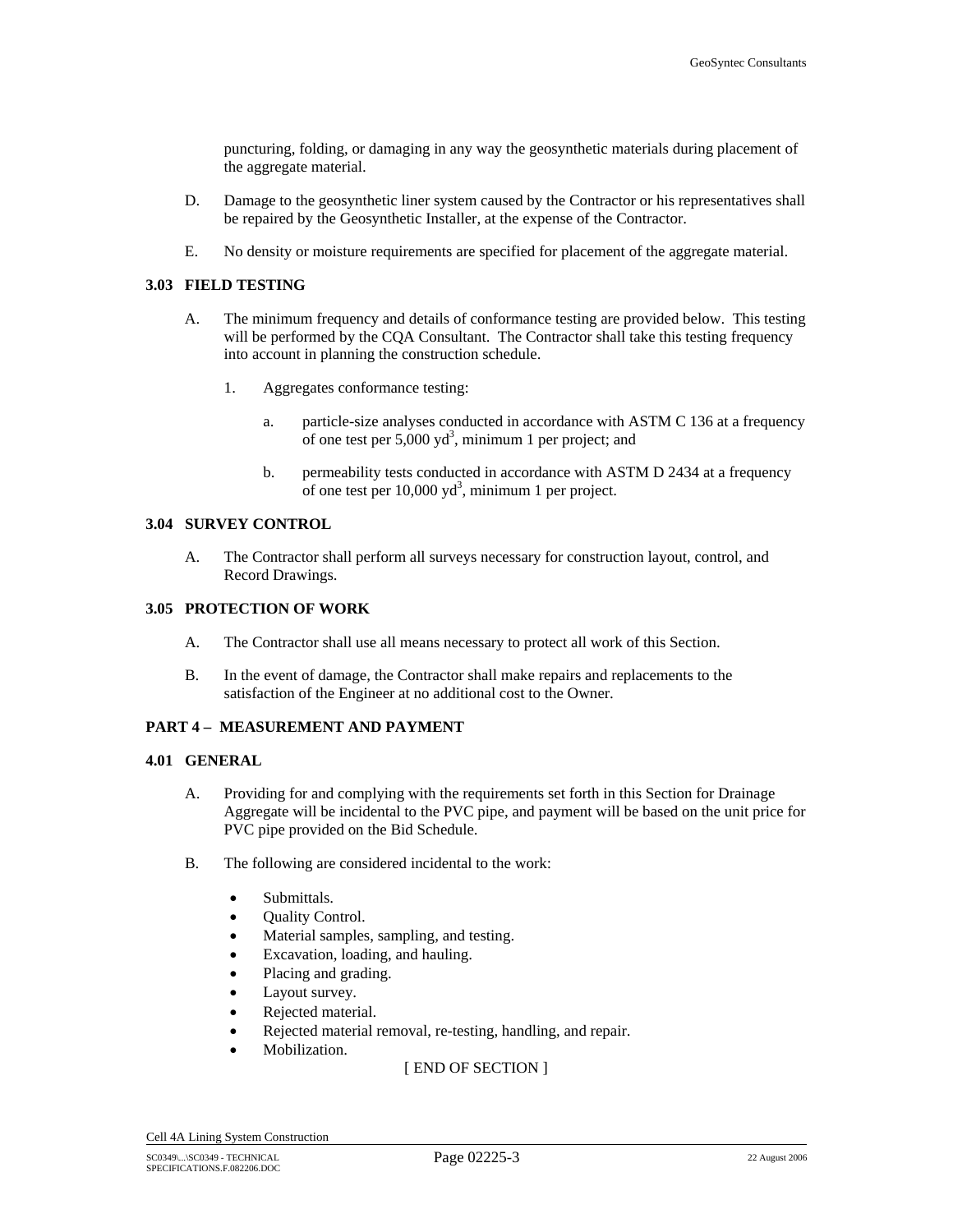# **SECTION 02616 POLYVINYL CHLORIDE (PVC) PIPE**

### **PART 1 – GENERAL**

### **1.01 DESCRIPTION OF WORK**

A. The Contractor shall furnish all labor, materials, tools, supervision, transportation, and equipment necessary to install perforated and solid wall polyvinyl chloride (PVC) Schedule 40 pipe and fittings, as shown on the Drawings and in accordance with the Construction Quality Assurance (CQA) Plan.

# **1.02 RELATED SECTIONS**

Section 02225 – Drainage Aggregate

Section 02270 – Geomembrane

Section 02771 – Geotextile

Section 02772 – Geonet

# **1.03 REFERENCES**

- A. Drawings.
- B. Site CQA Plan.
- C. Latest version of the American Society for Testing and Materials (ASTM) standards:

| ASTM D 1784        | Standard Specification for Rigid Poly (Vinyl Chloride) (PVC)<br>Compounds and chlorinated Poly (Vinyl Chloride) (CPVC)<br>Compounds. |
|--------------------|--------------------------------------------------------------------------------------------------------------------------------------|
| <b>ASTM D 1785</b> | Poly (Vinyl Chloride) (PVC) Plastic Pipe, Schedules 40, 80 and 120.                                                                  |
| <b>ASTM D 2466</b> | Standard Specification for Poly (Vinyl Chloride) (PVC) Plastic Pipe<br>Fittings, Schedule 40.                                        |
| ASTM D 2564        | Standard Specification for Solvent Cements for Poly (Vinyl Chloride)<br>(PVC) Plastic Pipe and Fittings.                             |
| <b>ASTM D 2774</b> | Practice for Underground Installation of Thermoplastic Pressure<br>Piping.                                                           |
| <b>ASTM D 2855</b> | Standard Practice for Making Solvent-Cemented Joints with Poly<br>(Vinyl Chloride) (PVC) Pipe and Fittings.                          |
| ASTM F 656         | Standard Specification for Primers for Use in Solvent Cement Joints<br>of Poly (Vinyl Chloride) (PVC) Plastic Pipe and Fittings.     |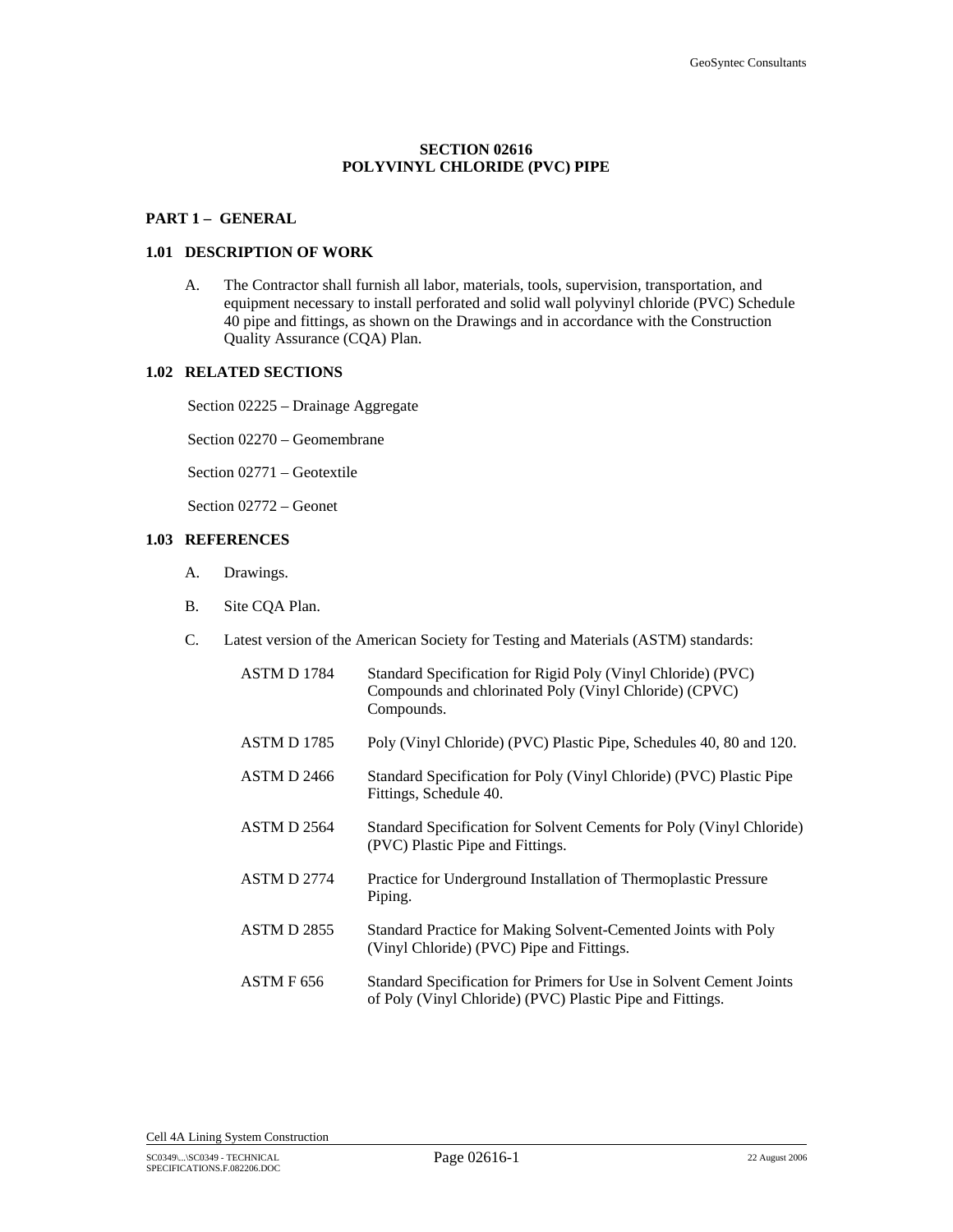### **1.04 SUBMITTALS**

- A. The Contractor shall submit to the Engineer for approval, at least 7 days prior to installation of this material, Certificates of Compliance for the pipe and fittings to be furnished. Certificates of Compliance shall consist of a properties sheet, including specified properties measured using test methods indicated herein.
- B. The Contractor shall submit to the Engineer, Record Drawings of the installed piping at a frequency of not less than once per every 50 feet of installed pipe. Record Drawings shall be submitted within 7 days of completion of the record survey.

## **1.05 CQA MONITORING**

A. The Contractor shall ensure that the materials and methods used for PVC pipe and fittings installation meet the requirements of the Drawings and this Section. Any material or method that does not conform to these documents, or to alternatives approved in writing by the Engineer, will be rejected and shall be repaired or replaced by the Contractor at no additional cost to the Owner.

## **PART 2 – MATERIALS**

### **2.01 PVC PIPE & FITTINGS**

- A. PVC pipe and fittings shall be manufactured from a PVC compound which meets the requirements of Cell Classification 12454 polyvinyl chloride as outlined in ASTM D 1784.
- B. PVC pipe shall meet the requirements of ASTM D 1784 and ASTM D 1785 for Schedule 40 PVC pipe.
- C. PVC fittings shall meet the requirements of ASTM D 2466.
- D. Clean rework or recycle material generated by the Manufacturer's own production may be used so long as the pipe or fittings produced meet all the requirements of this Section.
- E. Pipe and fittings shall be homogenous throughout and free of visible cracks, holes, foreign inclusions, or other injurious defects, being uniform in color, capacity, density, and other physical properties.
- F. PVC pipe and fitting primer shall meet the requirements of ASTM F 656 and solvent cements shall meet the requirements of ASTM D 2564.

# **2.02 PVC PERFORATED PIPE**

A. Perforated pipe shall meet the requirements listed above for solid wall pipe, unless otherwise approved by the Engineer. PVC pipe perforations shall be as shown on the Drawings.

#### **2.03 STRIP COMPOSITE**

A. Strip composite shall be Contech Strip Composite 80, or Engineer approved equal. Consideration for equality will involve chemical resistance, compressive strength, and flow capacity. Strip composite shall be installed as shown on the Drawings.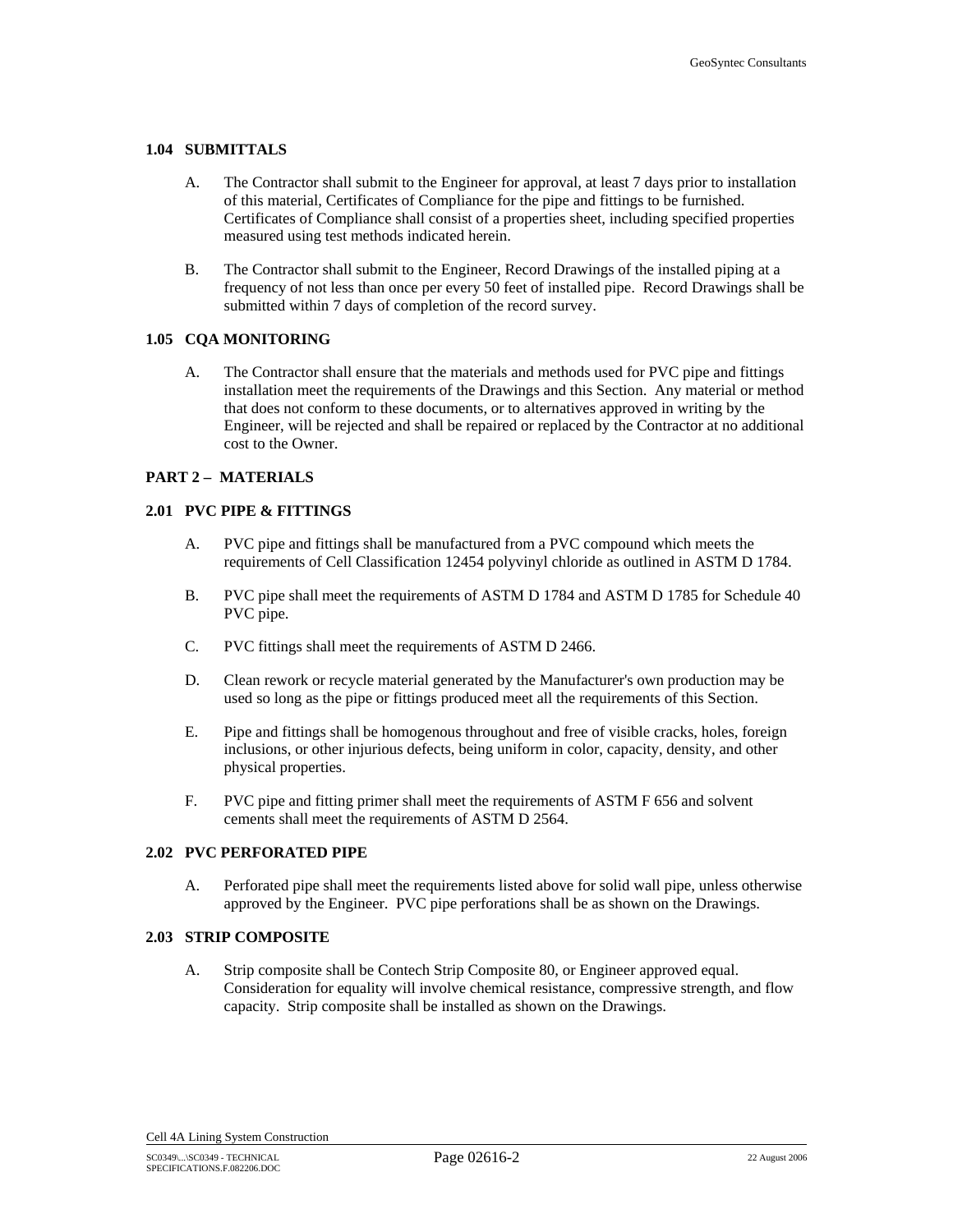## **PART 3 – PART 3 EXECUTION**

### **3.01 PVC PIPE HANDLING**

A. When shipping, delivering, and installing pipe, fittings, and accessories, do so to ensure a sound, undamaged installation. Provide adequate storage for all materials and equipment delivered to the site. PVC pipe and pipe fittings shall be handled carefully in loading and unloading so as not to damage the pipe, fittings, or underlying materials.

### **3.02 PVC PIPE INSTALLATION**

- A. PVC pipe installation shall conform to these Specifications, the Manufacturer's recommendations, and as outlined in ASTM D 2774.
- B. PVC perforated and solid wall pipe shall be installed as shown on the Drawings.
- C. PVC pipe shall be inspected for cuts, scratches, or other damages prior to installation. Any pipe showing damage, which in the opinion of the CQA Consultant will affect performance of the pipe, must be removed from the site. Contractor shall replace any material found to be defective at no additional cost to the Owner.

# **3.03 JOINING OF PVC PIPES**

- A. PVC pipe and fittings shall be joined by primer and solvent-cements per ASTM D 2855.
- B. All loose dirt and moisture shall be wiped from the interior and exterior of the pipe end and the interior of fittings.
- C. All pipe cuts shall be square and perpendicular to the centerline of the pipe. All burrs, chips, etc., from pipe cutting shall be removed from pipe interior and exterior.
- D. Pipe and fittings shall be selected so that there will be as small a deviation as possible at the joints, and so inverts present a smooth surface. Pipe and fittings that do not fit together to form a tight fit will be rejected.

### **3.04 PROTECTION OF WORK**

- A. The Contractor shall use all means necessary to protect all work of this Section.
- B. In the event of damage, the Contractor shall make all repairs and replacements necessary, to the satisfaction of the Engineer.

# **PART 4 – MEASUREMENT AND PAYMENT**

- A. Providing for and complying with the requirements set forth in this Section for 4-inch PVC Pipe will be measured as in-place lineal foot (LF) to the limits shown on the Drawings, and payment will be based on the unit price provided on the Bid Schedule.
- B. Providing for and complying with the requirements set forth in this Section for 18-inch PVC Pipe will be measured as in-place lineal foot (LF) to the limits shown on the Drawings, and payment will be based on the unit price provided on the Bid Schedule.
- C. Providing for and complying with the requirements set forth in this Section for Strip Drain, including connectors, will be measured as in-place lineal foot (LF) to the limits shown on the Drawings, and payment will be based on the unit price provided on the Bid Schedule.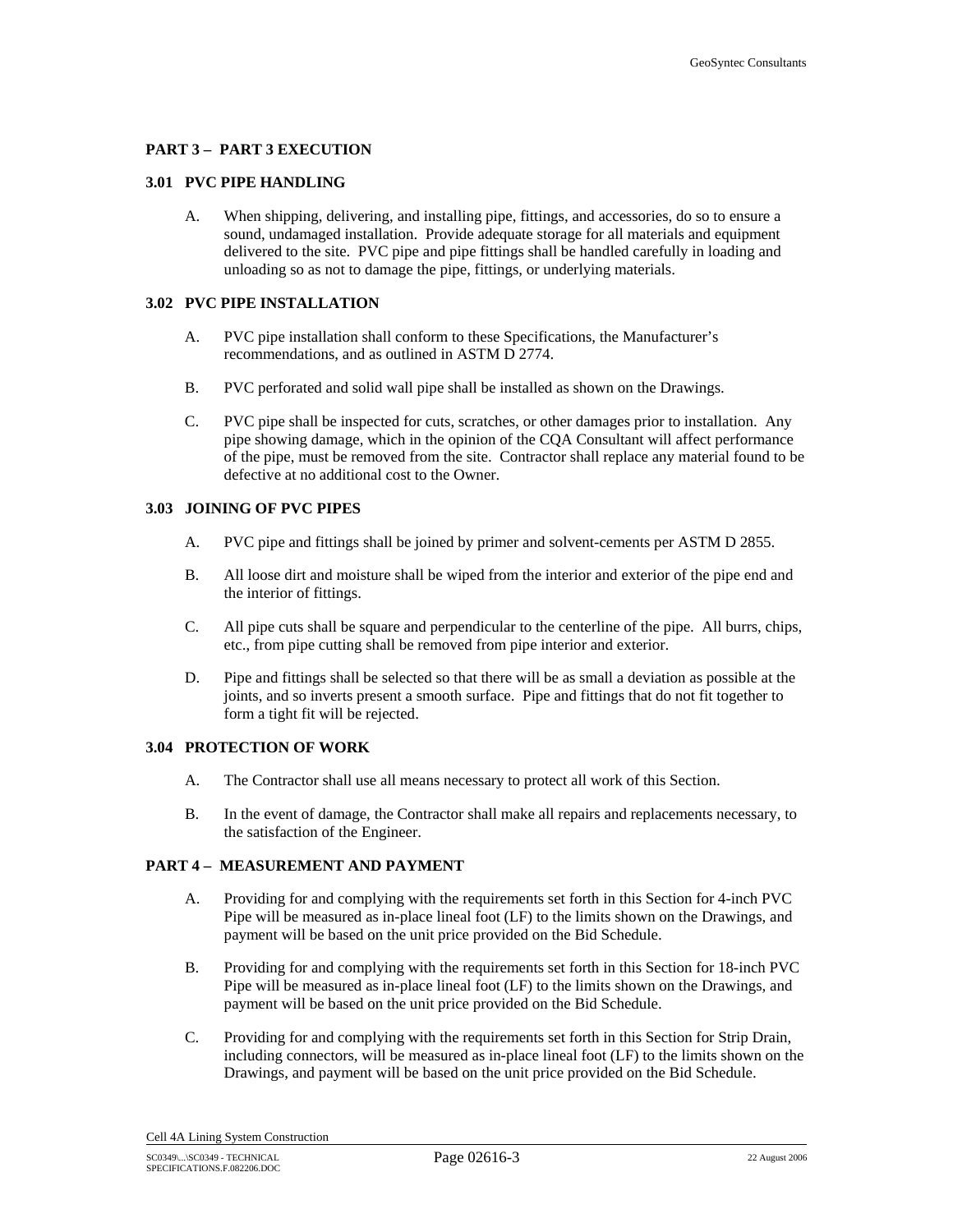- D. The following are considered incidental to the Work:
	- Submittals.
	- Quality Control.
	- Shipping, handling and storage.
	- Fittings.
	- Drainage aggregate.
	- Joining.
	- Mobilization.
	- Placement.
	- Rejected material.
	- Rejected material removal, handling, re-testing, and repair.
	- Gravel bags.

# [END OF SECTION]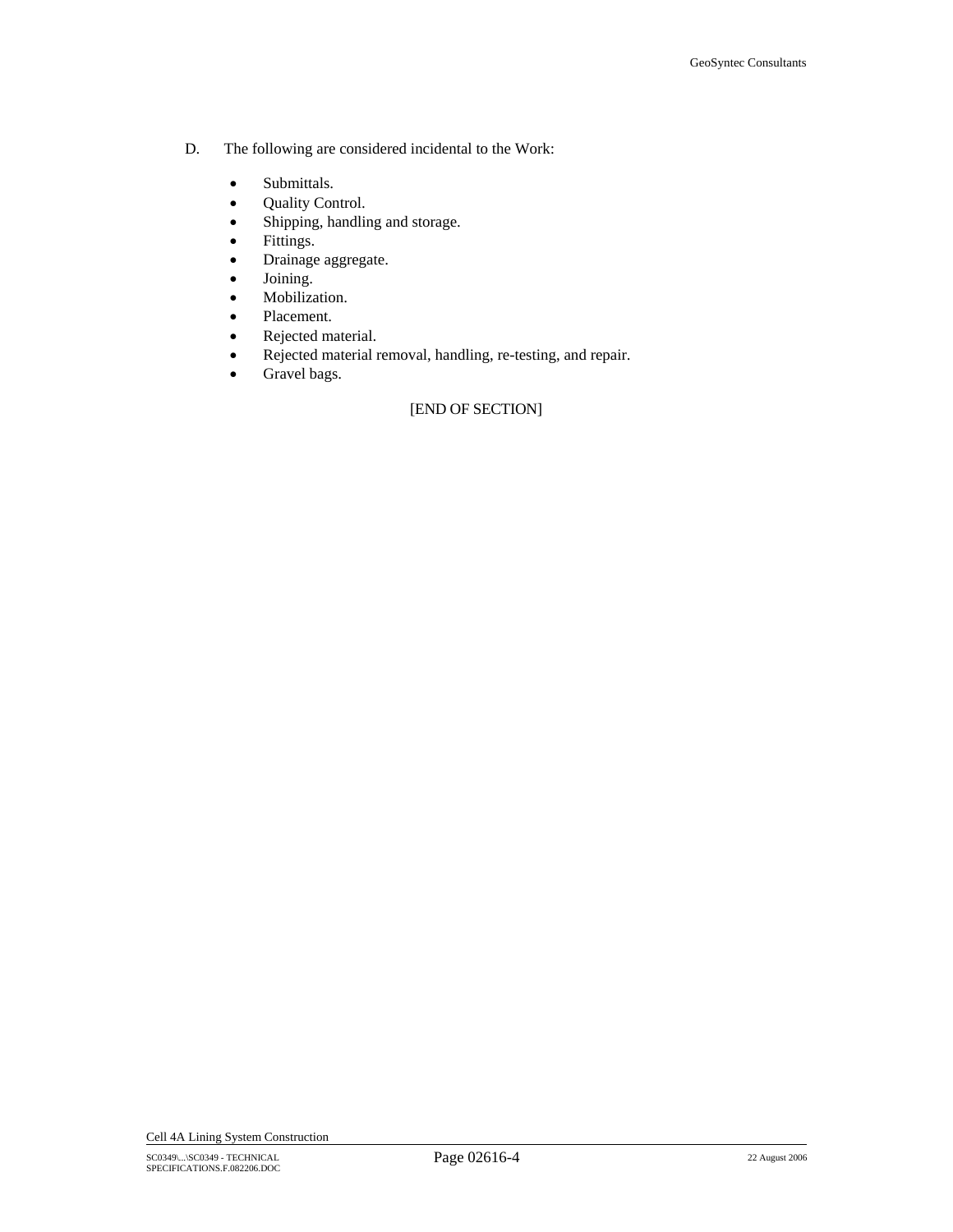# **SECTION 02770 GEOMEMBRANE**

# **PART 1 – GENERAL**

#### **1.01 DESCRIPTION OF WORK**

- A. The Contractor shall furnish all labor, materials, tools, supervision, transportation, equipment, and incidentals necessary for the installation of smooth high-density polyethylene (HDPE) geomembrane, as shown on the Drawings. The work shall be performed as specified herein and in accordance with the Drawings and the site Construction Quality Assurance (CQA) Plan.
- B. The work shall include, but not be limited to, delivery, offloading, storage, placement, anchorage, and seaming of the geomembrane.

#### **1.02 RELATED SECTIONS**

Section 02225 – Drainage Aggregate

Section 02771 – Geotextile

Section 02773 – Geonet

# **1.03 REFERENCES**

- A. Drawings
- B. Site CQA Plan
- C. Latest version of the American Society for Testing and Materials (ASTM) standards:

| ASTM D <sub>638</sub> | Standard Test Method for Tensile Properties of Plastics                                                                      |
|-----------------------|------------------------------------------------------------------------------------------------------------------------------|
| ASTM D 792            | Standard Test Methods for Specific Gravity (Relative Density) and Density<br>of Plastics by Displacement                     |
| ASTM D 1505           | Standard Test Methods for Density of Plastics by Density-Gradient<br>Technique                                               |
| <b>ASTM D 1603</b>    | Standard Test Method for Carbon Black in Olefin Plastics                                                                     |
| ASTM D4439            | Terminology for Geosynthetics                                                                                                |
| <b>ASTM D 4833</b>    | Standard Test Method for Index Puncture Resistance of Geotextiles,<br>Geomembranes, and Related Products                     |
| ASTM D 5199           | Standard Test Method for Measuring the Nominal Thickness of<br>Geosynthetics                                                 |
| ASTM D 5397           | Test Method for Evaluation of Stress Crack Resistance of Polyolefin<br>Geomembranes Using Notched Constant Tensile Load Test |
| ASTM D 5596           | Recommended Practice for Microscopical Examination of Pigment<br>Dispersion in Plastic Compounds                             |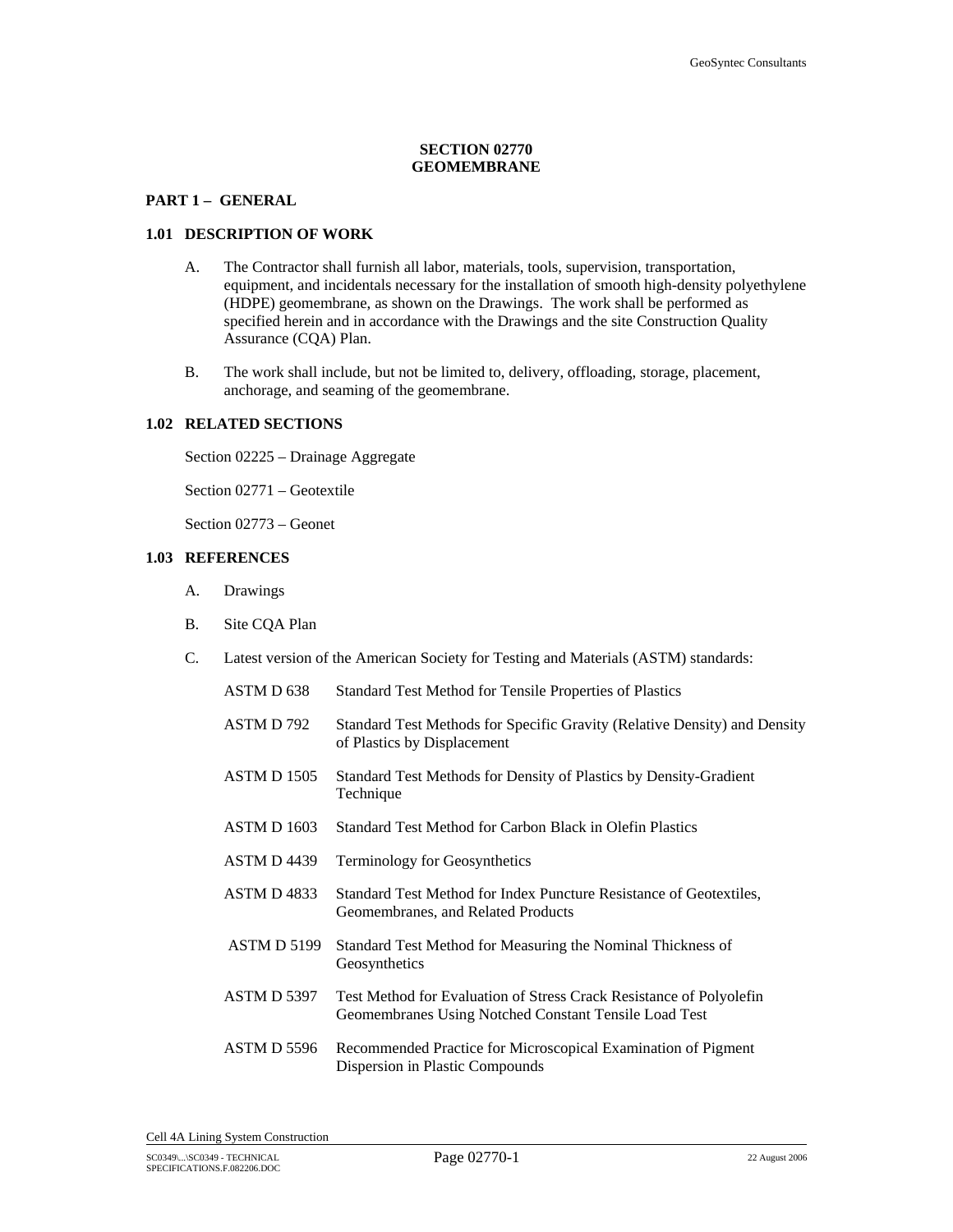|                    | <b>ASTM D 5641</b> Practice for Geomembrane Seam Evaluation by Vacuum Chamber                                                   |
|--------------------|---------------------------------------------------------------------------------------------------------------------------------|
| <b>ASTM D 5820</b> | Practice for Pressurized Air Channel Evaluation of Dual Seamed<br>Geomembranes                                                  |
| ASTM D 6365        | Standard Test Method for the Non-destructive Testing of Geomembrane<br>Seams using the Spark Test.                              |
| ASTM D 6392        | Standard Test Method for Determining the Integrity of Non-reinforced<br>Geomembrane Seams Produced using Thermo-Fusion Methods. |

## **1.04 QUALIFICATIONS**

- A. Geomembrane Manufacturer:
	- 1. The Geomembrane Manufacturer shall be responsible for the production of geomembrane rolls from resin and shall have sufficient production capacity and qualified personnel to provide material meeting the requirements of this Section and the construction schedule for this project.
	- 2. The Geomembrane Manufacturer shall have successfully manufactured a minimum of  $20,000,000$  ft<sup>2</sup> of polyethylene geomembrane.
- B. Geosynthetics Installer:
	- 1. The Geosynthetics Installer shall be responsible and shall provide sufficient resources for field handling, deploying, seaming, temporarily restraining (against wind), and other aspects of the deployment and installation of the geomembrane and other geosynthetic components of the project.
	- 2. The Geosynthetics Installer shall have successfully installed a minimum of  $20,000,000$  ft<sup>2</sup> of polyethylene geomembrane on previous projects with similar sideslopes, bench widths, and configurations.
	- 3. The installation crew shall have the following experience.
		- a. The Superintendent shall have supervised the installation of a minimum of 10,000,000 square feet of polyethylene geomembrane on at least ten (10) different projects.
		- b. At least one seamer shall have experience seaming a minimum of 2,000,000 square feet of polyethylene geomembrane using the same type of seaming apparatus to be used at this site. Seamers with such experience will be designated "master seamers" and shall provide direct supervision over less experienced seamers.
		- c. All other seaming personnel shall have seamed at least 100,000 square feet of polyethylene geomembrane using the same type of seaming apparatus to be used at this site. Personnel who have seamed less than 100,000 square feet shall be allowed to seam only under the direct supervision of the master seamer or Superintendent.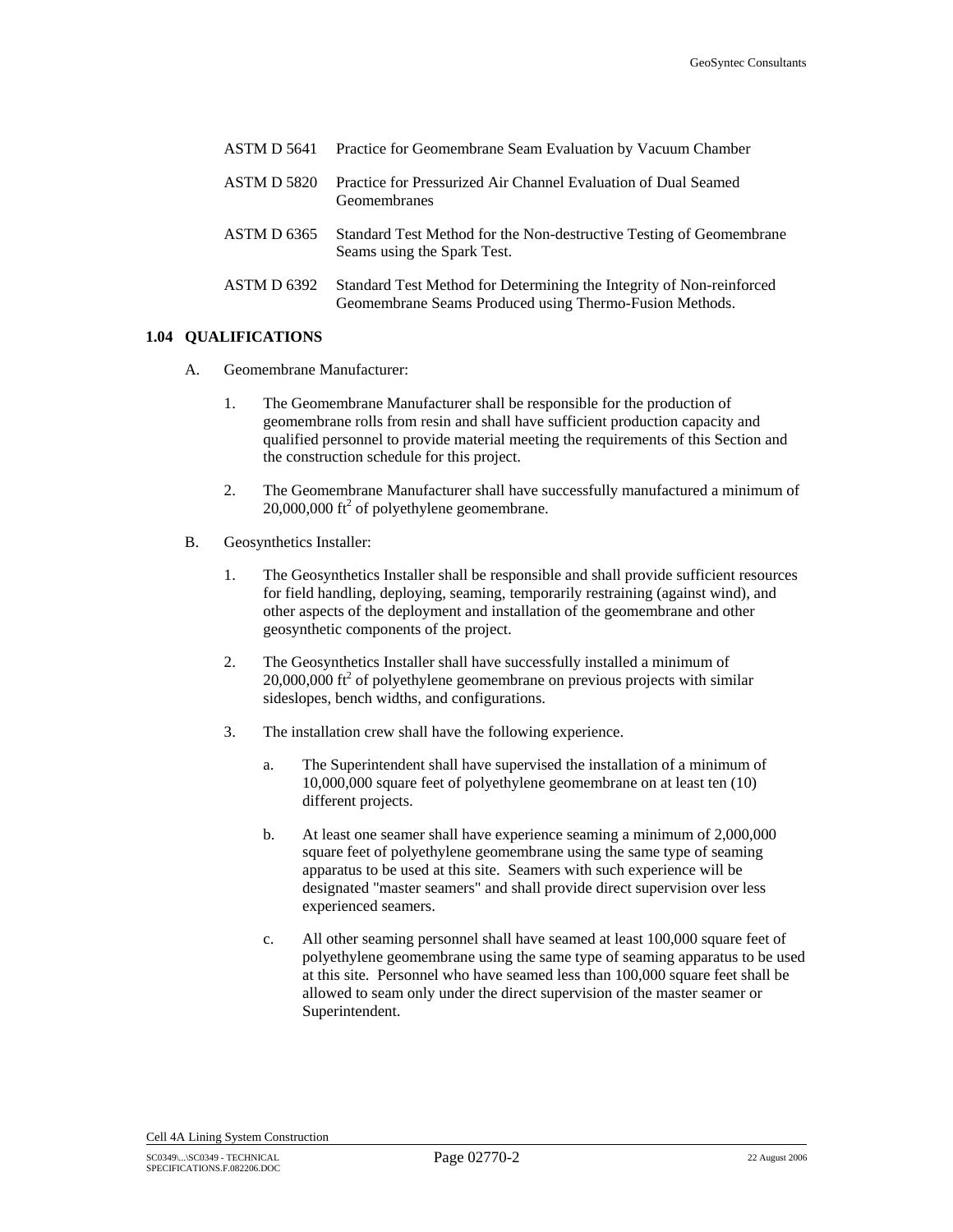### **1.05 WARRANTY**

- A. The Geosynthetic Manufacturer shall furnish the Owner a 20-year written warranty against defects in materials. Warranty conditions concerning limits of liability will be evaluated by, and must be acceptable to, the Owner.
- B. The Geosynthetic Installer shall furnish the Owner with a 1-year written warranty against defects in workmanship. Warranty conditions concerning limits of liability will be evaluated by, and must be acceptable to, the Owner.

#### **1.06 SUBMITTALS**

- A. The Geosynthetic Installer shall submit the following documentation on the resin used to manufacture the geomembrane to the Engineer for approval 14 days prior to transporting any geomembrane to the site.
	- 1. Copies of quality control certificates issued by the resin supplier including the production dates, brand name, and origin of the resin used to manufacture the geomembrane for the project.
	- 2. Results of tests conducted by the Geomembrane Manufacturer to verify the quality of the resin used to manufacture the geomembrane rolls assigned to the project.
	- 3. Certification that no reclaimed polymer is added to the resin during the manufacturing of the geomembrane to be used for this project, or, if recycled polymer is used, the Manufacturer shall submit a certificate signed by the production manager documenting the quantity of recycled material, including a description of the procedure used to measure the quantity of recycled polymer.
- B. The Geosynthetic Installer shall submit the following documentation on geomembrane roll production to the Engineer for approval 14 days prior to transporting any geomembrane to the site.
	- 1. Quality control certificates, which shall include:
		- a. roll numbers and identification; and
		- b. results of quality control tests, including descriptions of the test methods used, outlined in Subpart 2.02 of this Section.
	- 2. The manufacturer warranty specified in Subpart 1.05 of this Section.
- C. The Geosynthetic Installer shall submit the following information to the Engineer for approval 14 days prior to mobilization.
	- 1. A Panel Layout Drawing showing the installation layout and identifying geomembrane panel configurations, dimensions, details, locations of seams, as well as any variance or additional details that deviate from the Drawings. The Panel Layout Drawing shall be adequate for use as a construction plan and shall include dimensions, details, etc. The Panel Layout Drawing, as modified and/or approved by the Engineer, shall become Subpart of these Technical Specifications.
	- 2. Installation schedule.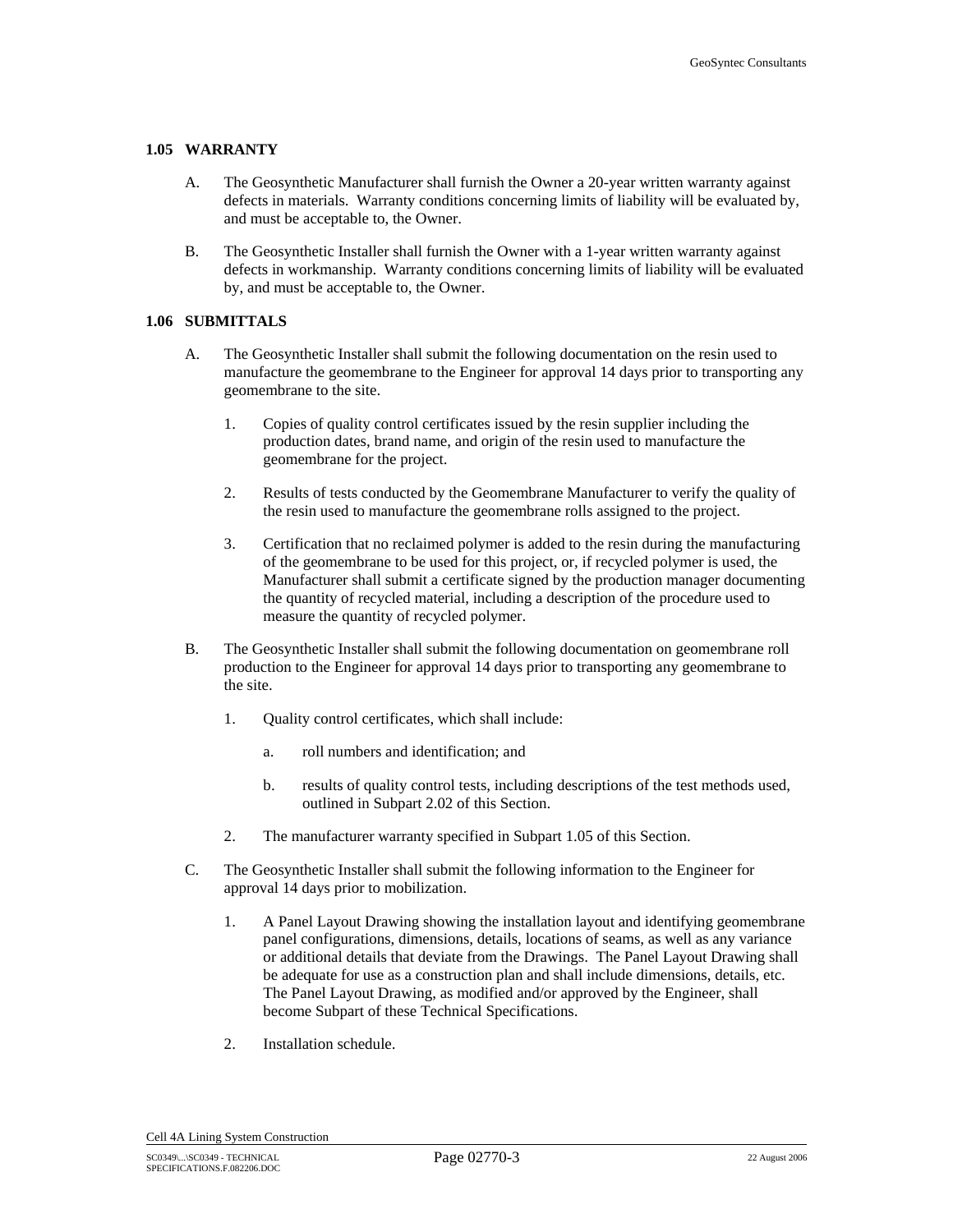- 3. Copy of Geosynthetic Installer's letter of approval or license by the Geomembrane Manufacturer.
- 4. Installation capabilities, including:
	- a. information on equipment proposed for this project;
	- b. average daily production anticipated for this project; and
	- c. quality control procedures.
- 5. A list of completed facilities for which the Geosynthetic's Installer has installed a minimum of 20,000,000 square feet of polyethylene geomembrane, in accordance with Subpart 1.04 of this Section. The following information shall be submitted to the Engineer for each facility:
	- a. the name and purpose of the facility, its location, and dates of installation;
	- b. the names of the owner, Engineer, and geomembrane manufacturer;
	- c. name of the supervisor of the installation crew; and
	- d. thickness and surface area of installed geomembrane.
- 6. In accordance with Subpart 1.04, a resume of the Superintendent to be assigned to this project, including dates and duration of employment, shall be submitted at least 7 days prior to beginning geomembrane installation.
- 7. In accordance with Subpart 1.04, resumes of all personnel who will perform seaming operations on this project, including dates and duration of employment, shall be submitted at least 7 days prior to beginning geomembrane installation.
- D. A Certificate of Calibration less than 12 months old shall be submitted for each field tensiometer prior to installation of any geomembrane.
- E. During installation, the Geosynthetic Installer shall be responsible for the timely submission to the Engineer of:
	- 1. Quality control documentation; and
	- 2. Subgrade Acceptance Certificates, signed by the Geosynthetic Installer, for each area to be covered by geosynthetic materials.
- F. Upon completion of the installation, the Geosynthetic Installer shall be responsible for the submission to the Engineer of a warranty from the Geosynthetic Installer as specified in Subpart 1.05.B of this Section.
- G. Upon completion of the installation, the Geosynthetic Installer shall be responsible for the submission to the Engineer of a Record Drawing showing the location and number of each panel and locations and numbers of destructive tests and repairs.
- H. The Geosynthetic Installer shall submit samples and material property cut-sheets on the proposed geomembrane to the Engineer at least 7 days prior to delivery of this material to the site.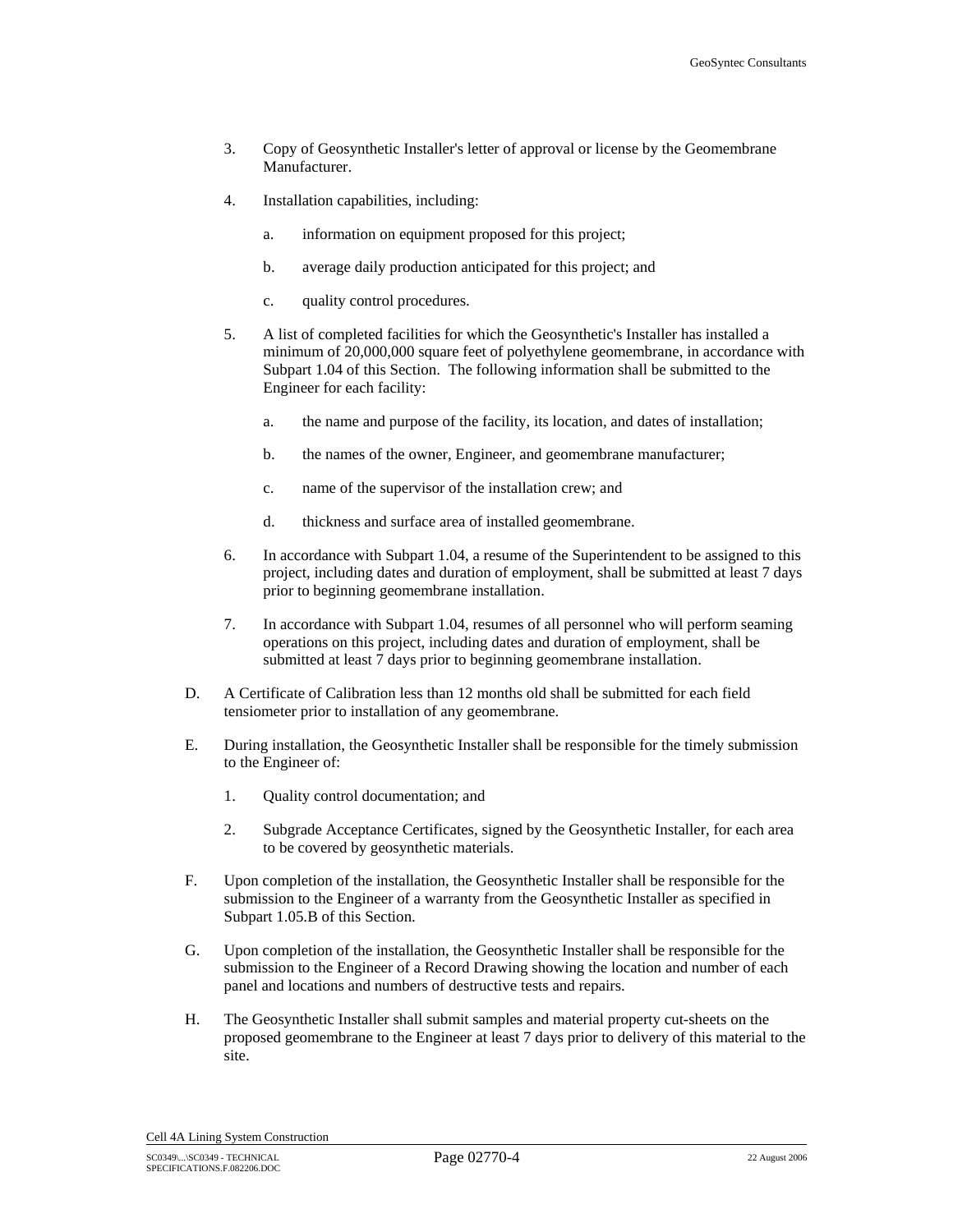- I. The Geosynthetic Installer shall submit the following documentation on welding rod to the Engineer for approval 14 days prior to transporting welding rod to the site:
	- 1. Quality control documentation, including lot number, welding rod spool number, and results of quality control tests on the welding rod.
	- 2. Certification that the welding rod is compatible with the geomembrane and this Section.

# **1.07 CONSTRUCTION QUALITY ASSURANCE (CQA) MONITORING**

A. The Geosynthetic Installer shall be aware of and accommodate all monitoring and conformance testing required by the CQA Plan. This monitoring and testing, including random conformance testing of construction materials and completed work, will be performed by the CQA Consultant. If nonconformances or other deficiencies are found in the Geosynthetic Installer's materials or completed work, the Geosynthetic Installer will be required to repair the deficiency or replace the deficient materials.

# **PART 2 – PRODUCTS**

# **2.01 GEOMEMBRANE PROPERTIES**

- A. The Geomembrane Manufacturer shall furnish white-or off-white-surfaced (upper side only), smooth geomembrane having properties that comply with the required property values shown in Table 02770-1.
- B. In addition to the property values listed in Table 02770-1, the geomembrane shall:
	- 1. Contain a maximum of 1 percent by weight of additives, fillers, or extenders (not including carbon black and titanium dioxide).
	- 2. Not have striations, pinholes (holes), bubbles, blisters, nodules, undispersed raw materials, or any sign of contamination by foreign matter on the surface or in the interior.

# **2.02 MANUFACTURING QUALITY CONTROL (MQC)**

- A. Rolls:
	- 1. The Geomembrane Manufacturer shall continuously monitor geomembrane during the manufacturing process for defects.
	- 2. No geomembrane shall be accepted that exhibits any defects.
	- 3. The Geomembrane Manufacturer shall measure and report the geomembrane thickness at regular intervals along the roll length.
	- 4. No geomembrane shall be accepted that fails to meet the specified thickness.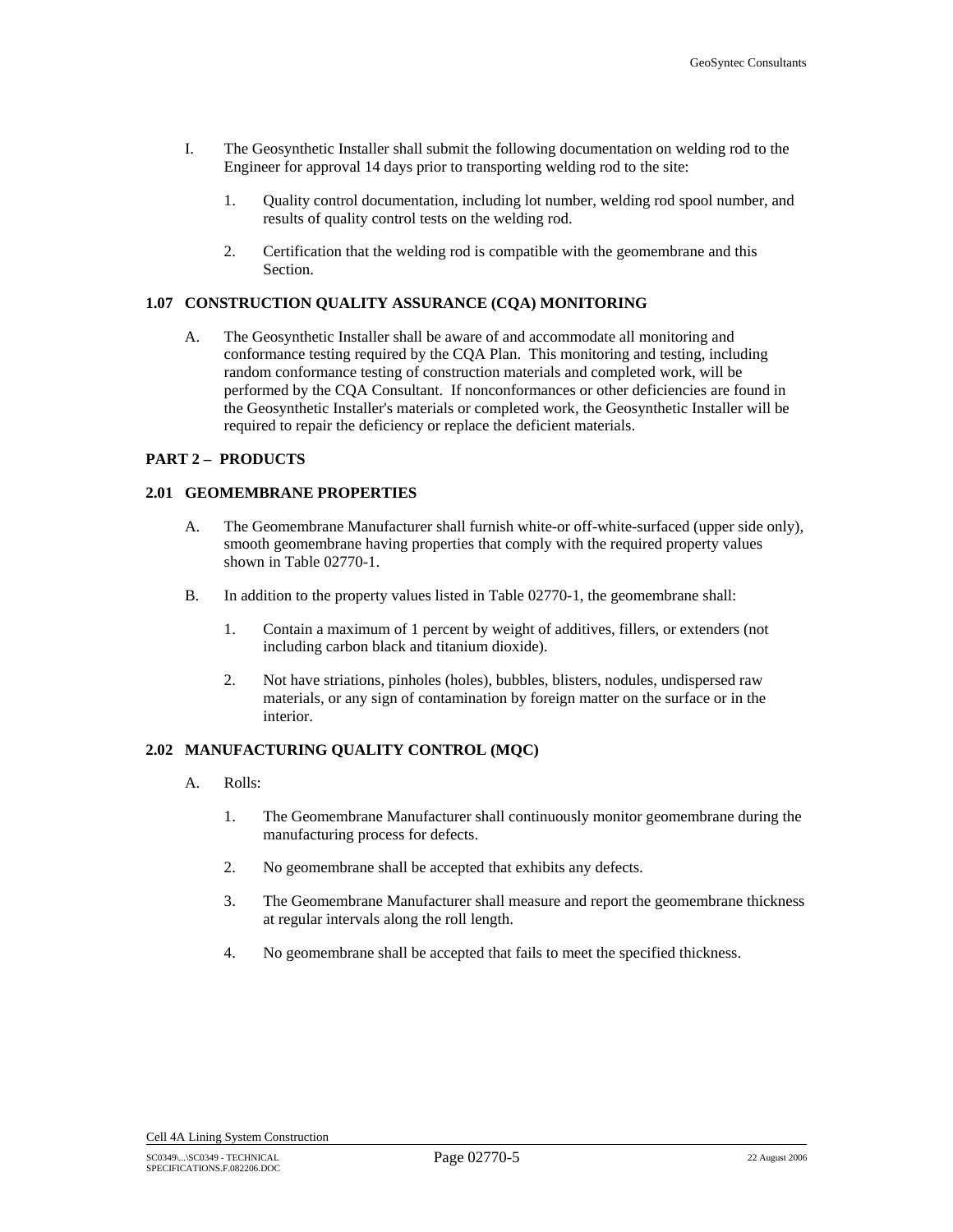5. The Geomembrane Manufacturer shall sample and test the geomembrane at a minimum of once every  $50,000$  ft<sup>2</sup> to demonstrate that its properties conform to the values specified in Table 02770-1. At a minimum, the following tests shall be performed:

| Test                       | <b>Procedure</b>                   |
|----------------------------|------------------------------------|
| <b>Thickness</b>           | ASTM D 5199                        |
| Specific Gravity           | ASTM D 792 Method A or ASTM D 1505 |
| <b>Tensile Properties</b>  | ASTM D <sub>638</sub>              |
| <b>Puncture Resistance</b> | ASTM D4833                         |
| Carbon Black               | ASTM D 1603                        |
| Carbon Black Dispersion    | ASTM D 5596                        |

- 6. Tests not listed above but listed in Table 02770-1 need not be run at the 1 per 50,000 ft<sup>2</sup> frequency. However, the Geomembrane Manufacturer shall certify that these tests are in compliance with this Section and have been performed on a sample that is identical to the geomembrane to be used on this project. The Geosynthetic Installer shall provide the test result documentation to the Engineer.
- 7. Any geomembrane sample that does not comply with the requirements of this Section will result in rejection of the roll from which the sample was obtained and will not be used for this project.
- 8. If a geomembrane sample fails to meet the quality control requirements of this Section, the Geomembrane Manufacturer shall sample and test, at the expense of the Manufacturer, rolls manufactured in the same resin batch, or at the same time, as the failing roll. Sampling and testing of rolls shall continue until a pattern of acceptable test results is established to bound the failed roll(s).
- 9. Additional testing may be performed at the Geomembrane Manufacturer's discretion and expense, to isolate and more closely identify the non-complying rolls and/or to qualify individual rolls.
- B. The Geomembrane Manufacturer shall permit the Engineer to visit the manufacturing plant for project specific visits. If possible, such visits will be prior to or during the manufacturing of the geomembrane rolls for the specific project. The Engineer may elect to collect conformance samples at the manufacturing facility to expedite the acceptance of the materials.

# **2.03 LABELING**

- A. Geomembrane rolls shall be labeled with the following information.
	- 1. thickness of the material;
	- 2. length and width of the roll;
	- 3. name of Geomembrane Manufacturer;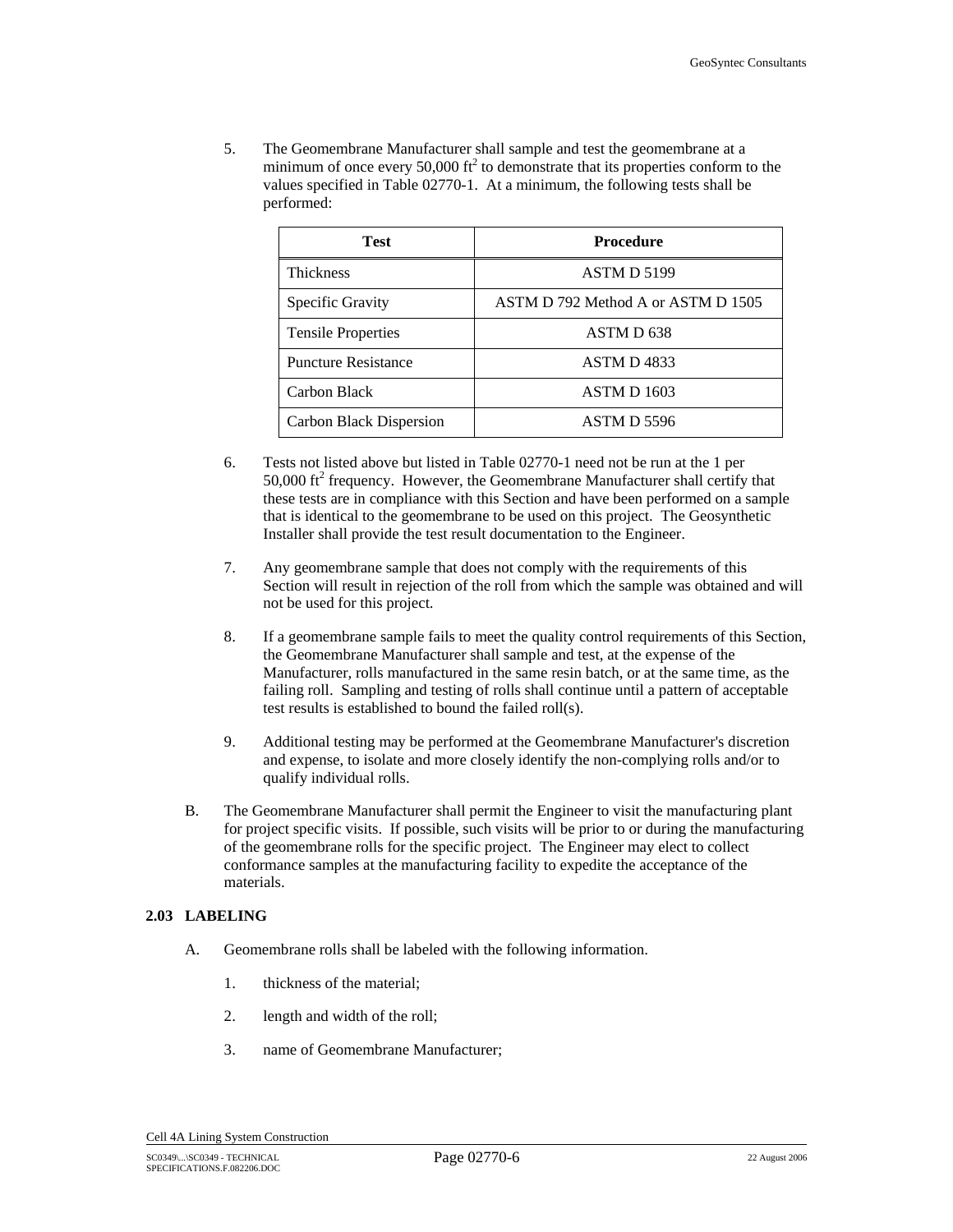- 4. product identification;
- 5. lot number; and
- 6. roll number.

# **2.04 TRANSPORTATION, HANDLING AND STORAGE**

- A. The Geosynthetic Manufacturer shall be liable for any damage to the geomembrane incurred prior to and during transportation to the site.
- B. Handling and care of the geomembrane at the site prior to and following installation shall be the responsibility of the Geosynthetic Installer. The Geosynthetic Installer shall be liable for all damage to the materials incurred prior to final acceptance of the liner system by the Owner.
- C. Geosynthetic Installer shall be responsible for storage of the geomembrane at the site. The geomembrane shall be protected from excessive heat or cold, dirt, puncture, cutting, or other damaging or deleterious conditions. Any additional storage procedures required by the Geomembrane Manufacturer shall be the Geosynthetic Installer's responsibility. Geomembrane rolls shall not be stored or placed in a stack of more than two rolls high.
- D. The geomembrane shall be delivered at least 14 days prior to the planned deployment date to allow the CQA Consultant adequate time to perform conformance testing on the geomembrane samples as described in Subpart 3.05 or this Section. If the CQA Consultant performed a visit to the manufacturing plant and performed the required conformance sampling, geomembrane can be delivered to the site within the 14 days prior to the planned deployment date as long as there is sufficient time for the CQA Consultant to complete the conformance testing and confirm that the rolls shipped to the site are in compliance with this Section.

## **PART 3 – GEOMEMBRANE INSTALLATION**

#### **3.01 FAMILIARIZATION**

- A. Prior to implementing any of the work described in this Section, the Geosynthetic Installer shall become thoroughly familiar with all portions of the work falling within this Section.
- B. Inspection:
	- 1. The Geosynthetic Installer shall carefully inspect the installed work of all other Sections and verify that all work is complete to the point where the work of this Section may properly commence without adverse effect.
	- 2. If the Geosynthetic Installer has any concerns regarding the installed work of other Sections, he shall notify the Engineer in writing prior to the start of the work of this Section. Failure to inform the Engineer in writing or commencing installation of the geomembrane will be construed as the Geosynthetic Installer's acceptance of the related work of all other Sections.
- C. A pre-installation meeting shall be held to coordinate the installation of the geomembrane with the installation of other components of the liner system.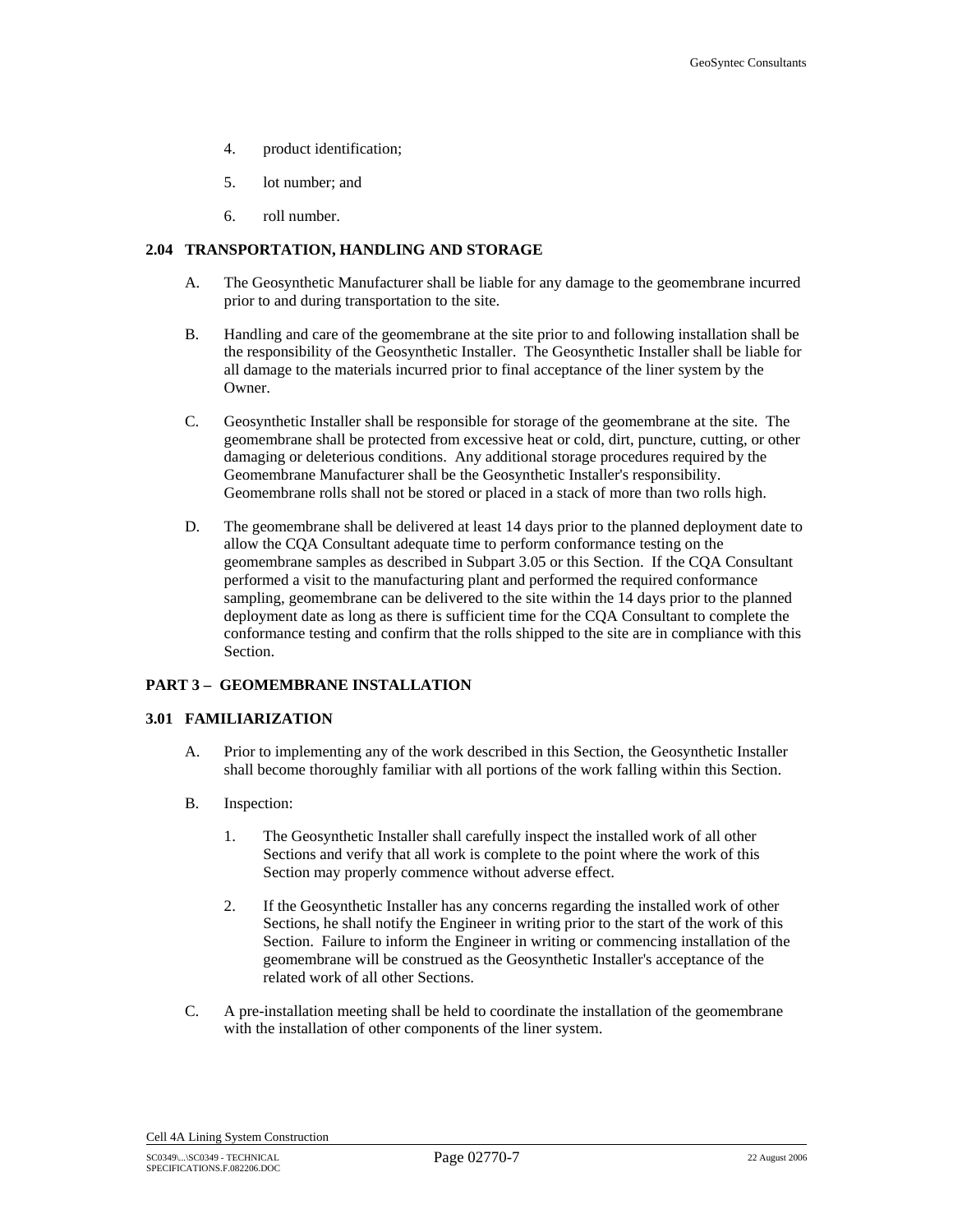### **3.02 GEOMEMBRANE DEPLOYMENT**

- A. Layout Drawings:
	- 1. The Geosynthetic Installer shall deploy the geomembrane panels in general accordance with the Panel Layout Drawing specified. The Panel Layout Drawing must be approved by the Engineer prior to installation of any geomembrane.
- B. Field Panel Identification:
	- 1. A geomembrane field panel is a roll or a portion of roll cut in the field.
	- 2. Each field panel shall be given a unique identification code (number or letter-number). This identification code shall be agreed upon by the Engineer and Geosynthetic Installer.
- C. Field Panel Placement:
	- 1. Field panels shall be installed, as approved or modified, at the location and positions indicated on the Panel Layout Drawing.
	- 2. Field panels shall be placed one at a time, and each field panel shall be seamed immediately after its placement.
	- 3. Geomembrane shall not be placed when the ambient temperature is below  $40^{\circ}$ F or above 122°F, as measured in Subpart 3.03. C. 3, unless otherwise authorized in writing by the Engineer.
	- 4. Geomembrane shall not be placed during any precipitation, in the presence of excessive moisture (e.g., fog, dew), in an area of ponded water, or in the presence of excessive winds.
	- 5. The Geosynthetic Installer shall ensure that:
		- a. No vehicular traffic is allowed on the geomembrane.
		- b. Equipment used does not damage the geomembrane by handling, trafficking, or leakage of hydrocarbons (i.e., fuels).
		- c. Personnel working on the geomembrane do not smoke, wear damaging shoes, bring glass onto the geomembrane, or engage in other activities that could damage the geomembrane.
		- d. The method used to unroll the panels does not scratch or crimp the geomembrane and does not damage the supporting soil or geosynthetics.
		- e. The method used to place the panels minimizes wrinkles (especially differential wrinkles between adjacent panels). The method used to place the panels results in intimate contact between the geomembrane and adjacent components.
		- f. Temporary ballast and/or anchors (e.g., sand bags) are placed on the geomembrane to prevent wind uplift. Ballast methods must not damage the geomembrane.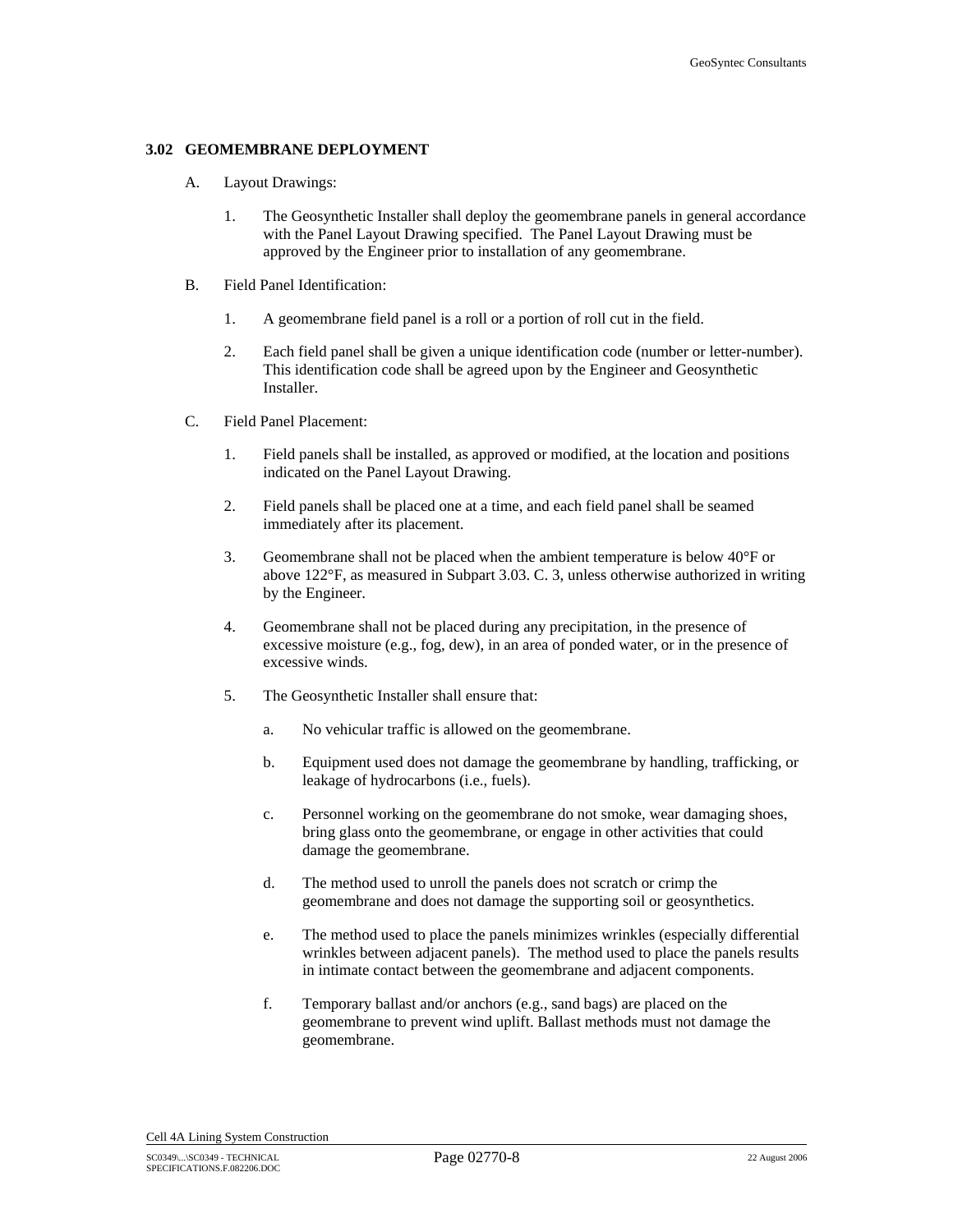- g. The geomembrane is especially protected from damage in heavily trafficked areas.
- h. Any rub sheets to facilitate seaming are removed prior to installation of subsequent panels.
- 6. Any field panel or portion thereof that becomes seriously damaged (torn, twisted, or crimped) shall be replaced with new material. Less serious damage to the geomembrane may be repaired, as approved by the Engineer. Damaged panels or portions of damaged panels that have been rejected shall be removed from the work area and not reused.
- D. If the Geosynthetic Installer intends to install geomembrane between one hour before sunset and one hour after sunrise, he shall notify the Engineer in writing prior to the start of the work. The Geosynthetic Installer shall indicate additional precautions that shall be taken during these installation hours. The Geosynthetic Installer shall provide proper illumination for work during this time period.

# **3.03 FIELD SEAMING**

- A. Seam Layout:
	- 1. In corners and at odd-shaped geometric locations, the number of field seams shall be minimized. No horizontal seam shall be constructed along a slope with an inclination steeper than 10 percent. Horizontal seams shall be considered as any seam having an alignment exceeding 20 degrees from being perpendicular to the slope contour lines, unless otherwise approved by the Engineer. No seams shall be located in an area of potential stress concentration.
	- 2. Seams shall not be allowed within 5 feet of the top or toe of any slope. Horizontal seams can be placed on benches, as long as they are not within 5' of the top or toe of slope.
- B. Personnel:
	- 1. All personnel performing seaming operations shall be qualified as indicated in Subpart 1.04 of this Section. No seaming shall be performed unless a "master seamer" is present on-site.
- C. Weather Conditions for Seaming:
	- 1. Unless authorized in writing by the Engineer, seaming shall not be attempted at ambient temperatures below  $40^{\circ}$ F or above 122 $^{\circ}$ F. If the Geosynthetic Installer wishes to use methods that may allow seaming at ambient temperatures below 40°F or above 122°F, the procedure must be approved by the Engineer.
	- 2. A meeting will be held between the Geosynthetic Installer and Engineer to establish acceptable installation procedures. In all cases, the geomembrane shall be dry and protected from wind damage during installation.
	- 3. Ambient temperatures, measured by the CQA Consultant, shall be measured between 0 and 6 in. above the geomembrane surface.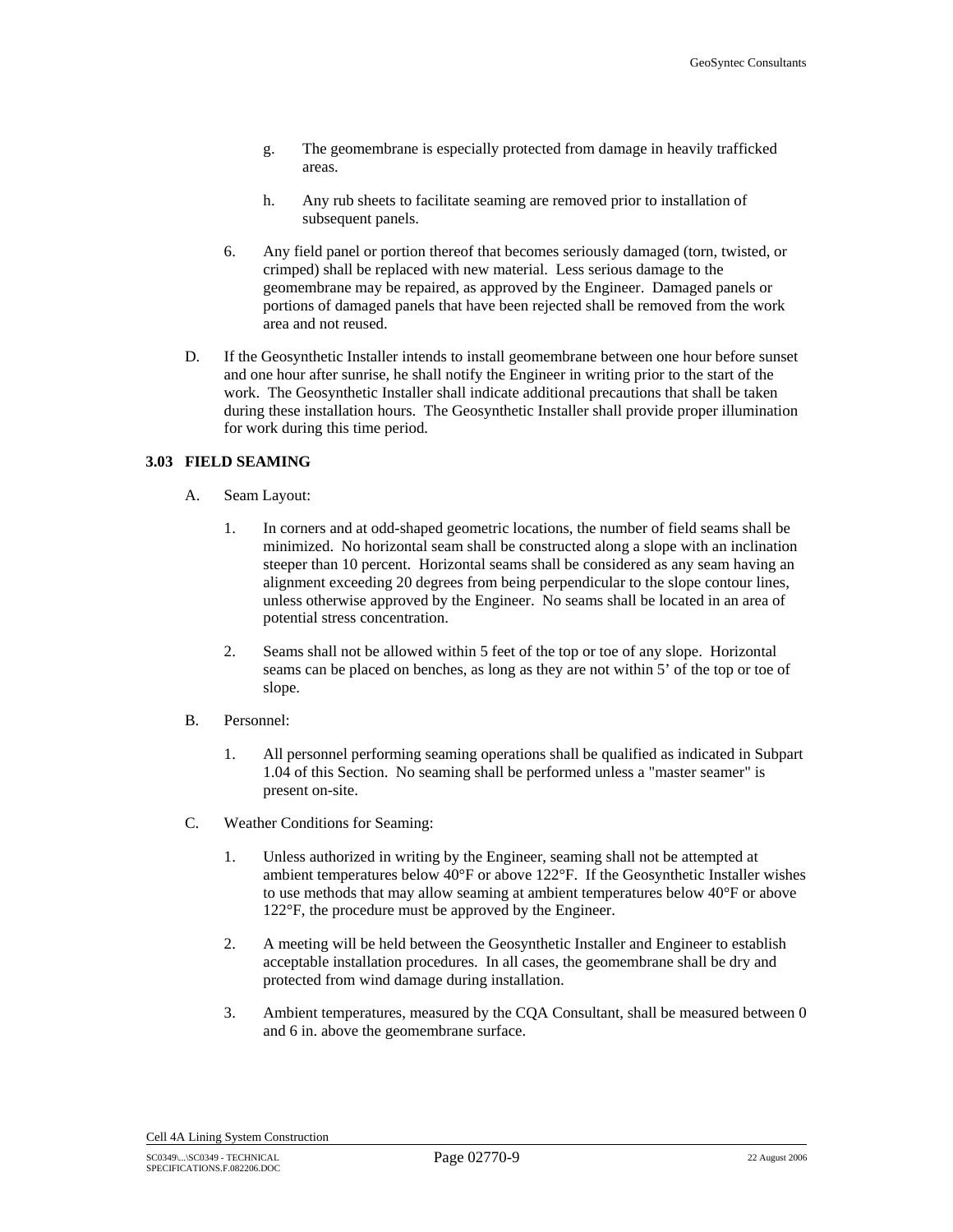#### D. Overlapping:

- 1. Geomembrane shall be cut and/or trimmed such that all corners are rounded.
- 2. Geomembrane panels shall be shingled with the upslope panel placed over the downslope panel.
- 3. Geomembrane panels shall be sufficiently overlapped for welding and to allow peel tests to be performed on the seam. Any seams that cannot be destructively tested because of insufficient overlap shall be treated as failing seams.
- E. Seam Preparation:
	- 1. Prior to seaming, the seam area shall be clean and free of moisture, dust, dirt, debris of any kind, and foreign material.
	- 2. If seam overlap grinding is required, the process shall be completed according to the Geomembrane Manufacturer's instructions within 20 minutes of the seaming operation and in a manner that does not damage the geomembrane. The grind depth shall not exceed ten percent of the geomembrane thickness.
	- 3. Seams shall be aligned with the fewest possible number of wrinkles and "fishmouths."
- F. General Seaming Requirements:
	- 1. Fishmouths or wrinkles at the seam overlaps shall be cut along the ridge of the wrinkle to achieve a flat overlap, ending the cut with circular cut-out. The cut fishmouths or wrinkles shall be seamed and any portion where the overlap is insufficient shall be patched with an oval or round patch of geomembrane that extends a minimum of 6 in. beyond the cut in all directions.
	- 2. Any electric generator shall be placed outside the area to be lined or mounted in a manner that protects the geomembrane from damage due to the weight and frame of the generator or due to fuel leakage. The electric generator shall be properly grounded.
- G. Seaming Process:
	- 1. Approved processes for field seaming are extrusion welding and double-track hotwedge fusion welding. Only equipment identified as Subpart of the approved submittal specified in Subpart 1.06 shall be used.
	- 2. Extrusion Equipment and Procedures:
		- a. The Geosynthetics Installer shall maintain at least one spare operable seaming apparatus on site.
		- b. Extrusion welding apparatuses shall be equipped with gauges giving the temperatures in the apparatuses.
		- c. Prior to beginning an extrusion seam, the extruder shall be purged until all heatdegraded extrudate has been removed from the barrel.
		- d. A smooth insulating plate or fabric shall be placed beneath the hot welding apparatus after use.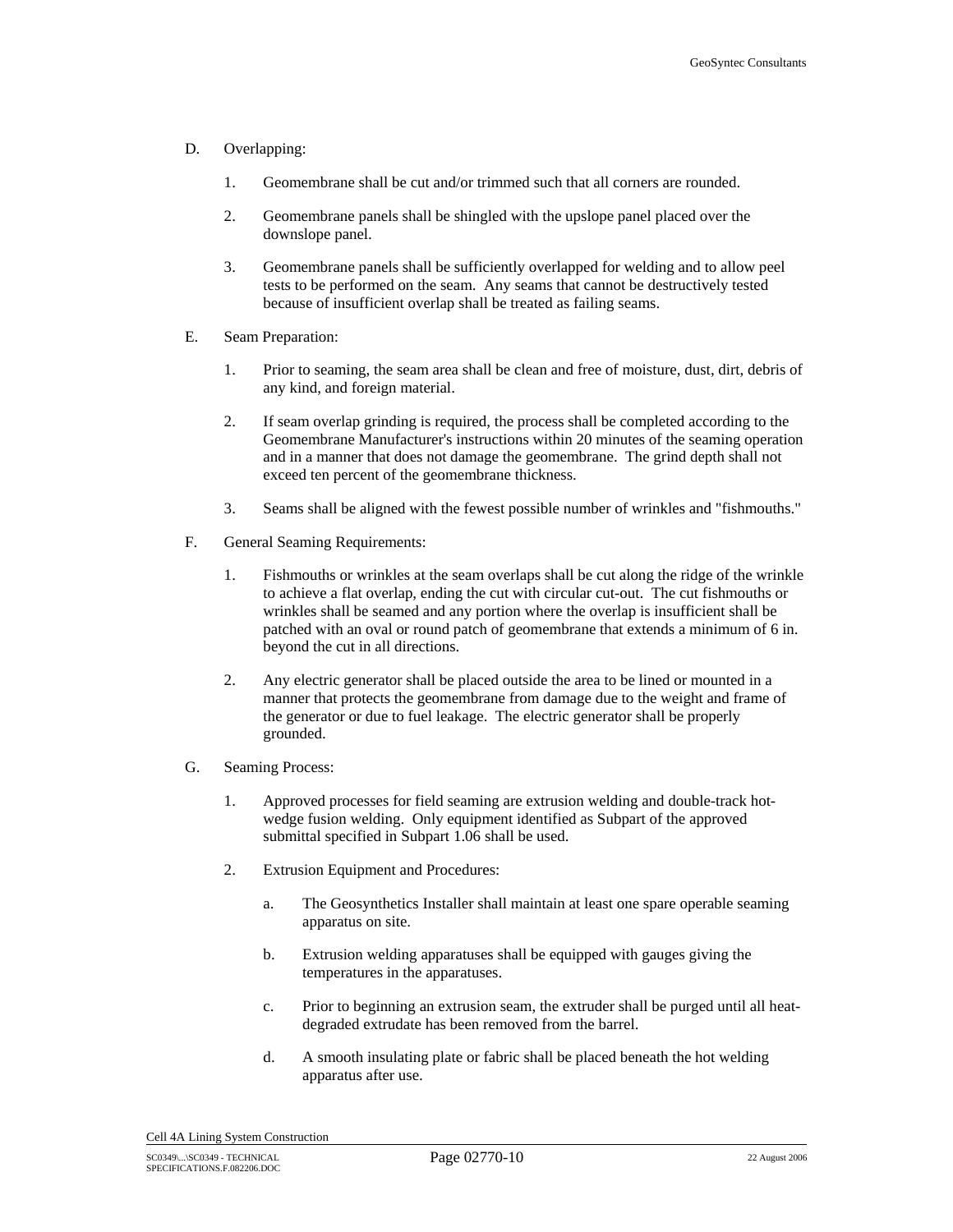- 3. Fusion Equipment and Procedures:
	- a. The Geosynthetic Installer shall maintain at least one spare operable seaming apparatus on site.
	- b. Fusion-welding apparatus shall be automated vehicular-mounted devices equipped with gauges giving the applicable temperatures and speed.
	- c. A smooth insulating plate or fabric shall be placed beneath the hot welding apparatus after use.
- H. Trial Seams:
	- 1. Trial seams shall be made on fragment pieces of geomembrane to verify that seaming conditions are adequate. Trial seams shall be conducted on the same material to be installed and under similar field conditions as production seams. Such trial seams shall be made at the beginning of each seaming period, typically at the beginning of the day and after lunch, for each seaming apparatus used each day, but no less frequently than once every 5 hours. The trial seam sample shall be a minimum of 5-ft long by 1-ft wide (after seaming) with the seam centered lengthwise for fusion equipment and at least 3-ft long by 1-ft wide for extrusion equipment. Seam overlap shall be as indicated in Subpart 3.03.D of this Section.
	- 2. Four coupon specimens, each 1-in. wide, shall be cut from the trial seam sample by the Geosynthetics Installer using a die cutter to ensure precise 1-in. wide coupons. The coupons shall be tested, by the Geosynthetic Installer, with the CQA Monitor present, in peel (both the outside and inside track) and in shear using an electronic readout field tensiometer in accordance with ASTM D 6392, at a strain rate of 2 in./min. The samples shall not exhibit failure in the seam, i.e., they shall exhibit a Film Tear Bond (FTB), which is a failure (yield) in the parent material. The required peel and shear seam strength values are listed in Table 02770-2. At no time shall specimens be soaked in water.
	- 3. If any coupon specimen fails, the trial seam shall be considered failing and the entire operation shall be repeated. If any of the additional coupon specimens fail, the seaming apparatus and seamer shall not be accepted and shall not be used for seaming until the deficiencies are corrected and two consecutive successful trial seams are achieved.
- I. Nondestructive Seam Continuity Testing:
	- 1. The Geosynthetic Installer shall nondestructively test for continuity on all field seams over their full length. Continuity testing shall be carried out as the seaming work progresses, not at the completion of all field seaming. The Geosynthetic Installer shall complete any required repairs in accordance with Subpart 3.03.K of this Section. The following procedures shall apply:
		- a. Vacuum testing in accordance with ASTM D 5641.
		- b. Air channel pressure testing for double-track fusion seams in accordance with ASTM D 5820 and the following:
			- i. Insert needle, or other approved pressure feed device, from pressure gauge and inflation device into the air channel at one end of a double track seam.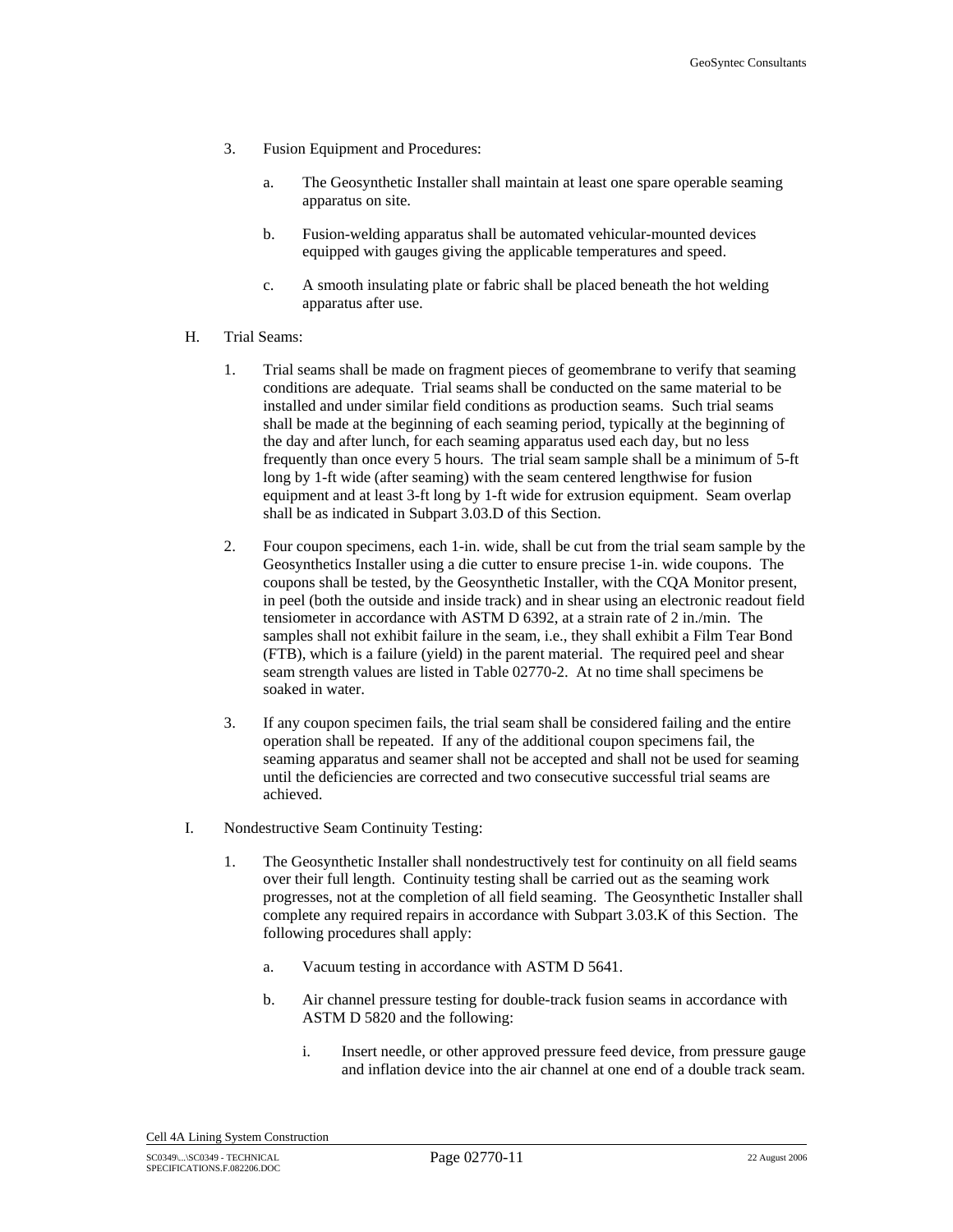- ii. Energize the air pump and inflate air channel to a pressure between 25 and 30 pounds per square inch (psi). Close valve and sustain the pressure for not less than 5 minutes.
- iii. If loss of pressure exceeds 3 psi over 5 minutes, or if the pressure does not stabilize, locate the faulty area(s) and repair seam in accordance with Subpart 3.03.K of this Section.
- iv. After 5 minutes, cut the end of air channel opposite from the end with the pressure gauge and observe release of pressure to ensure air channel is not blocked. If the channel does not depressurize, find and repair the portion of the seam containing the blockage per Subpart 3.03.K of this Section. Repeat the air pressure test on the resulting segments of the original seam created by the repair and the ends of the seam.. Repeat the process until the entire length of seam has successfully passed pressure testing or contains a repair. Repairs shall also be non-destructively tested per Subpart 3.03.K.5 of this Section.
- v. Remove needle, or other approved pressure feed device, and seal repair in accordance with Subpart 3.03.K of this Section.
- c. Spark test seam integrity verification shall be performed in accordance with ASTM D 6365 if the seam cannot be tested using other nondestructive methods.
- J. Destructive Testing:
	- 1. Destructive seam tests shall be performed on samples collected from selected locations to evaluate seam strength and integrity. Destructive tests shall be carried out as the seaming work progresses, not at the completion of all field seaming.
	- 2. Sampling:
		- a. Destructive test samples shall be collected at a minimum average frequency of one test location per 500 ft of total seam length. Test locations shall be determined during seaming, and may be prompted by suspicion of excess crystallinity, contamination, offset seams, or any other potential cause of imperfect seaming. The CQA Consultant will be responsible for choosing the locations. The Geosynthetic Installer shall not be informed in advance of the locations where the seam samples will be taken. The CQA Consultant reserves the right to increase the sampling frequency if observations suggest an increased frequency is warranted.
		- b. The CQA Consultant shall mark the destructive sample locations. Samples shall be cut by the Geosynthetic Installer at the locations designated by the CQA Consultant as the seaming progresses in order to obtain laboratory test results before the geomembrane is covered by another material. Each sample shall be numbered and the sample number and location identified on the Panel Layout Drawing. All holes in the geomembrane resulting from the destructive seam sampling shall be immediately repaired in accordance with the repair procedures described in Subpart 3.03.K of this Section. The continuity of the new seams associated with the repaired areas shall be tested according to Subpart 3.03.I of this Section.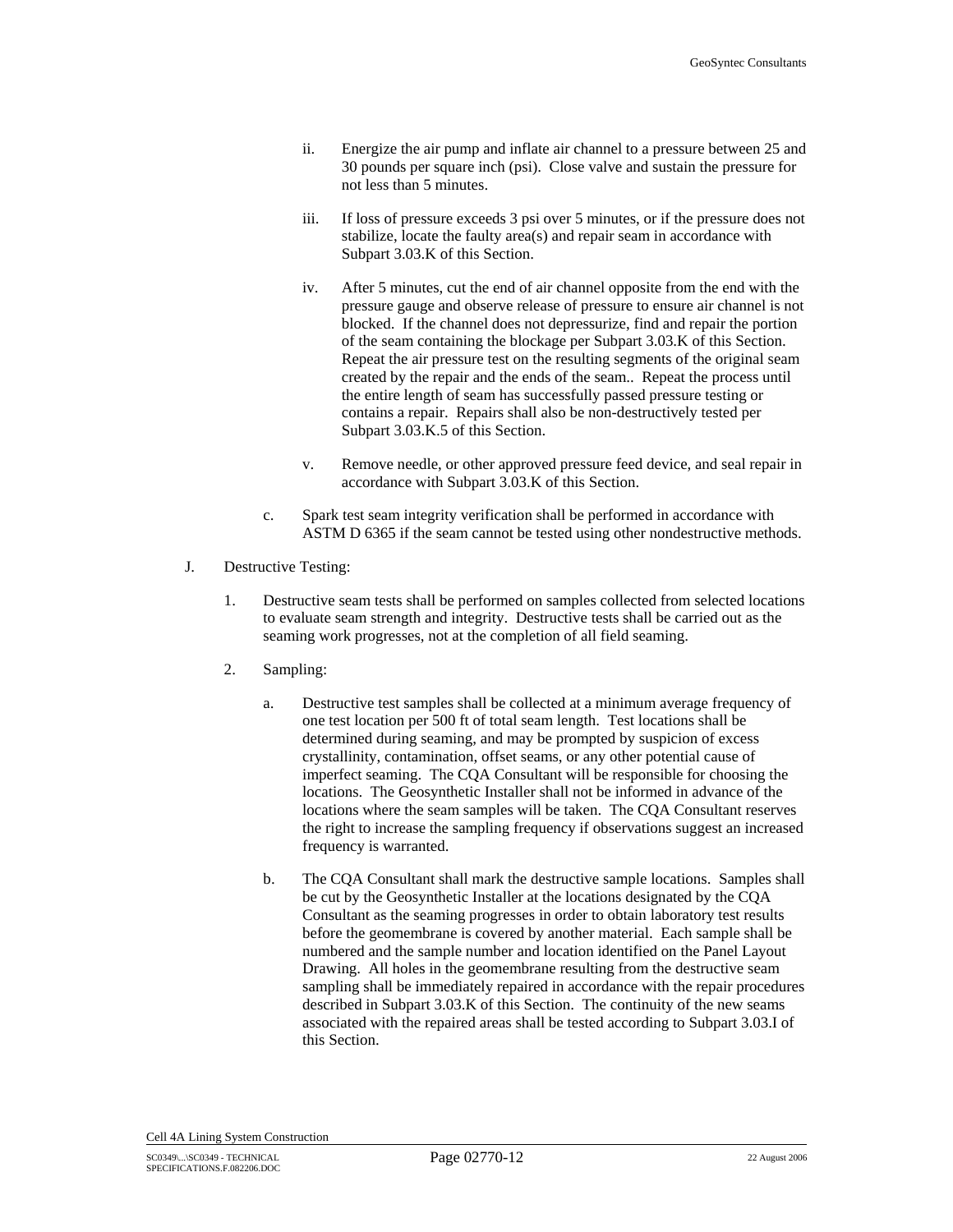- c. Two coupon strips of dimensions 1-in. wide and 12 in. long with the seam centered parallel to the width shall be taken from any side of the sample location. These samples shall be tested in the field in accordance with Subpart 3.03.J.3 of this Section. If these samples pass the field test, a laboratory sample shall be taken. The laboratory sample shall be at least 1-ft wide by 3.5-ft long with the seam centered along the length. The sample shall be cut into three parts and distributed as follows:
	- i. One portion 12-inches long to the Geosynthetic Installer.
	- ii. One portion 18- inches long to the Geosynthetic CQA Laboratory for testing.
	- iii. One portion 12- inches long to the Owner for archival storage.
- 3. Field Testing:
	- a. The two 1-in. wide strips shall be tested in the field tensiometer in the peel mode on both sides of the double track fusion welded sample. The CQA Consultant has the option to request an additional test in the shear mode. If any field test sample fails to meet the requirements in Table 02770-2, then the procedures outlined in Subpart 3.03.J.5 of this Section for a failing destructive sample shall be followed.
- 4. Laboratory Testing:
	- a. Testing by the Geosynthetics CQA Laboratory will include "Seam Strength" and "Peel Adhesion" (ASTM D 6392) with 1-in. wide strips tested at a rate of 2 in./min. At least 5 specimens will be tested for each test method (peel and shear). Four of the five specimens per sample must pass both the shear strength test and peel adhesion test when tested in accordance with ASTM D 6392. The minimum acceptable values to be obtained in these tests are indicated in Table 02770-2. Both the inside and outside tracks of the dual track fusion welds shall be tested in peel.
- 5. Destructive Test Failure:
	- a. The following procedures shall apply whenever a sample fails a destructive test, whether the test is conducted by the Geosynthetic CQA's laboratory, the Geosynthetic Installer laboratory, or by a field tensiometer. The Geosynthetic Installer shall have two options:
		- i. The Geosynthetic Installer can reconstruct the seam (e.g., remove the old seam and reseam) between any two laboratory-passed destructive test locations created by that seaming apparatus. Trial welds do not count as a passed destructive test.
		- ii. The Geosynthetic Installer can trace the welding path in each direction to an intermediate location, a minimum of 10 feet from the location of the failed test, and take a small sample for an additional field test at each location. If these additional samples pass the field tests, then full laboratory samples shall be taken. These full laboratory samples shall be tested in accordance with Subpart 3.03.J.4 of this Section. If these laboratory samples pass the tests, then the seam path between these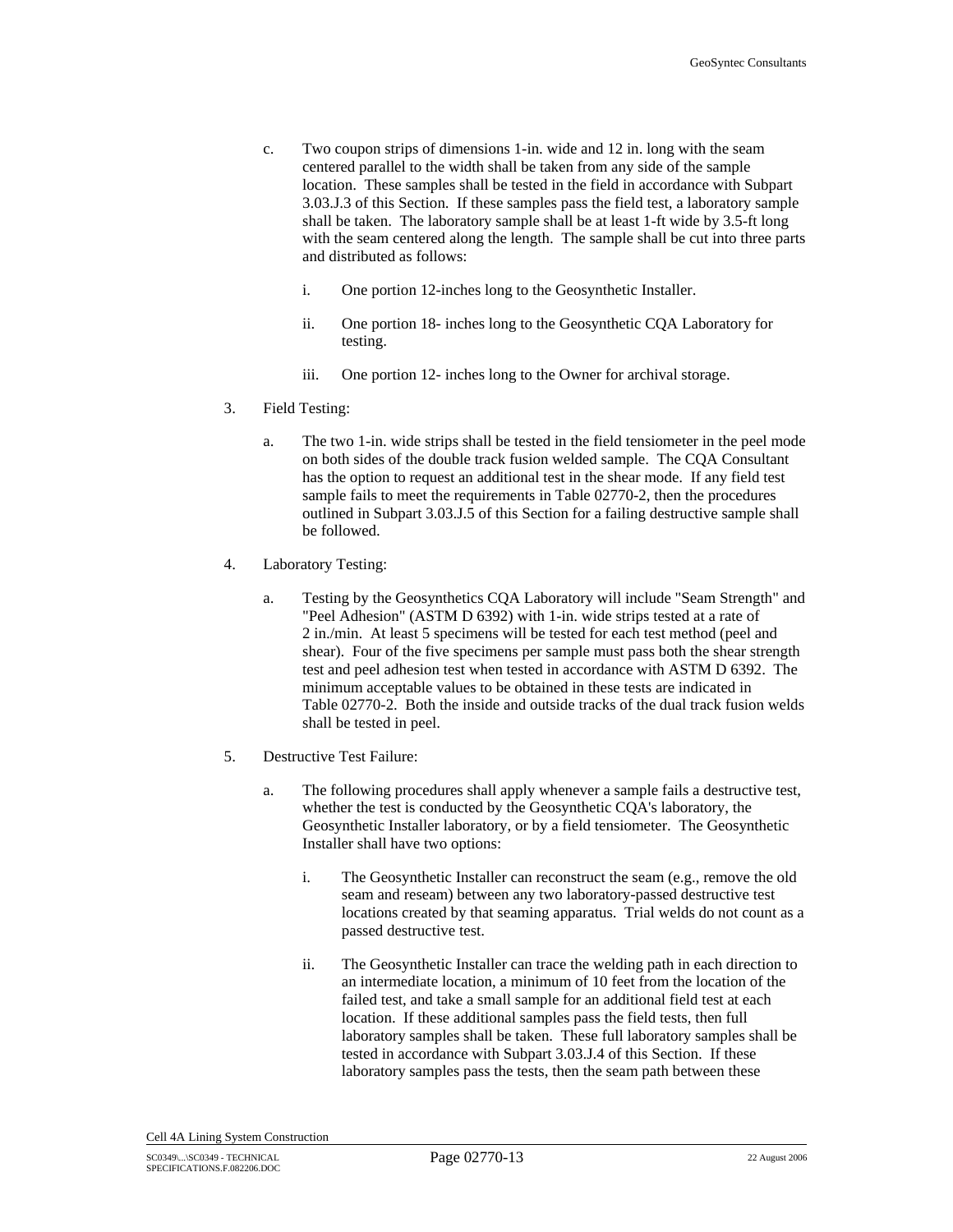locations shall be reconstructed and nondestructively (at a minimum) tested. If a sample fails, then the process shall be repeated, i.e. another destructive sample shall be obtained and tested at a distance of at least 10 more feet in the seaming path from the failed sample. The seam path between the ultimate passing sample locations shall be reconstructed and nondestructively (at a minimum) tested. In cases where repaired seam lengths exceed 150 ft, a destructive sample shall be taken from the repaired seam and the above procedures for destructive seam testing shall be followed.

- b. Whenever a sample fails destructive or non-destructive testing, the CQA Consultant may require additional destructive tests be obtained from seams that were created by the same seamer and/or seaming apparatus during the same time shift.
- K. Defects and Repairs:
	- 1. The geomembrane will be inspected before and after seaming for evidence of defects, holes, blisters, undispersed raw materials, and any sign of contamination by foreign matter. The surface of the geomembrane shall be clean at the time of inspection. The geomembrane surface shall be swept or washed by the Installer if surface contamination inhibits inspection.
	- 2. At observed suspected flawed location, both in seamed and non-seamed areas, shall be nondestructively tested using the methods described Subpart 3.03.I of this Section, as appropriate. Each location that fails nondestructive testing shall be marked by the CQA Consultant and repaired by the Geosynthetic Installer.
	- 3. When seaming of a geomembrane is completed (or when seaming of a large area of a geomembrane is completed) and prior to placing overlying materials, the CQA Consultant shall identify all excessive geomembrane wrinkles. The Geosynthetic Installer shall cut and reseam all wrinkles so identified. The seams thus produced shall be tested as per all other seams.
	- 4. Repair Procedures:
		- a. Any portion of the geomembrane exhibiting a flaw, or failing a destructive or nondestructive test, shall be repaired by the Geosynthetic Installer. Several repair procedures are acceptable. The final decision as to the appropriate repair procedure shall be agreed upon between the Engineer and the Geosynthetic Installer. The procedures available include:
			- i. Patching extrusion welding a patch to repair holes larger than 1/16 inch, tears, undispersed raw materials, and contamination by foreign matter;
			- ii. Abrading and reseaming applying an extrusion seam to repair very small sections of faulty extruded seams;
			- iii. Spot seaming applying an extrusion bead to repair minor, localized flaws such as scratches and scuffs;
			- iv. Capping extrusion welding a geomembrane cap over long lengths of failed seams; and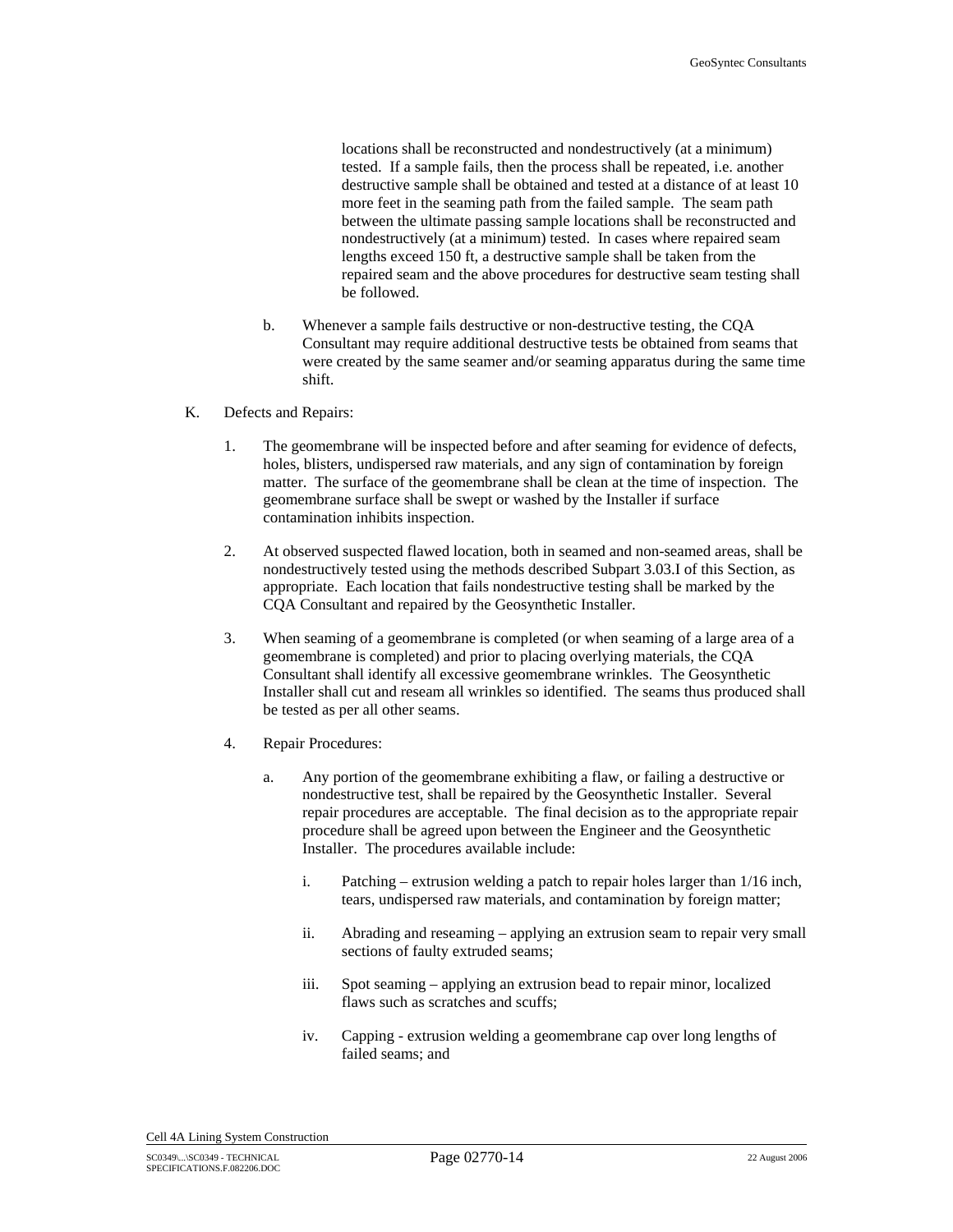- v. Strip repairing cutting out bad seams and replacing with a strip of new material seamed into place on both sides with fusion welding.
- b. In addition, the following criteria shall be satisfied:
	- i. surfaces of the geomembrane that are to be repaired shall be abraded no more than 20 minutes prior to the repair;
	- ii. all surfaces must be clean and dry at the time of repair;
	- iii. all seaming equipment used in repair procedures must be approved by trial seaming;
	- iv. any other potential repair procedures shall be approved in advance, for the specific repair, by the Engineer;
	- v. patches or caps shall extend at least 6 in. beyond the edge of the defect, and all corners of patches and holes shall be rounded with a radius of at least 3 in.; and
	- vi. any geomembrane below large caps shall be appropriately cut to avoid water or gas collection between the two sheets.
- 5. Repair Verification:
	- a. Repairs shall be nondestructively tested using the methods described in Subpart 3.03.I of this Section, as appropriate. Repairs that pass nondestructive testing shall be considered acceptable repairs. Repairs that failed nondestructive or destructive testing will require the repair to be reconstructed and retested until passing test results are observed. At the discretion of the CQA Consultant, destructive testing may be required on any caps.

#### **3.04 MATERIALS IN CONTACT WITH THE GEOMEMBRANE**

- A. The Geosynthetic Installer shall take all necessary precautions to ensure that the geomembrane is not damaged during its installation. During the installation of other components of the liner system by the Contractor, the Contractor shall ensure that the geomembrane is not damaged. Any damage to the geomembrane caused by the Contractor shall be repaired by the Geosynthetic Installer at the expense of the Contractor.
- B. Soil and aggregate materials shall not be placed over the geomembranes at ambient temperatures below 40°F or above 104°F, unless otherwise specified.
- C. All attempts shall be made to minimize wrinkles in the geomembrane.
- D. No vehicles of any kind shall be driven directly on the geomembrane.

## **3.05 CONFORMANCE TESTING**

A. Samples of the geomembrane will be removed by the CQA Consultant and sent to a Geosynthetic CQA Laboratory for testing to ensure conformance with the requirements of this Section. The CQA Consultant may collect samples at the manufacturing plant or from the rolls delivered to the site. The Geosynthetic Installer shall assist the CQA Consultant in obtaining conformance samples from any geomembrane rolls sampled at the site. The Geosynthetic Installer and Contractor shall account for this sampling and testing requirement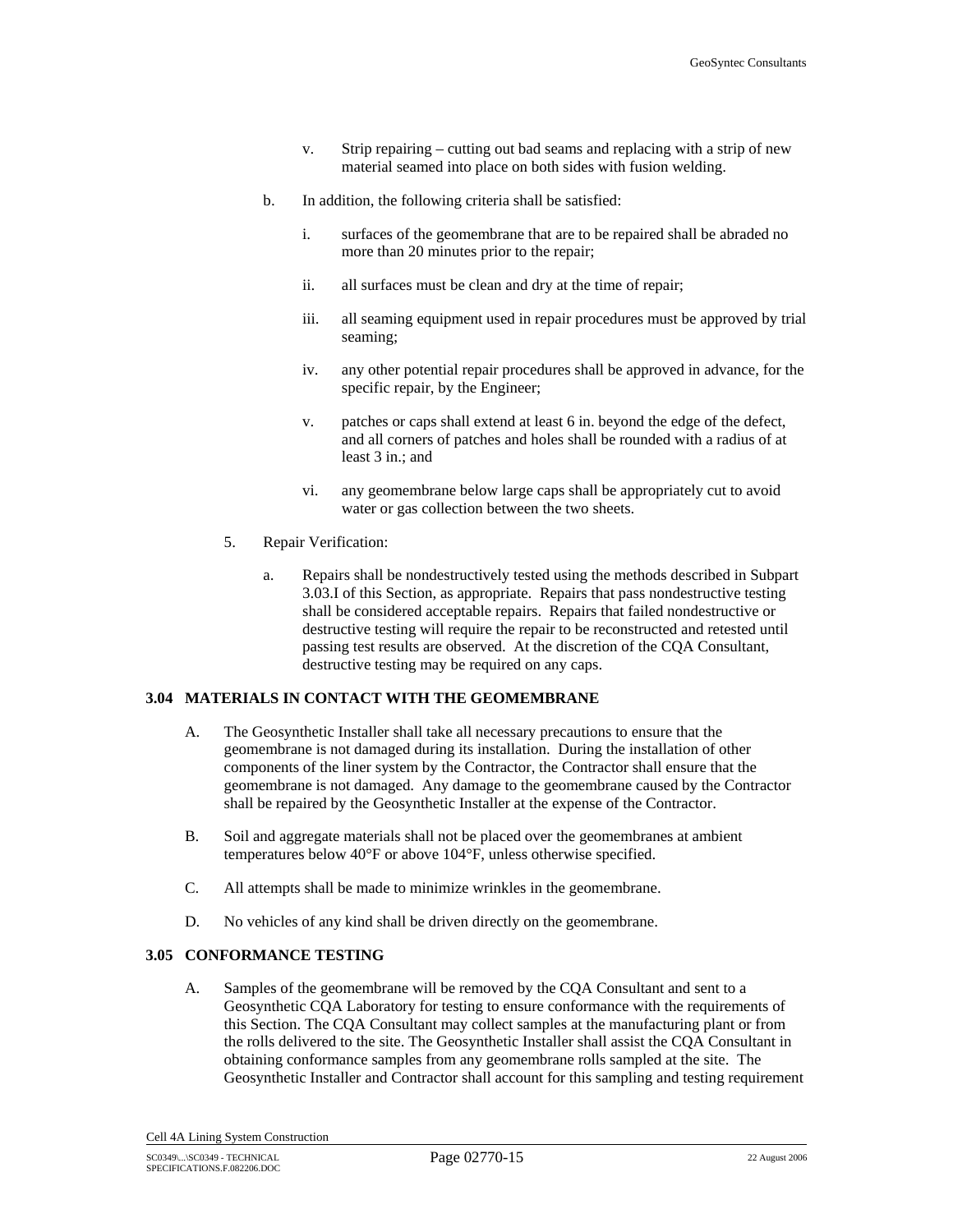in the installation schedule, including the turnaround time for laboratory results. Only materials that meet the requirements of Subpart 2.02 this Section shall be installed.

- B. Samples will be selected by the CQA Consultant in accordance with this Section and with the procedures outlined in the CQA Plan.
- C. Samples will be taken at a minimum frequency of one sample per  $100,000$  ft<sup>2</sup>. If the Geomembrane Manufacturer provides material that requires sampling at a frequency (due to lot size, shipment size, etc.) resulting in one sample per less than 90 percent of 100,000 ft<sup>2</sup>  $(90,000 \text{ ft}^2)$ , then the Geosynthetic Installer shall pay the cost for all additional testing.
- D. The CQA Consultant may increase the frequency of sampling in the event that test results do not comply with the requirements of Subpart 2.02 of this Section.

| Test                      | Test Method           |
|---------------------------|-----------------------|
| Specific Gravity          | ASTM D 792 or D 1505  |
| <b>Thickness</b>          | ASTM D 5199           |
| <b>Tensile Properties</b> | ASTM D <sub>638</sub> |
| Carbon Black Content      | <b>ASTM D 1603</b>    |
| Carbon Black Dispersion   | <b>ASTM D 5596</b>    |

E. The following tests will be performed by the CQA Consultant:

F. Any geomembrane that is not certified in accordance with Subpart 1.07.C of this Section, or that conformance testing indicates does not comply with Subpart 2.02 of this Section, shall be rejected. The Geosynthetic Installer shall replace the rejected material with new material.

#### **3.06 GEOMEMBRANE ACCEPTANCE**

- A. The Geosynthetic Installer shall retain all ownership and responsibility for the geomembrane until accepted by the Owner.
- B. The geomembrane will not be accepted by the Owner before:
	- 1. the installation is completed;
	- 2. all documentation is submitted;
	- 3. verification of the adequacy of all field seams and repairs, including associated testing, is complete; and
	- 4. all warranties are submitted.

# **3.07 PROTECTION OF WORK**

- A. The Geosynthetic Installer and Contractor shall use all means necessary to protect all work of this Section.
- B. In the event of damage, the Geosynthetic Installer shall make all repairs and replacements necessary, to the satisfaction of the Engineer.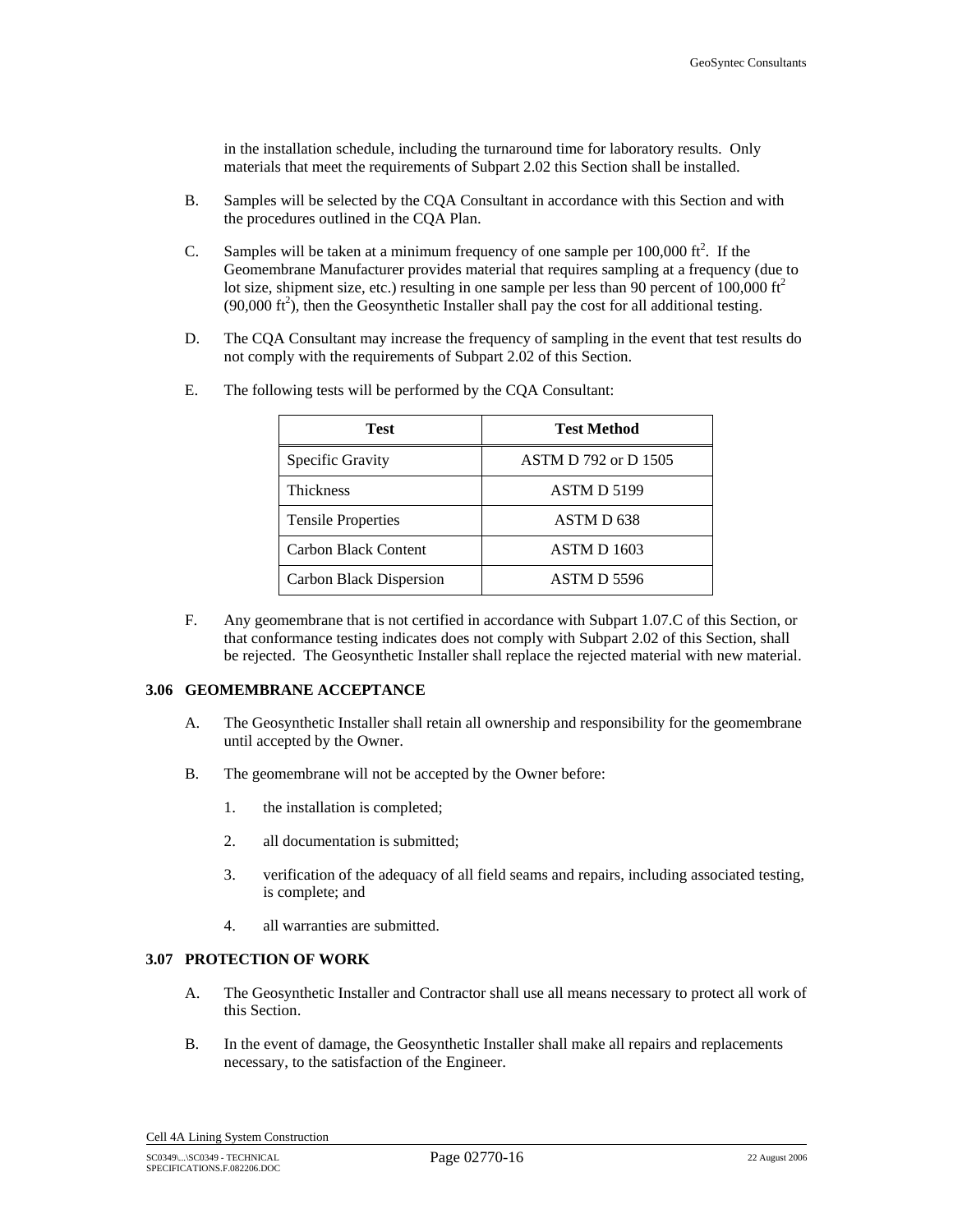# **PART 4 – MEASUREMENT AND PAYMENT**

# **4.01 GENERAL**

- A. Providing for a complying with the requirements set forth in this Section for 60-mil, smooth HDPE geomembrane will be measured as in-place square feet (SF), as measured by the surveyor, including geomembrane in the anchor trench to the limits shown on the Drawings, and payment will be based on the unit price provided on the Bid Schedule.
- B. The following are considered incidental to the Work:
	- Submittals.
	- Quality Control.
	- Shipping, handling and storage.
	- Deployment.
	- Layout survey.
	- Mobilization.
	- Rejected material.
	- Rejected material removal, handling, re-testing, and repair.
	- Overlaps and seaming.
	- Temporary anchorage.
	- Pipe boots.
	- Cleaning seam area.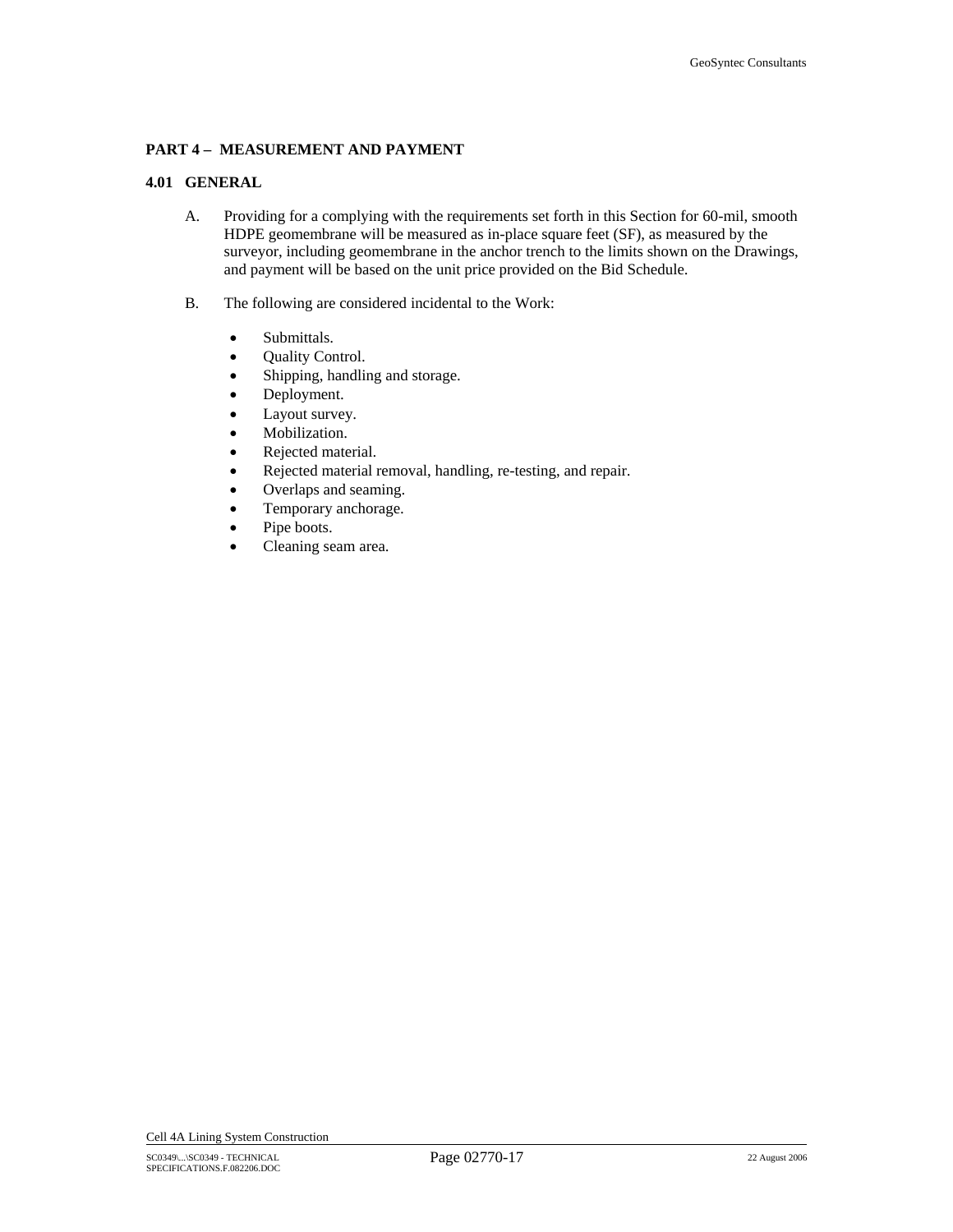| <b>PROPERTIES</b>                                                                                                                                          | <b>QUALIFIERS</b>  | <b>UNITS</b>                                                               | <b>SPECIFIED</b><br><b>VALUES</b> | <b>TEST METHOD</b>                    |
|------------------------------------------------------------------------------------------------------------------------------------------------------------|--------------------|----------------------------------------------------------------------------|-----------------------------------|---------------------------------------|
| <b>Physical Properties</b>                                                                                                                                 |                    |                                                                            |                                   |                                       |
| <b>Thickness</b>                                                                                                                                           | Average<br>Minimum | mils<br>mils                                                               | 60<br>54                          | ASTM D 5199                           |
| Specific Gravity                                                                                                                                           | Minimum            | N/A                                                                        | .94                               | ASTM D 792 Method A<br>or ASTM D 1505 |
| <b>Mechanical Properties</b>                                                                                                                               |                    |                                                                            |                                   |                                       |
| Tensile Properties (each direction)                                                                                                                        |                    |                                                                            |                                   |                                       |
| Tensile (Break) Strength Tensile (Break) Strength<br>1.<br><b>Elongation</b> at Break<br>2.<br>Tensile (Yield) Strength<br>3.<br>Elongation at Yield<br>4. | Minimum            | 1 <sub>h</sub> /in<br>$\frac{0}{0}$<br>1 <sub>h</sub> /in<br>$\frac{0}{0}$ | 228<br>700<br>126<br>12           | ASTM D 638                            |
| Puncture                                                                                                                                                   | Minimum            | <sup>1</sup> h                                                             | 108                               | ASTM D4833                            |
| <b>Environmental Properties</b>                                                                                                                            |                    |                                                                            |                                   |                                       |
| Carbon Black Content                                                                                                                                       | Range              | $\frac{0}{0}$                                                              | $2 - 3$                           | <b>ASTM D 1603</b>                    |
| Carbon Black Dispersion                                                                                                                                    | N/A                | none                                                                       | Note 1                            | ASTM D 5596                           |
| <b>Environmental Stress Crack</b>                                                                                                                          | Minimum            | hr                                                                         | 400                               | <b>ASTM D 5397</b>                    |

# **TABLE 02770-1 REQUIRED HDPE GEOMEMBRANE PROPERTIES**

Notes: (1) Minimum 9 of 10 in Categories 1 or 2; 10 in Categories 1, 2, or 3.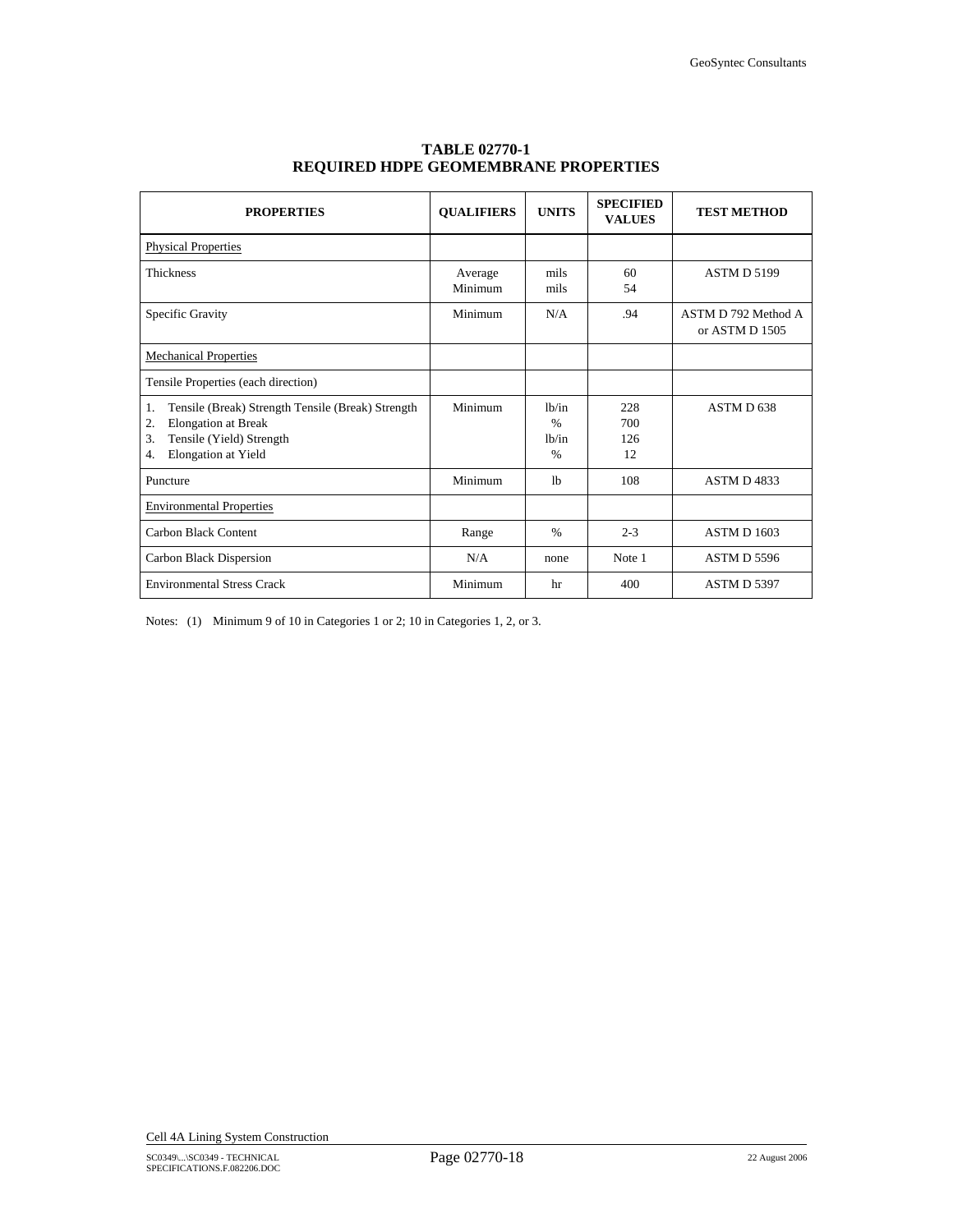| <b>PROPERTIES</b>             | <b>QUALIFIERS</b> | <b>UNITS</b>       | <b>SPECIFIED</b><br>VALUES <sup>(3)</sup> | <b>TEST METHOD</b> |
|-------------------------------|-------------------|--------------------|-------------------------------------------|--------------------|
| Shear Strength <sup>(1)</sup> |                   |                    |                                           |                    |
| Fusion                        | minimum           | lb/in              | 120                                       | ASTM D 6392        |
| Extrusion                     | minimum           | 1b/in              | 120                                       | ASTM D 6392        |
| Peel Adhesion                 |                   |                    |                                           |                    |
| FTB <sup>(2)</sup>            |                   |                    |                                           | Visual Observation |
| Fusion                        | minimum           | 1 <sub>b</sub> /in | 91                                        | ASTM D 6392        |
| Extrusion                     | minimum           | 1b/in              | 78                                        | ASTM D 6392        |

# **TABLE 02770-2 REQUIRED GEOMEMBRANE SEAM PROPERTIES**

Notes: (1) Also called "Bonded Seam Strength".

(2) FTB = Film Tear Bond means that failure is in the parent material, not the seam. The maximum seam separation is 25 percent of the seam area.

(3) Four of five specimens per destructive sample must pass both the shear and peel strength tests.

[END OF SECTION]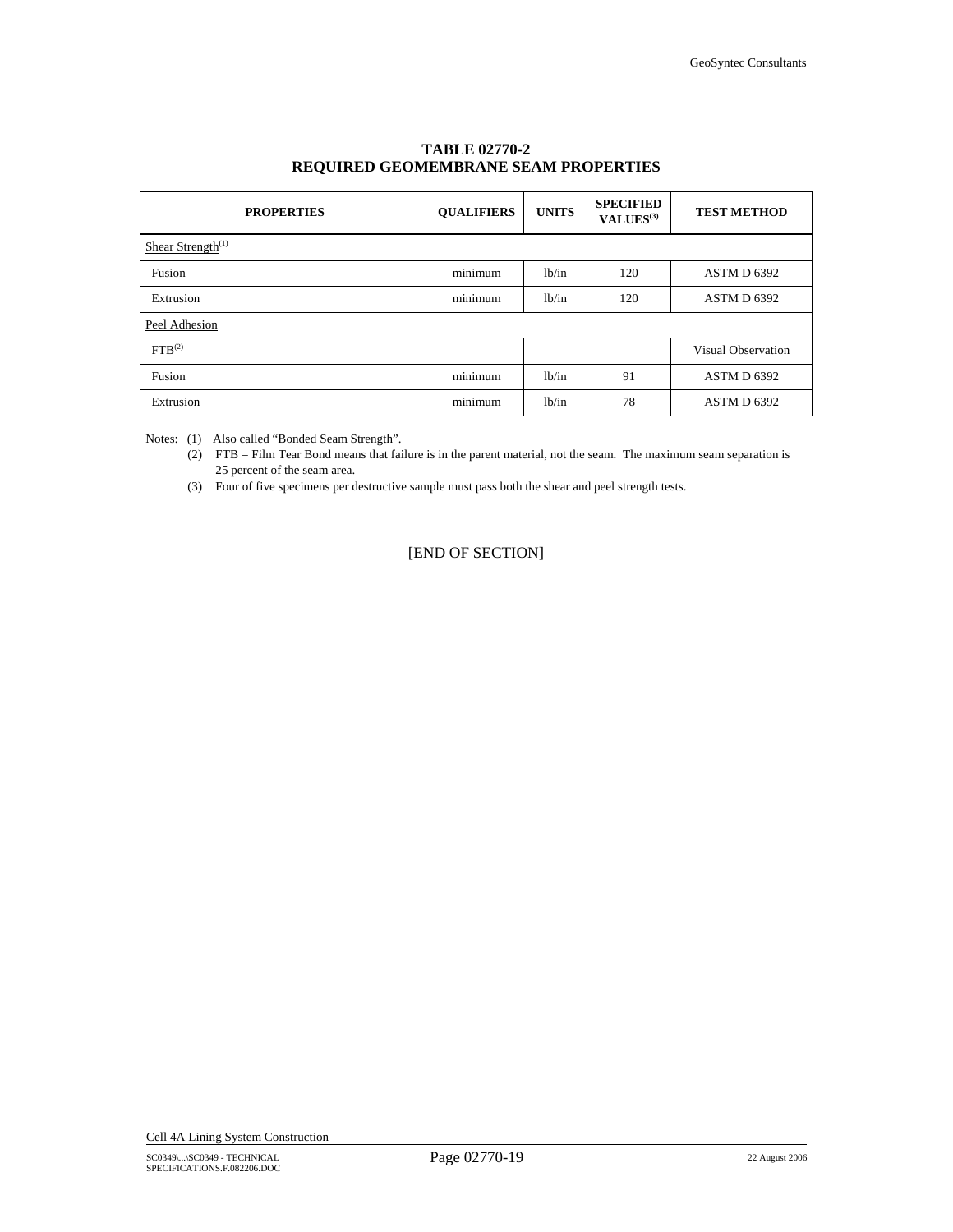# **SECTION 02771 GEOTEXTILE**

## **PART 1 – GENERAL**

### **1.01 DESCRIPTION OF WORK**

- A. The Contractor shall furnish all labor, materials, tools, supervision, transportation, equipment, and incidentals necessary for the installation of the geotextile. The work shall be carried out as specified herein and in accordance with the Drawings and the Construction Quality Assurance (CQA) Plan.
- B. The work shall include, but not be limited to, delivery, offloading, storage, placement, and seaming of the various geotextile components of the project.
- C. Geotextile shall be used between the Drainage Aggregate and Geomembrane as shown on the Drawings.

#### **1.02 RELATED SECTIONS**

Section 02200 – Earthwork

Section 02225 – Drainage Aggregate

Section 02770 – Geomembrane

Section 02773 – Geonet

#### **1.03 REFERENCES**

- A. Drawings
- B. Site CQA Plan
- C. Latest version of American Society for Testing and Materials (ASTM) standards:

| <b>ASTM D4355</b>  | Standard Test Method for Deterioration of Geotextile from Exposure<br>to Ultraviolet Light and Water    |
|--------------------|---------------------------------------------------------------------------------------------------------|
| <b>ASTM D 4439</b> | <b>Terminology for Geosynthetics</b>                                                                    |
| <b>ASTM D 4491</b> | Standard Test Method for Water Permeability of Geotextile by<br>Permittivity                            |
| ASTM D4533         | Standard Test Method for Trapezoid Tearing Strength of Geotextile                                       |
| <b>ASTM D 4632</b> | Standard Test Method for Breaking Load and Elongation of<br>Geotextile (Grab Method)                    |
| <b>ASTM D4751</b>  | Standard Test Method for Determining Apparent Opening Size of a<br>Geotextile                           |
| ASTM D4833         | Standard Test Method for Index Puncture Resistance of Geotextile.<br>Geomembranes, and Related Products |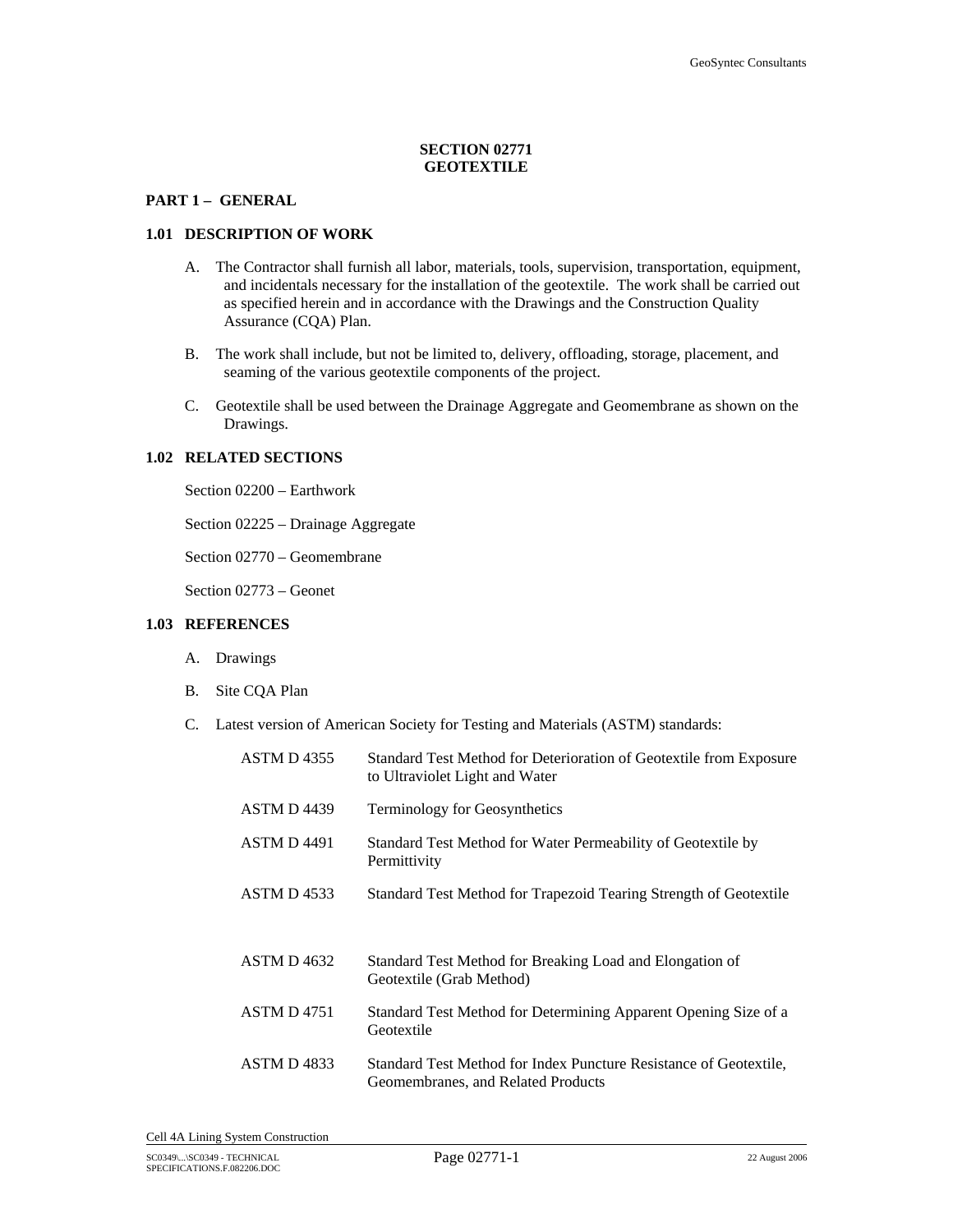ASTM D 5261 Standard Test Method for Measuring Mass Per Unit Area of Geotextile

## **1.04 SUBMITTALS**

- A. The Contractor shall submit the following information regarding the proposed geotextile to the Engineer for approval at least 7 days prior to geotextile delivery:
	- 1. manufacturer and product name;
	- 2. minimum property values of the proposed geotextile and the corresponding test procedures;
	- 3. projected geotextile delivery dates; and
	- 4. list of geotextile roll numbers for rolls to be delivered to the site.
- B. At least 7 days prior to geotextile placement, the Contractor shall submit to the Engineer the Manufacturing Quality Control (MQC) certificates for each roll of geotextile. The certificates shall be signed by responsible parties employed by the geotextile manufacturer (such as the production manager). The MQC certificates shall include:
	- 1. lot, batch, and/or roll numbers and identification;
	- 2. MQC test results, including a description of the test methods used; and
	- 3. Certification that the geotextile meets or exceeds the required properties of the Drawings and this Section.

## **1.05 CQA MONITORING**

A. The Contractor shall be aware of and accommodate all monitoring and conformance testing required by the CQA Plan. This monitoring and testing, including random conformance testing of construction materials and completed work, will be performed by the CQA Consultant. If nonconformances or other deficiencies are found in the Contractor's materials or completed work, the Contractor will be required to repair the deficiency or replace the deficient materials at no additional expense to the Owner.

#### **PART 2 – PRODUCTS**

### **2.01 GEOTEXTILE PROPERTIES**

- A. The Geotextile Manufacturer shall furnish materials that meet or exceed the criteria specified in Table 02771-1 in accordance with the minimum average roll value (MARV), as defined by ASTM D 4439.
- B. The geotextile shall be nonwoven materials, suitable for use in filter/separation and cushion applications.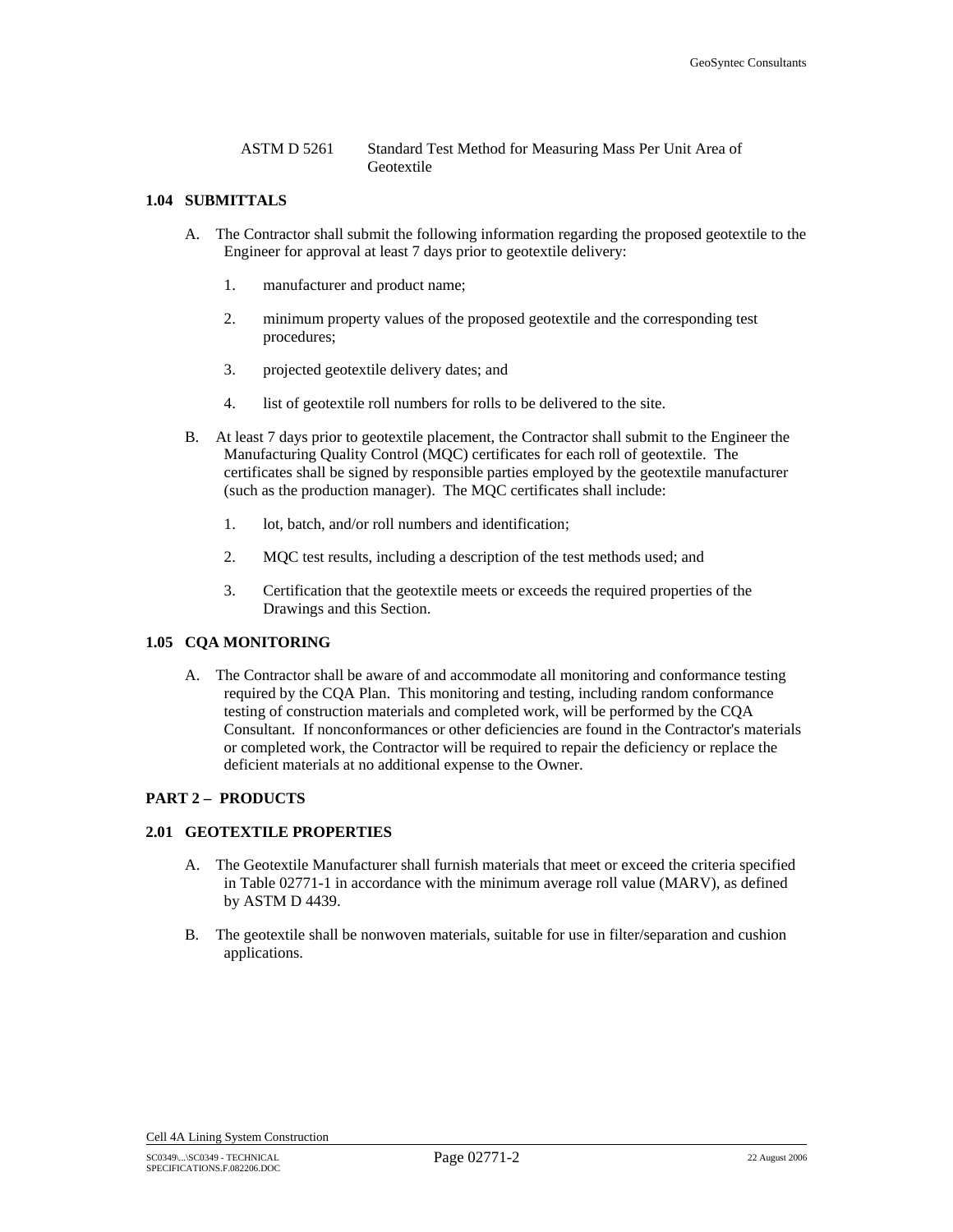# **2.02 MANUFACTURING QUALITY CONTROL (MQC)**

- A. The geotextile shall be manufactured with MQC procedures that meet or exceed generally accepted industry standards.
- B. The Geotextile Manufacturer shall sample and test the geotextile to demonstrate that the material conforms to the requirements of these Specifications.
- C. Any geotextile sample that does not comply with this Section shall result in rejection of the roll from which the sample was obtained. The Contractor shall replace any rejected rolls.
- D. If a geotextile sample fails to meet the MQC requirements of this Section the Geotextile Manufacturer shall additionally sample and test, at the expense of the Manufacturer, rolls manufactured in the same lot, or at the same time, as the failing roll. Sampling and testing of rolls shall continue until a pattern of acceptable test results is established to define the bounds of the failed roll(s). All the rolls pertaining to the failed rolls shall be rejected.
- E. Additional sample testing may be performed, at the Geotextile Manufacturer's discretion and expense, to identify more closely the extent of non-complying rolls and/or to qualify individual rolls.
- F. Sampling shall, in general, be performed on sacrificial portions of the geotextile material such that repair is not required. The Geotextile Manufacturer shall sample and test the geotextile to demonstrate that the geotextile properties conform to the values specified in Table 02771-1.

| <b>Test</b>        | <b>Procedure</b>   | <b>Frequency</b>        |
|--------------------|--------------------|-------------------------|
| Grab strength      | ASTM D 4632        | 130,000 $\text{ft}^2$   |
| Mass per Unit Area | <b>ASTM D 5261</b> | 130,000 $\text{ft}^2$   |
| Tear strength      | ASTM D 4533        | 130,000 $\text{ft}^2$   |
| Puncture strength  | ASTM D4833         | 130,000 $\text{ft}^2$   |
| Permittivity       | ASTM D 4491        | 540,000 ft <sup>2</sup> |
| A.O.S.             | <b>ASTM D 4751</b> | 540,000 ft <sup>2</sup> |

1. At a minimum, the following MQC tests shall be performed on the geotextile (results of which shall meet the requirements specified in Table 02271):

G. The Geotextile Manufacturer shall comply with the certification and submittal requirements of this Section.

#### **2.03 PACKING AND LABELING**

- A. Geotextile shall be supplied in rolls wrapped in relatively impervious and opaque protective covers.
- B. Geotextile rolls shall be marked or tagged with the following information:
	- 1. manufacturer's name;
	- 2. product identification;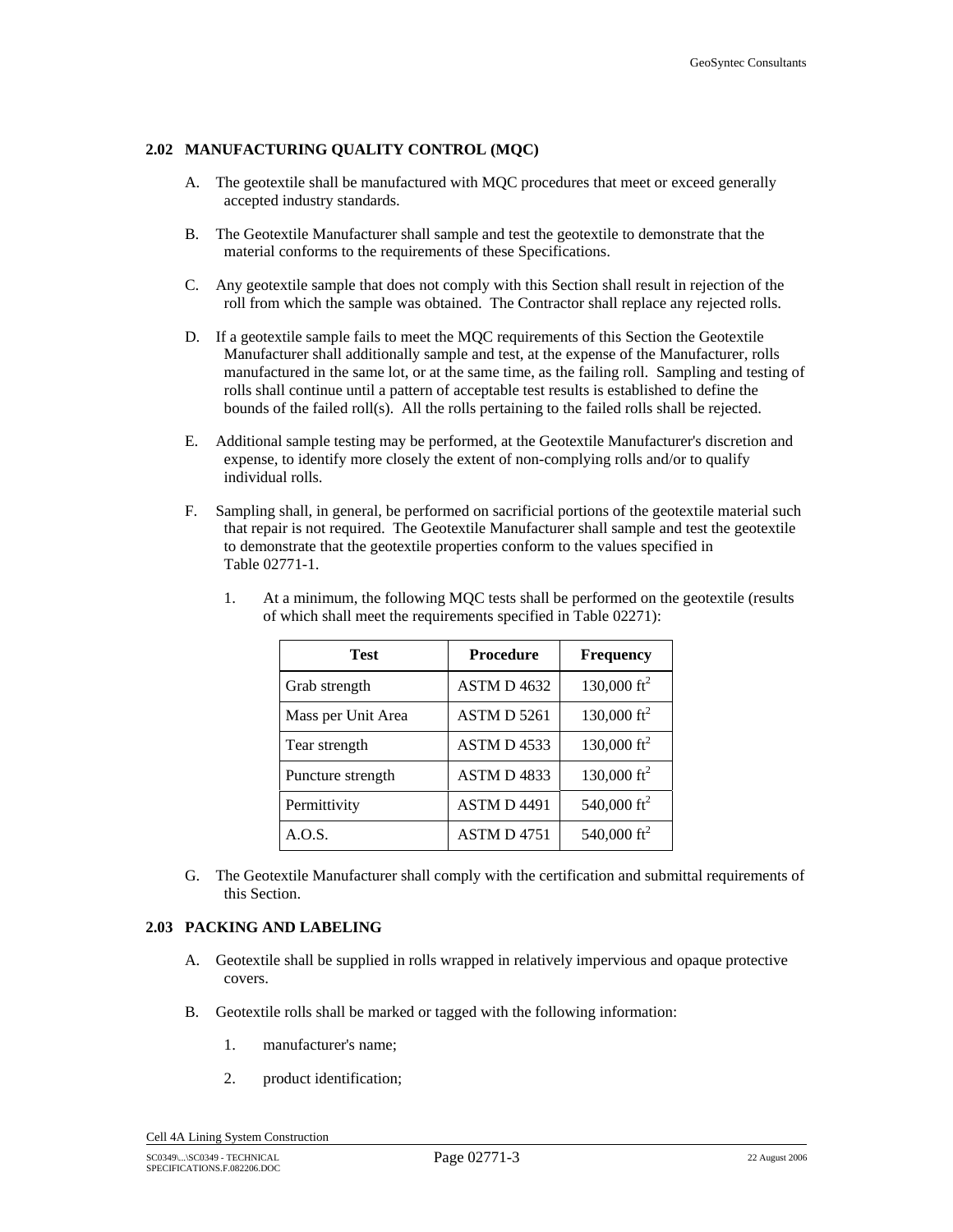- 3. lot or batch number;
- 4. roll number; and
- 5. roll dimensions.

# **2.04 TRANSPORTATION, HANDLING, AND STORAGE**

- A. The Geosynthetic Manufacturer shall be liable for any damage to the geotextile incurred prior to and during transportation to the site.
- B. The geotextile shall be delivered to the site at least 14 days prior to the planned deployment date to allow the CQA Consultant adequate time to perform conformance testing on the geotextile samples as described in Subpart 3.06 of this Section.
- C. Handling, unloading, storage, and care of the geotextile at the site, prior to and following installation, are the responsibility of the Contractor. The Contractor shall be liable for any damage to the materials incurred prior to final acceptance by the Owner.
- D. The Contractor shall be responsible for offloading and storage of the geotextile at the site.
- E. The geotextile shall be protected from sunlight, puncture, or other damaging or deleterious conditions. The geotextile shall be protected from mud, dirt, and dust. Any additional storage procedures required by the geotextile Manufacturer shall be the responsibility of the Contractor.

## **PART 3 – EXECUTION**

#### **3.01 FAMILIARIZATION**

- A. Prior to implementing any of the work described in this Section, the Contractor shall become thoroughly familiar with the site, the site conditions, and all portions of the work falling within this Section.
- B. If the Contractor has any concerns regarding the installed work of other Sections or the site, the Engineer shall be notified, in writing, prior to commencing the work. Failure to notify the Engineer or commencing installation of the geotextile will be construed as Contractor's acceptance of the related work of all other Sections.

## **3.02 PLACEMENT**

- A. Geotextile installation shall not commence over other materials until CQA conformance evaluations, by the CQA Consultant, of underlying materials are complete, including evaluations of the Contractor's survey results to confirm that the previous work was constructed to the required grades, elevations, and thicknesses. Should the Contractor begin the work of this Section prior to the completion of CQA evaluations for underlying materials or this material, this shall be at the risk of removal of these materials, at the Contractor's expense, to remedy the non-conformances. The Contractor shall account for the CQA conformance evaluations in the construction schedule.
- B. The Contractor shall handle all geotextile in such a manner as to ensure it is not damaged in any way.
- C. The Contractor shall take any necessary precautions to prevent damage to underlying materials during placement of the geotextile.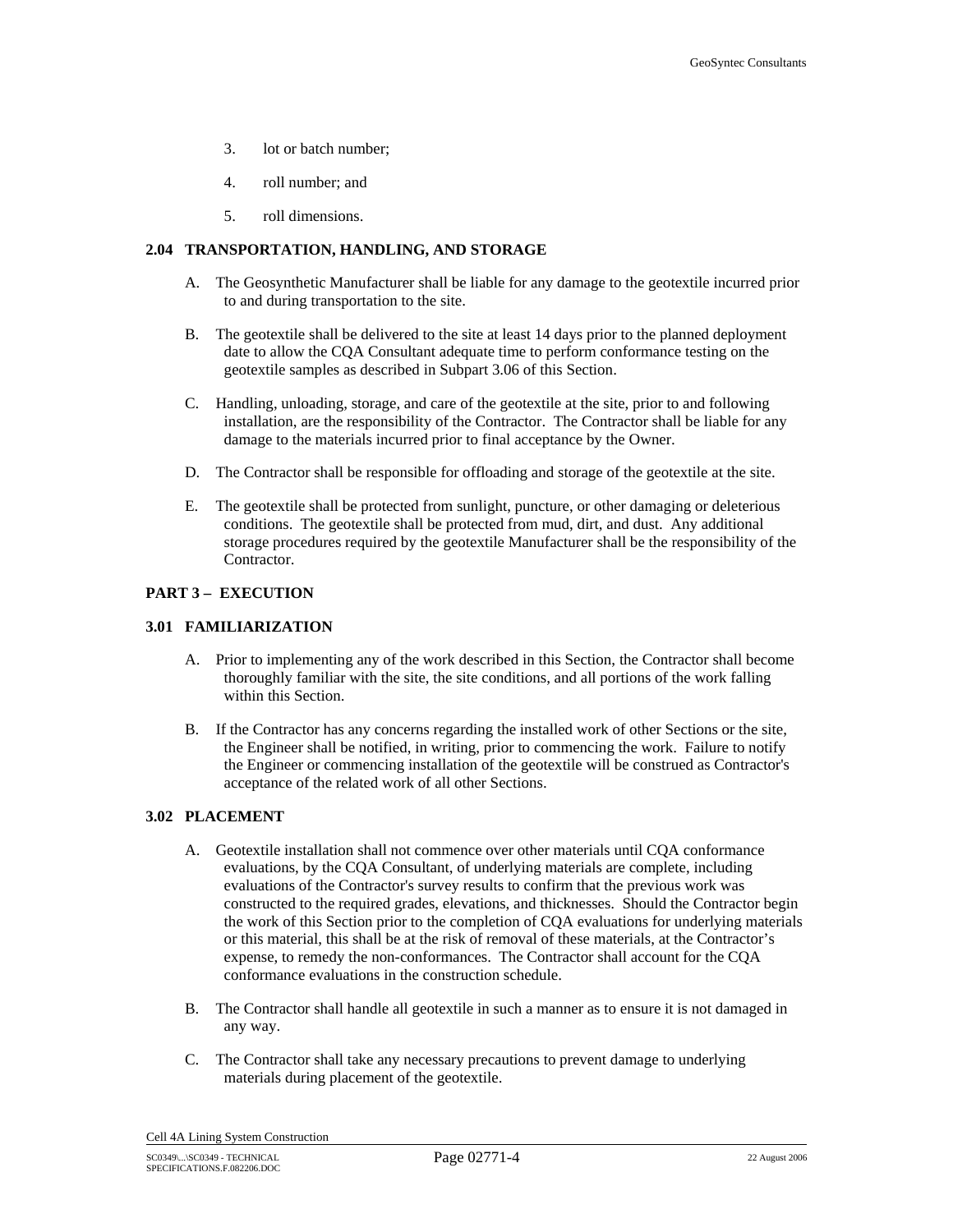- D. After unwrapping the geotextile from its opaque cover, the geotextile shall not be left exposed for a period in excess of 15 days unless a longer exposure period is approved in writing by the Geotextile Manufacturer.
- E. The Contractor shall take care not to entrap stones, excessive dust, or moisture in the geotextile during placement.
- F. The Contractor shall anchor or weight all geotextile with sandbags, or the equivalent, to prevent wind uplift.
- G. The Contractor shall examine the entire geotextile surface after installation to ensure that no foreign objects are present that may damage the geotextile or adjacent layers. The Contractor shall remove any such foreign objects and shall replace any damaged geotextile.

## **3.03 SEAMS AND OVERLAPS**

- A. On slopes steeper than 10 horizontal to 1 vertical, geotextiles shall be continuous down the slope; that is, no horizontal seams are allowed. Horizontal seams shall be considered as any seam having an alignment exceeding 20 degrees from being perpendicular to the slope contour lines, unless otherwise approved by the Engineer. No horizontal seams shall be allowed within 5 feet of the top or toe of the slopes.
- B. Geotextile shall be overlapped a minimum of 12-inches.

## **3.04 REPAIR**

A. Any holes or tears in the geotextile shall be repaired using a patch made from the same geotextile. If a tear exceeds 50% of the width of a roll, that roll shall be removed and replaced.

# **3.05 PLACEMENT OF SOIL MATERIALS**

- A. The Contractor shall place soil materials on top of the geotextile in such a manner as to ensure that:
	- 1. the geotextile and the underlying materials are not damaged;
	- 2. minimum slippage occurs between the geotextile and the underlying layers during placement; and
	- 3. excess stresses are not produced in the geotextile.
- B. Equipment shall not be driven directly on the geotextile.

# **3.06 CONFORMANCE TESTING**

- A. Conformance samples of the geotextile materials will be removed by the CQA Consultant after the material has been received at the site and sent to a Geosynthetic CQA Laboratory for testing to ensure conformance with the requirements of this Section and the CQA Plan. This testing will be carried out, in accordance with the CQA Plan, prior to the start of the work of this Section.
- B. Samples of each geotextile will be taken, by the CQA Consultant, at a minimum frequency of one sample per  $260,000$  ft<sup>2</sup> (minimum of one).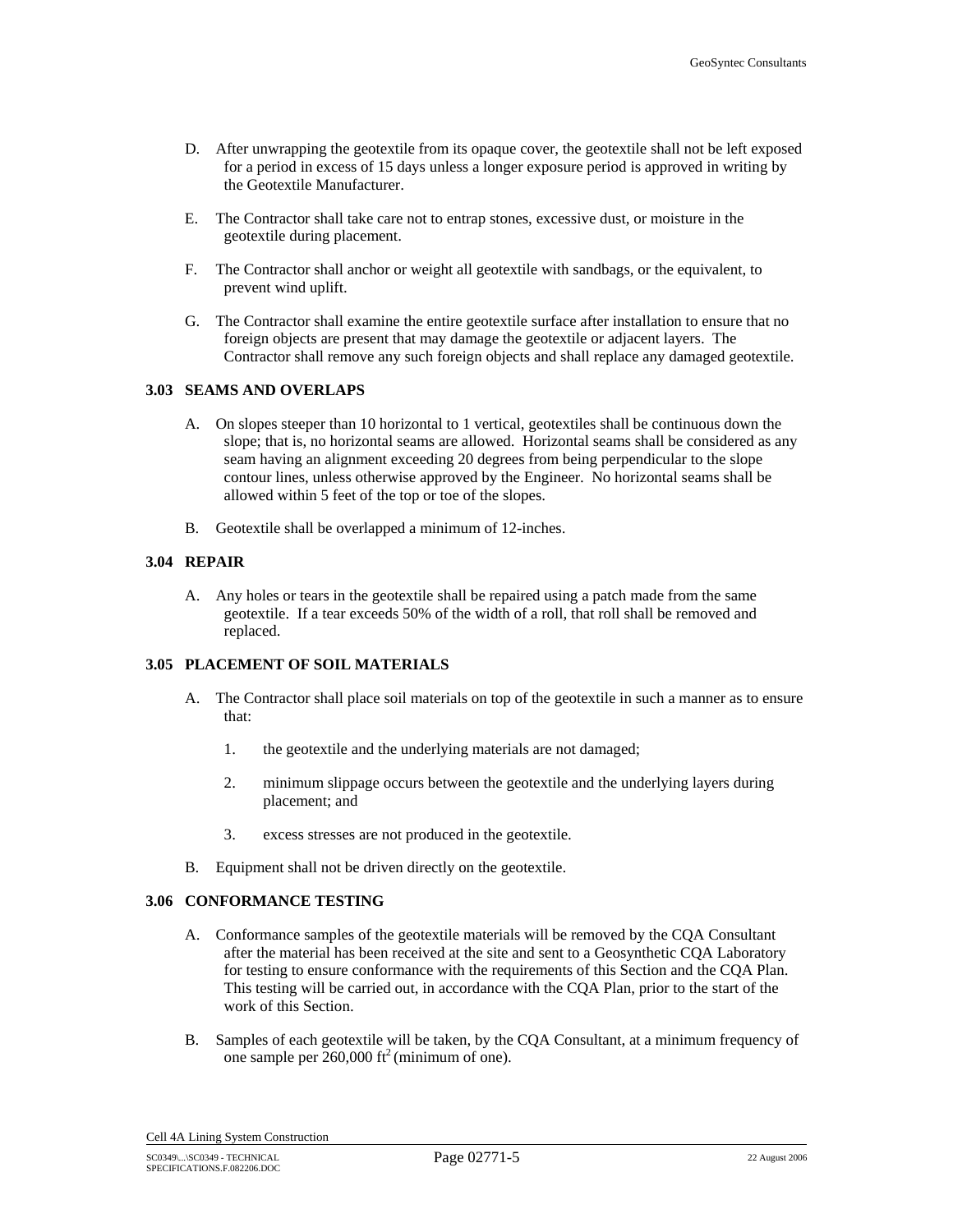- C. The CQA Consultant may increase the frequency of sampling in the event that test results do not comply with requirements of Subpart 2.01 of this Section until passing conformance test results are obtained for all material that is received at the site. This additional testing shall be performed at the expense of the Contractor.
- D. The following conformance tests will be performed (results of which shall meet the requirements specified in Table 02271):

| <b>Test</b>        | <b>Procedure</b>   |
|--------------------|--------------------|
| Grab strength      | ASTM D4632         |
| Mass per Unit Area | <b>ASTM D 5261</b> |
| Puncture strength  | ASTM D4833         |
| Permittivity       | ASTM D 4491        |
| A.O.S.             | <b>ASTM D 4751</b> |

E. Any geotextile that is not certified in accordance with Subpart 1.04 of this Section, or that conformance testing results do not comply with Subpart 2.01 of this Section, will be rejected. The Contractor shall replace the rejected material with new material. All other rolls that are represented by failing test results will also be rejected, unless additional testing is performed to further determine the bounds of the failed material.

# **3.07 PROTECTION OF WORK**

- A. The Contractor shall protect all work of this Section.
- B. In the event of damage, the Contractor shall make repairs and replacements to the satisfaction of the Engineer at the expense of the Contractor.

# **PART 4 – MEASUREMENT AND PAYMENT**

## **4.01 GENERAL**

- A. Providing for and complying with the requirements set forth in this Section for Geotextile will be incidental to PVC Pipe, and payment will be based on the unit price provided for PVC Pipe on the Bid Schedule.
- B. The following are considered incidental to the work:
	- Submittals.
	- Quality Control.
	- Shipping, handling and storage.
	- Layout survey.
	- Mobilization.
	- Rejected material.
	- Overlaps and seaming.
	- Rejected material removal, handling, re-testing, and repair.
	- Temporary anchorage.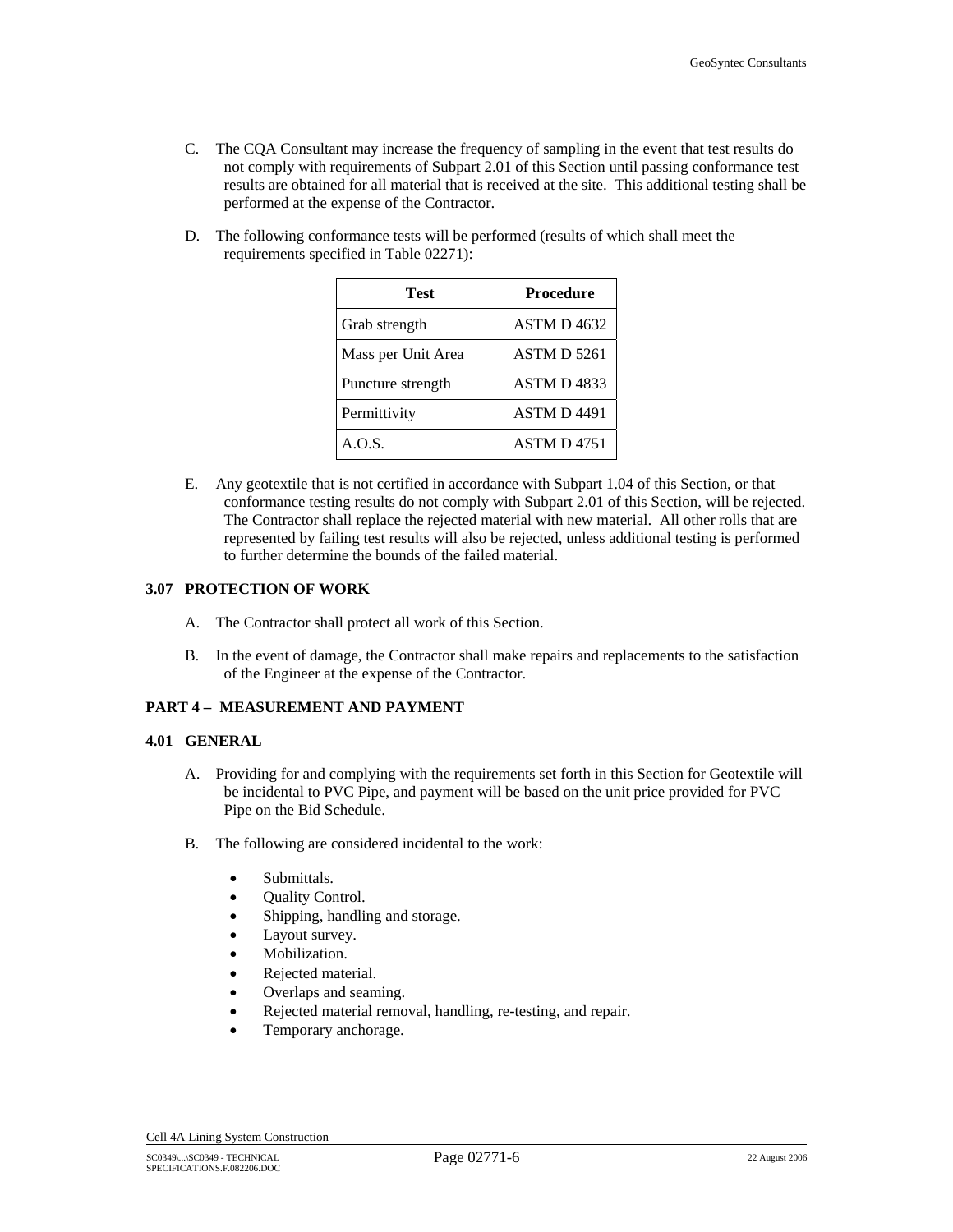| <b>PROPERTIES</b>                     | <b>QUALIFIERS</b> | <b>UNITS</b> | <b>SPECIFIED</b><br><b>VALUES</b> | <b>TEST</b><br><b>METHOD</b> |
|---------------------------------------|-------------------|--------------|-----------------------------------|------------------------------|
| Mass per unit area                    | Minimum           | $oz/yd^2$    | 16                                | <b>ASTM D 5261</b>           |
| Apparent opening size $(O_{95})$      | Maximum           | mm           | 0.21                              | <b>ASTM D4751</b>            |
| Permittivity                          | Minimum           | $s^{-1}$     | 0.5                               | <b>ASTM D 4491</b>           |
| Grab strength                         | Minimum           | 1b           | 390                               | <b>ASTM D 4632</b>           |
| Tear strength                         | Minimum           | 1b           | 150                               | ASTM D4533                   |
| Puncture strength                     | Minimum           | lb           | 240                               | <b>ASTM D4833</b>            |
| Ultraviolet Resistance @<br>500 hours | Minimum           | $\%$         | 70                                | <b>ASTM D4355</b>            |

# **TABLE 02771-1 REQUIRED PROPERTY VALUES FOR GEOTEXTILE**

[ END OF SECTION ]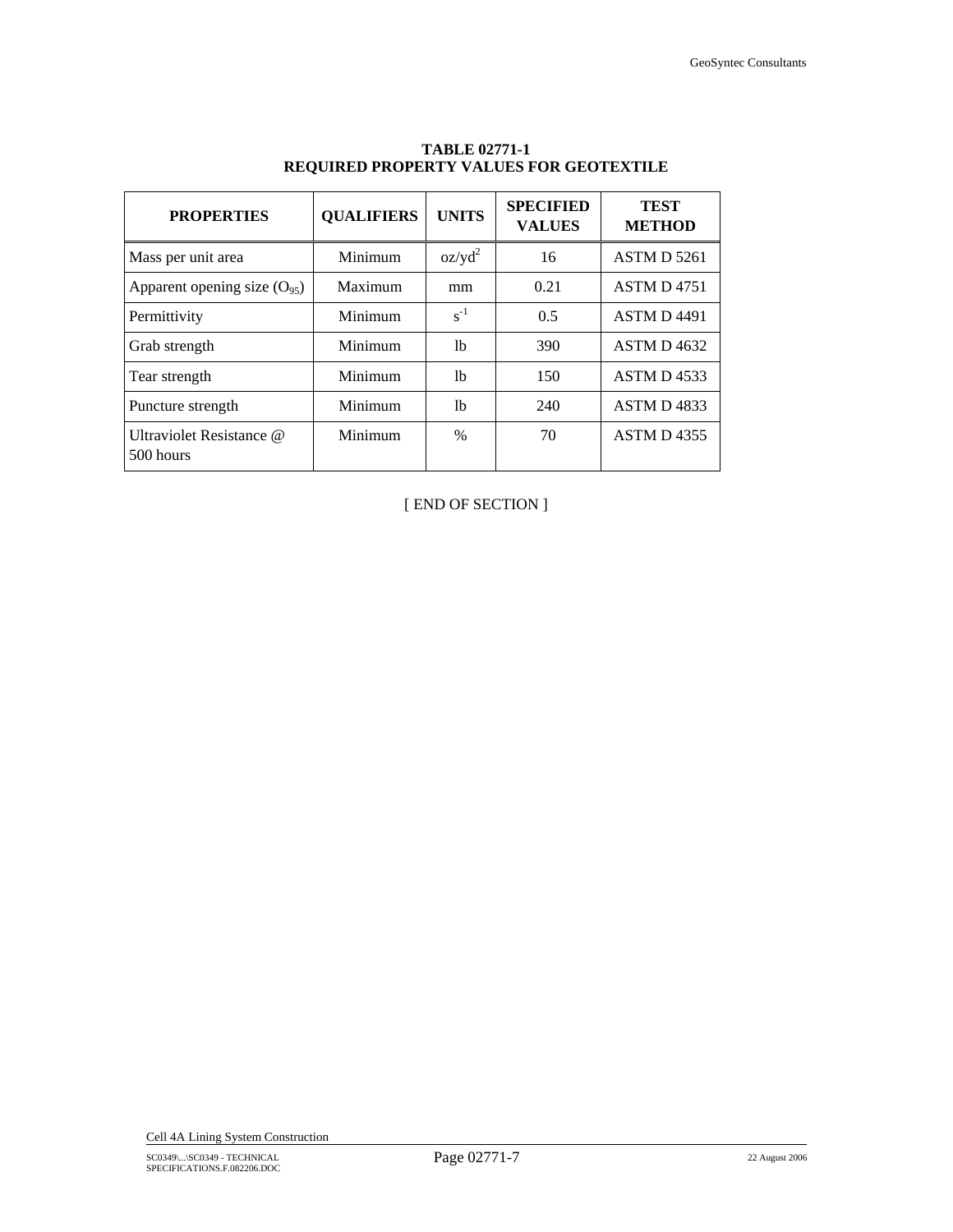# **SECTION 02772 GEOSYNTHETIC CLAY LINER**

## **PART 1 – GENERAL**

### **1.01 SCOPE**

- A. The Geosynthetic Installer shall furnish all labor, materials, tools, supervision, transportation, equipment, and incidentals necessary for installation of the geosynthetic clay liner (GCL). The work shall be carried out as specified herein and in accordance with the Drawings and Construction Quality Assurance (CQA) Plan.
- B. The work shall include, but not be limited to, delivery, offloading, storage, placement, anchorage, and seaming of the GCL.

# **1.02 RELATED SECTIONS**

Section 02220 – Subgrade Preparation

Section 02770 – Geomembrane

## **1.03 REFERENCES**

- A. Drawings
- B. Site CQA Plan
- C. Latest Version American Society of Testing and Materials (ASTM) Standards:

| <b>ASTM D 5887</b> | Test Method for Measurement of Index Flux Through Saturated<br>Geosynthetic Clay Liner Specimens using a Flexible Wall<br>Permeameter |
|--------------------|---------------------------------------------------------------------------------------------------------------------------------------|
| <b>ASTM D 5888</b> | Guide for Storage and Handling of Geosynthetic Clay Liners                                                                            |
| <b>ASTM D 5890</b> | Test Method for Swell Index of Clay Mineral Component of<br>Geosynthetic Clay Liners                                                  |
| <b>ASTM D 5891</b> | Test Method for Fluid Loss of Clay Component of Geosynthetic Clay<br>Liners                                                           |
| <b>ASTM D 5993</b> | Test Method for Measuring Mass per Unit Area of Geosynthetic Clay<br>Liners                                                           |

#### **1.04 QUALIFICATIONS**

- A. GCL Manufacturer:
	- 1. The Manufacturer shall be a well-established firm with more than five (5) years of experience in the manufacturing of GCL.
	- 2. The GCL Manufacturer shall be responsible for the production of GCL rolls and shall have sufficient production capacity and qualified personnel to provide material meeting the requirements of this Section and the construction schedule for this project.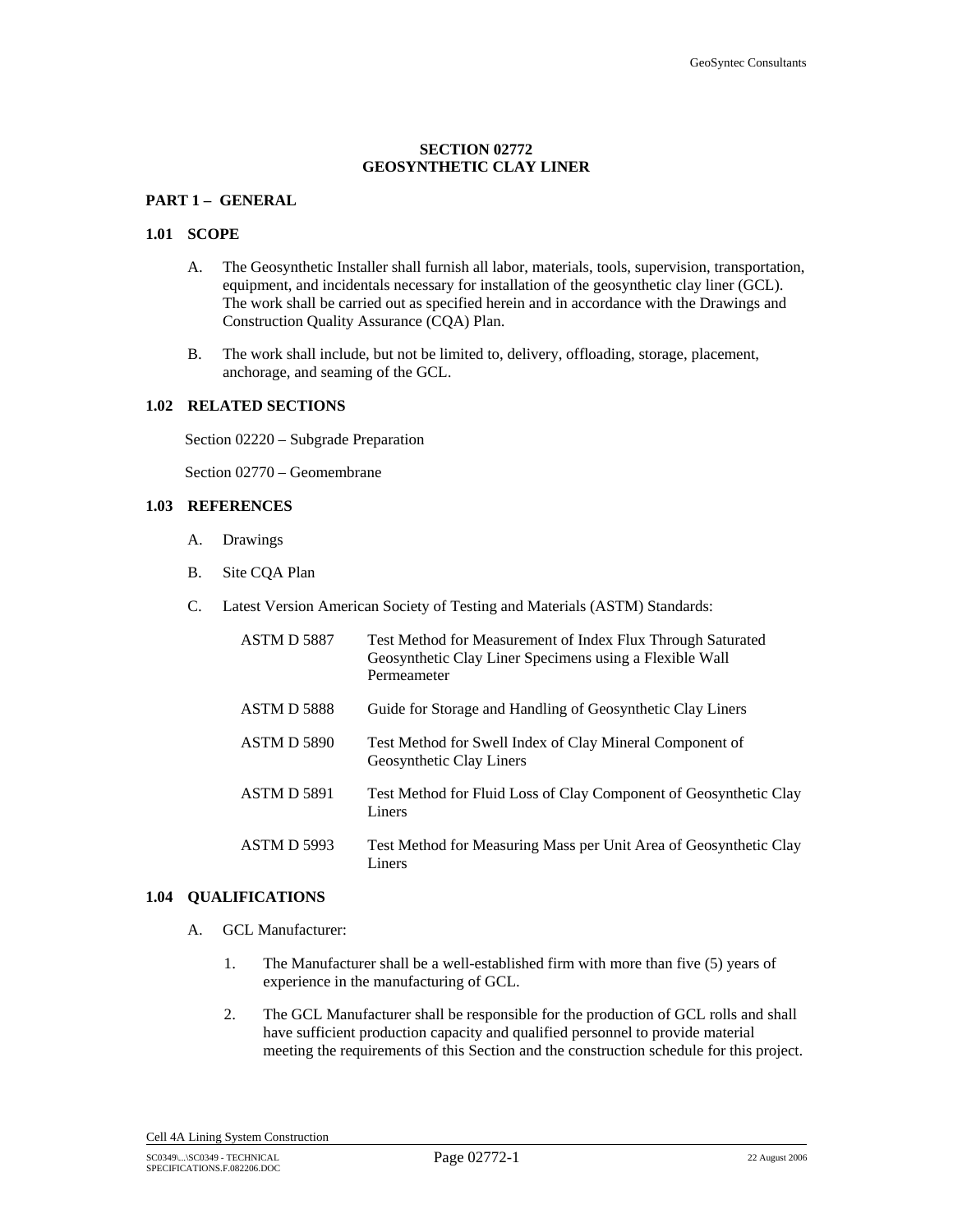- B. GCL Installer:
	- 1. The Geosynthetic Installer shall install the GCL and shall meet the requirements of Section 02770 Subpart 1.04. B and this Section.
	- 2. The Geosynthetics Installer shall be responsible and shall provide sufficient resources for field handling, deploying, temporarily restraining (against wind), and other aspects of the deployment and installation of the GCL and other geosynthetic components of the project.

# **1.05 SUBMITTALS**

- A. At least 7 days before transporting any GCL to the site, the Manufacturer shall provide the following documentation to the Engineer for approval.
	- 1. list of material properties, including test methods utilized to analyze / confirm properties.
	- 2. GCL samples.
	- 3. projected delivery dates for this project.
	- 4. Manufacturing quality control certificates for each shift's production for which GCL for the project was produced, signed by responsible parties employed by the Manufacturer (such as the production manager).
	- 5. Manufacturer Quality Control (MQC) certificates, including:
		- a. roll numbers and identification; and
		- b. MQC results, including description of test methods used, outlined in Subpart 2.01 of this Section.
	- 6. Certification that the GCL meets all the properties outlined in Subpart 2.01 of this Section.

# **1.06 CONSTRUCTION QUALITY ASSURANCE (CQA) MONITORING**

A. The Geosynthetic Installer shall be aware of all monitoring and conformance testing required by the CQA Plan. This monitoring and testing, including random conformance testing of construction materials and completed work, will be performed by the CQA Consultant. If nonconformances or other deficiencies are found in the materials or completed work, the Geosynthetic Installer will be required to repair the deficiency or replace the deficient materials at no additional cost to the Owner.

# **PART 2 – PRODUCTS**

# **2.01 MATERIAL PROPERTIES**

- A. The flux of the bentonite portion of the GCL shall be no greater than  $1 \times 10^{-8}$  m<sup>3</sup>/m<sup>2</sup>-sec, when measured in a flexible wall permeameter in accordance with ASTM D 5887 under an effective confining stress of 5 pounds per square inch.
- B. The GCL shall have the following minimum dimensions: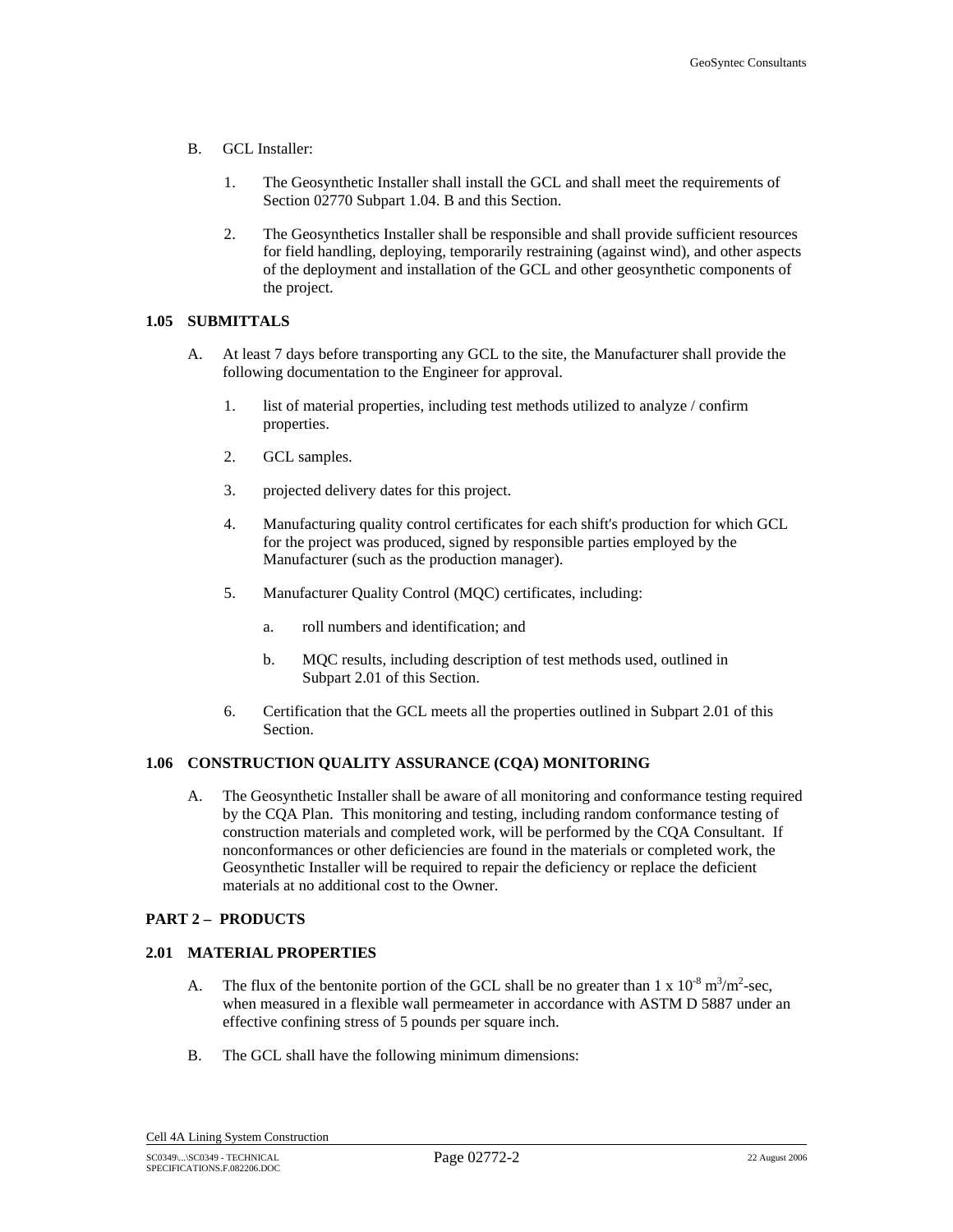- 1. the minimum roll width shall be 15 feet; and
- 2. the linear length shall be long enough to conform with the requirements specified in this Section.
- C. The bentonite used to fabricate the GCL shall be comprised of at least 90 percent sodium montmorillonite.
- D. The bentonite component of the GCL shall be applied at a minimum concentration of 0.75 pound per square foot (psf), when measured at a water content of 0 percent.
- E. The GCL shall meet or exceed all required property values listed in Table 02772-1.
- F. The bentonite will be adhered to the backing material(s) in a manner that prevents it from being dislodged when transported, handled, and installed in a manner prescribed by the Manufacturer. The method used to hold the bentonite in place shall not be detrimental to other components of the lining system.
- G. The geotextile components of he GCL shall be woven and nonwoven and have a combined mass per unit area of 9 oz./SY.
- H. The GCL shall be needle punched.

#### **2.02 MANUFACTURING QUALITY CONTROL (MQC)**

- A. The GCL shall be manufactured with quality control procedures that meet or exceed generally accepted industry standards.
- B. The Manufacturer shall sample and test the GCL to demonstrate that the material complies with the requirements of this Section.
- C. Any GCL sample that does not comply with this Section will result in rejection of the roll from which the sample was obtained. The Manufacturer shall replace any rejected rolls.
- D. If a GCL sample fails to meet the quality control requirements of this Section, the Engineer will require that the Manufacturer sample and test, at the expense of the Manufacturer, rolls manufactured in the same lot, or at the same time, as the failing roll. Sampling and testing of rolls shall continue until a pattern of acceptable test results is established to determine the bounds of the failed roll(s). All rolls pertaining to failed tests shall be rejected.
- E. Additional sample testing may be performed, at the Manufacturer's discretion and expense, to more closely identify the extent of any non-complying rolls and/or to qualify individual rolls.
- F. Sampling shall, in general, be performed on sacrificial portions of the GCL material such that repair is not required. The Manufacturer shall sample and test the GCL to demonstrate that its properties conform to the requirements stated herein. At a minimum, the following (MQC) tests shall be performed by the Manufacturer: dry mass per unit area (ASTM D5993) and index flux at frequencies of at least 1 per 50,000 ft2 and 1 per 200,000 ft2, respectively.
- G. The Manufacturer shall comply with the certification and submittal requirements of this Section.

## **2.03 PACKING AND LABELING**

A. GCL shall be supplied in rolls wrapped in impervious and opaque protective covers.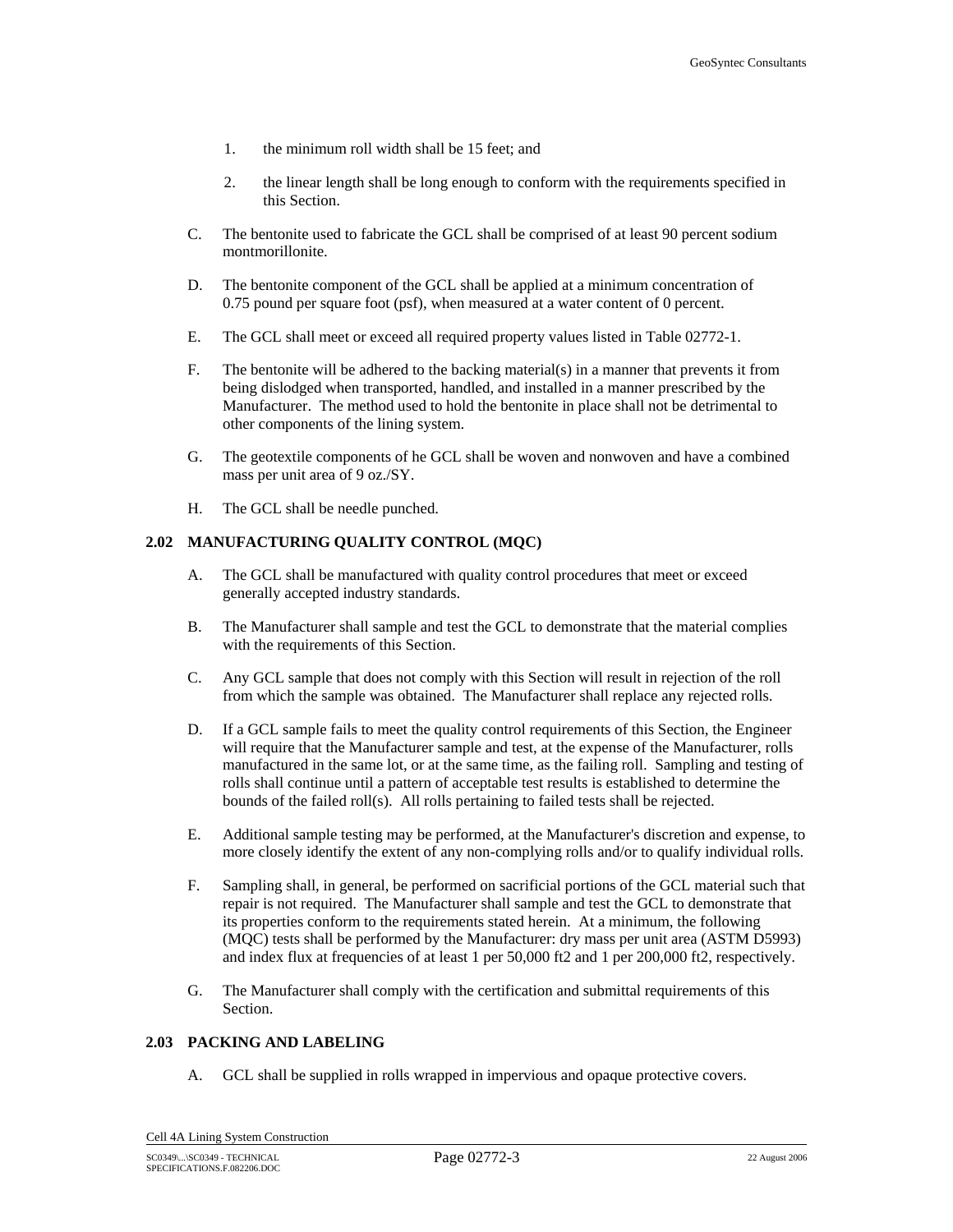- B. GCL shall be marked or tagged with the following information:
	- 1. Manufacturer's name;
	- 2. product identification;
	- 3. lot number;
	- 4. roll number; and
	- 5. roll dimensions.

## **2.04 TRANSPORTATION, HANDLING AND STORAGE**

- A. The Geosynthetic Manufacturer shall be liable for any damage to the GCL incurred prior to and during transportation to the site.
- B. Handling, storage, and care of the GCL at the site prior to and following installation, are the responsibility of the Geosynthetic Installer, until final acceptance by the Owner.
- C. The GCL shall be stored and handled in accordance with ASTM D 5888.
- D. The Geosynthetic Installer shall be liable for all damage to the materials incurred prior to and during transportation to the site including hydration of the GCL prior to placement.
- E. The GCL shall be on-site at least 14 days prior to the scheduled installation date to allow for completion of conformance testing described in Subpart 3.08 of this Section.

### **PART 3 – EXECUTION**

# **3.01 FAMILIARIZATION**

- A. Prior to implementing any of the work described in this Section, the Geosynthetic Installer shall carefully inspect the installed work of all other Sections and verify that all work is complete to the point where the installation of this Section may properly commence without adverse impact.
- B. If the Geosynthetic Installer has any concerns regarding the installed work of other Sections, he should notify the Engineer in writing prior to commencing the work. Failure to notify the Engineer or commencing installation of the GCL will be construed as Geosynthetic Installer's acceptance of the related work of all other Sections.
- C. A pre-installation meeting shall be held to coordinate the installation of the GCL with the installation of other components of the lining system.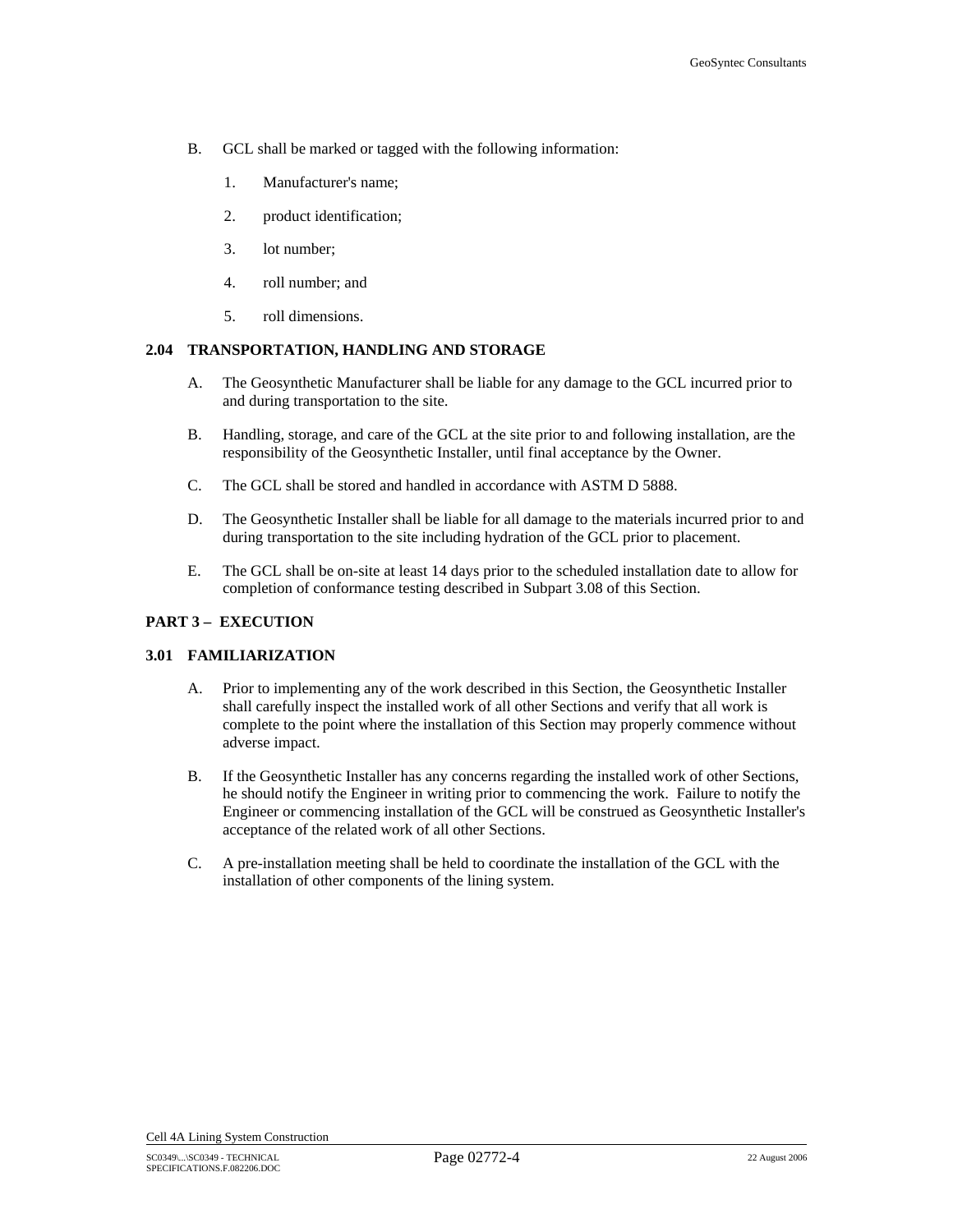## **3.02 SURFACE PREPARATION**

- A. The Geosynthetics Installer shall provide certification in writing that the surface on which the GCL will be installed is acceptable. This certification of acceptance shall be given to the Engineer's representative prior to commencement of geosynthetics installation in the area under consideration.
- B. Special care shall be taken to maintain the prepared soil surface. The subgrade shall be moisture conditioned prior to installation of the GCL.
- C. No GCL shall be placed onto an area that has been softened by precipitation or that has cracked due to desiccation. The soil surface shall be observed daily to evaluate the effects of desiccation cracking and/or softening on the integrity of the prepared subgrade.

#### **3.03 HANDLING AND PLACEMENT**

- A. The Geosynthetic Installer shall handle all GCL in such a manner that it is not damaged in any way.
- B. In the presence of wind, all GCL shall be sufficiently weighted with sandbags to prevent their movement.
- C. Any GCL damaged by stones or other foreign objects, or by installation activities, shall be repaired in accordance with Subpart 3.07 by the Geosynthetic Installer, at the expense of the Geosynthetic Installer.
- D. The GCL shall not be installed on standing water.
- E. All GCL shall be hydrated by the Geosynthetic Installer once in place. Hydrated GCL shall be defined as a moisture content greater than 50%.
- F. The GCL shall be installed with the woven geotextile facing up (against the overlying geomembrane).

# **3.04 OVERLAPS**

- A. On slopes steeper than 10 horizontal to 1 vertical, all GCL shall be continuous down the slope, i.e., no horizontal seams shall be allowed on the slope. Horizontal seams shall be considered as any seam having an alignment exceeding 20 degrees from being perpendicular to the slope contour lines, unless otherwise approved by the Engineer.
- B. All GCL shall be overlapped in accordance with the Manufacturer's recommended procedures. At a minimum, along the length (i.e., the sides) of the GCL placed on slopes steeper than 10:1 (horizontal:vertical), the overlap shall be 12 inches, and along the width (i.e., the ends) the overlap shall be 24 inches.
- C. At a minimum, along the length (i.e., the sides) of the GCL placed on non-sloped areas (i.e. slopes no steeper than 10:1), the overlap shall be 6-inches, and along the width (i.e., the ends) the overlap shall be 12-inches.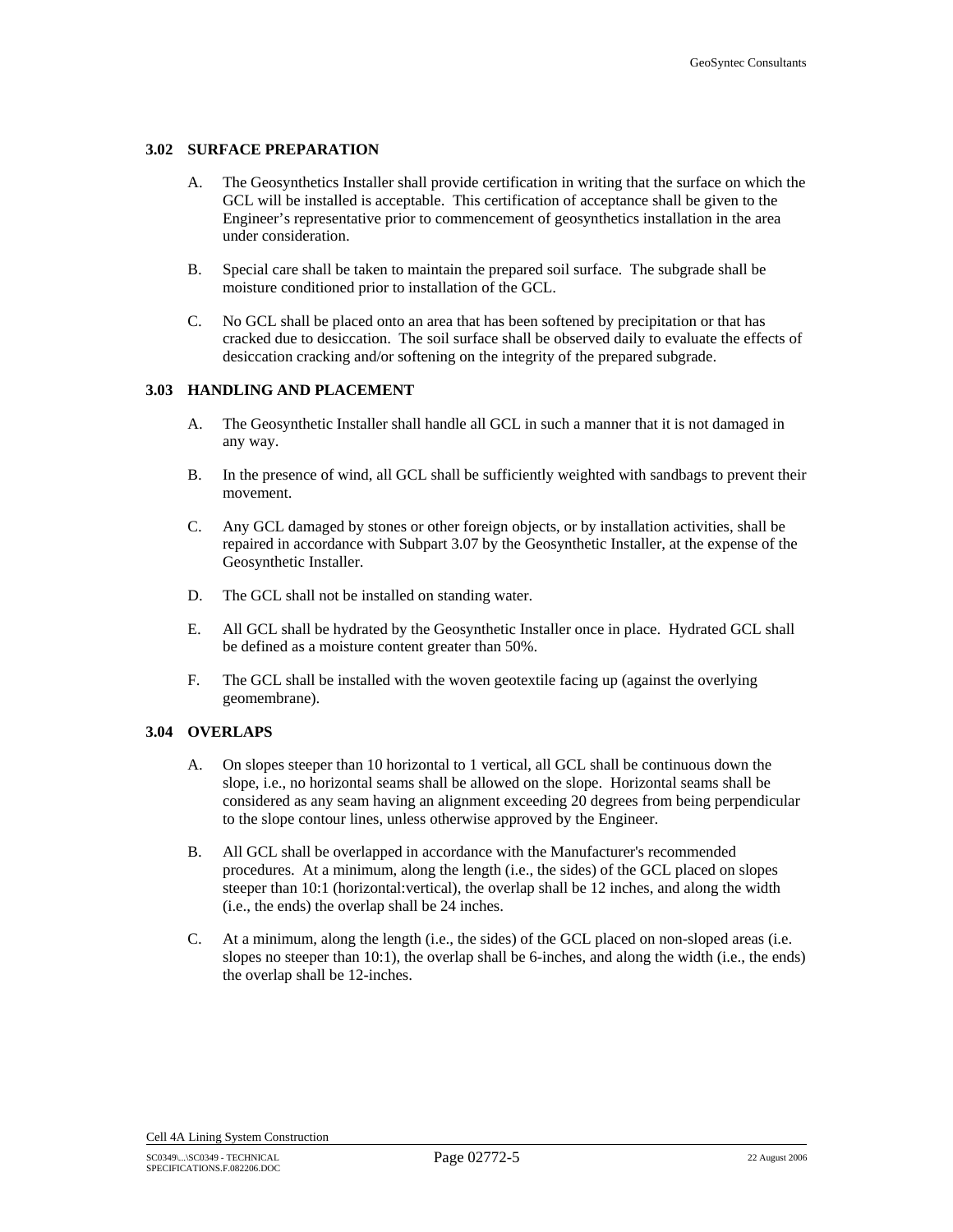## **3.05 MATERIALS IN CONTACT WITH THE GCL**

- A. Installation of other components of the liner system shall be carefully performed to avoid damage to the GCL.
- B. Engineer approved low ground pressure equipment may be driven directly on the GCL.
- C. Installation of the GCL in appurtenant areas, and connection of the GCL to appurtenances shall be made according to the Drawings. The Geosynthetic Installer shall ensure that the GCL is not damaged while working around the appurtenances.

## **3.06 REPAIR**

- A. Any holes or tears in the GCL shall be repaired by placing a GCL patch over the defect. On slopes steeper than 10 percent, the patch shall overlap the edges of the hole or tear by a minimum of 2 feet in all directions. On slopes 10 percent or flatter, the patch shall overlap the edges of the hole or tear by a minimum of 1 foot in all directions. The patch shall be secured with a Manufacturer recommended water-based adhesive.
- B. Care shall be taken to remove any soil, rock, or other materials, which may have penetrated the torn GCL.
- C. The patch shall not be nailed or stapled.

## **3.07 CONFORMANCE TESTING**

- A. Samples of the GCL will be removed by the CQA Consultant and sent to a Geosynthetic CQA Laboratory for testing to ensure conformance with the requirements of this Section and the CQA Plan. The Geosynthetic Installer shall assist the CQA Consultant in obtaining conformance samples. The Geosynthetic Installer shall account for this testing in the installation schedule.
- B. At a minimum, the following conformance tests will be performed at a minimum frequency rate of one sample per 100,000 ft<sup>2</sup>: mass per unit area (ASTM D 5993) and bentonite moisture content (ASTM D 5993). At a minimum, the following conformance tests will be performed at a frequency of one sample per and  $400,000$  ft<sup>2</sup>: index flux (ASTM D 5887). If the GCL Manufacturer provides material that requires sampling at a frequency (due to lot size, shipment size, etc.) resulting in one sample per less than 90 percent of 100,000  $\text{ft}^2$  $(90,000 \text{ ft}^2)$ , then the Geosynthetic Installer shall pay the cost for all additional testing.
- C. The CQA Consultant may increase the frequency of sampling in the event that test results do not comply with the requirements of Subpart 2.01 of this Section until passing conformance test results are obtained for all material that is received at the site. This additional testing shall be performed at the expense of the Geosynthetic Installer.
- D. Any GCL that is not certified by the Manufacturer in accordance with Subpart 1.05 of this Section or that does not meet the requirements specified in Subpart 2.01 shall be rejected and replaced by the Geosynthetic Installer, at the expense of the Geosynthetic Installer.

## **3.08 PROTECTION OF WORK**

A. The Geosynthetic Installer shall protect all work of this Section.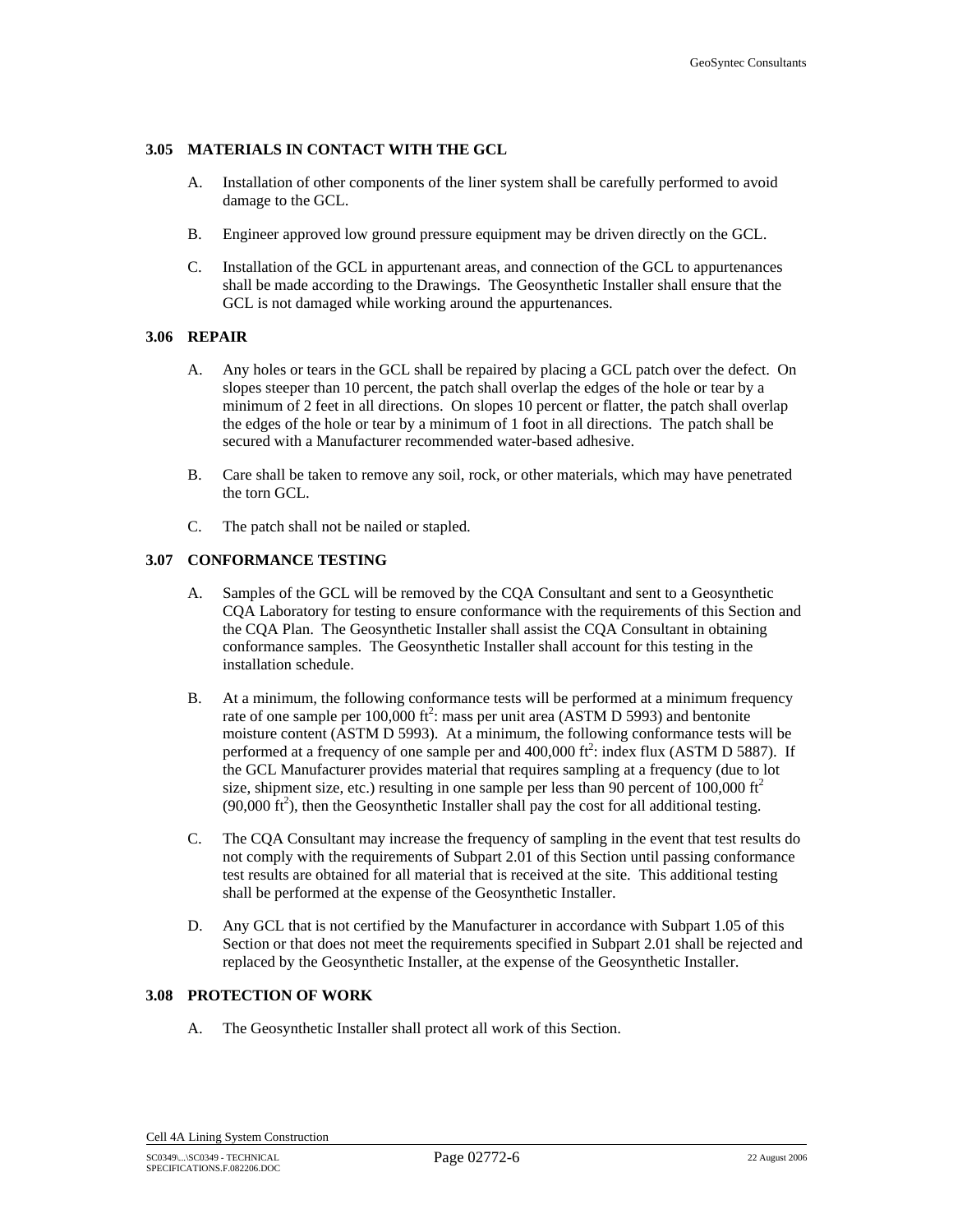B. In the event of damage, the Geosynthetic Installer shall immediately make all repairs and replacements necessary to the approval of the Engineer, at the expense of the Geosynthetic Installer.

# **PART 4 – MEASUREMENT AND PAYMENT**

- A. Providing for and complying with the requirements set forth in this Section for GCL will be measured as in-place square feet (SF), as measured by the surveyor, to the limits shown on the Drawings, and payment will be based on the unit price provided on the Bid Schedule.
- B. The following are considered incidental to the Work:
	- Submittals.
	- Ouality Control.
	- Shipping, handling and storage.
	- Overlaps and seaming.
	- Layout survey.
	- Mobilization.
	- Rejected material.
	- Rejected material removal, handling, re-testing, and repair.
	- Overlaps and seaming.
	- Temporary anchorage.
	- Visqueen.

# **TABLE 02772-1 REQUIRED GCL PROPERTY VALUES**

| <b>PROPERTIES</b>                | <b>OUALIFIERS</b> | <b>UNITS</b>                    | SPECIFIED <sup>(1)</sup> VALUES | <b>TEST METHOD</b>  |
|----------------------------------|-------------------|---------------------------------|---------------------------------|---------------------|
| Bentonite Content <sup>(3)</sup> | minimum           | 1 <sup>b</sup> /ft <sup>2</sup> | 0.75                            | <b>ASTM D 5993</b>  |
| <b>Bentonite Swell Index</b>     | minimum           | mL/2g                           | 24                              | <b>ASTM D 5890</b>  |
| <b>Bentonite Fluid Loss</b>      | maximum           | mL                              | 18                              | <b>ASTM D 5891</b>  |
| Hydraulic Flux                   | maximum           | $m^3/m^2-s$                     | $1 \times 10^{-8}$              | ASTM D $5887^{(2)}$ |

Notes: (1) All values represent minimum average roll values (i.e., any roll in a lot should meet or exceed the values in this table). (2) Hydraulic flux testing shall be performed under an effective confining stress of 5 pounds per square inch.

(3) Measured at a moisture content of 0 percent.

[END OF SECTION]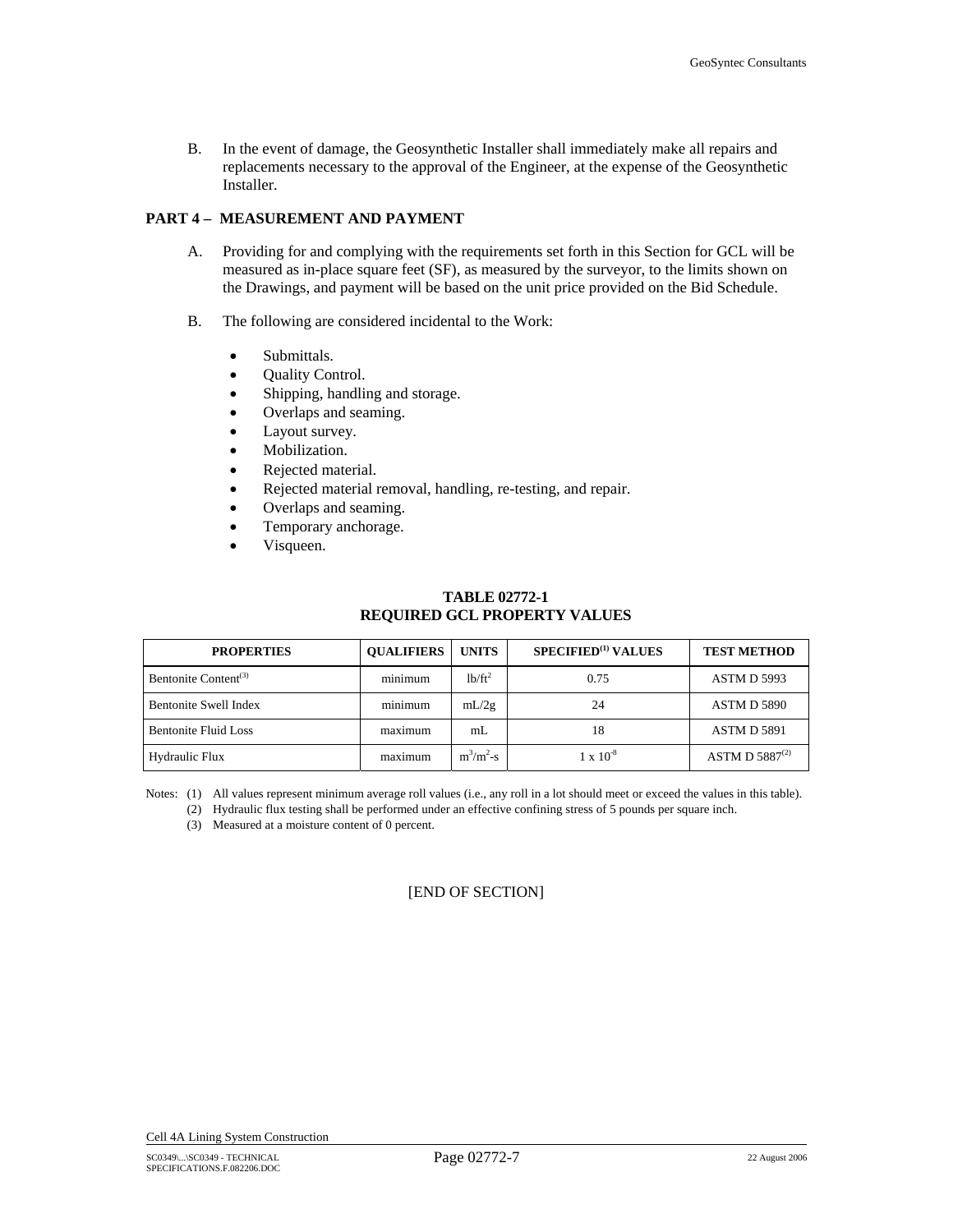# **SECTION 02773 GEONET**

# **PART 1 – GENERAL**

#### **1.01 SCOPE**

- A. The Geosynthetic Installer shall furnish all labor, materials, tools, supervision, transportation, equipment, and incidentals necessary for installation of the geonet. The work shall be carried out as specified herein and in accordance with the Drawings and Construction Quality Assurance (CQA) Plan.
- B. The work shall include, but not be limited to, delivery, offloading, storage, placement, anchorage, and seaming of the geonet.

#### **1.02 RELATED SECTIONS**

Section 02225 – Drainage Aggregate

Section 02220 – Subgrade Preparation

Section 02616 – PVC Pipe

Section 02270 – Geomembrane

Section 02771 – Geotextile

# **1.03 REFERENCES**

- A. Drawings
- B. Site CQA Plan
- C. Latest Version American Society of Testing and Materials (ASTM) Standards:

| ASTM D792              | Standard Test Methods for Specific Gravity and Density of Plastics by<br>Displacement                                             |
|------------------------|-----------------------------------------------------------------------------------------------------------------------------------|
| ASTM D1505             | Standard Test Method for Density of Plastics by the Density-Gradient<br>Technique                                                 |
| ASTM D <sub>1603</sub> | Standard Test Method for Carbon Black in Olefin Plastics                                                                          |
| ASTM D <sub>4218</sub> | Standard Test Method for Determination of Carbon Black Content in<br>Polyethylene Compounds by Muffle-Furnace Technique           |
| ASTM D <sub>4716</sub> | Standard Test Method for Constant Head Hydraulic Transmissivity<br>(In-Place Flow) of Geotextiles and Geotextile Related Products |
| ASTM D5199             | Standard Test Method for Measuring Nominal Thickness of<br>Geosynthetics                                                          |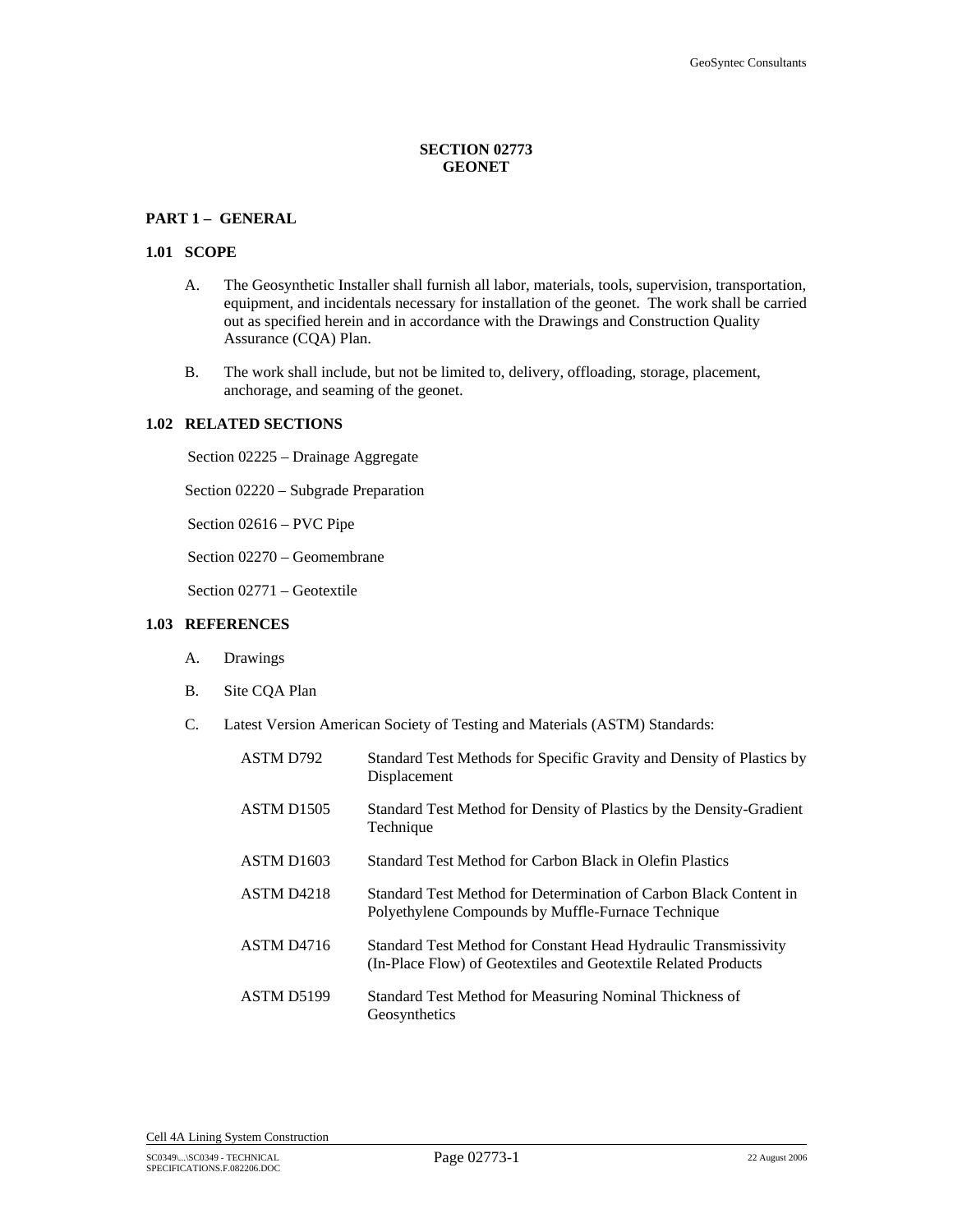## **1.04 QUALIFICATIONS**

- A. Geonet Manufacturer:
	- 1. The Manufacturer shall be a well-established firm with more than five (5) years of experience in the manufacturing of geonet.
	- 2. The Manufacturer shall be responsible for the production of geonet rolls and shall have sufficient production capacity and qualified personnel to provide material meeting the requirements of this Section and the construction schedule for this project.
- B. Geonet Installer:
	- 1. The Geosynthetic Installer shall meet the requirements of Subpart 1.04. B of Section 02770, and this Section.
	- 2. The Geosynthetics Installer shall be responsible and shall provide sufficient resources for field handling, deploying, temporarily restraining (against wind and re-curling), and other aspects of the deployment and installation of the geonet and other geosynthetic components of the project.

## **1.05 SUBMITTALS**

- A. At least 7 days before transporting any geonet to the site, the Manufacturer shall provide the following documentation to the Engineer for approval.
	- 1. list of material properties, including test methods utilized to analyze / confirm properties.
	- 2. geonet samples.
	- 3. projected delivery dates for this project.
	- 4. Manufacturing Quality Control (MQC) certificates for each shift's production for which geonet for the project was produced, signed by responsible parties employed by the Manufacturer (such as the production manager). MQC certificates shall include:
		- a. roll numbers and identification; and
		- b. MQC results, including description of test methods used, outlined in Subpart 2.01 of this Section.
		- c. Certification that the geonet meets all the properties outlined in Subpart 2.01 of this Section.

## **1.06 CONSTRUCTION QUALITY ASSURANCE (CQA)**

- A. The Geosynthetic Installer shall ensure that the materials and methods used for producing and handling the geonet meet the requirements of the Drawings and this Section. Any material or method that does not conform to these documents, or to alternatives approved in writing by the Engineer, will be rejected and shall be repaired or replaced, at the Geosynthetic Installer's expense.
- B. The Geosynthetic Installer shall be aware of all monitoring and conformance testing required by the CQA Plan. This monitoring and testing, including random conformance testing of

Cell 4A Lining System Construction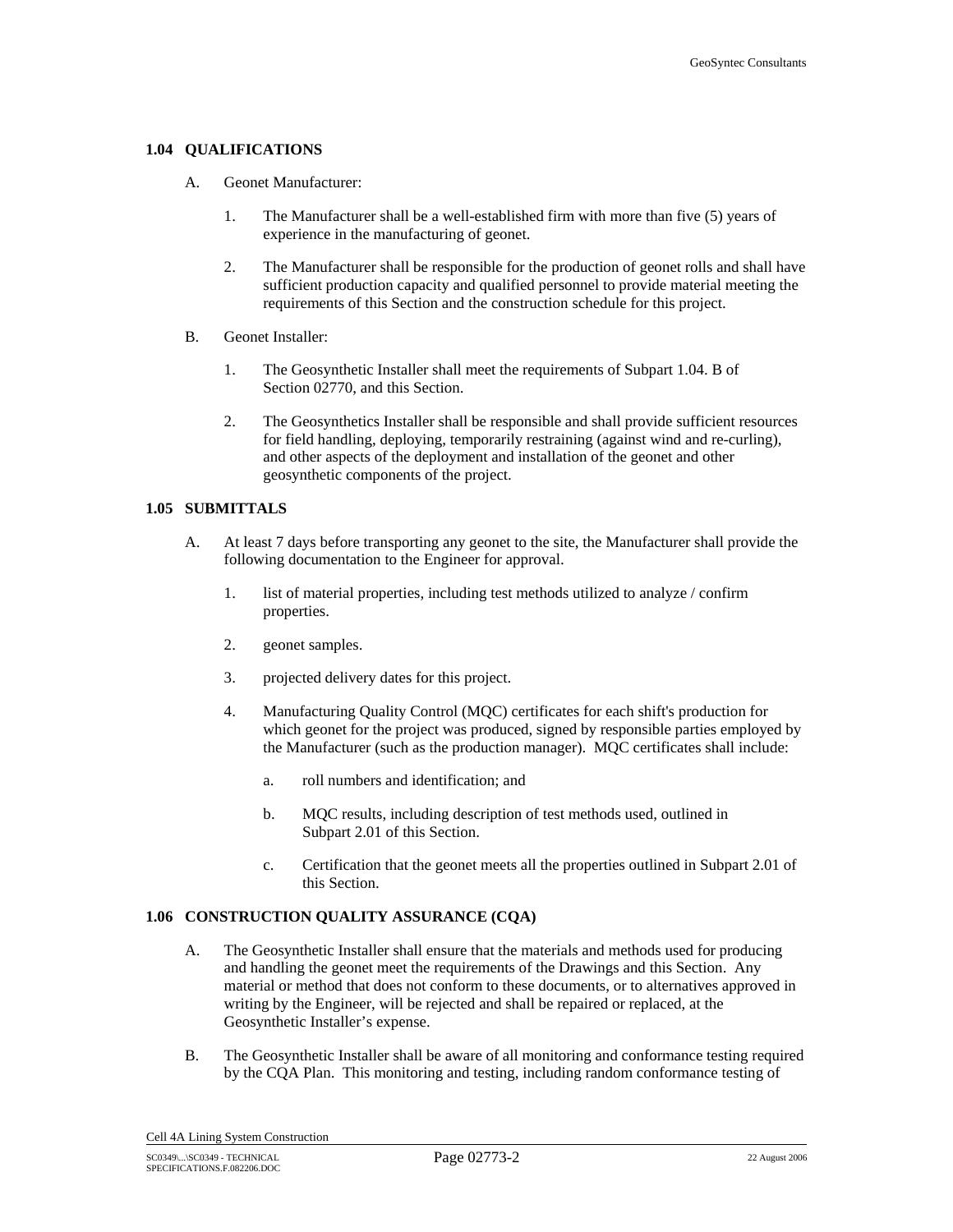construction materials and completed work, will be performed by the CQA Consultant. If nonconformances or other deficiencies are found in the materials or completed work, the Geosynthetic Installer will be required to repair the deficiency or replace the deficient materials at now additional cost to the Owner.

# **PART 2 – PRODUCTS**

## **2.01 GEONET PROPERTIES**

- A. The Manufacturer shall furnish geonet having properties that comply with the required property values shown on Table 02773-1.
- B. In addition to documentation of the property values listed in Table 02073-1, the geonet shall contain a maximum of one percent by weight of additives, fillers, or extenders (not including carbon black) and shall not contain foaming agents or voids within the ribs of the geonet.

## **2.02 MANUFACTURING QUALITY CONTROL (MQC)**

- A. The geonet shall be manufactured with MQC procedures that meet or exceed generally accepted industry standards.
- B. Any geonet sample that does not comply with the Specifications will result in rejection of the roll from which the sample was obtained. The Geonet Manufacturer shall replace any rejected rolls at no additional cost to Owner.
- C. If a geonet sample fails to meet the MQC requirements of this Section, then the Geonet Manufacturer shall sample and test each roll manufactured, in the same lot, or at the same time, as the failing roll. Sampling and testing of rolls shall continue until a pattern of acceptable test results is established.
- D. Additional sample testing may be performed, at the Geonet Manufacturer's discretion and expense, to more closely identify any non-complying rolls and/or to qualify individual rolls.
- E. Sampling shall, in general, be performed on sacrificial portions of the geonet material such that repair is not required. The Manufacturer shall sample and test the geonet, at a minimum, once every  $100,000$  ft<sup>2</sup> to demonstrate that its properties conform to the values specified in Table 02773-1.

| Test                 | <b>Procedure</b>     |
|----------------------|----------------------|
| Density              | ASTM D 792 or D 1505 |
| <b>Thickness</b>     | ASTM D 5199          |
| Carbon Black Content | <b>ASTM D 1603</b>   |

F. At a minimum, the following MQC tests shall be performed:

G. The hydraulic transmissivity test (ASTM D 4716) in Table 02073-1 need not be performed at a frequency of one per 100,000 ft<sup>2</sup>. However, the Geonet Manufacturer will certify that this test has been performed on a sample of geonet identical to the product that will be delivered to the Site. The Geonet Manufacturer shall provide test results as part of MQC documentation.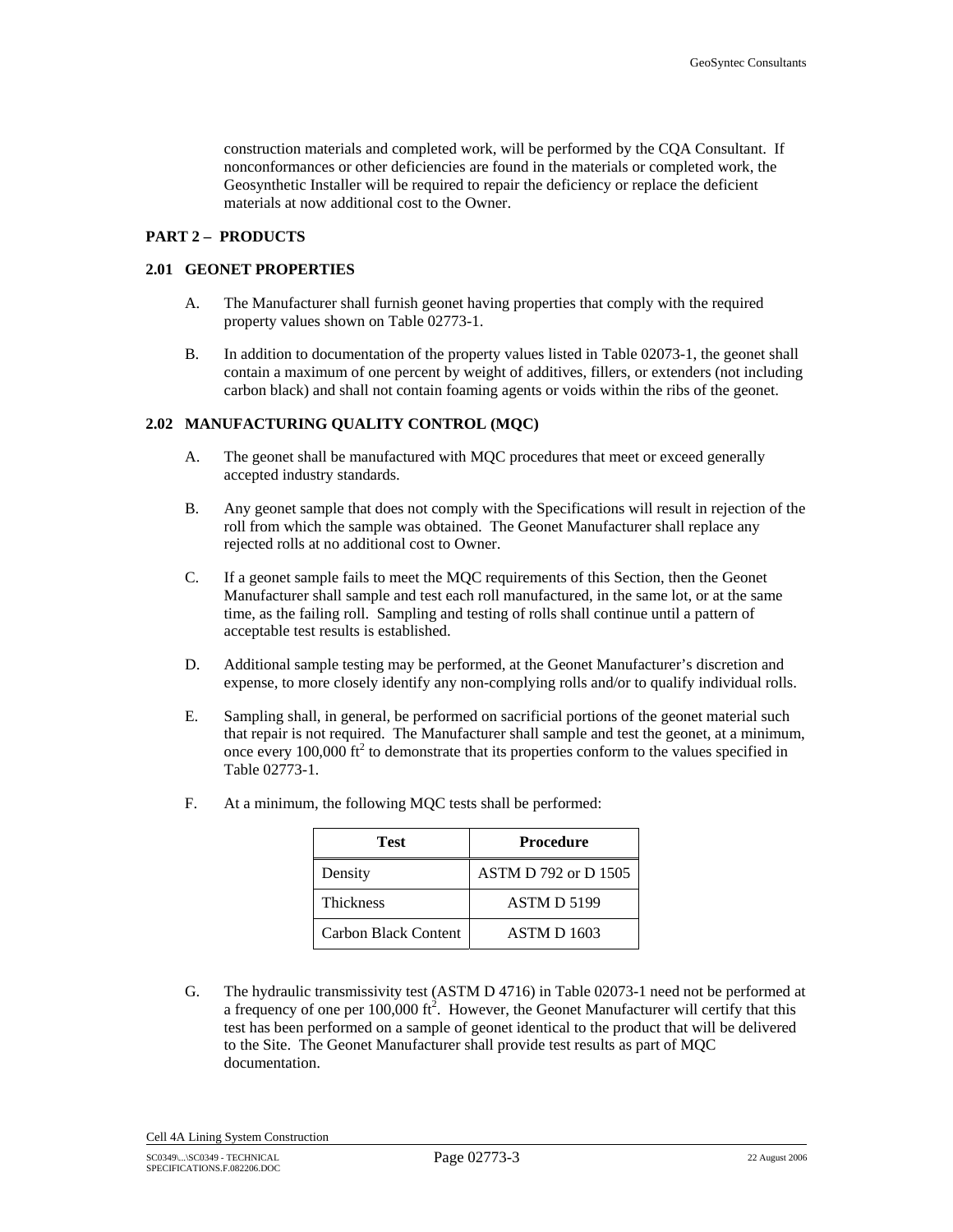H. The Geonet Manufacturer shall comply with the certification and submittal requirements of this Section.

#### **2.03 LABELING**

- A. Geonet shall be supplied in rolls labeled with the following information:
	- 1. manufacturer's name;
	- 2. product identification;
	- 3. lot number;
	- 4. roll number; and
	- 5. roll dimensions.

# **2.04 TRANSPORTATION**

- A. Transportation of the geonet shall be the responsibility of the Geonet Manufacturer. The Geonet Manufacturer shall be liable for all damages to the materials incurred prior to and during transportation to the site.
- B. Geonet shall be delivered to the site at least 7 days before the scheduled date of deployment to allow the CQA Consultant adequate time to inventory the geonet rolls and obtain additional conformance samples, if needed. The Geosynthetic Installer shall notify the CQA Consultant a minimum of 48 hours prior to any delivery.

## **2.05 HANDLING AND STORAGE**

- A. The Geosynthetic Manufacturer shall be responsible for handling, off-loading, storage, and care of the geonet prior to and following installation at the Site. The Geosynthetic Installer shall be liable for all damages to the materials incurred prior to final acceptance of the geonet drainage layer by the Owner.
- B. The geonet shall be stored off the ground and out of direct sunlight, and shall be protected from mud and dirt. The Geosynthetic Installer shall be responsible for implementing any additional storage procedures required by the Geonet Manufacturer.

#### **2.06 CONFORMANCE TESTING**

- A. Conformance testing, if required, shall be performed in accordance with the CQA Plan. The Geosynthetics installer shall assist the CQA Consultant in obtaining conformance samples, if requested. The CQA Consultant has the option of collecting samples at the manufacturing facility.
- B. Passing conformance testing results, if applicable, are required before any geonet is deployed.
- C. Samples shall be taken at a minimum frequency of one sample per  $200,000$  ft<sup>2</sup> with a minimum of one sample per lot. If the Geonet Manufacturer provides material that requires sampling at a frequency (due to lot size, shipment size, etc.) resulting in one sample per less than 90 percent of 200,000 ft<sup>2</sup> (180,000 ft<sup>2</sup>), then the Geosynthetic Installer shall pay the cost for all additional testing.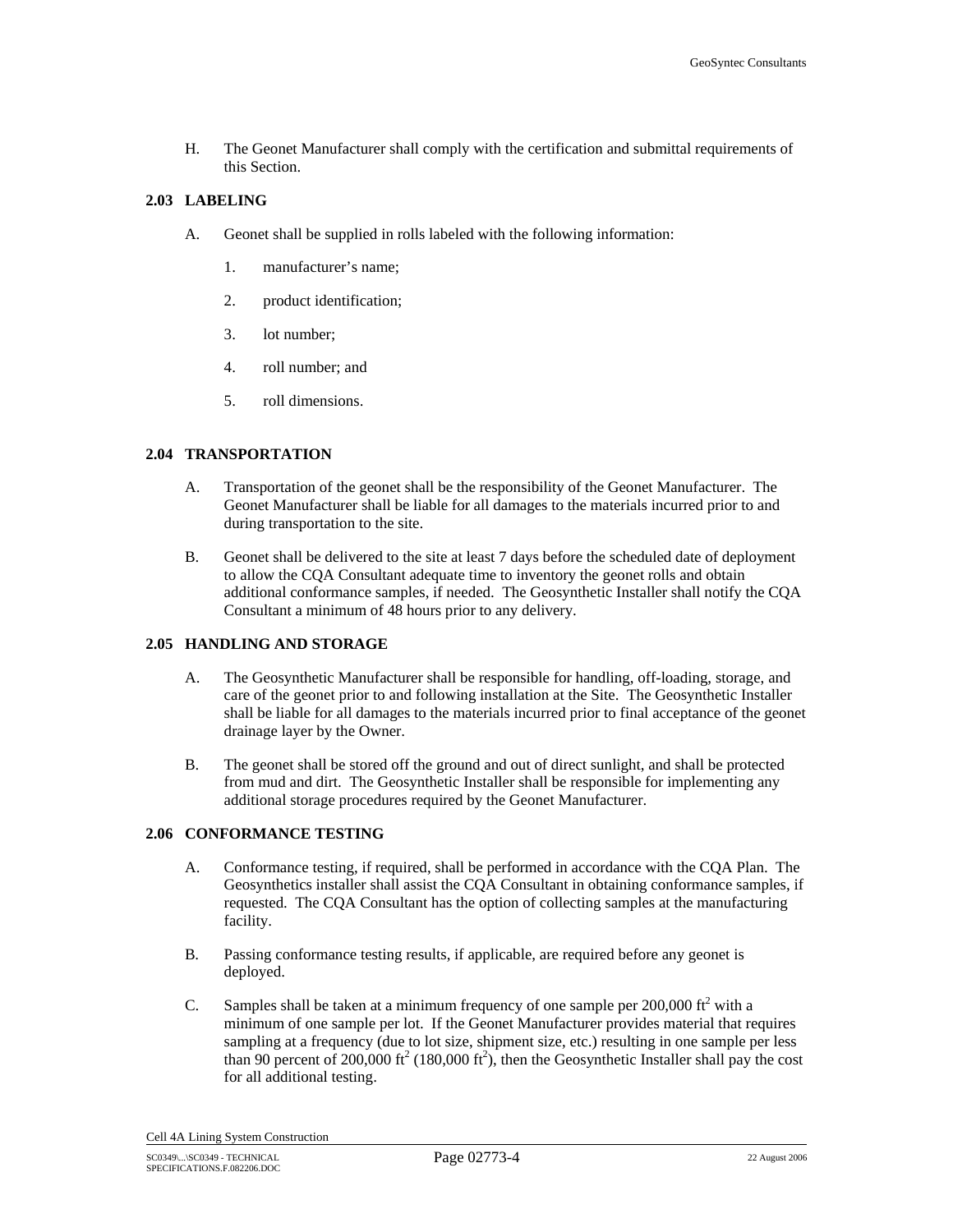- D. The CQA Consultant may increase the frequency of sampling in the event that test results do not comply with the requirements of Subpart 2.01 of this Section until passing conformance test results are obtained for all material that is received at the Site. This additional testing shall be performed at the expense of the Geosynthetic Installer.
- E. Any geonet that are not certified in accordance with Subpart 1.05 of this Section, or that conformance testing indicates do not comply with Subpart 2.01 of this Section, will be rejected by the CQA Consultant. The Geonet Manufacturer shall replace the rejected material with new material at no additional cost to the Owner.

# **PART 3 – EXECUTION**

## **3.01 HANDLING AND PLACEMENT**

- A. On slopes steeper than 10 horizontal to 1 vertical, all geonet shall be continuous down the slope, i.e., no horizontal seams shall be allowed on the slope. Horizontal seams shall be considered as any seam having an alignment exceeding 20 degrees from being perpendicular to the slope contour lines, unless otherwise approved by the Engineer.
- B. Geonet shall be placed with the machine direction perpendicular to the contour intervals (direction of flow).
- C. The geonet shall be handled in such a manner as to ensure it is not damaged in any way.
- D. Precautions shall be taken to prevent damage to underlying layers during placement of the geonet.
- E. The geonet shall be installed in a manner that minimizes wrinkles.
- F. Care shall be taken during placement of geonet to prevent dirt or excessive dust in the geonet that could cause clogging and/or damage to the adjacent materials.

# **3.02 JOINING AND TYING**

- A. Adjacent panels of geonet shall be overlapped by at least 4 in. These overlaps shall be secured by tying with nylon ties.
- B. Tying shall be achieved by plastic fasteners or polymer braid. Tying devices shall be white or yellow for easy inspection. Metallic devices shall not be used.
- C. Tying shall be performed at a minimum interval of every 5 ft. along the geonet roll edges and 2 ft. along the geonet roll ends.

# **3.03 REPAIR**

A. Any holes or tears in the geonet shall be repaired by placing a patch extending 1 ft. beyond the edges of the hole or tear. The patch shall be placed under the panel and secured to the original geonet by tying every 6 in. with approved tying devices. If the hole or tear width across the roll is more than 50 percent of the width of the roll, then the damaged area shall be cut out and the two portions of the geonet shall be joined in accordance with the requirements of Subpart 3.02 of this Section.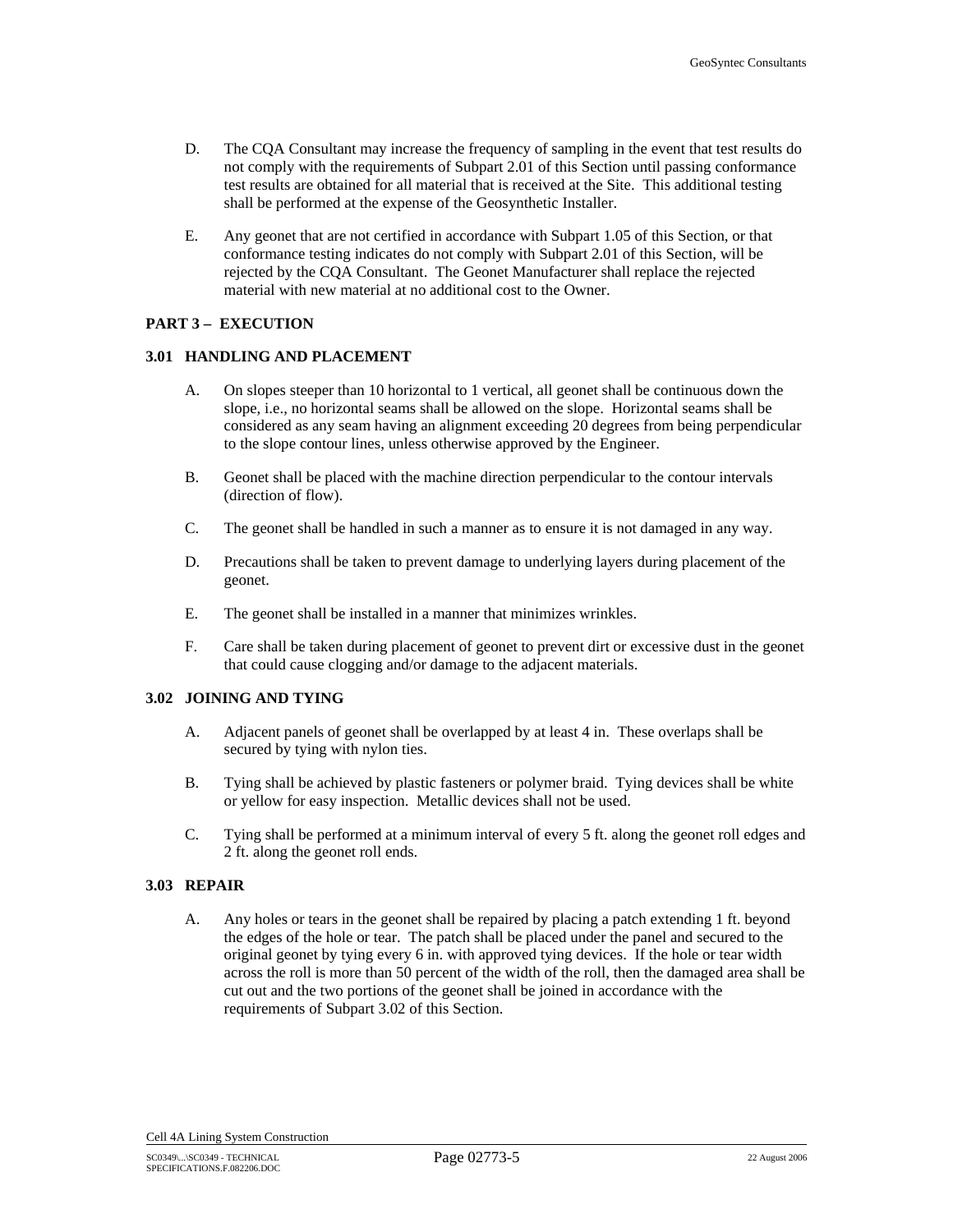#### **3.04 PRODUCT PROTECTION**

- A. The Geosynthetics Installer shall use all means necessary to protect all prior work, and all materials and completed work of other Sections.
- B. In the event of damage to the geonet, the Geosynthetic Installer shall immediately make all repairs per the requirements of this Section.

# **PART 4 – MEASUREMENT AND PAYMENT**

- A. Providing for and complying with the requirements set forth in this Section for geonet will be measured as in-place square feet (SF), as measured by the surveyor, to the limits shown on the Drawings, and payment will be based on the unit price provided on the Bid Schedule.
- B. The following are considered incidental to the Work:
	- Submittals.
	- Quality Control.
	- Shipping, handling and storage.
	- Overlaps and seaming.
	- Layout survey.
	- Offloading.
	- Mobilization.
	- Rejected material.
	- Rejected material removal, handling, re-testing, and repair.
	- Temporary anchorage.

# **TABLE 02773-1 REQUIRED GEONET PROPERTY VALUES**

| <b>PROPERTIES</b>             | <b>OUALIFIERS</b> | <b>UNITS</b>  | SPECTFIED <sup>(1)</sup><br><b>VALUES</b> | <b>TEST METHOD</b>        |
|-------------------------------|-------------------|---------------|-------------------------------------------|---------------------------|
| <b>Resin Density</b>          | Minimum           | g/cc          | 0.94                                      | <b>ASTM D792 or D1505</b> |
| Carbon Black Content          | Range             | $\frac{0}{0}$ | $2.0 - 3.0$                               | ASTM D1603 or D4218       |
| Thickness                     | Minimum           | mils          | 300                                       | ASTM D5199                |
| Transmissivity <sup>(2)</sup> | Minimum           | $m^2$ / sec   | $8 \times 10^{-3}$                        | ASTM D4716                |

Notes: (1) All values (except transmissivity) represent average roll values.

(2) Transmissivity shall be measured using water at  $68^\circ$ F with a gradient of 0.1 under a confining pressure of 7,000 lb/ft<sup>2</sup>. The geonet shall be placed in the testing device between 60-mil HDPE smooth geomembrane. Measurements are taken one hour after application of confining pressure.

[ END OF SECTION ]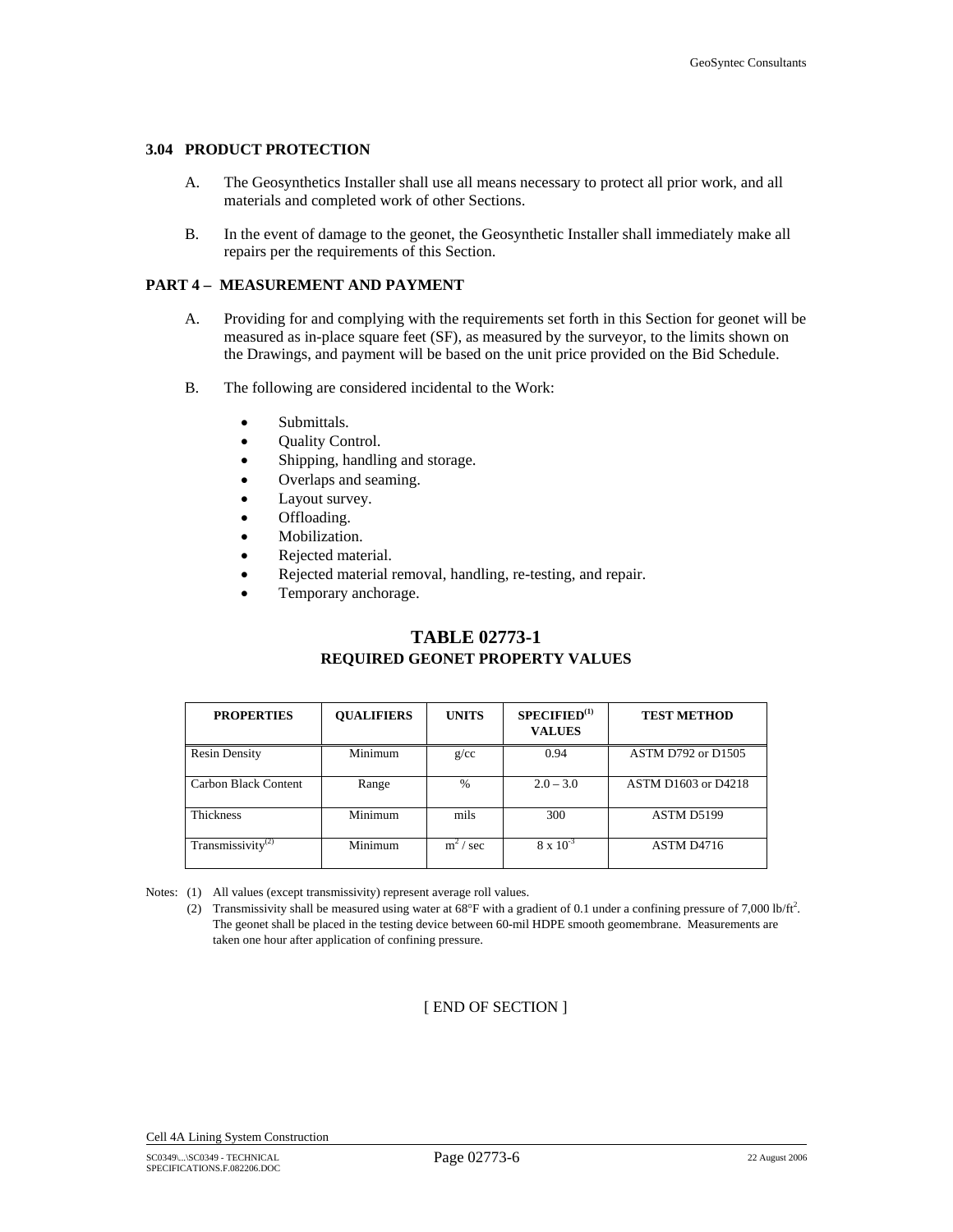## **SECTION 03400 CAST-IN-PLACE CONCRETE**

## PART 1- GENERAL

## **1.01 DESCRIPTION OF WORK**

- A. The Contractor shall furnish all labor, materials, tools, transportation and equipment necessary to construct a cast-in-place spillway crossing as shown on the Drawings and as specified herein.
- B. The Work shall include, but not be limited to, procurement, delivery, subgrade preparation, formwork, concrete placement, control joints, surface treatment, and curing.

## **1.02 RELATED SECTIONS**

None.

#### **1.03 REFERENCES**

- A. Drawings
- B. Construction Quality Assurance (CQA) Plan
- C. Latest version of American Concrete Institute (ACI) standards:

| <b>ACI 117</b>  | Tolerances for Concrete Construction and Materials               |
|-----------------|------------------------------------------------------------------|
| ACI 211.1       | Selecting Proportions for Normal, Heavyweight, and Mass Concrete |
| <b>ACI</b> 301  | <b>Structural Concrete for Buildings</b>                         |
| <b>ACI 304R</b> | Measuring, Mixing, Transporting, and Placing Concrete            |
| <b>ACI</b> 308  | <b>Standard Practice for Curing Concrete</b>                     |
| <b>ACI</b> 318  | <b>Building Code Requirements for Reinforced Concrete</b>        |
| <b>ACI 347R</b> | Formwork for Concrete                                            |
|                 |                                                                  |

D. Latest version of the American Society for Testing and Materials (ASTM) standards:

| ASTM A 615 | Deformed and Plain Billet-Steel Bars for Concrete Reinforcement |
|------------|-----------------------------------------------------------------|
| ASTM C33   | Concrete Aggregates                                             |
| ASTM C 39  | Compressive Strength of Cylindrical Concrete Specimens          |
| ASTM C 94  | Ready-Mixed Concrete                                            |
| ASTM C 127 | Specific Gravity and Adsorption of Coarse Aggregate             |
| ASTM C 128 | Specific Gravity and Adsorption of Fine Aggregate               |
| ASTM C 143 | Slump of Hydraulic Cement Concrete                              |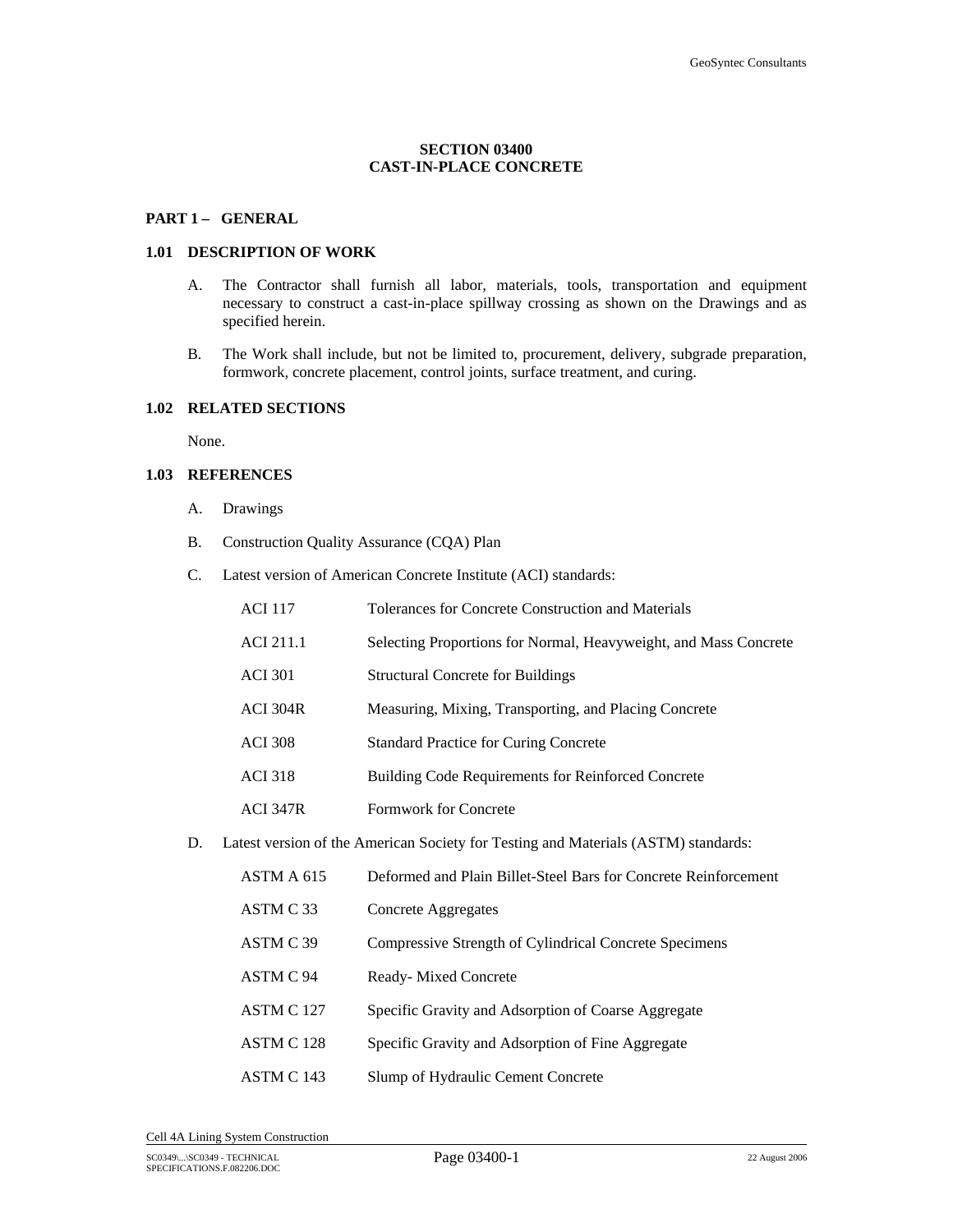| ASTM C 150 | <b>Portland Cement</b>                                                                                          |
|------------|-----------------------------------------------------------------------------------------------------------------|
| ASTM C 171 | <b>Sheet Materials for Curing Concrete</b>                                                                      |
| ASTM C 192 | Making and Curing Concrete Test Specimens in the Laboratory                                                     |
| ASTM C 309 | Liquid Membrane - Forming Compounds for Curing Concrete                                                         |
| ASTM C 403 | Time of Setting of Concrete Mixtures by Penetration Resistance                                                  |
| ASTM C 494 | Chemical Admixtures for Concrete                                                                                |
| ASTM C 618 | Coal Fly Ash and Raw or Calcined Natural Pozzolan for Use as a<br>Mineral Admixture in Portland Cement Concrete |

## **1.04 SUBMITTALS**

- A. At least 7 days prior to construction of the concrete, Contractor shall submit a mix design for the type of concrete. Submit a complete list of materials including types, brands, sources, amount of cement, fly ash, pozzolans, retardants, and admixtures, and applicable reference specifications for the following:
	- 1. Slump design based on total gallons of water per cubic yard.
	- 2. Type and quantity of cement.
	- 3. Brand, type, ASTM designation, active chemical ingredients, and quantity of each admixture.
	- 4. Compressive strength based on 28-day compression tests.
- B. Delivery Tickets:
	- 1. Provide duplicate delivery tickets with each load of concrete delivered, one for Contractor's records and one for Engineer, with the following information:
		- a. Date and serial number of ticket.
		- b. Name of ready-mixed concrete plant, operator, and job location.
		- c. Type of cement, admixtures, if any, and brand name.
		- d. Cement content, in bags per cubic yard (CY) of concrete, and mix design.
		- e. Truck number, time loaded, and name of dispatcher.
		- f. Amount of concrete (CY) in load delivered.
		- g. Gallons of water added at job, if any, and slump of concrete after water was added.
- C. Delivery
	- 1. The Concrete Manufacturer shall be liable for all damage to the materials incurred prior to and during transportation to the Site.

## **1.05 MANUFACTURER QUALITY CONTROL (MQC)**

- A. Aggregates shall be sampled and tested in accordance with ASTM C 33.
- B. Concrete test specimens shall be made, cured, and stored in conformity with ASTM C 192 and tested in conformity with ASTM C 39.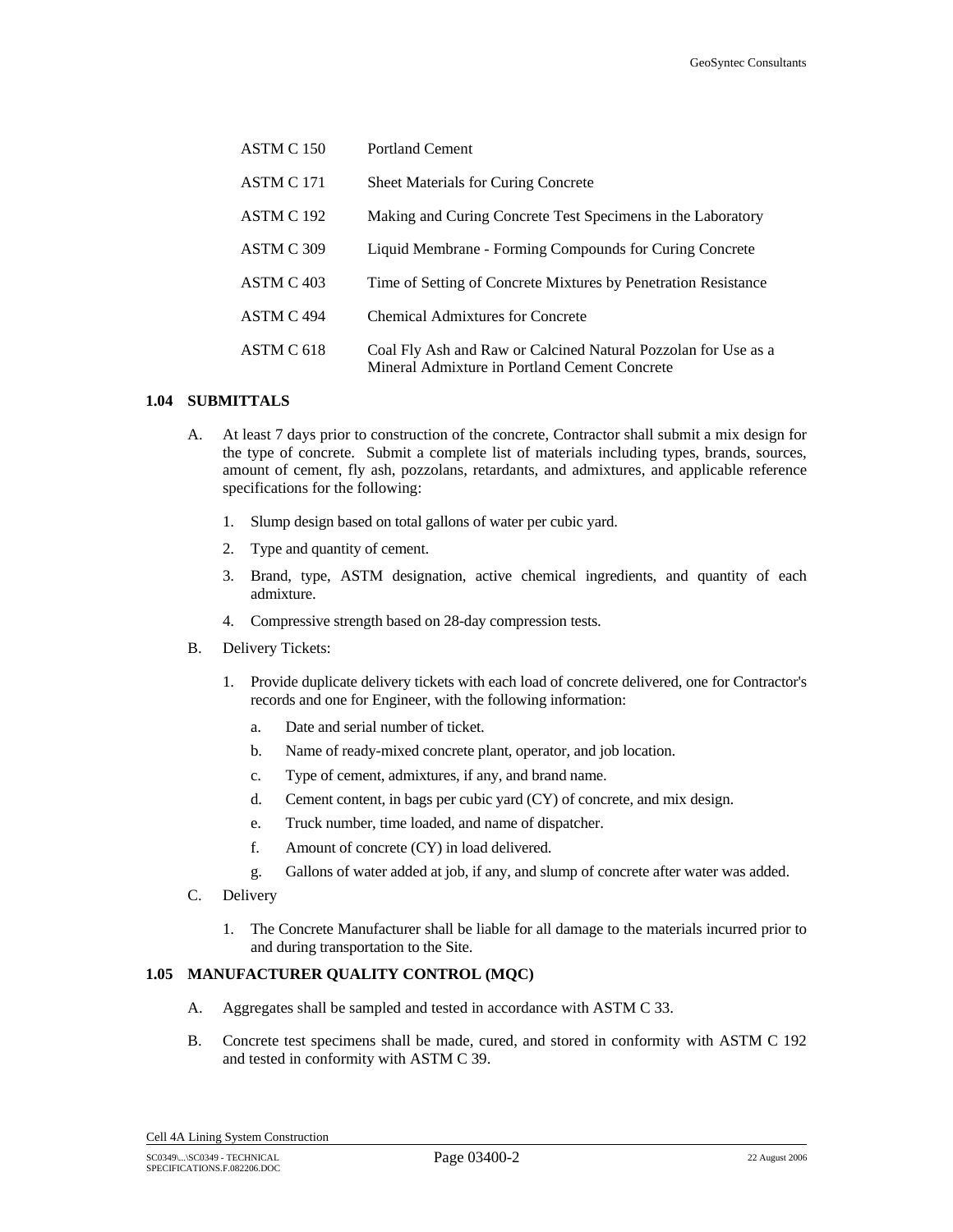C. Slump shall be determined in accordance with ASTM C 143.

#### **1.06 LIMITING REQUIREMENTS**

- A. Unless otherwise specified, each concrete mix shall be designed and concrete shall be controlled within the following limits:
	- 1. Concrete slump shall be kept as low as possible, consistent with proper handling and thorough compaction. Unless otherwise authorized by the Engineer, slump shall not exceed 5 in.
	- 2. The admixture content, batching method, and time of introduction to the mix shall be in accordance with the manufacturer's recommendations for minimum shrinkage and for compliance with this Section. A water-reducing admixture may be included in concrete.

## **PART 2 – PRODUCTS**

#### **2.01 PROPORTIONING AND DESIGN MIXES**

- A. Concrete shall have the following properties.
	- 1. 3,000 psi, 28-day compressive strength.
	- 2. Slump range of 1 to 5 inches.
	- 3. Coarse Aggregate Gradation, ASTM C 33, Number 57 or 67.
- B. Retarding admixture in proportions recommended by the manufacturer to attain additional working and setting time from 1 to 5 hours.

## **2.02 CONCRETE MATERIALS**

- A. Cement shall conform to ASTM C 150 Type II.
- B. Water shall be fresh, clean, and potable, free from oils, acids, alkalis, salts, organic materials, and other substances deleterious to concrete.
- C. Aggregates shall conform to ASTM C 33. Aggregates shall not contain any substance which may be deleteriously reactive with the alkalis in the cement, and shall not possess properties or constituents that are known to have specific unfavorable effects in concrete.
- D. The Contractor may use a water reducing chemical admixture. The water reducing admixture shall conform to ASTM C 494, Type A. The chemical admixture shall be approved by the Engineer.

#### **2.03 REINFORCING STEEL**

- A. The reinforcing steel shall be Grade 60 in accordance with ASTM A 615.
- B. Unless otherwise noted on the Drawings, all reinforcement bars shall be No.3 (3/8-inch diameter) in accordance with ASTM A 615 and welded wire fabric shall be sized as  $6 \times 6$ , W1.4 x W1.4..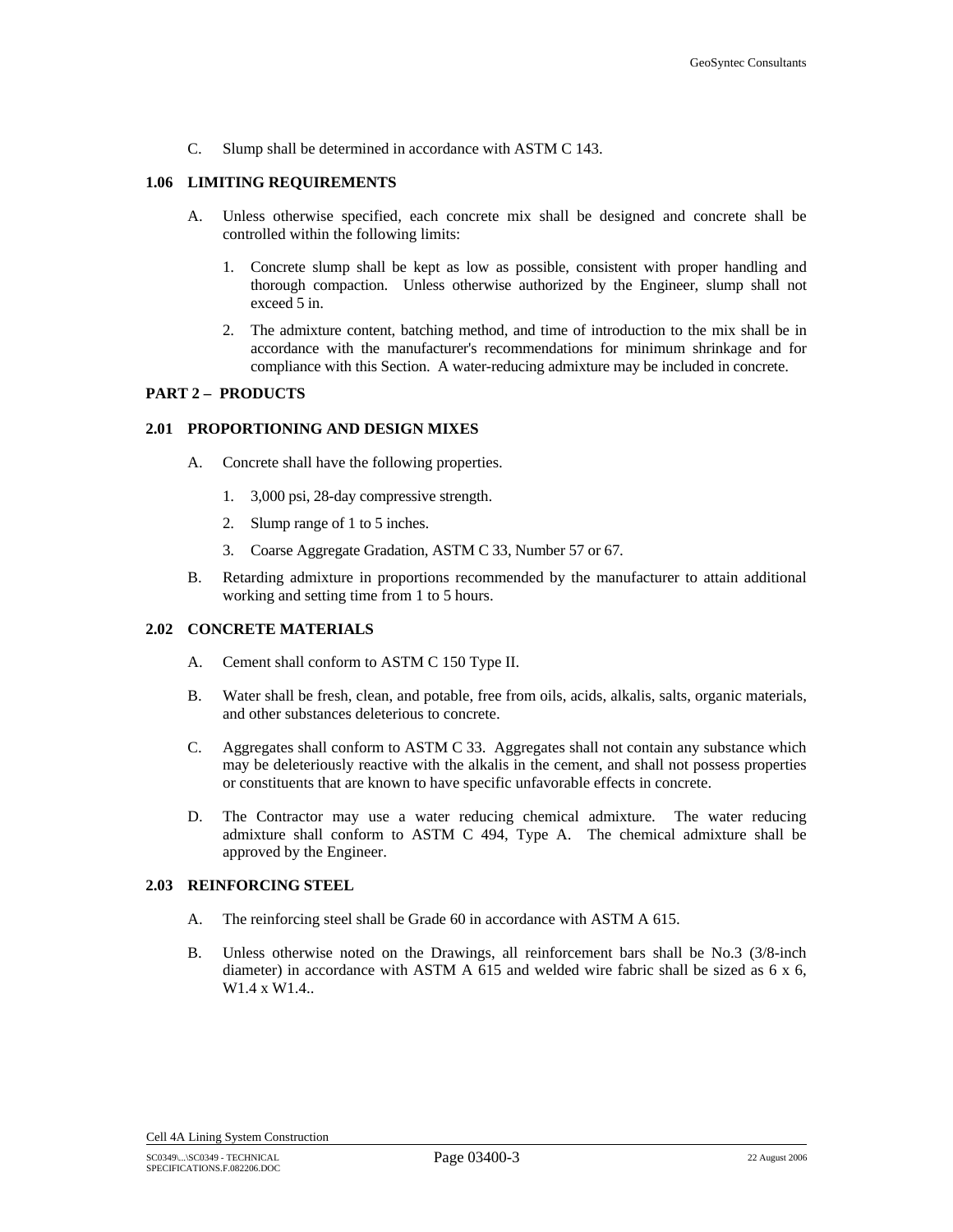# **PART 3 – EXECUTION**

# **3.01 BATCHING, MIXING, AND TRANSPORTING CONCRETE**

- A. Batching shall be performed according to ASTM C 94, ACI 301, and ACI 304R, except as modified herein. Batching equipment shall be such that the concrete ingredients are consistently measured within the following tolerances: 1 percent for cement and water, 2 percent for aggregate, and 3 percent for admixtures. Concrete Manufacturer shall furnish mandatory batch ticket information for each load of ready mix concrete.
- B. Machine mixing shall be performed according to ASTM C 94 and ACI 301. Mixing shall begin within 30 minutes after the cement has been added to the aggregates. Concrete shall be placed within 90 minutes of either addition of mixing water to cement and aggregates or addition of cement to aggregates. Additional water may be added, provided that both the specified maximum slump and water-cement ratio are not exceeded. When additional water is added, an additional 30 revolutions of the mixer at mixing speed is required. Dissolve admixtures in the mixing water and mix in the drum to uniformly distribute the admixture throughout the batch.
- C. Transport concrete from the mixer to the forms as rapidly as practicable. Prevent segregation or loss of ingredients. Clean transporting equipment thoroughly before each batch. Do not use aluminum pipe or chutes. Remove concrete which has segregated in transporting and dispose of as directed.

## **3.02 SUBGRADE PREPARATION**

- A. Subgrade shall be graded to the lines and elevations as shown on the Drawings.
- B. Standing water, mud, debris, and foreign matter shall be removed before concrete is placed.

# **3.03 PLACING CONCRETE**

- A. Place concrete in accordance with ACI 301, ACI 318, and ACI 304R. Place concrete as soon as practicable after the forms and the reinforcement have been approved by the CQA Consultant. Do not place concrete when weather conditions prevent proper placement and consolidation, in uncovered areas during periods of precipitation, or in standing water. Prior to placing concrete, remove dirt, construction debris, water, snow, and ice from within the forms. Deposit concrete as close as practicable to the final position in the forms. Place concrete in one continuous operation from one end of the structure towards the other
- B. Ensure reinforcement is not disturbed during concrete placement.
- C. Do not allow concrete temperature to decrease below 50 degrees F while curing. Cover concrete and provide sufficient heat to maintain 50 degrees F minimum adjacent to both the formwork and the structure while curing. Limit the rate of cooling to 5 degrees F in any 1 hour and 50 degrees F per 24 hours after heat application.
- D. Do not spread concrete with vibrators. Concrete shall be placed in final position without being moved laterally more than five feet.
- E. When placing of concrete is temporarily halted or delayed, provide construction joints.
- F. Concrete shall not be dropped a distance greater than five feet.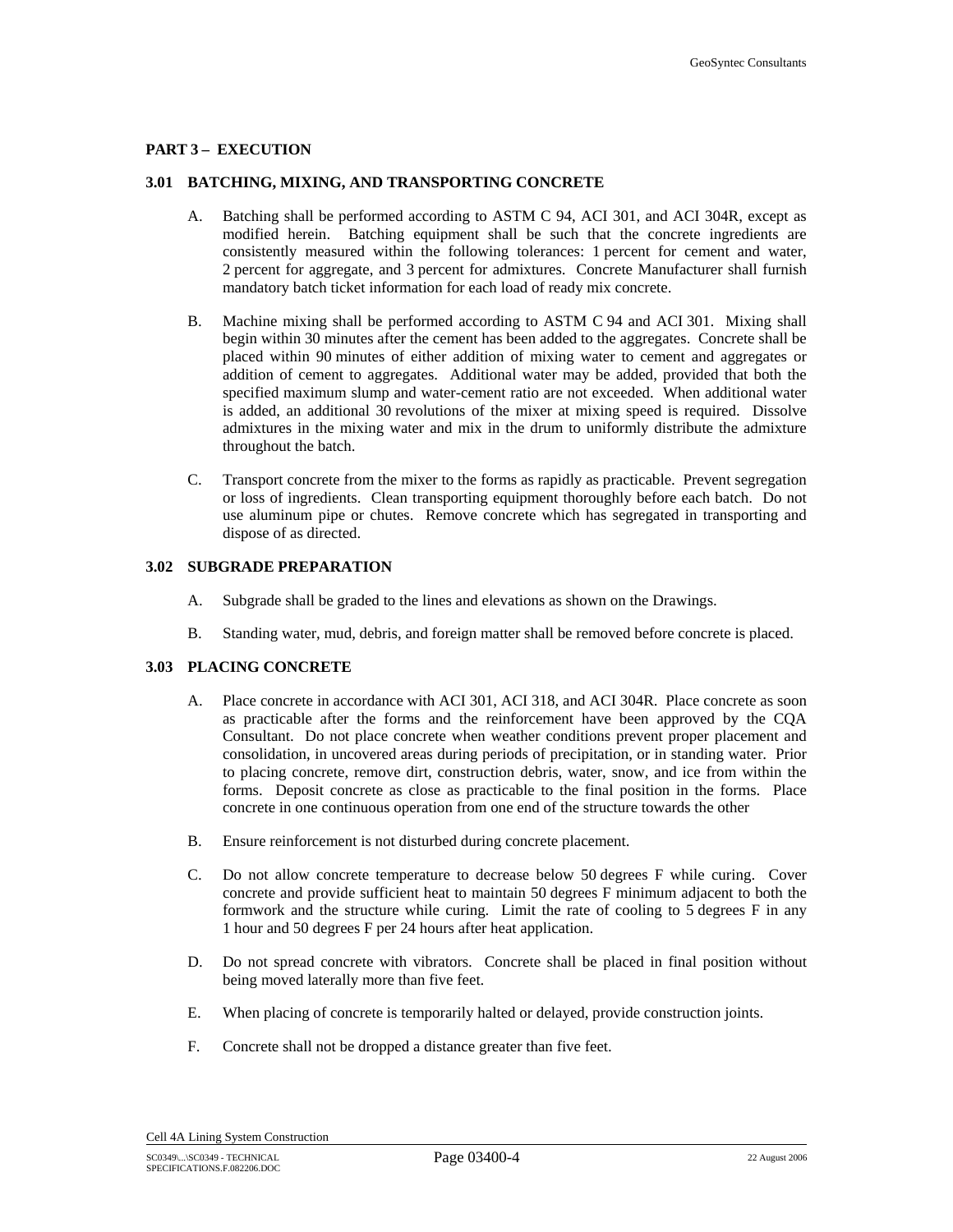- G. Place concrete with aid of internal mechanical vibrator equipment capable of 9,000 cycles/min. Transmit vibration directly to concrete.
- H. Hot Weather:
	- 1. Comply with ACI 304R.
	- 2. Concrete temperature shall not exceed 90°F.
	- 3. At air temperatures of 80°F or above, keep concrete as cool as possible during placement and curing. Cool forms by water wash.
	- 4. Evaporation reducer shall be used in accordance with manufacturer recommendations (Subpart 2.03).

## **3.04 CURING AND PROTECTION**

- A. Immediately after placement, protect concrete from premature drying, excessively hot or cold temperatures, and mechanical injury in accordance with ACI 308.
- B. Immediately after placement, protect concrete from plastic shrinkage by applying evaporation reducer in accordance with manufacturer recommendations (Subpart 2.03).
- C. Maintain concrete with minimal moisture loss at relatively constant temperature for period necessary for hydration of cement and hardening of concrete (Subpart 2.03).
- D. Protect from damaging mechanical disturbances, particularly load stresses, heavy shock, and excessive vibration.
- E. Membrane curing compound shall be spray applied at a coverage of not more than 300 square ft per gallon. Unformed surfaces shall be covered with curing compound within 30 minutes after final finishing. If forms are removed before the end of the specified curing period, curing compound shall be immediately applied to the formed surfaces before they dry out.
- F. Curing compound shall be suitably protected against abrasion during the curing period.
- G. Film curing will not be allowed.

#### **3.05 FORMS**

- A. Formwork shall prevent leakage of mortar and shall conform to the requirements of ACI 347R.
- B. Do not disturb forms until concrete is adequately cured.
- C. Form system design shall be the Contractor's responsibility.

#### **3.06 CONTROL JOINTS**

- A. Control joints shall consist of plastic strips set flush with finished surface or  $\frac{1}{4}$  inch wide joints formed with a trowel immediately after pouring or cut with a diamond saw within 12 hours after pouring.
- B. Control joints shall be installed in a 15 ft x 15 ft grid spacing along the slab unless otherwise approved by the Engineer. Control joints shall be no greater than 1 ½ inch below the surface.